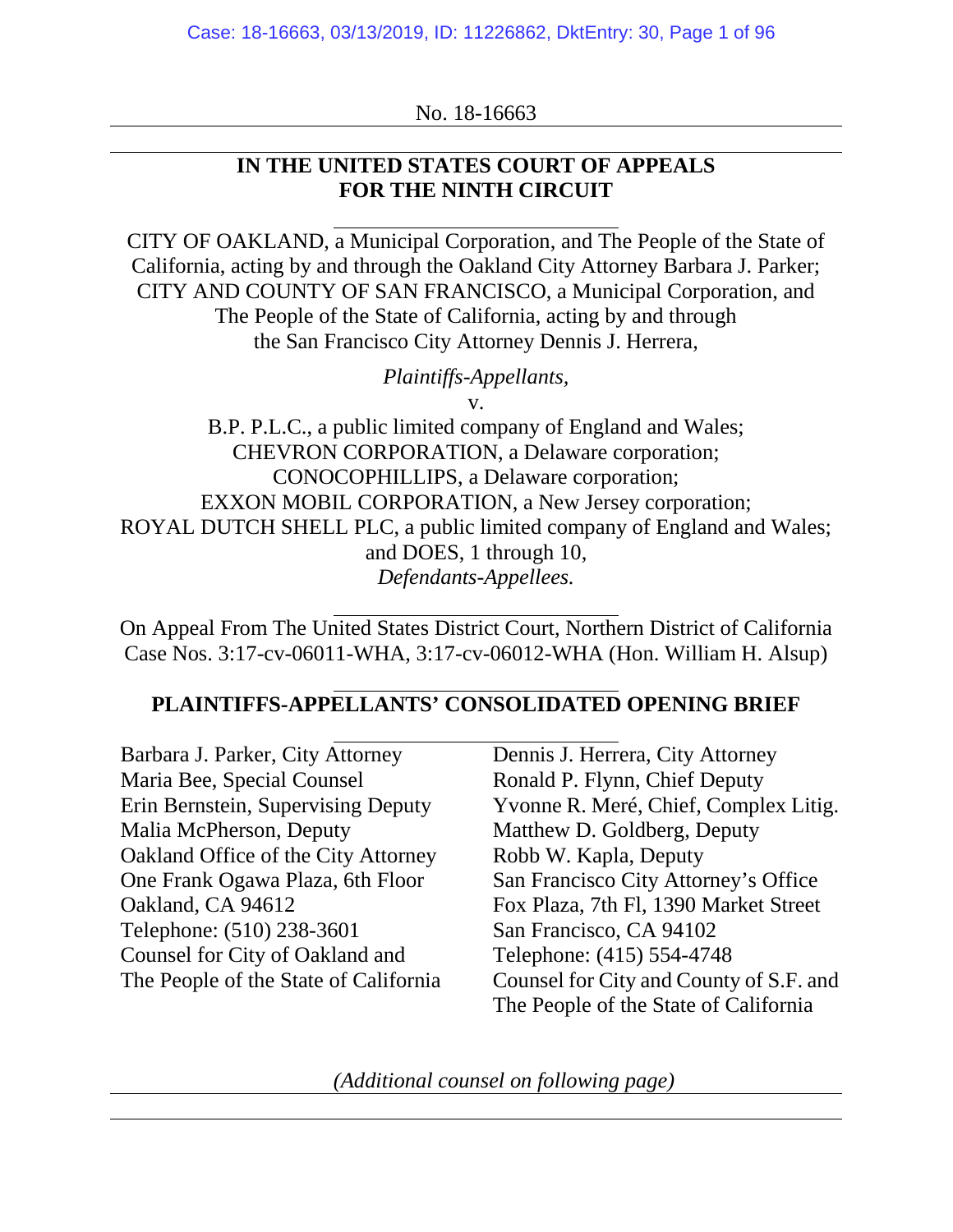### Case: 18-16663, 03/13/2019, ID: 11226862, DktEntry: 30, Page 2 of 96

Michael Rubin Barbara J. Chisholm Rebecca Moryl Lee Altshuler Berzon LLP 177 Post Street, Suite 300 San Francisco, CA 94108 Telephone: (415) 421-7151 Victor M. Sher Matthew K. Edling Sher Edling LLP 100 Montgomery Street, Suite 1410 San Francisco, CA 94104 Telephone: (628) 231-2500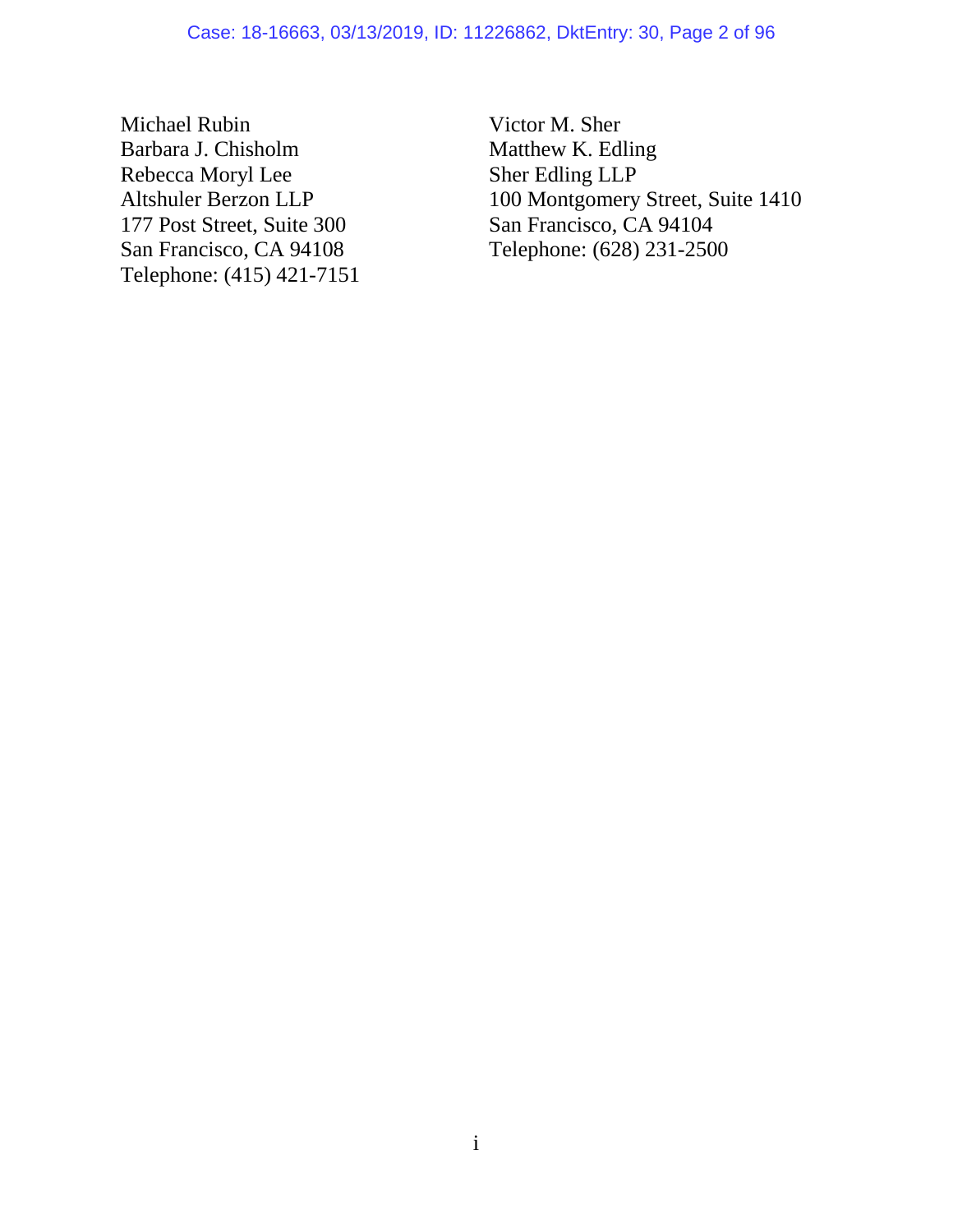# **TABLE OF CONTENTS**

| I.  |           |                                                                                                                                                                                                           |
|-----|-----------|-----------------------------------------------------------------------------------------------------------------------------------------------------------------------------------------------------------|
| II. |           |                                                                                                                                                                                                           |
|     |           |                                                                                                                                                                                                           |
|     |           |                                                                                                                                                                                                           |
|     |           |                                                                                                                                                                                                           |
| I.  |           | The District Court Erred in Denying the Motions To Remand,<br>Because the People's Claims Do Not Present a Federal Question 9                                                                             |
|     | A.        | The People's California public nuisance claims are not                                                                                                                                                    |
|     |           | 1.<br>The district court erred in concluding that the<br>People's claims are completely preempted by a<br>federal common law that provides no rights or                                                   |
|     |           | 2.<br>To the extent the People's public nuisance claims<br>can be characterized as being based on<br>greenhouse-gas emissions, federal common law<br>has been entirely displaced by the Clean Air Act. 14 |
|     | <b>B.</b> | Defendants' other asserted grounds for removal                                                                                                                                                            |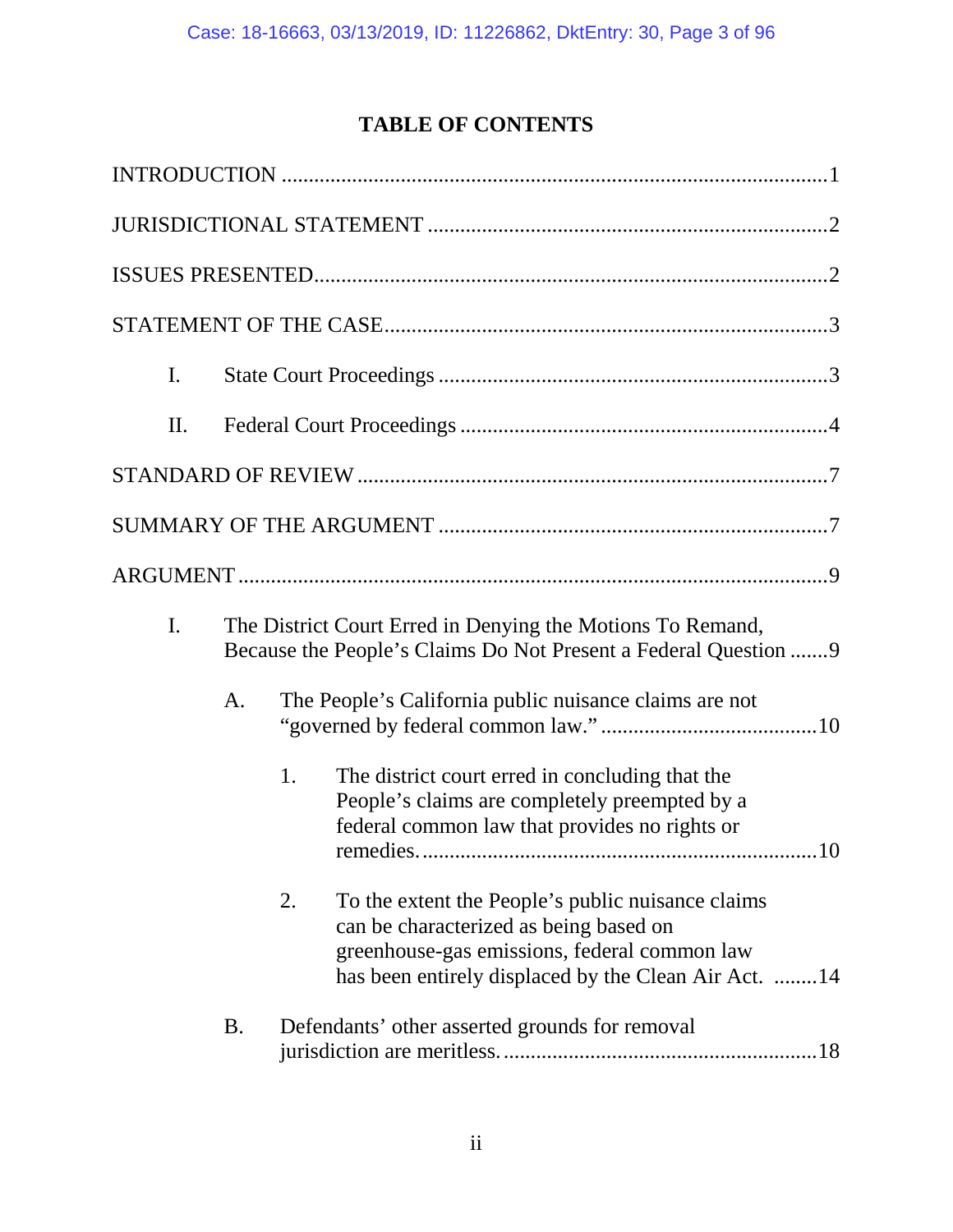|     |                | 1. | The CAA does not completely preempt<br>the People's California public nuisance claims19                                                                             |
|-----|----------------|----|---------------------------------------------------------------------------------------------------------------------------------------------------------------------|
|     |                | 2. | The People's state law claims do not present any<br>embedded federal questions within the meaning of                                                                |
|     |                | 3. |                                                                                                                                                                     |
|     |                | 4. |                                                                                                                                                                     |
|     |                | 5. | There is no basis for federal enclave jurisdiction25                                                                                                                |
|     |                | 6  | There is no basis for bankruptcy jurisdiction 26                                                                                                                    |
|     |                | 7. | There is no basis for Defendants' untimely<br>assertion of federal admiralty jurisdiction28                                                                         |
| II. |                |    | The District Court Erred in Granting Defendants'                                                                                                                    |
|     | A.             |    | The district court erred in finding no CAA displacement,<br>given its characterization of the People's claims as<br>seeking to regulate greenhouse-gas emissions 30 |
|     | <b>B.</b>      |    | The district court erred in its repeated assertion that the<br>People's public nuisance claims seek to regulate                                                     |
|     | $\mathbf{C}$ . |    | The People's state law claims are not preempted by federal                                                                                                          |
|     | D.             |    | The People's state law claims cannot be dismissed as<br>extraterritorial or as unduly intruding upon foreign policy42                                               |
| Ш   |                |    | The District Court Erred in Declining to Exercise Specific<br>Personal Jurisdiction Over Defendants ExxonMobil, BP,                                                 |
|     | A.             |    |                                                                                                                                                                     |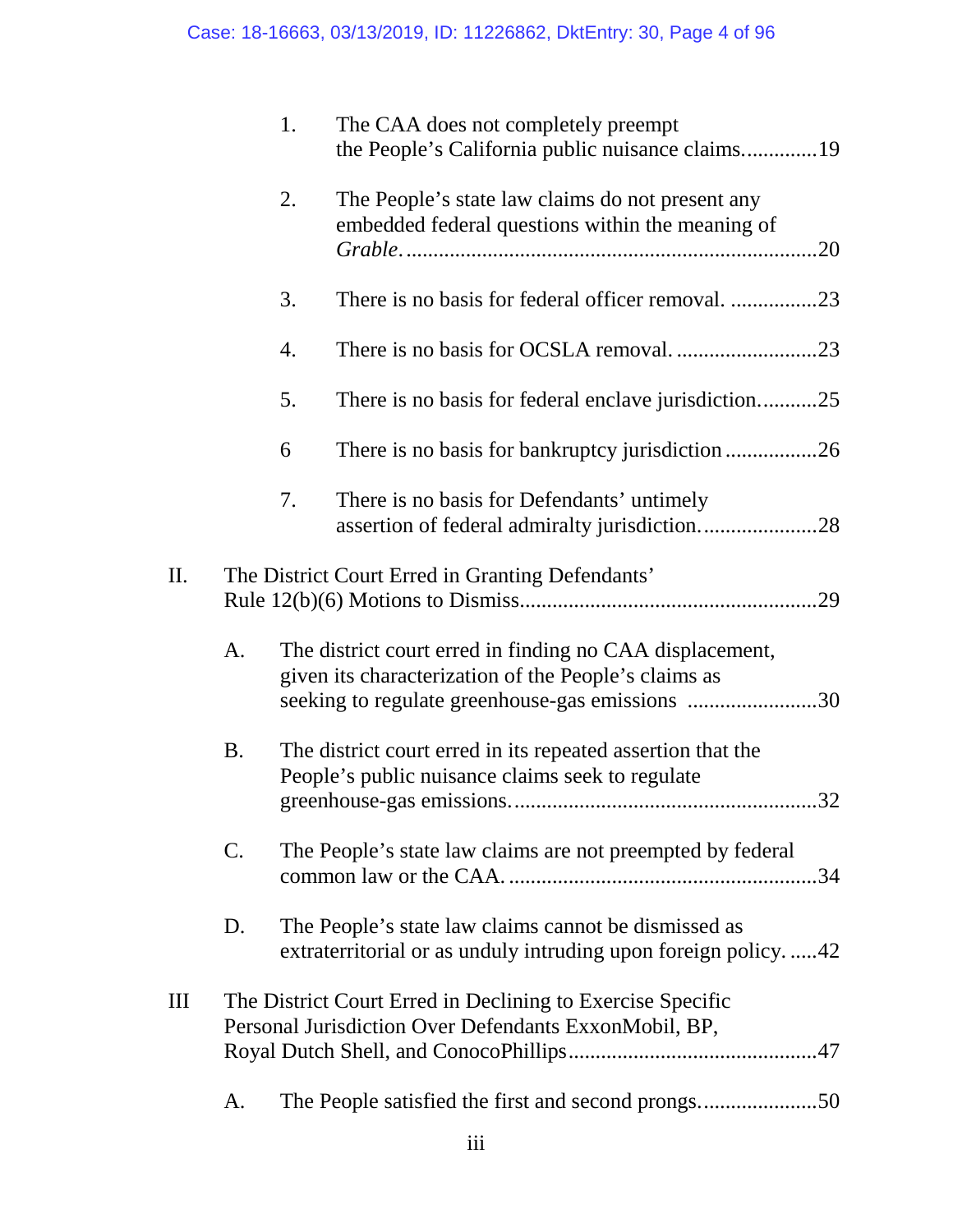| <b>B.</b>                                                                     |
|-------------------------------------------------------------------------------|
| $\mathcal{C}$ .<br>Personal jurisdiction may, in the alternative, be based on |
|                                                                               |
|                                                                               |
| Cal. Const. art. XI, §7. Counties and cities; ordinances and regulations;     |
|                                                                               |
|                                                                               |
|                                                                               |
|                                                                               |
|                                                                               |
| Cal. Civ. Proc. Code §731. Nuisance; action to abate, damages; parties        |
|                                                                               |
|                                                                               |
|                                                                               |
|                                                                               |
|                                                                               |
| 28 U.S.C. §1442. Federal officers or agencies sued or prosecuted67            |
| 28 U.S.C. §1452. Removal of claims related to bankruptcy cases. 68            |
| 42 U.S.C. §7401. Congressional findings and declaration of purpose68          |
|                                                                               |
| 43 U.S.C. § 1349. Citizens suits, jurisdiction and judicial review            |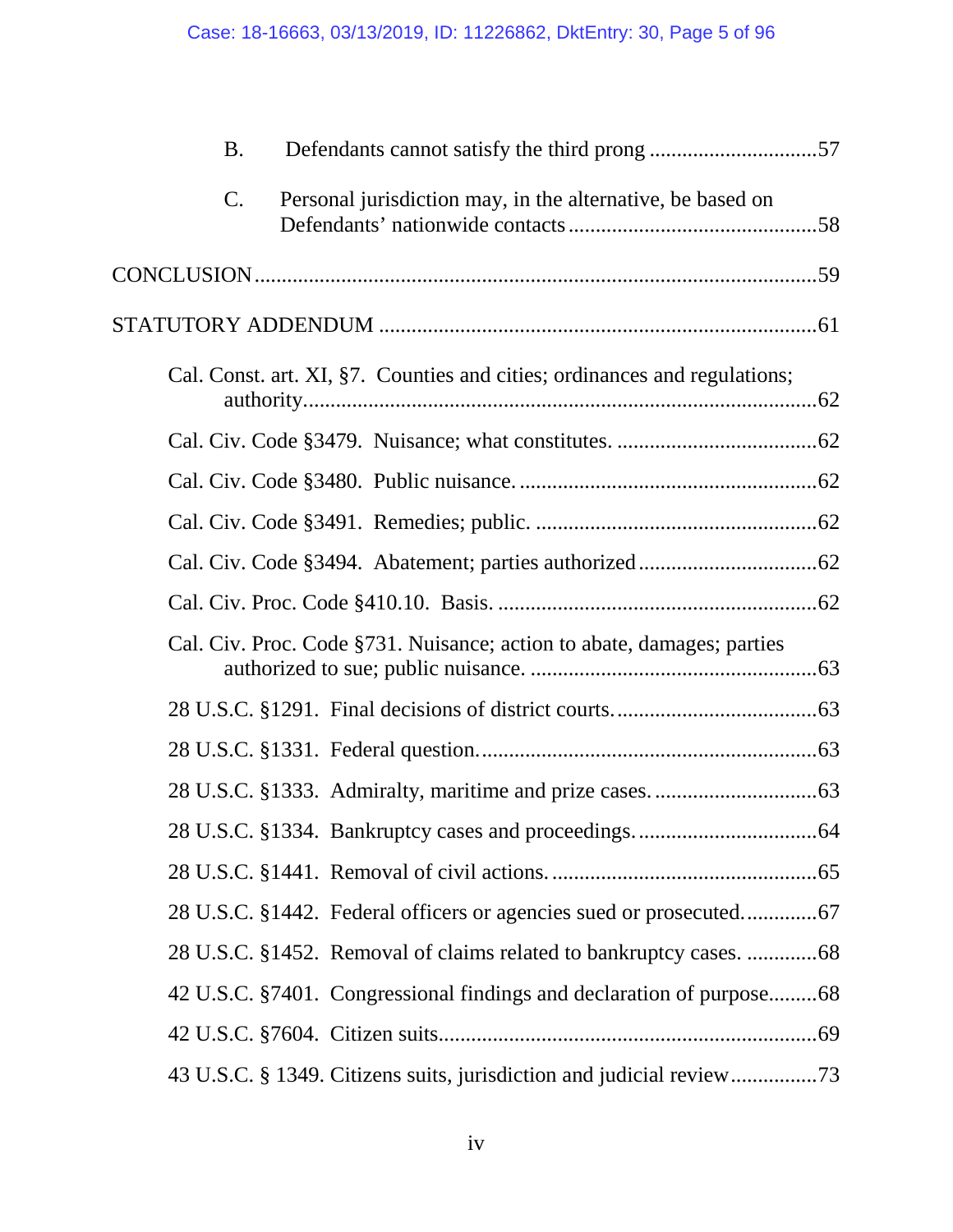| 46 U.S.C. §30101. Extension of jurisdiction to cases of damage or |  |
|-------------------------------------------------------------------|--|
|                                                                   |  |
|                                                                   |  |
|                                                                   |  |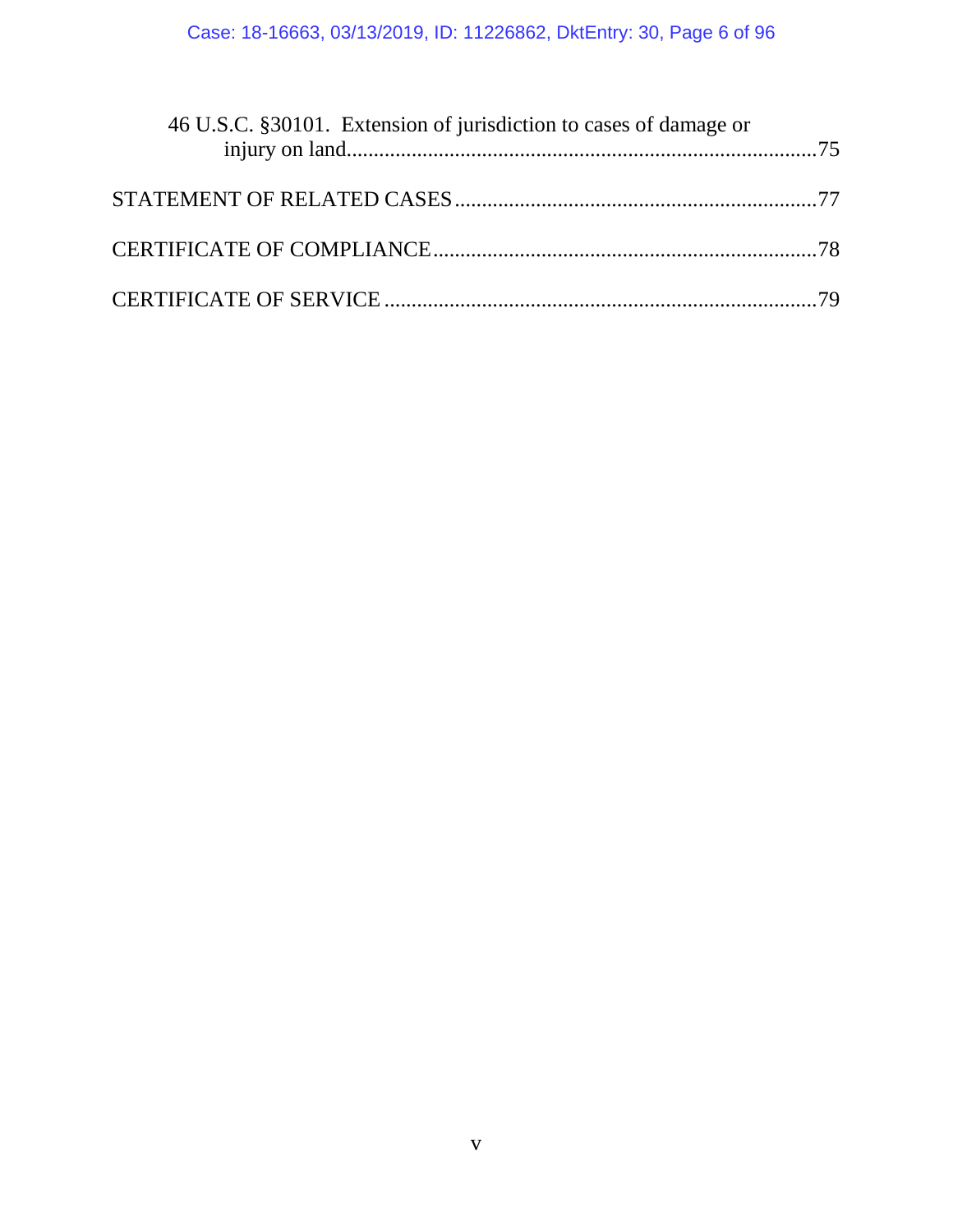## **TABLE OF AUTHORITIES**

## **Federal Court Cases**

| Ajuba Int'l, L.L.C. v. Saharia,                                                                                                                             |  |
|-------------------------------------------------------------------------------------------------------------------------------------------------------------|--|
| Alvares v. Erickson,<br>514 F.2d 156 (9th Cir. 1975) disapp'd on other grounds by<br>Local 144 Nursing Home Pension Fund v. Demisay, 508 U.S. 581 (1993) 26 |  |
| Am. Elec. Power Co. v. Connecticut,                                                                                                                         |  |
| Am. Fuel & Petrochemical Mfrs. v. O'Keeffe,                                                                                                                 |  |
| Am. Ins. Ass'n v. Garamendi,                                                                                                                                |  |
| ARCO Envtl. Remediation, LLC v. Dept. of Health & Envtl. Quality,                                                                                           |  |
| Asahi Metal Industry Co. v. Superior Ct.,                                                                                                                   |  |
| Ballard v. Savage,                                                                                                                                          |  |
| Beneficial Nat'l Bank v. Anderson,                                                                                                                          |  |
| Boyle v. United Techs. Corp.,                                                                                                                               |  |
| Brainerd v. Governors of the Univ. of Alta.,                                                                                                                |  |
| Brayton Purcell LLP v. Recordon & Recordon,                                                                                                                 |  |
| Bristol-Myers Squibb Co. v. Superior Ct.,                                                                                                                   |  |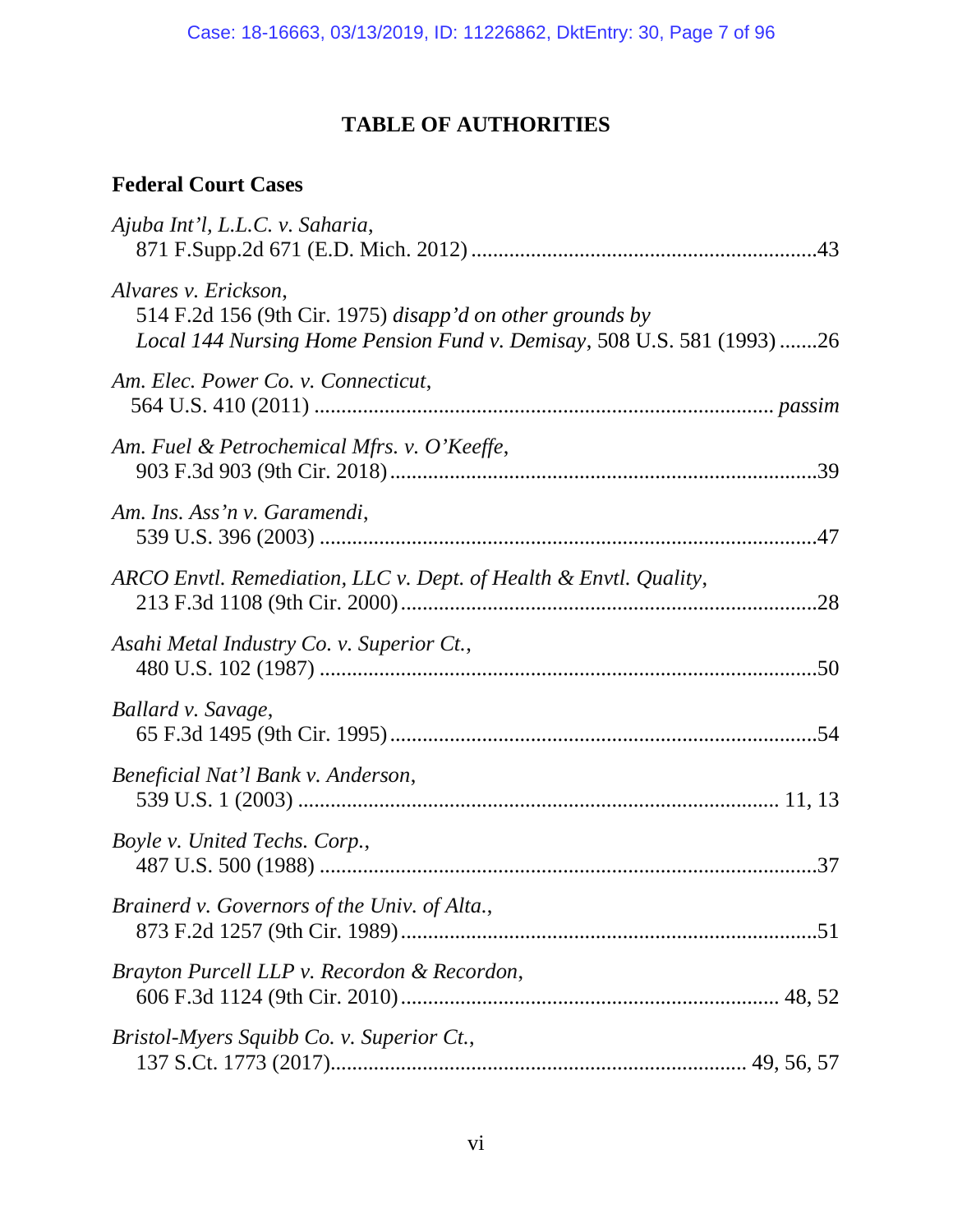| Burger King Corp. v. Rudzewicz,                                                                                                             |
|---------------------------------------------------------------------------------------------------------------------------------------------|
| Calder v. Jones,                                                                                                                            |
| Cal. Shock Trauma Air Rescue v. State Comp. Ins. Fund,                                                                                      |
| Caterpillar, Inc. v. Williams,                                                                                                              |
| City of Milwaukee v. Illinois,                                                                                                              |
| City & Cty. of S.F. v. $PG\&E$ Corp.,                                                                                                       |
| City of Philadelphia v. Lead Indus. Ass'n, Inc.,                                                                                            |
| Coal. for Competitive Elec. v. Zibelman,<br>272 F.Supp.3d 554 (S.D.N.Y. 2017), aff'd, 906 F.3d 41 (2d Cir. 2018) 40                         |
| CollegeSource, Inc. v. AcademyOne, Inc.,                                                                                                    |
| Columbia Pictures Television v. Krypton Broad. of Birmingham, Inc.,<br>106 F.3d 284 (1997), rev'd on other grounds, 523 U.S. 340 (1998). 52 |
| Connecticut v. Am. Elec. Power Co.,<br>.38                                                                                                  |
| Coronel v. AK Victory,                                                                                                                      |
| County of San Mateo, et al. v. Chevron Corp., et al.,                                                                                       |
| Doe v. Am. Nat. Red Cross,                                                                                                                  |
| Doe v. Nestle, S.A.,                                                                                                                        |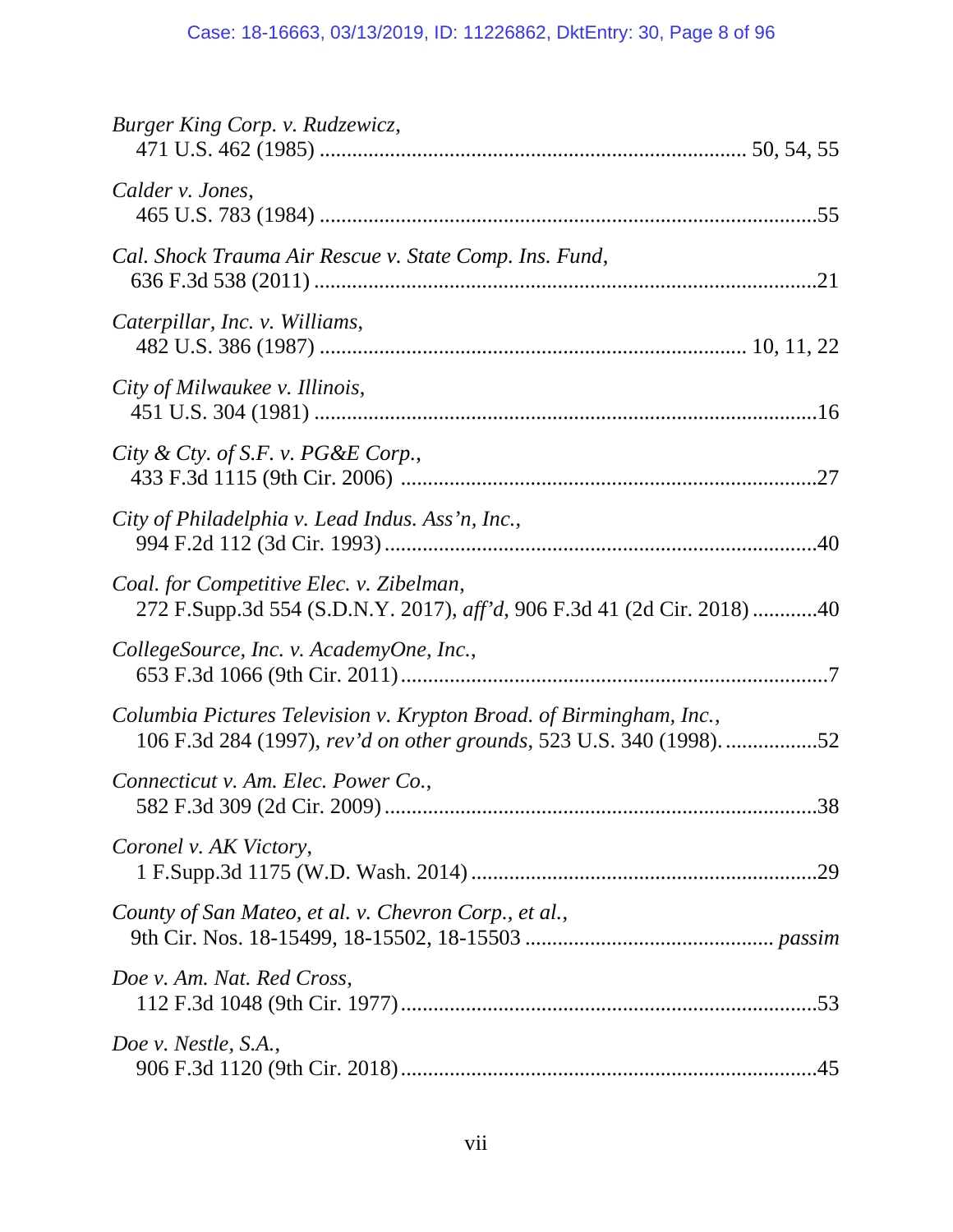| Dubose v. Bristol-Myers Squibb Co.,                                         |
|-----------------------------------------------------------------------------|
| Durham v. Lockheed Martin Corp.,                                            |
| Franchise Tax Bd. of Cal. v. Constr. Laborers Vacation Tr.,                 |
| Freestream Aircraft Ltd. v. Aero Law Group,                                 |
| Gingery v. City of Glendale,                                                |
| Goodyear Dunlop Tires Ops. v. Brown,                                        |
| Grable & Sons Metal Products, Inc. v. Darue Engineering &<br>Manufacturing, |
| Gunn v. Minton,                                                             |
| Haisten v. Grass Valley Med. Reimbursement Fund, Ltd.,                      |
| Hamilton Materials, Inc. v. Dow Chem. Corp.,                                |
| Hansen v. Group Health Coop.,                                               |
| Harris v. Polskie Linie Lotnicze,                                           |
| Hart v. Bayer Corp.,                                                        |
| Hunter v. United Van Lines,                                                 |
| Illinois v. City of Milwaukee,                                              |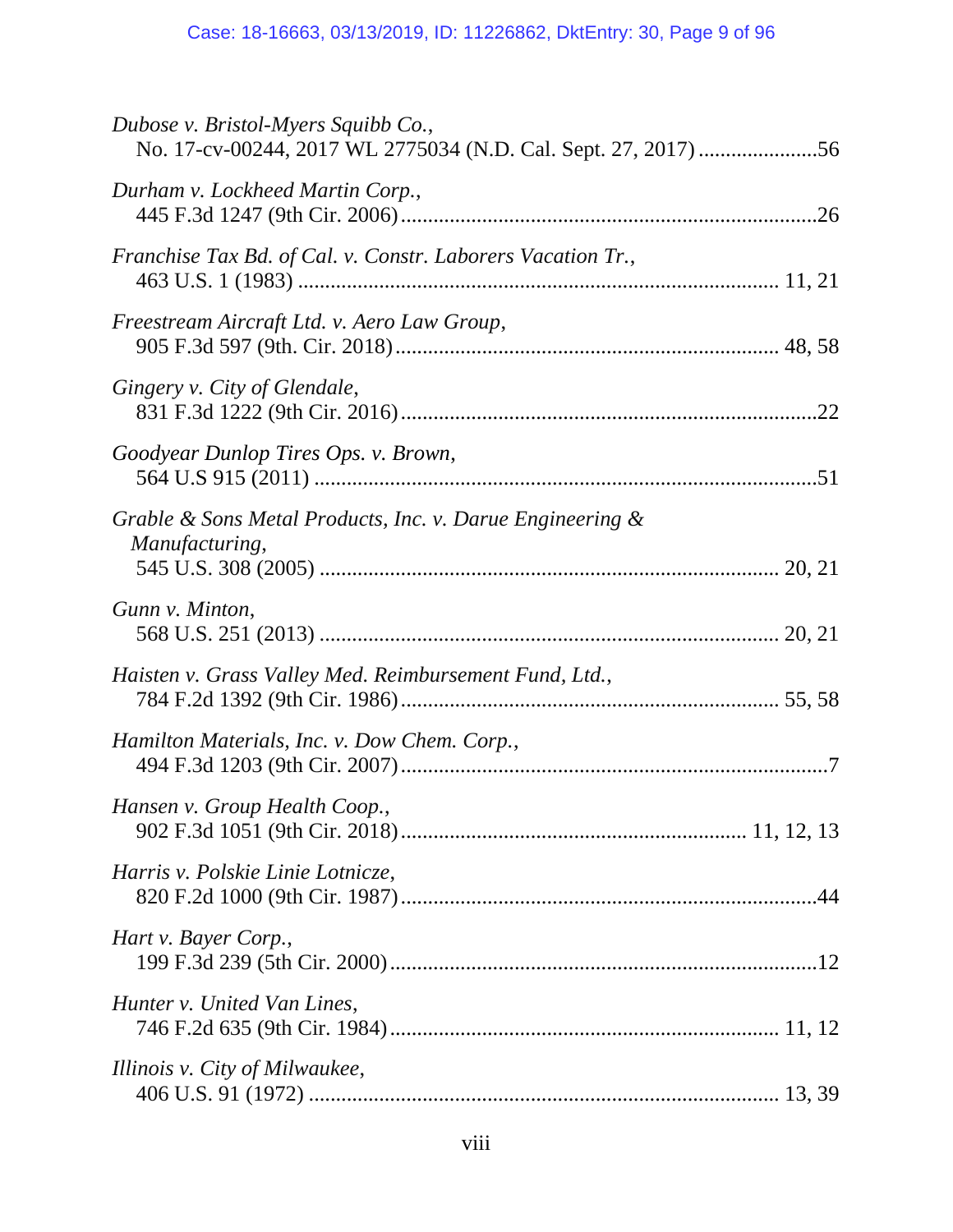| In re Agent Orange Prod. Liab. Litig.,                    |  |
|-----------------------------------------------------------|--|
| In re Deepwater Horizon,                                  |  |
| In re High-Tech Empl. Antitrust Litig.,                   |  |
| In re NOS Comm'ns, MDL,                                   |  |
| In re Universal Life Church,                              |  |
| In re W. States Wholesale Nat. Gas Antitrust Litig.,      |  |
| Int'l Paper Co. v. Ouellette,                             |  |
| Jackson v. Johns-Manville Sales Corp.,                    |  |
| Jerome B. Grubart, Inc. v. Great Lakes Dredge & Dock Co., |  |
| Keeton v. Hustler Magazine, Inc.,                         |  |
| Kiobel v. Royal Dutch Petroleum Co.,<br>42, 43            |  |
| Lockyer v. Mirant Corp.,                                  |  |
| Marsh v. Rosenbloom,                                      |  |
| Massachusetts v. EPA,                                     |  |
| Mavrix Photo, Inc. v. Brand Techs., Inc.,                 |  |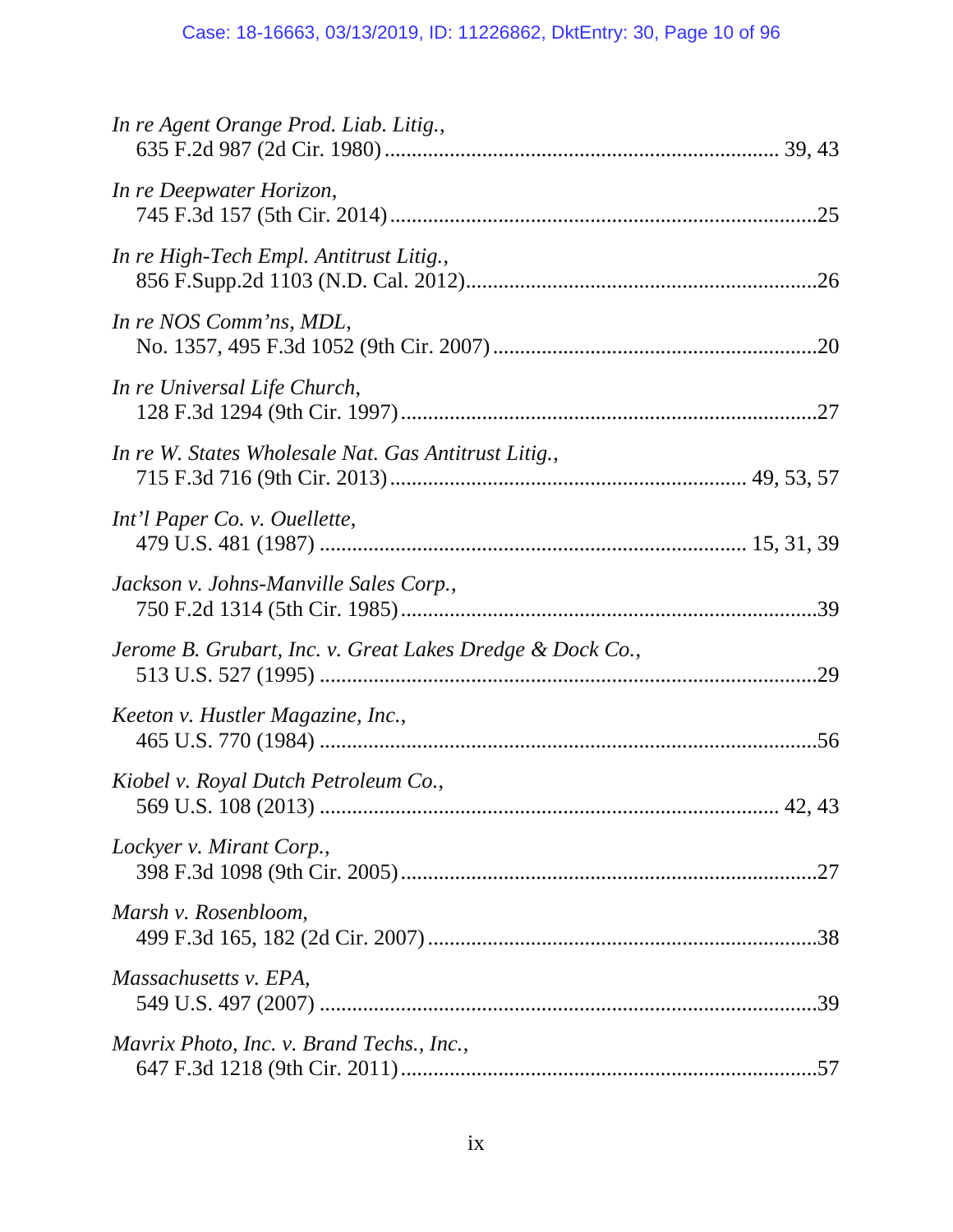## Case: 18-16663, 03/13/2019, ID: 11226862, DktEntry: 30, Page 11 of 96

| Medellin v. Texas,                                                               |
|----------------------------------------------------------------------------------|
| Medtronic, Inc. v. Lohr,                                                         |
| Metro. Life Ins. v. Taylor,                                                      |
| Michigan v. U.S. Army Corps of Engineers,                                        |
| Morris v. Princess Cruises, Inc.,                                                |
| Morrison v. Nat'l Australia Bank Ltd.,                                           |
| Mujica v. AirScan, Inc.,                                                         |
| Myhran v. Johns-Manville Corp.,                                                  |
| Nat'l Audubon Soc. v. Dep't of Water,                                            |
| Native Village of Kivalina v. ExxonMobil Corp.,<br>696 F.3d 849 (9th Cir. 2012), |
| Nevada v. Bank of Am. Corp.,                                                     |
| Nevada v. Culverwell,                                                            |
| New Jersey v. City of New York,                                                  |
| O'Halloran v. Univ. of Wash.,                                                    |
| O'Melveny & Myers v. FDIC,                                                       |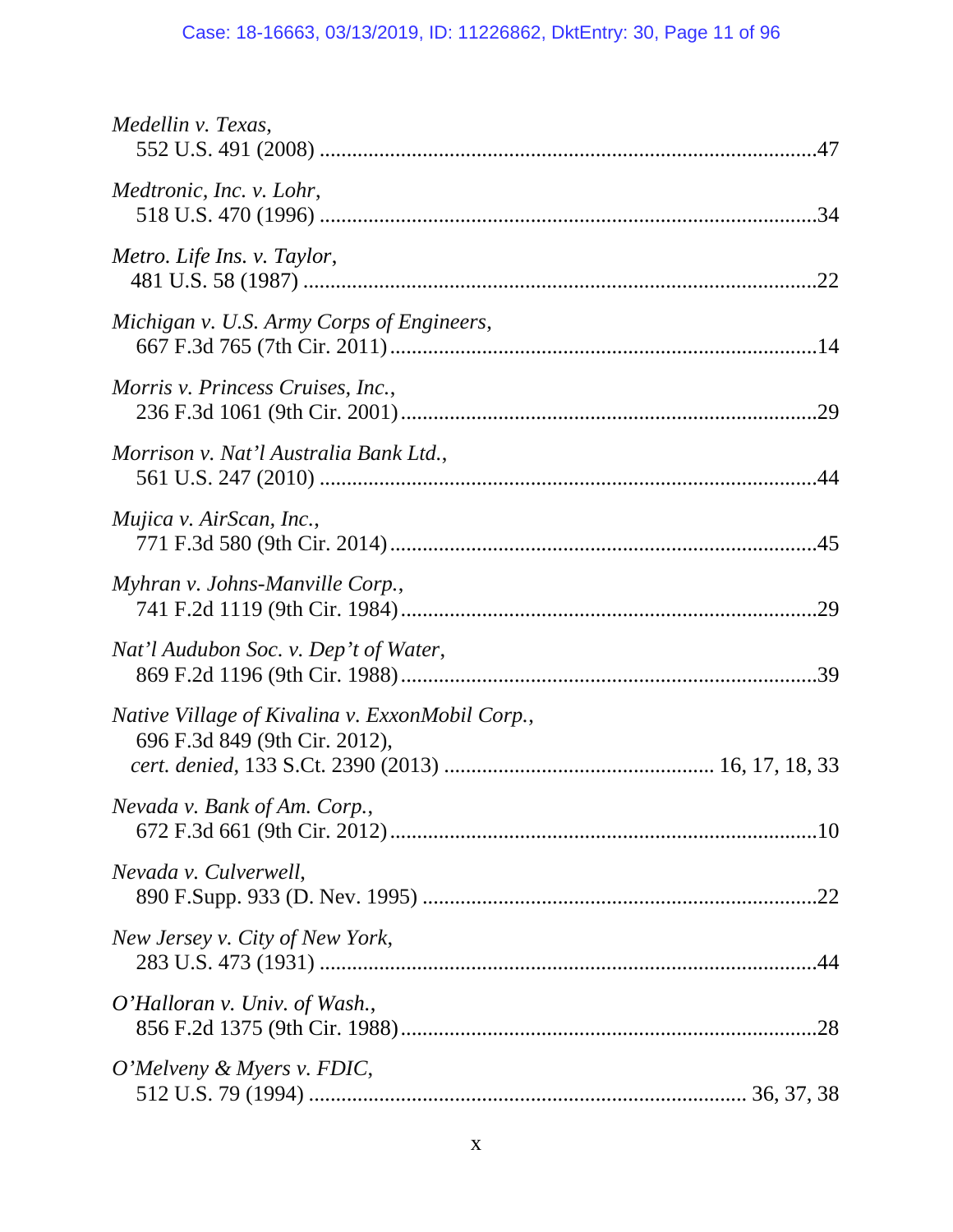| OBB Personenverkehr AG v. Sachs,                          |
|-----------------------------------------------------------|
| Ochoa v. J.B. Martin and Sons Farms, Inc.,                |
| Omeluk v. Langsten Slip & Batbyggeri A/S,                 |
| Oxygenated Fuels Ass'n v. Davis,                          |
| Pakootas v. Teck Cominco Metals, Ltd.,                    |
| Par. of Plaquemines v. Total Petrochem. & Ref. USA, Inc., |
| Pebble Beach Co. v. Caddy,                                |
| Plains Gas Sols., LLC v. Tennessee Gas Pipeline Co., LLC, |
| Provincial Gov't of Marinduque v. Placer Dome, Inc.,      |
| Puri v. Khalsa,                                           |
| RJR Nabisco, Inc. v. European Community,<br>.44           |
| Rocky Mtn. Farmers Union v. Corey,                        |
| San Mateo Cty. v. Chevron Corp.,                          |
| Schmeling v. NORDAM,                                      |
| Schwarzenegger v. Fred Martin Motor Co.,                  |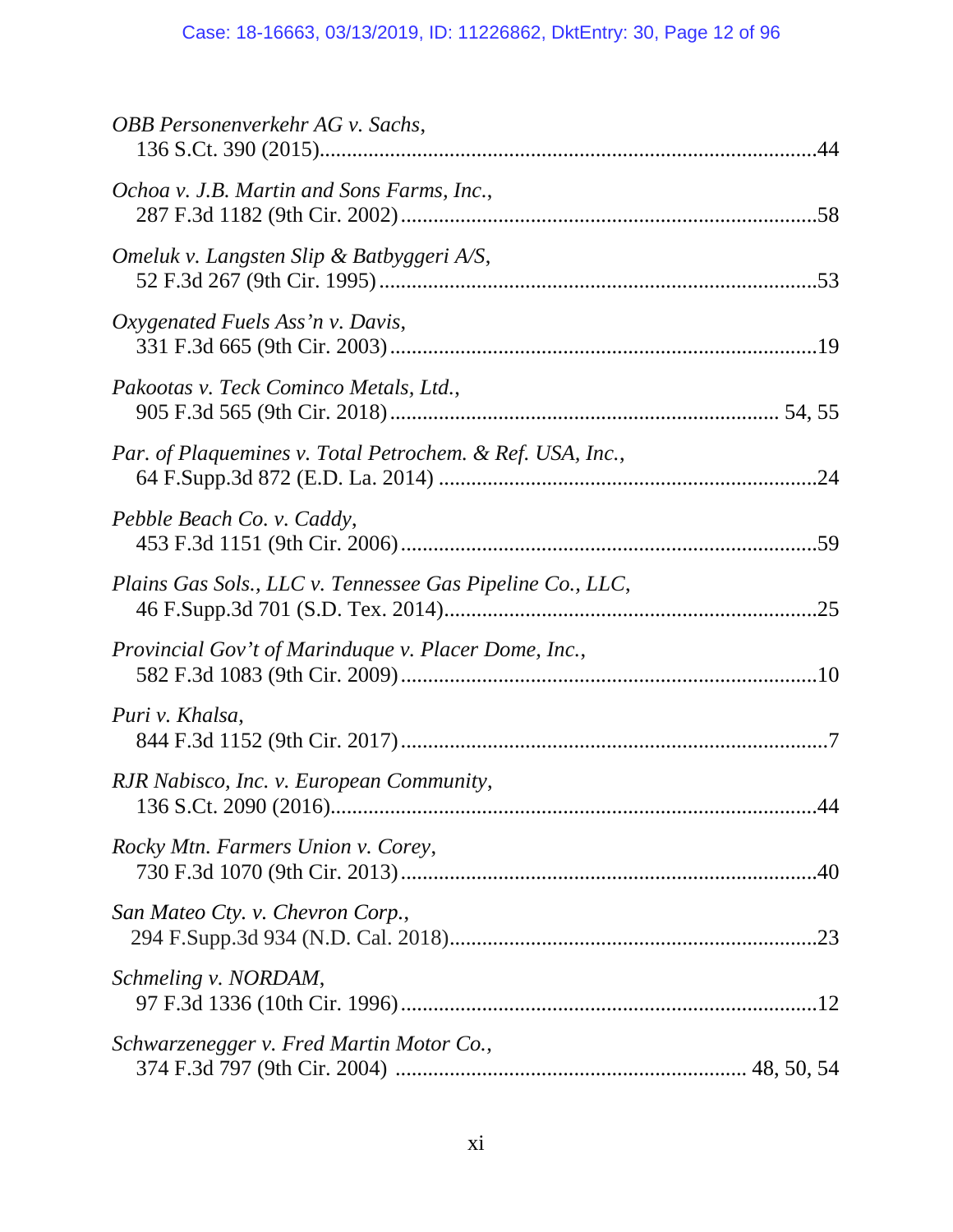| Shulthis v. McDougal,                                                                    |
|------------------------------------------------------------------------------------------|
| Shute v. Carnival Cruise Lines,<br>897 F.2d 377 (9th Cir. 1990), rev'd on other grounds, |
| Silkwood v. Kerr-McGee Corp.,                                                            |
| Sosa v. Alvarez-Machain,                                                                 |
| Birke v. Oakwood Worldwide,                                                              |
| City of Lodi v. Randtron,                                                                |
| City of Modesto Redev. Agency v. Superior Ct.,                                           |
| City of Modesto v. Dow Chem. Co.,                                                        |
| Cty. of Santa Clara v. Atlantic Richfield Co.,                                           |
| Eaton v. Klimm,                                                                          |
| Fibreboard Paper Prods. Corp. v. East Bay Union of Machinists,                           |
| Harbor Fumigation, Inc. v. Cty. of San Diego Air Pollution Control Dist.,                |
| Newhall Land & Farming Co. v. Superior Ct.,                                              |
| Li v. Yellow Cab Co.,                                                                    |
| People ex rel. Gallo v. Acuna,                                                           |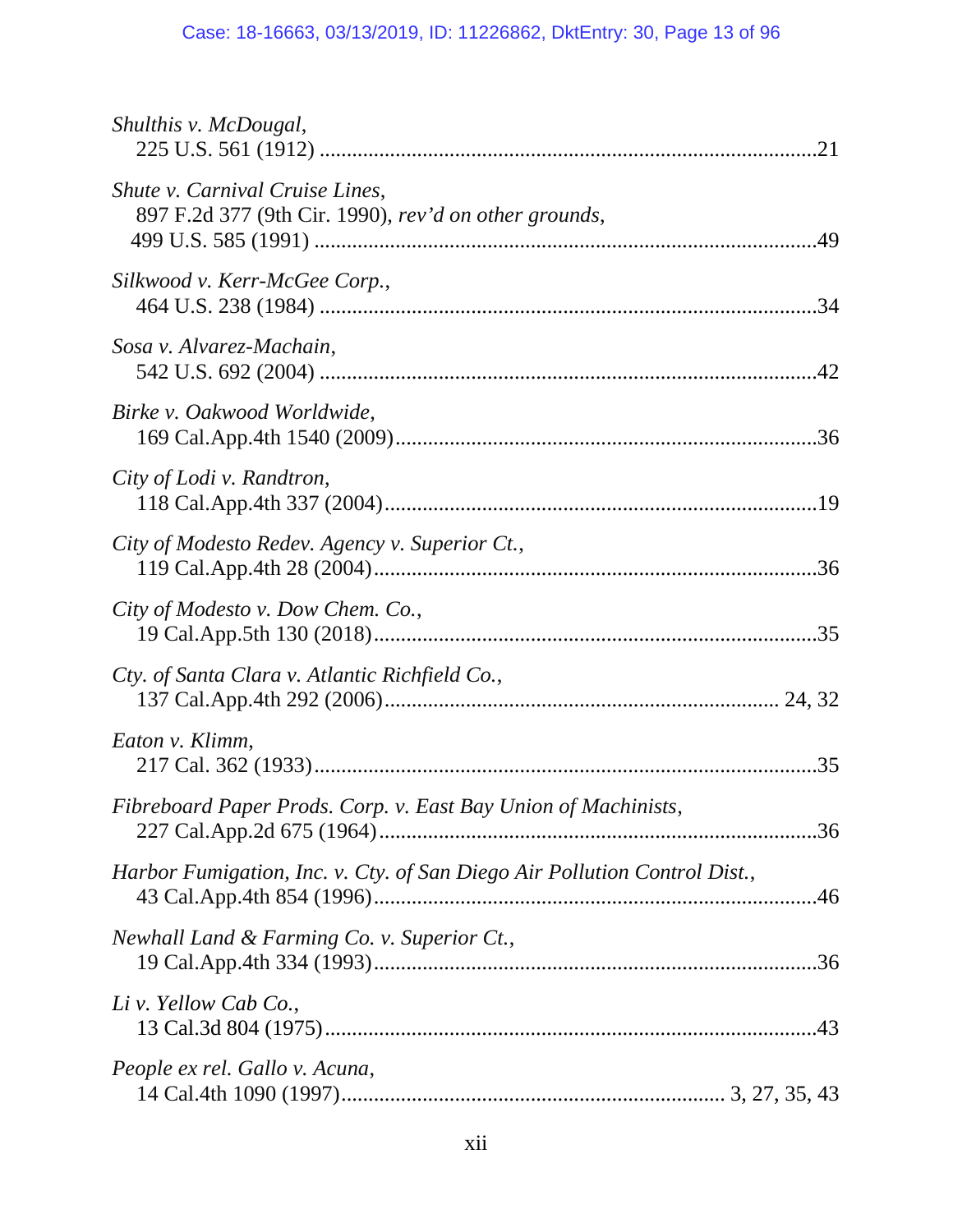| People v. City of Los Angeles,                                                                                                                                        |
|-----------------------------------------------------------------------------------------------------------------------------------------------------------------------|
| People v. ConAgra Grocery Prods. Co.,<br>17 Cal.App.5th 51 (2017), review denied (2018),                                                                              |
| People v. Gold Run Ditch & Mining Co.,                                                                                                                                |
| People v. Mason,                                                                                                                                                      |
| Rutherford v. Owens-Illinois, Inc.,                                                                                                                                   |
| South Coast Framing, Inc. v. Workers' Comp. Appeals Bd.,                                                                                                              |
| Venuto v. Owens-Corning Fiberglass Corp.,                                                                                                                             |
| State ex rel Wilson v. Superior Ct.,                                                                                                                                  |
| Stillaguamish Tribe v. Washington,                                                                                                                                    |
| Stutes v. Gulfport Energy Corp.,<br>No. 6:16-cv-01253, 2017 WL 4286846 (W.D. La. June 30, 2017),<br>rep. & rec. adopted, 2017 WL 4274353 (W.D. La. Sept. 26, 2017) 25 |
| Sullivan v. American Airlines, Inc.,                                                                                                                                  |
| Syngenta Crop Prot., Inc. v. Henson,                                                                                                                                  |
| Tex. Indus. v. Radcliff Materials,                                                                                                                                    |
| United Haulers Ass'n, Inc. v. Oneida-Herkimer Solid Waste Mgmt. Auth.,                                                                                                |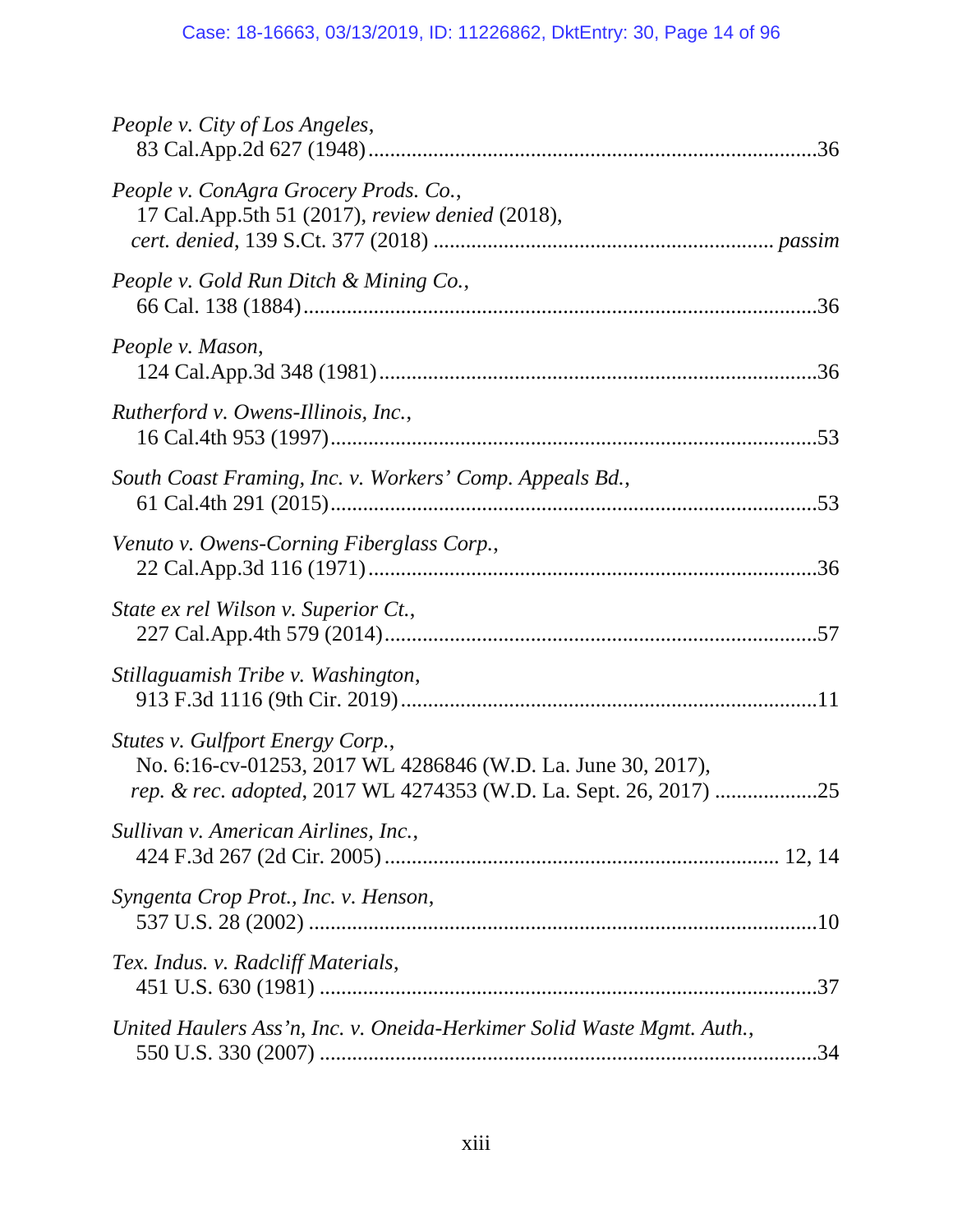| United States v. Texas,                                              |
|----------------------------------------------------------------------|
| United States v. Yazell,                                             |
| Univ. of S. Ala. v. Am. Tobacco Co.,                                 |
| Walden v. Fiore,                                                     |
| Wallis v. Pan Am. Petroleum Corp.,                                   |
| Washington Shoe Co. v. A-Z Sporting Goods Inc.,                      |
| Watson v. Philip Morris Cos., Inc.,                                  |
| Wayne v. DHL Worldwide Express,                                      |
| WesternGeco LLC v. ION Geophysical Corp.,                            |
| Wheeldin v. Wheeler,                                                 |
| Williams v. Yamaha Motor Co.,<br>50<br>851 F.3d 1015 (9th Cir. 2017) |
| Wood v. Crane Co.,                                                   |
| Yahoo! Inc. v. La Ligue Contre Le Racisme et L'Antisemitisme,        |
| <b>State Court Cases</b>                                             |
| <b>Federal Statutory Authorities</b>                                 |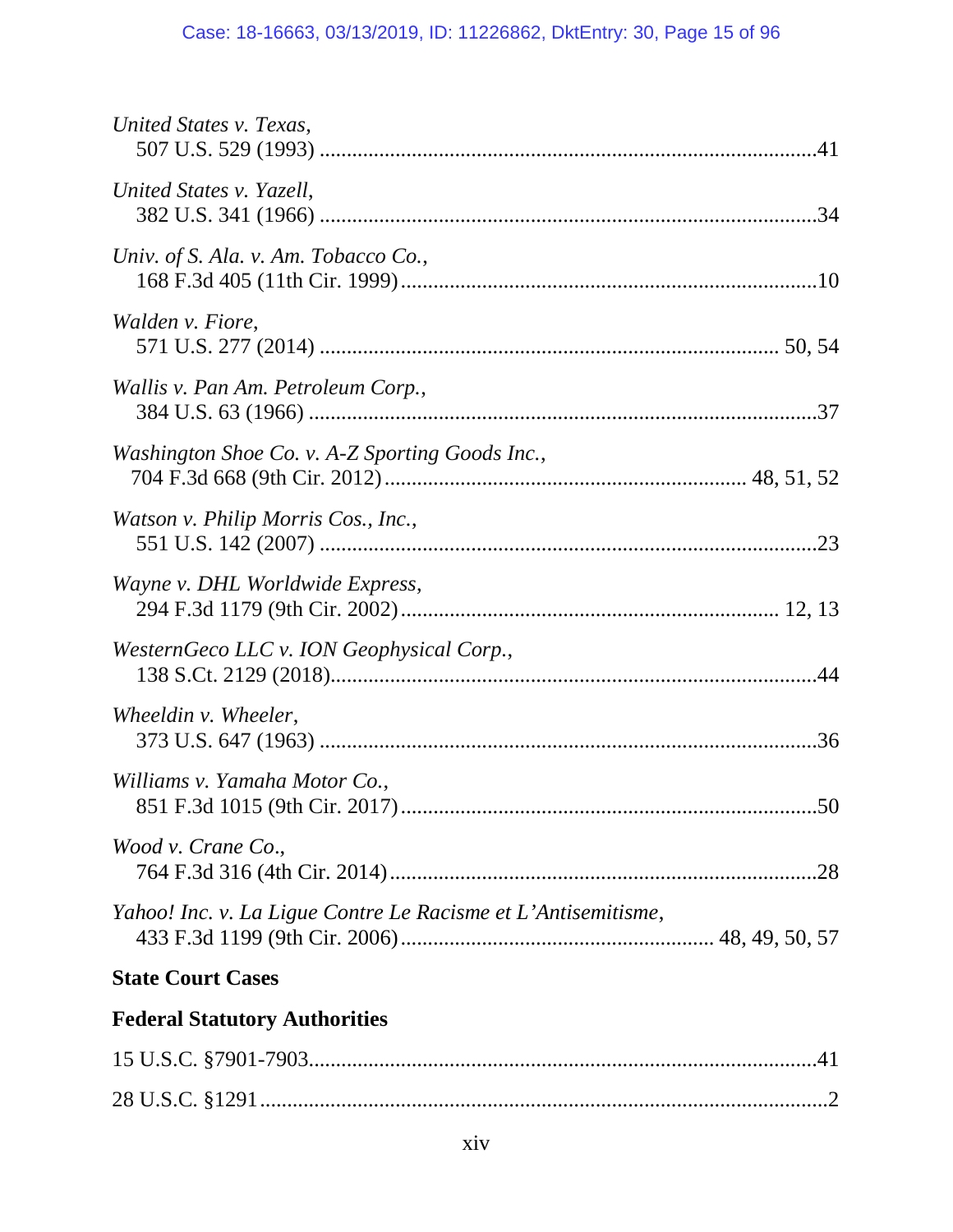| <b>State Statutory Authorities</b>   |  |
|--------------------------------------|--|
|                                      |  |
|                                      |  |
|                                      |  |
|                                      |  |
|                                      |  |
|                                      |  |
|                                      |  |
| <b>Federal Rules and Regulations</b> |  |
|                                      |  |
|                                      |  |
|                                      |  |
|                                      |  |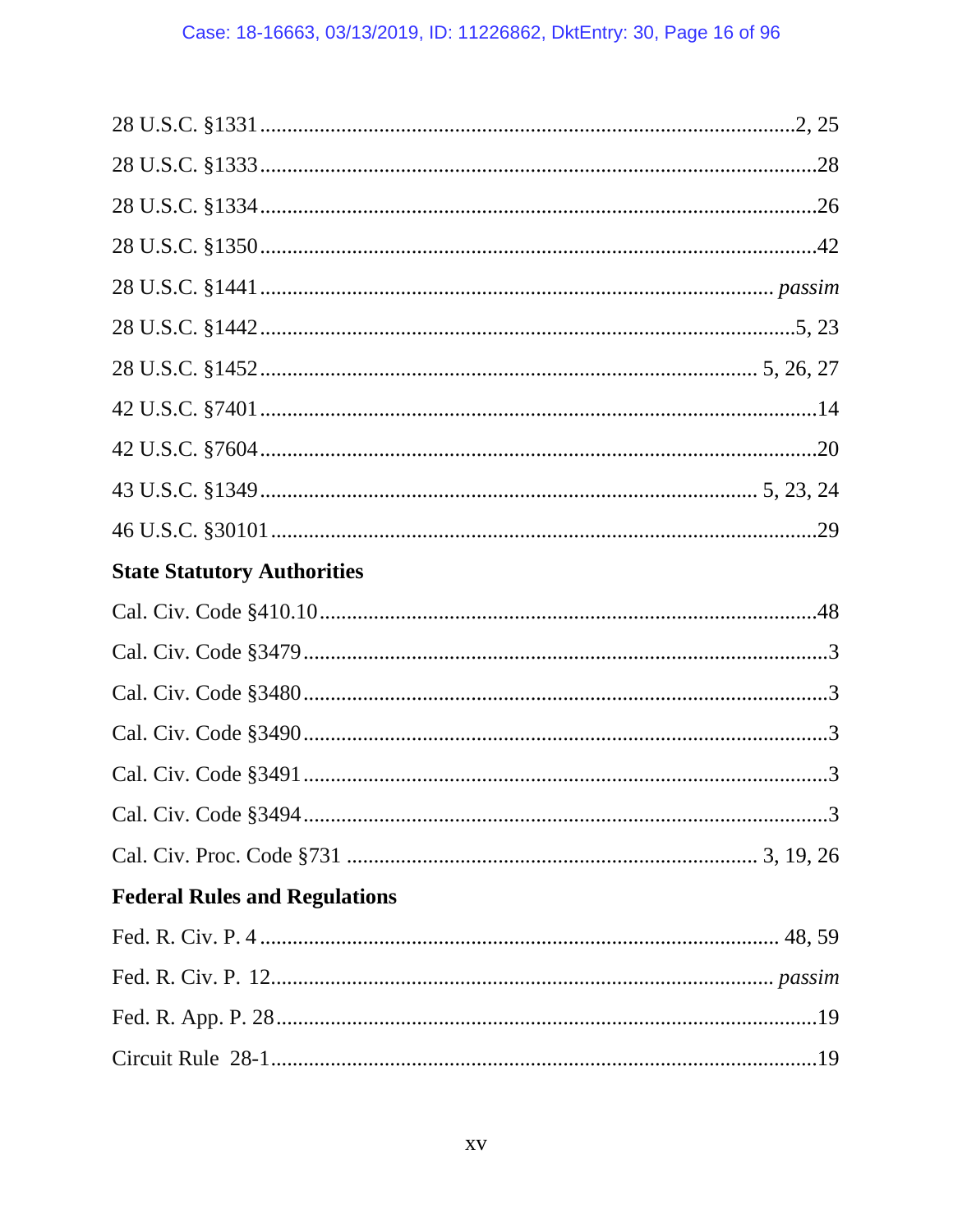# **Constitutional Provisions**

| <b>Additional Authorities</b> |  |
|-------------------------------|--|
|                               |  |
|                               |  |
|                               |  |
|                               |  |
|                               |  |
|                               |  |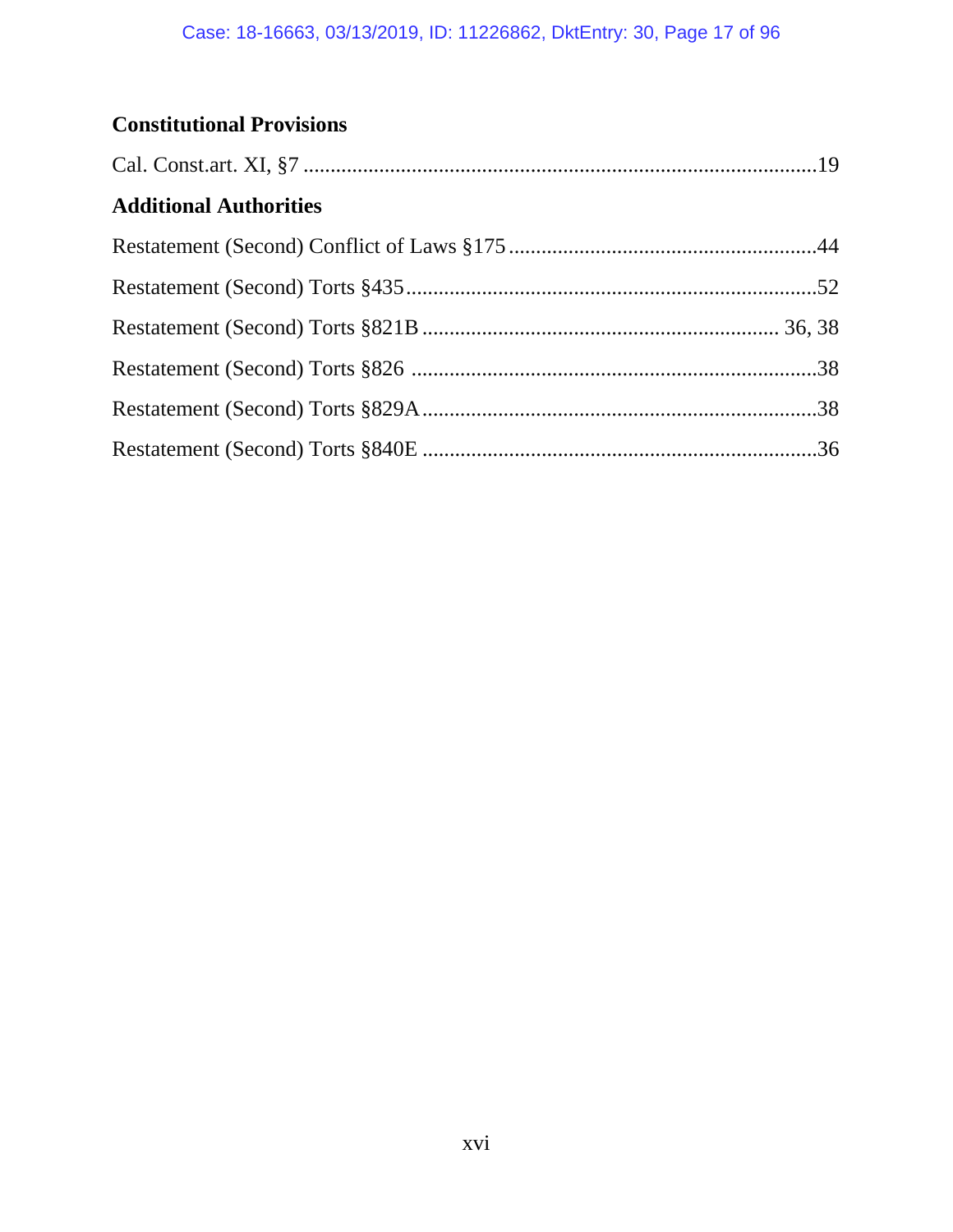### **INTRODUCTION**

The People of the State of California, by and through the Oakland and San Francisco City Attorneys (and later joined by the City of Oakland and the City and County of San Francisco) (collectively, "the People"), filed these two lawsuits in California state court, under California public nuisance law, against five of the world's largest investor-owned oil and gas companies. *See* Excerpts of Record ("ER") 89, 90-92 ¶¶92, 94; ER159, 160-61 ¶¶92, 94. The People seek equitable abatement—the only remedy available in a "representative" public nuisance action brought by California public entities—to mitigate the enormous harms to San Francisco's and Oakland's public infrastructure caused by rising sea levels, increasingly frequent and severe storms, and other direct consequences of Defendants' challenged conduct.

Defendants have known for decades that the continued burning of fossil fuels would increase global temperatures and cause devastating impacts on coastal communities like Oakland and San Francisco. Yet they continued to wrongfully promote the increased, unrestricted use of their products, deliberately concealing from the People their knowledge of the direct link between fossil-fuel combustion and the destructive effects of climate change on coastal communities. Defendants' wrongful conduct makes them liable for contributing to a public nuisance under long-settled California law. *See generally, e.g.*, *People v. ConAgra Grocery*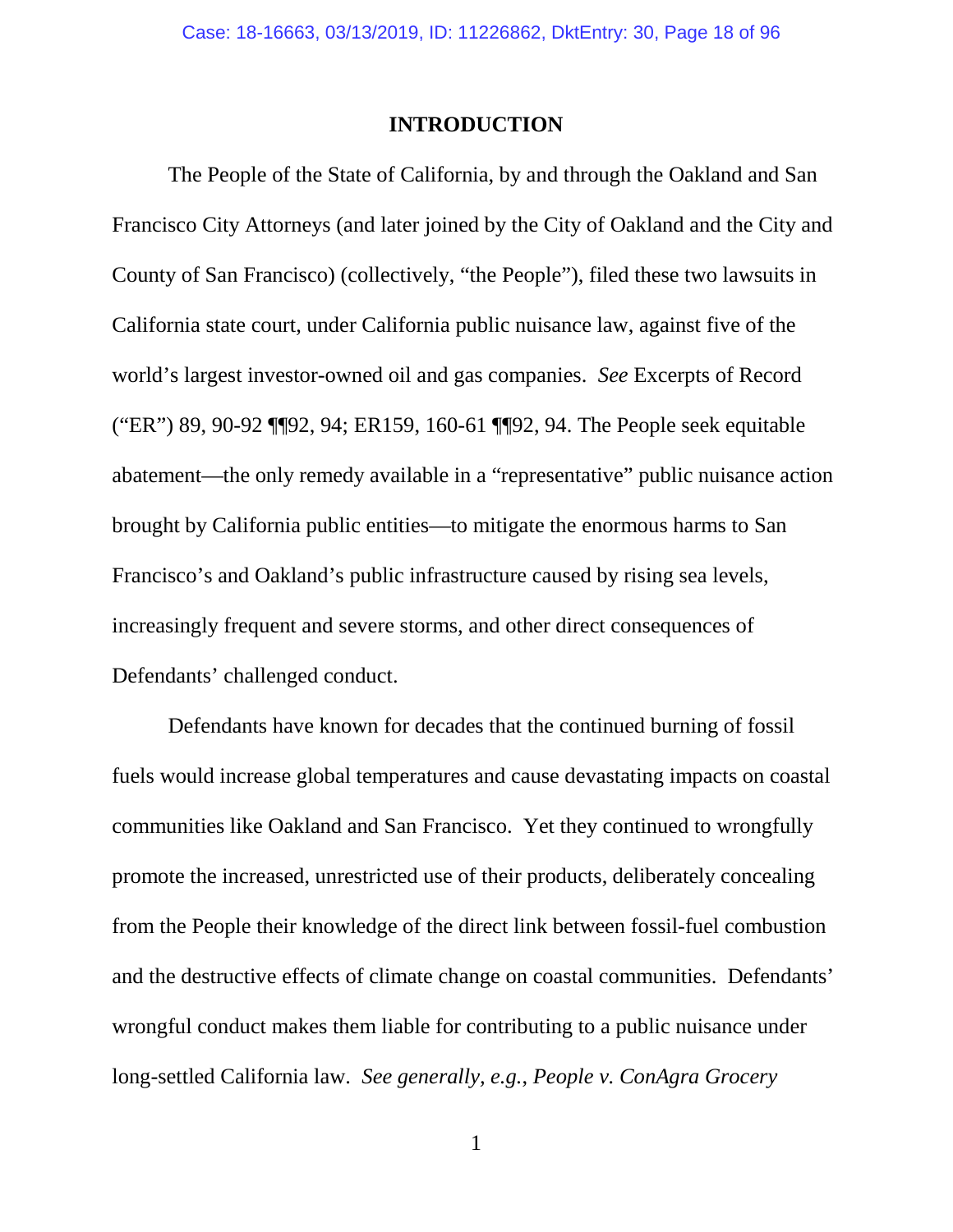*Prods. Co.*, 17 Cal.App.5th 51 (2017), *review denied* (2018), *cert. denied*, 139 S.Ct. 377 (2018).

After these cases were removed, the federal district court issued the three orders at issue: (1) denying the People's motions to remand; (2) granting all five Defendants' Rule 12(b)(6) motions to dismiss; and (3) additionally granting four Defendants' Rule 12(b)(2) motions to dismiss.

Each of those orders was reversible error. Because the district court lacked subject matter jurisdiction, though, this Court should reverse on that threshold ground, leaving further adjudication to the state courts.

## **JURISDICTIONAL STATEMENT**

The district court asserted jurisdiction under 28 U.S.C. §§1331 and 1441(a) and entered final judgment fully resolving all claims on July 27, 2018. The People timely filed Notices of Appeal on August 24, 2018. ER50-55; Fed. R. App. P. 4(a)(1)(A). This Court has appellate jurisdiction under 28 U.S.C. §1291.

## **ISSUES PRESENTED**

1. Whether the district court erred in denying the People's motion to remand on the ground that their state law claims were "necessarily governed by" (and thus arose under) "federal [common] law."

2. Whether the district court erred in dismissing the People's public nuisance claims under Rule 12(b)(6) on the ground that adjudication of those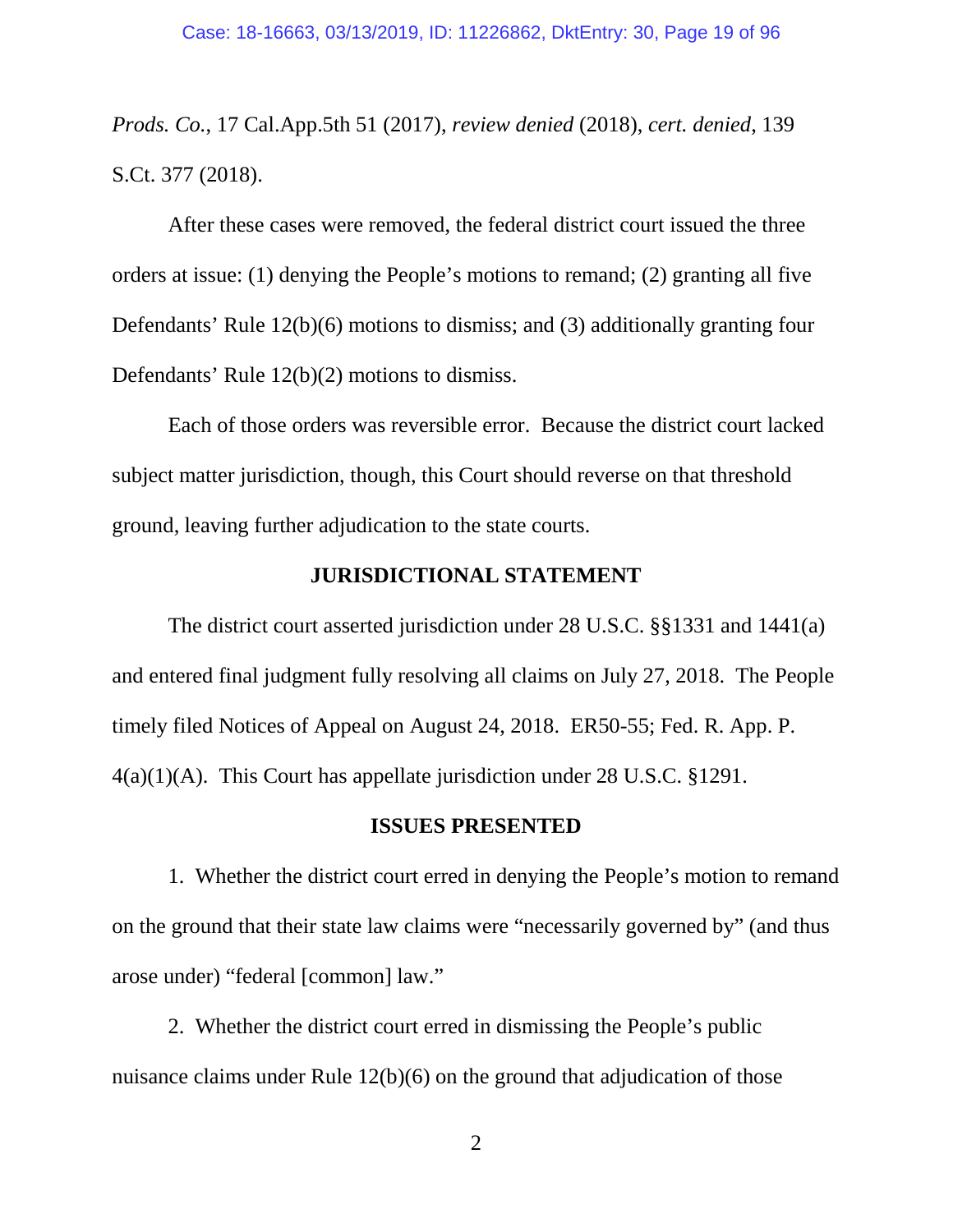claims would violate the "presumption against extraterritoriality" and raise "foreign policy" concerns.

3. Whether the district court erred in declining to exercise specific personal jurisdiction over four Defendants on the ground that the People did not adequately allege that those Defendants' production, sale, and misleading promotion of fossilfuel products was a cause of the challenged public nuisance.

## **STATEMENT OF THE CASE**

#### L. **State Court Proceedings**

The San Francisco and Oakland City Attorneys originally filed these lawsuits in California state court, each pleading a single claim under California's longstanding public nuisance law, which since 1872 has authorized California public prosecutors to bring "representative actions" for equitable abatement on behalf of the People of the State of California against those whose conduct is a substantial cause of a California public nuisance. *See* Cal. Civ. Code §§3479, 3480, 3491, 3494; Cal. Civ. P. Code §731.<sup>1</sup>

<sup>&</sup>lt;sup>1</sup> California law defines "public nuisance" as an "obstruction" of public rights that "affects at the same time an entire community or neighborhood, or any considerable number of persons …." Cal. Civ. Code §§3490, 3480; *see also id.* §3479. To be actionable, the obstruction must be "substantial and unreasonable," meaning it must "cause significant harm." *People ex rel. Gallo v. Acuna*, 14 Cal.4th 1090, 1104-05 (1997) (public nuisance injunction against gang activity). All applicable statutory provisions are set forth in the Addendum.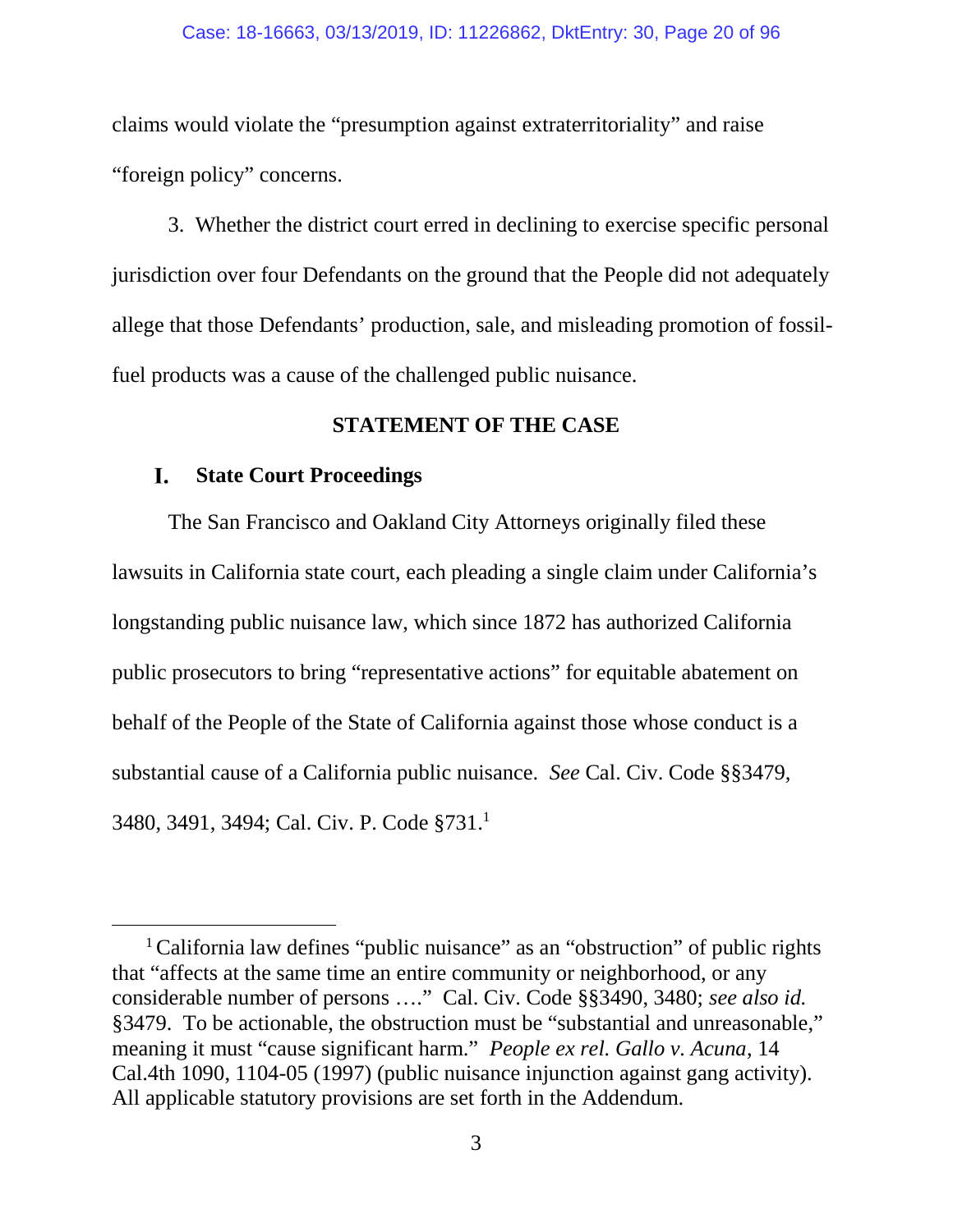The complaints alleged that Defendants have known for decades about the direct link between fossil-fuel use and climate change, yet intentionally engaged in a deliberate, coordinated effort to conceal their knowledge from the general public and local governments; to discredit the growing body of scientific evidence documenting the catastrophic impacts of fossil-fuel-triggered climate change (particularly on coastal communities whose infrastructures are most susceptible to the destructive impacts of rising sea levels); and to wrongfully promote the *expanded* use of their products without providing timely or effective warnings about the direct link between fossil-fuel combustion and climate change (warnings that could have mitigated the severe harms to local infrastructure that San Francisco and Oakland now face). ER89-114 ¶¶92-136; ER159-180 ¶¶92-136. The People's complaints expressly disclaimed any intent to regulate or to impose liability on Defendants based on their greenhouse-gas emissions or to obtain any remedy other than an order requiring Defendants to bear the costs of abating the localized impacts of their wrongful conduct. ER62 ¶11; ER115-117 ¶¶137-147; *see also* ER118 ¶2; ER134 ¶11; ER180-183 ¶¶137-147; ER184 ¶2.

#### **II. Federal Court Proceedings**

Defendants removed these cases on October 20, 2017. ER203, 239. Four of the seven asserted grounds for removal rested on 28 U.S.C. §1441(a) and Defendants' contention that the People's state law public nuisance law claims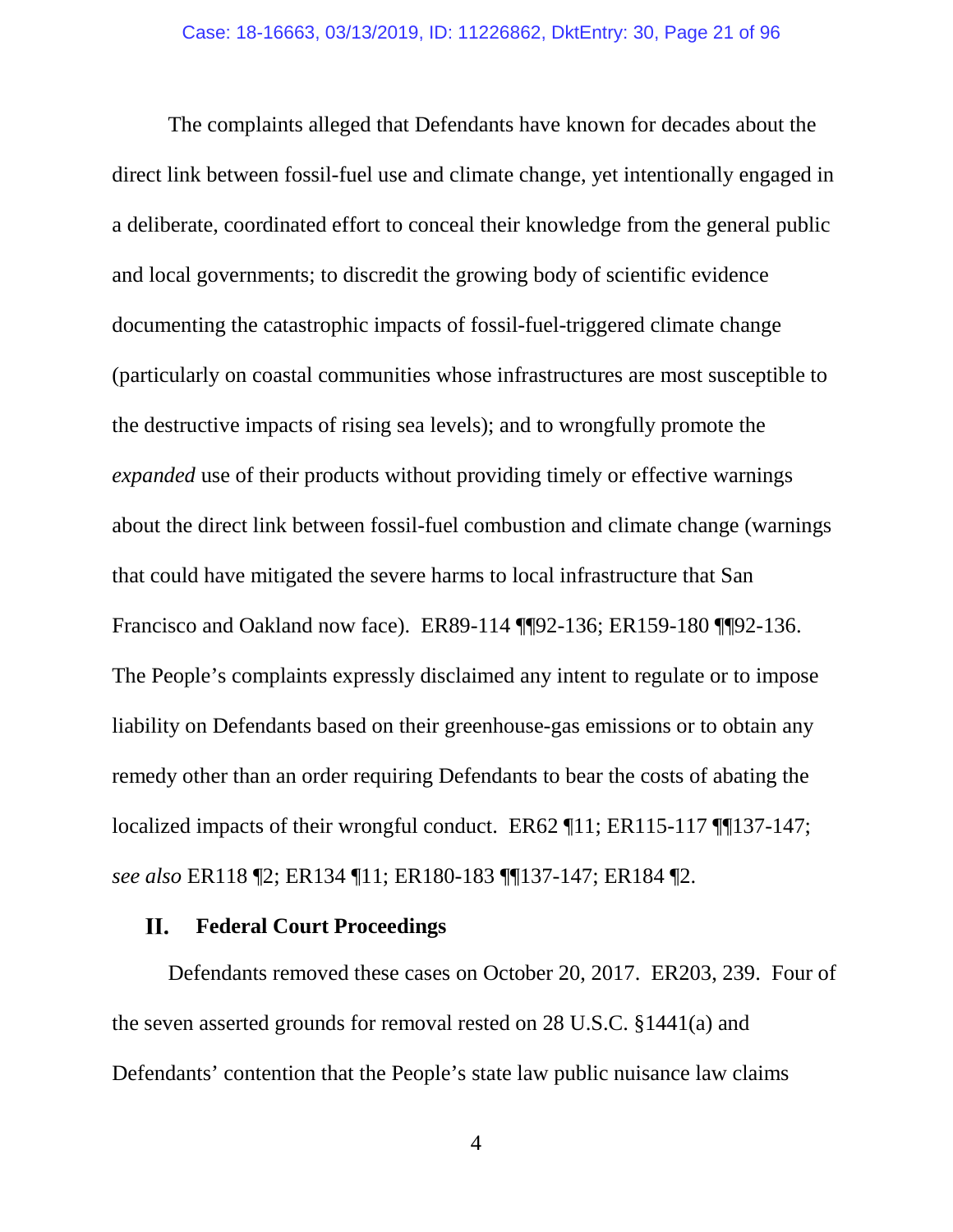### Case: 18-16663, 03/13/2019, ID: 11226862, DktEntry: 30, Page 22 of 96

"arose under" federal law. ER206-208 ¶¶5-7, 10; ER242-244 ¶¶5-7, 10. Defendants alternatively asserted removal jurisdiction under the Outer Continental Shelf Lands Act, 43 U.S.C. §1349(b) ("OCSLA"); the federal officer removal statute, 28 U.S.C. §1442(a)(1); and the federal bankruptcy statute, 28 U.S.C. §1452(a). ER207-208 ¶¶8, 9, 11; ER243-244 ¶¶8, 9, 11.

On February 27, 2018, the district court denied the People's motions to remand, concluding that "Plaintiffs' nuisance claims—which address the national and international geophysical phenomenon of global warming—are necessarily governed by federal common law."  $ER29<sup>2</sup>$  The court did not state whether its ruling rested on a finding of "preemption," "complete preemption," or some other theory, and gave no indication of what the scope or content of that governing federal common law might be. Nor did it address any of Defendants' other asserted grounds for removal. *See generally* ER27-35.

In response, the People amended their complaints "to conform to the Court's ruling" by adding a claim for public nuisance under federal common law, while "reserv[ing] all rights with respect to whether jurisdiction is proper in federal court." ER62-63 ¶12; ER134 ¶12.

<sup>&</sup>lt;sup>2</sup> Because the district court entered identical orders in both cases, the People have included only one copy of each order in the Excerpts of Record.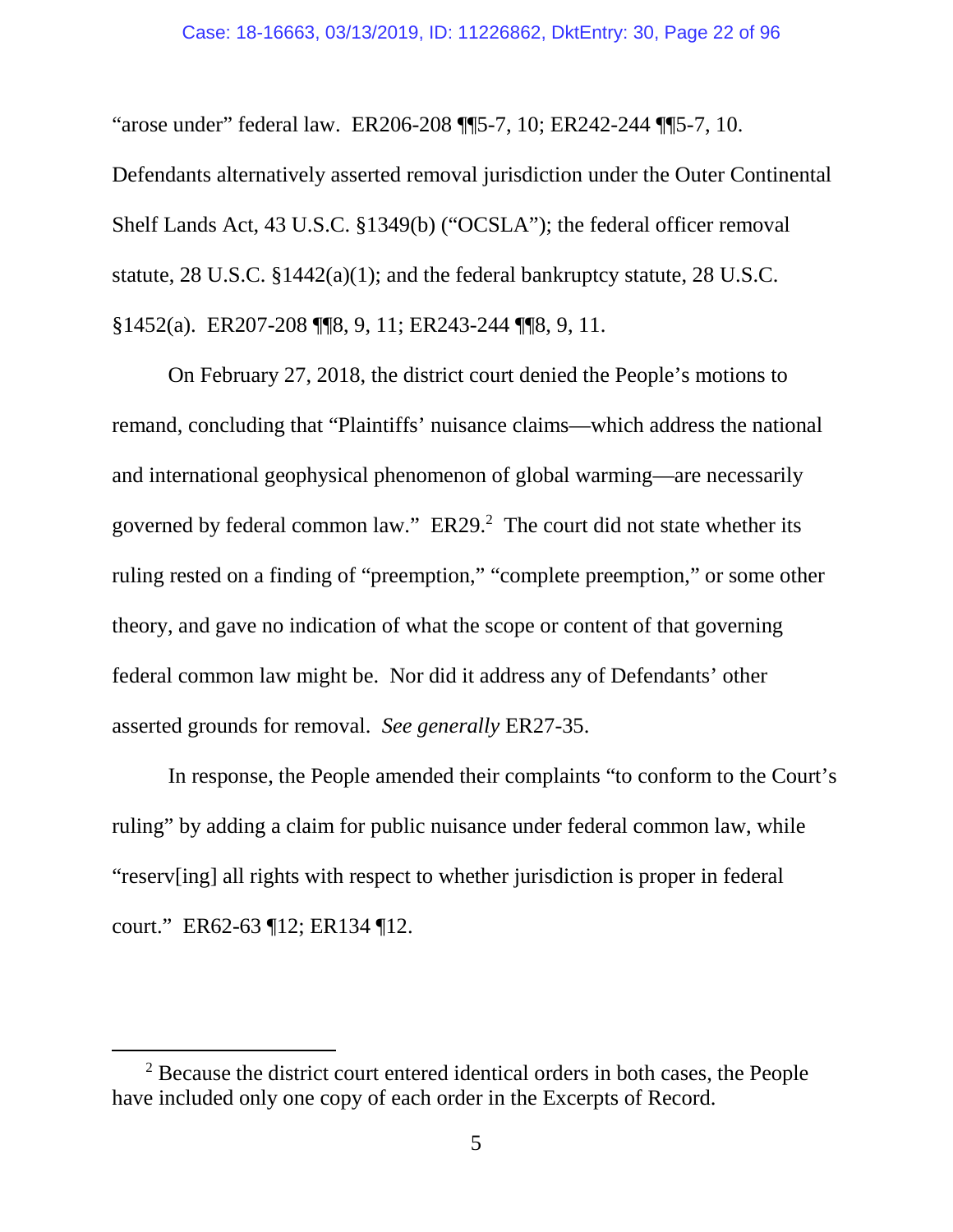On June 25, 2018, the court granted Defendants' motions to dismiss for failure to state a claim, concluding that although it had denied the People's remand motions on the ground that federal common law governed, no rights or remedies were actually made available by that federal common law. ER11-26. Characterizing the People's claims as an unbounded attempt to regulate worldwide greenhouse-gas emissions (despite the express disclaimers and narrowly targeted focus of the People's public nuisance claims), the court ruled that to allow the People to seek equitable abatement of the localized harms caused by Defendants' wrongful conduct would impermissibly violate a presumption against giving U.S. laws "extraterritorial" effect and would "effectively allow plaintiffs to govern conduct and control energy policy on foreign soil." ER20-21.

On July 27, 2018, the court granted four Defendants' motions to dismiss for lack of personal jurisdiction as well. ER3-10.<sup>3</sup> Despite acknowledging those Defendants' concession that they had sufficient contacts with California to satisfy the "purposeful direction" prong of specific-personal-jurisdiction analysis, the court ruled that the People's jurisdictional allegations failed to establish a sufficient causal link between the People's public nuisance claim and Defendants' challenged conduct. To satisfy that requirement, the court concluded, the People

<sup>&</sup>lt;sup>3</sup> Defendant Chevron, headquartered in the Northern District of California, did not move to dismiss on this ground. ER4.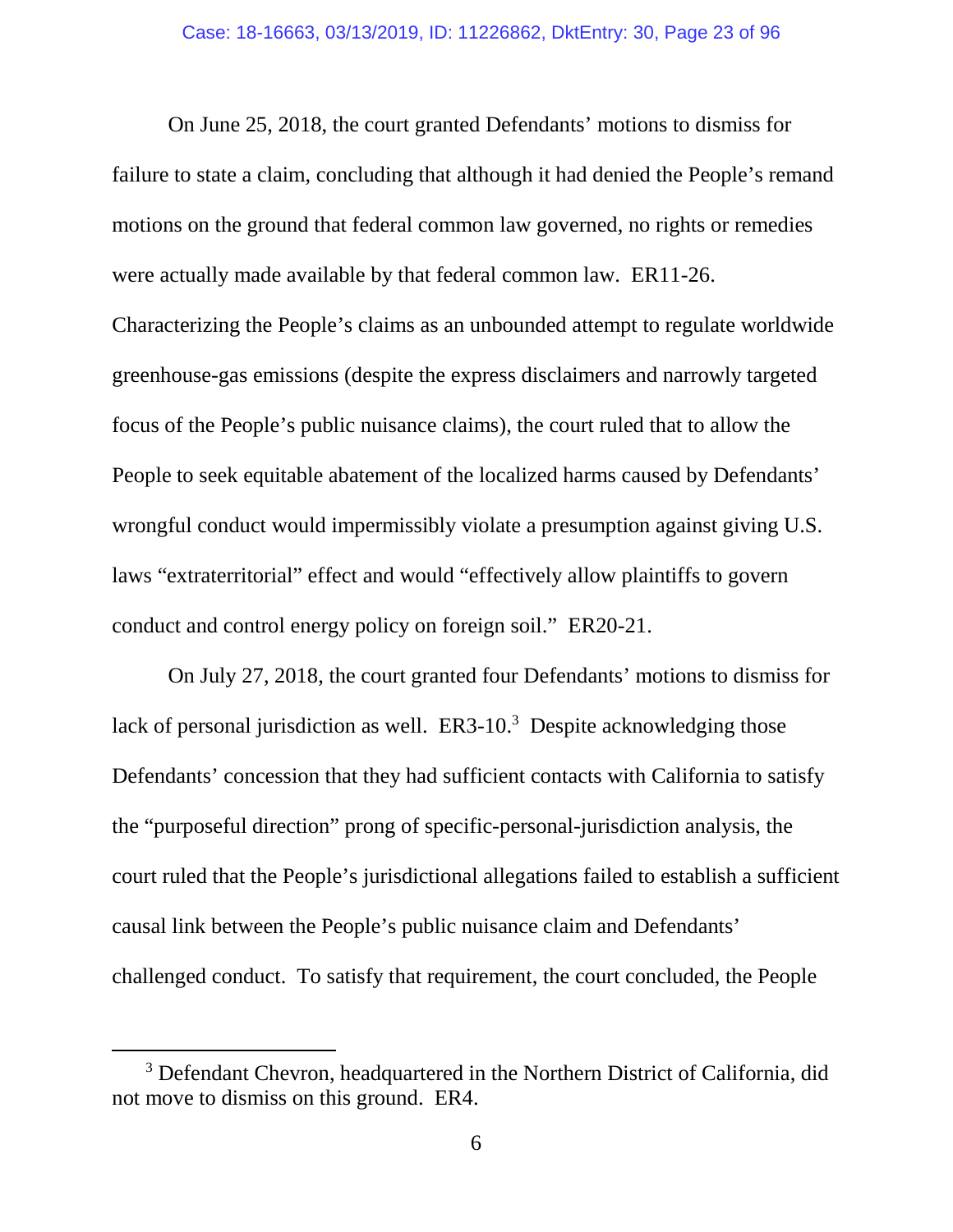had to show that each Defendant's activities "in California" was the but-for cause of the People's entire claimed injury, an erroneous legal standard that would be impossible to meet in any representative public nuisance action against multiple defendants. ER7-8.

### **STANDARD OF REVIEW**

This Court reviews de novo: (1) a denial of a motion to remand, *Hamilton Materials, Inc. v. Dow Chem. Corp.*, 494 F.3d 1203, 1206 (9th Cir. 2007); (2) a "dismissal for failure to state a claim upon which relief can be granted, … accept[ing] as true all well-pleaded allegations of material fact and constru[ing] them in the light most favorable to the plaintiffs," *Puri v. Khalsa*, 844 F.3d 1152, 1157 (9th Cir. 2017); and (3) a dismissal for lack of personal jurisdiction, *CollegeSource, Inc. v. AcademyOne, Inc.*, 653 F.3d 1066, 1073 (9th Cir. 2011).

## **SUMMARY OF THE ARGUMENT**

The district court's orders lead to anomalous and unprecedented results, and each constitutes reversible error.

For purposes of federal subject matter jurisdiction, the court concluded that the People's public nuisance claims, although pleaded exclusively under California state law, were "necessarily governed by federal common law" and thus belonged in federal court as federal common law claims. In later ruling on Defendants' motions to dismiss, though, the court concluded that this "govern[ing]" federal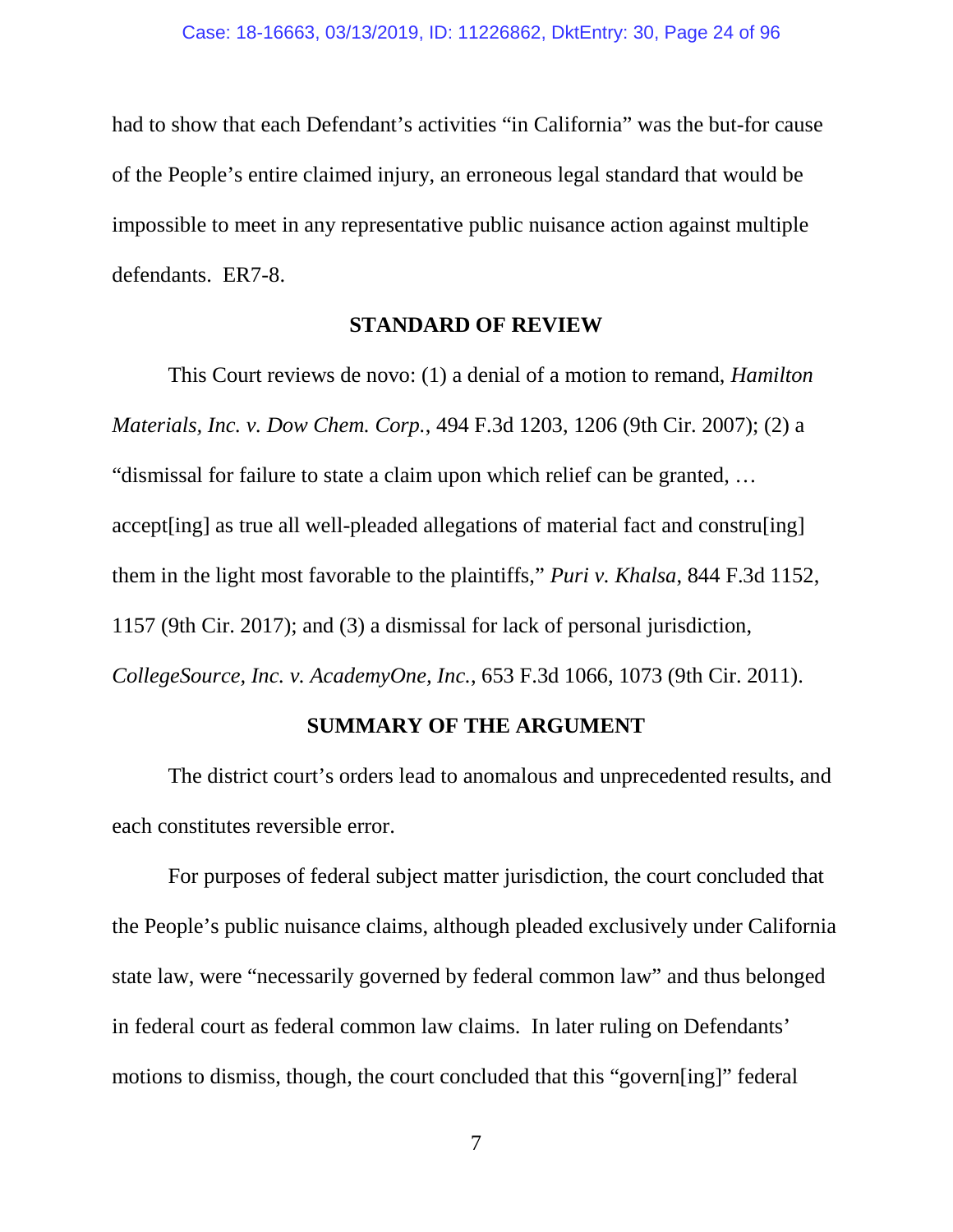### Case: 18-16663, 03/13/2019, ID: 11226862, DktEntry: 30, Page 25 of 96

common law actually provided no actionable rights or remedies, and it therefore dismissed the People's cases with prejudice.

The court got it doubly wrong. First, it erred by failing to remand the People's well-pleaded state law claims to state court in the absence of complete preemption (or any alternative basis for removal). Under the "complete preemption" doctrine, a federal preemption *defense* cannot support federal *removal* jurisdiction, unless: (1) Congress's intent to preempt state law in its entirety is clear and manifest, *and* (2) federal law provides an independent source of rights and remedies—neither of which is true here.

Second, the court compounded its error by dismissing the People's claims. Both of its principal grounds for dismissal—the supposedly "extraterritorial" reach of the People's legal challenge and the interference with "foreign policy" that such extraterritorial reach would require—rested on a mischaracterization of the People's public nuisance claims. The People's Complaints do not challenge Defendant's greenhouse-gas emissions, "worldwide" or domestic, and do not seek to enjoin or regulate any company's (or country's) emissions.

Finally, the court erred in declining to exercise specific personal jurisdiction over the four out-of-state Defendants. The court concluded that even though Defendants *conceded* for purpose of personal jurisdiction that they had purposefully directed their climate-change-related conduct at California knowing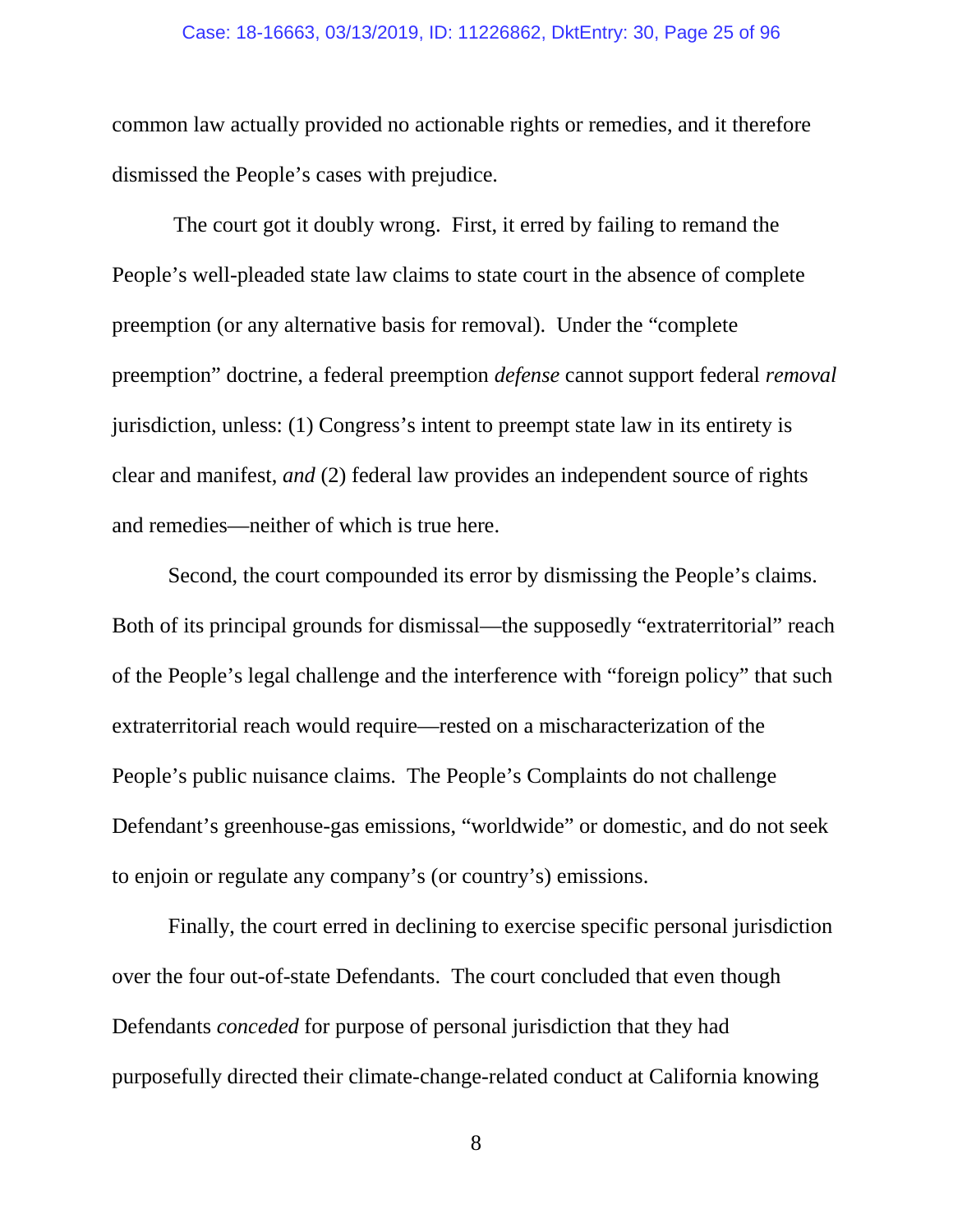the harm to public infrastructure that would inevitably result, the People's complaints did not allege a sufficient but-for causal relationship between each Defendant's conduct *in California* and the *full* extent of the resulting harms—a test that no court has previously required as a condition for exercising personal jurisdiction. The district court instead should have asked whether the People's complaints adequately allege that Defendants purposefully directed acts at California that caused the type of harms that Defendants knew would likely be suffered in California, and if so, whether a direct nexus existed between those acts and the People's public nuisances claims. Under that standard, the court surely had personal jurisdiction.

Accordingly, this Court should either (1) reverse the judgment in its entirety based on the district court's erroneous refusal to remand, without reaching the other issues; or (2) if federal subject matter jurisdiction exists, reverse the Rule 12(b)(6) and 12(b)(2) dismissal orders and remand for further proceedings against all Defendants.

### **ARGUMENT**

#### I. **The District Court Erred in Denying the Motions To Remand, Because the People's Claims Do Not Present a Federal Question.**

The district court concluded that it had original "arising under" jurisdiction because the People's representative public nuisance claims were "necessarily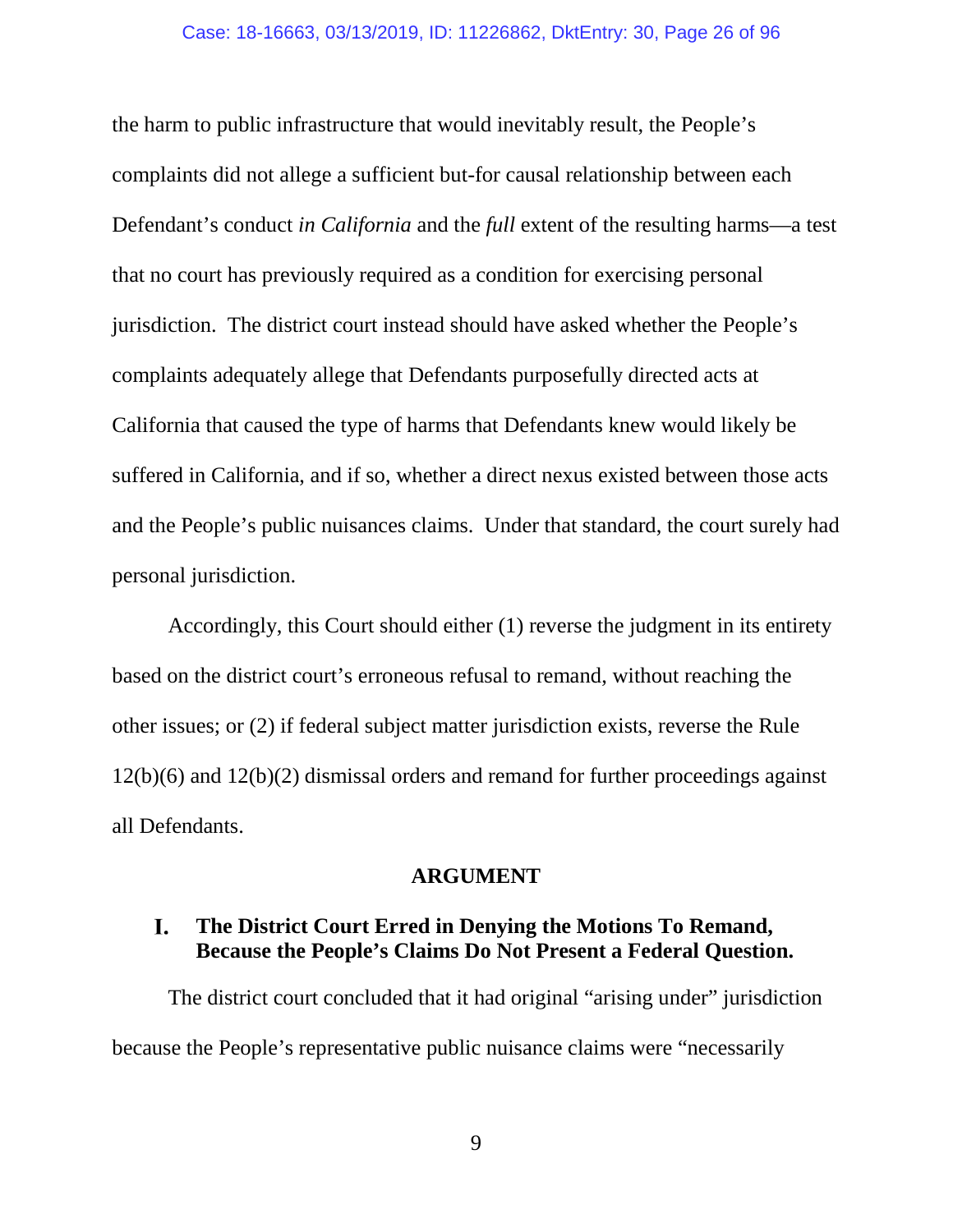governed by federal common law." ER29. That conclusion is contrary to the wellpleaded complaint rule and decades of consistent case precedent.

## **A. The People's California public nuisance claims are not "governed by federal common law."**

It is axiomatic that the removal statute, 28 U.S.C. §1441, must be "strictly construed against removal jurisdiction." *Provincial Gov't of Marinduque v. Placer Dome, Inc.*, 582 F.3d 1083, 1087 (9th Cir. 2009). Because "removal jurisdiction raises significant federalism concerns," "all doubts about jurisdiction should be resolved in favor of remand to state court" to avoid "depriv[ing] a state court of its right under the Constitution" to resolve state law disputes "in its own courts." *Univ. of S. Ala. v. Am. Tobacco Co.*, 168 F.3d 405, 411 (11th Cir. 1999); *see Syngenta Crop Prot., Inc. v. Henson*, 537 U.S. 28, 32 (2002). Particularly when a *public entity* sues to enforce state law in state court, as here, the "claim of sovereign protection from removal arises in its most powerful form," and only "an overriding federal interest" can justify removal. *Nevada v. Bank of Am. Corp.*, 672 F.3d 661, 676 (9th Cir. 2012) (citation omitted).

## **1. The district court erred in concluding that the People's claims are completely preempted by a federal common law that provides no rights or remedies.**

The well-pleaded complaint rule makes plaintiffs the "master[s] of the[ir] claim," who "may avoid federal jurisdiction by exclusive reliance on state law." *Caterpillar, Inc. v. Williams*, 482 U.S. 386, 392 (1987); *see Franchise Tax Bd. v.*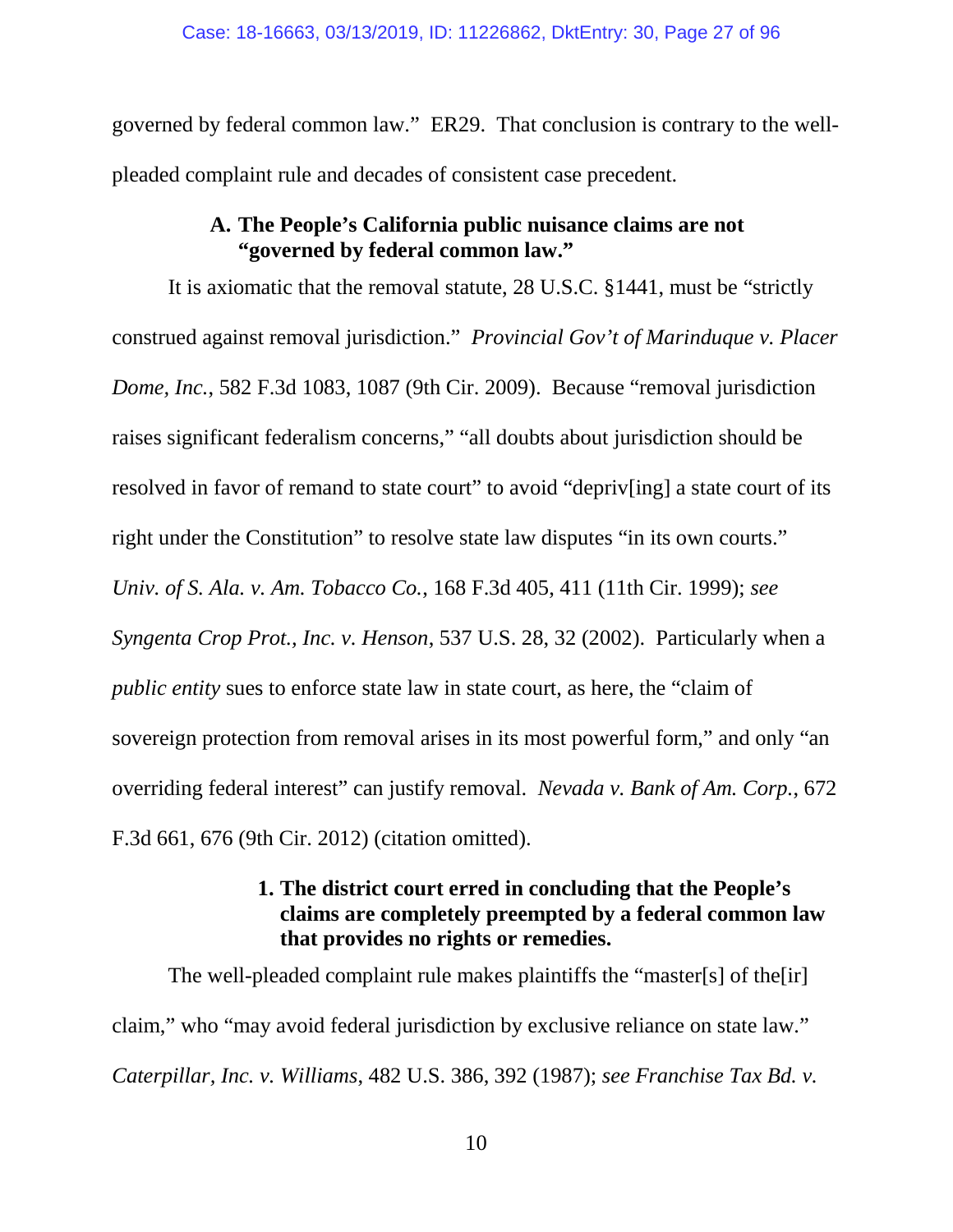*Constr. Laborers Vacation Tr.*, 463 U.S. 1, 9-10 (1983). Under this rule, "federal jurisdiction exists only when a federal question is presented on the face of the plaintiff's properly pleaded complaint." *Caterpillar*, 482 U.S. at 392. "[A] case may *not* be removed to federal court on the basis of a federal defense, including the defense of pre-emption, even if the defense is anticipated in the plaintiff's complaint, and even if both parties concede that the federal defense is the only question truly at issue." *Id.* at 393; *accord*, *Stillaguamish Tribe v. Washington*, 913 F.3d 1116, 1118-19 (9th Cir. 2019) (rejecting "federal common law" defense of tribal sovereign immunity as a basis for federal question jurisdiction).

The sole exception to the well-pleaded complaint rule arises in the "rare" case of "complete preemption," where "federal law not only preempts a state law cause of action, but also substitutes an exclusive federal cause of action in its place." *Hansen v. Group Health Coop.*, 902 F.3d 1051, 1057 (9th Cir. 2018) (and cases cited); *see Beneficial Nat'l Bank v. Anderson*, 539 U.S. 1, 8 (2003); *see also id*. at 12-17 (Scalia, J., dissenting). When a federal law arguably eliminates a state law claim without substituting rights and remedies of its own, that federal law provides at most a preemption *defense*, but cannot provide a complete-preemption ground for *removal*. *See, e.g.*, *Hunter v. United Van Lines*, 746 F.2d 635, 642-43 (9th Cir. 1984) ("removal is improper when federal law simply displaces state law without replacing the state cause of action with a federal one"). As the Second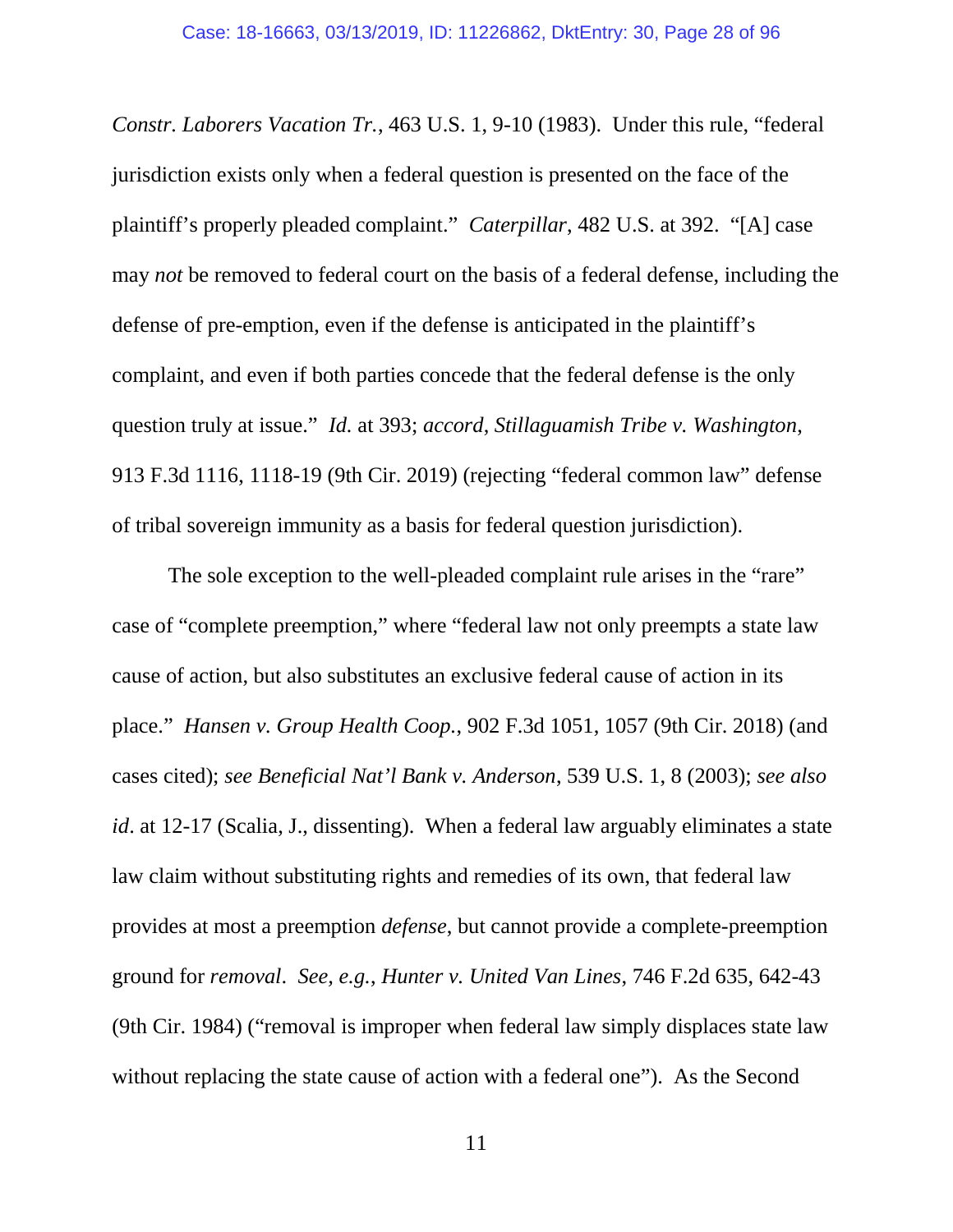Circuit held in *Sullivan v. American Airlines, Inc.*, 424 F.3d 267, 276 (2d Cir. 2005), a federal court may not "allow[] removal … on complete-preemption grounds," only to later dismiss based on the absence of any federal law claim. "[T]he district court must have jurisdiction for removal to be proper, but [if] the court must then dismiss the removed case" for want of a federal cause of action, removal under the complete preemption doctrine was improper in the first place. *Id*.

The district court's order denying remand never mentions "complete preemption" (or even "preemption"). *See* ER27-35. While its statement that federal common law "necessarily governs" may suggest that federal common law "completely preempts" the People's state law public nuisance claims, there can be no complete preemption by a federal law that provides no alternative cause of action. *Hansen*, 902 F.3d at 1057; *Hunter*, 746 F.2d at 642-43; *Wayne v. DHL Worldwide Express*, 294 F.3d 1179, 1184 (9th Cir. 2002). That is why the correct order of analysis on a motion to remand must be to determine, first, whether a particular federal cause of action is available, and only then to determine whether Congress intended that federal law to completely preempt the state law claim. *Hart v. Bayer Corp.*, 199 F.3d 239, 244 (5th Cir. 2000); *Schmeling v. NORDAM*, 97 F.3d 1336, 1343-45 (10th Cir. 1996); *see also Hansen*, 902 F.3d at 1058;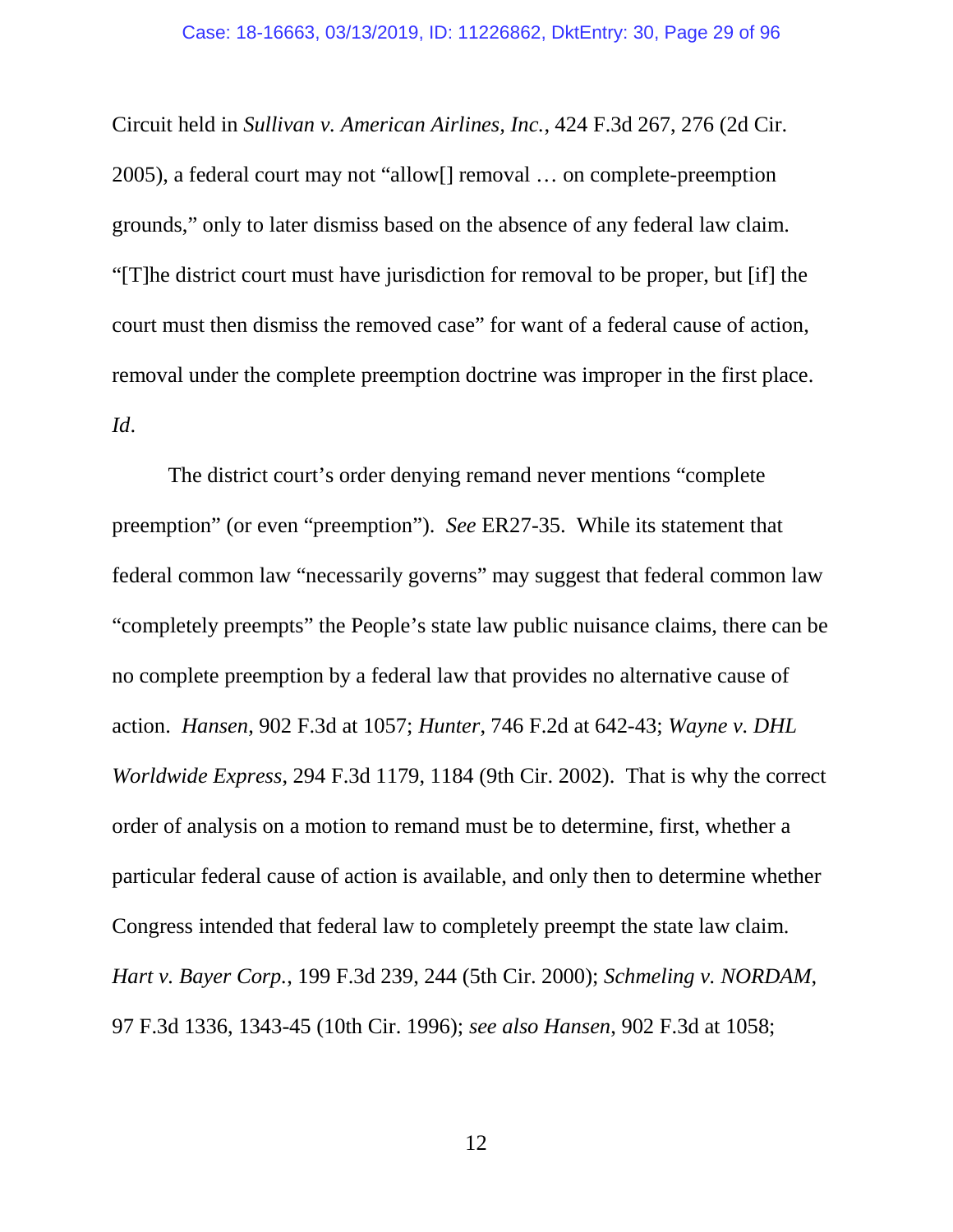*Wayne*, 294 F.3d at 1184. Had the district court followed that required approach, it could not have found complete preemption.

In fact, the district court did not conduct *any* complete-preemption analysis. Without discussion, it concluded that the People's claims were necessarily "governed by federal common law" because "claims for public nuisance, though pleaded as state-law claims, depend on a global complex of geophysical cause and effect" that require application of federal law to fairly "apportion[] responsibility." ER34. The court was wrong to conclude that a new body of federal common law is required to govern public nuisance cases like this. *See infra* at 34-42. But that makes no difference at the threshold jurisdictional stage, because if the district court were correct that the "governing" federal common law did not confer any rights or remedies on California public entities seeking to mitigate the harm to local infrastructure caused by Defendants' challenged conduct, that federal common law could not have provided a basis for complete-preemption removal jurisdiction.

Without an actionable federal right and remedy, there can be no complete preemption; and where there is no complete preemption (or an independent ground for federal subject matter jurisdiction, *see infra* at 18-30), remand is required. *Beneficial Nat'l Bank*, 539 U.S. at 8; *Hansen*, 902 F.3d at 1058; *cf. Illinois v. City of Milwaukee*, 406 U.S. 91, 103 (1972) ("*Milwaukee I*") (federal common law,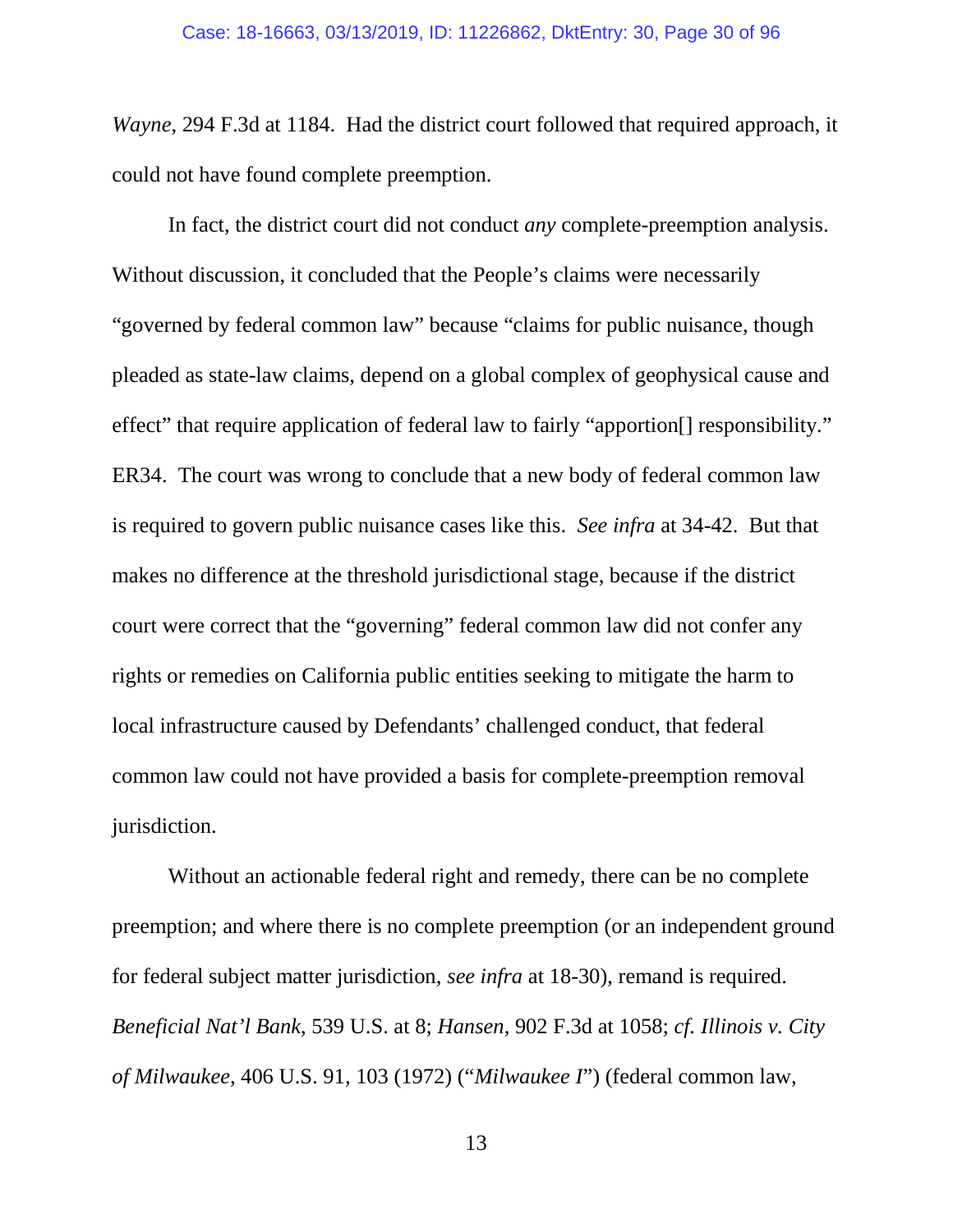rather than state common law, is only available for claims seeking abatement of interstate pollution controls if "federal remedies" have not been displaced).<sup>4</sup>

## **2. To the extent the People's public nuisance claims can be characterized as being based on greenhouse-gas emissions, federal common law has been entirely displaced by the Clean Air Act.**

Central to the district court's analysis in its first two orders was its incorrect assertion that the People's public nuisance claims ultimately seek to regulate greenhouse-gas emissions. *See, e.g.*, ER19, 25, 30-31. The People vigorously dispute that assertion for the reasons explained *infra* at 32-34. But to the extent the district court's identification of the "governing" federal common law rested on that mischaracterization, the court also erred by failing to apply the Supreme Court's and this Court's rulings that the federal common law governing greenhouse-gas emissions has been entirely displaced by the Clean Air Act, 42 U.S.C. §§7401 *et seq.* ("CAA")—which prevents that federal common law from providing a basis for "complete preemption" removal. *See Am. Elec. Power Co. v. Connecticut*

<sup>4</sup> The same logical flaw undermines the district court's statement that "federal common law jurisdiction" existed because the "instrumentality of plaintiffs' alleged injury" was "the navigable waters of the United States." *See* ER34. The court did not explain how a federal navigable-waters claim could completely preempt the People's state law public nuisance claim; and the sole case it cited, *Michigan v. U.S. Army Corps of Engineers*, 667 F.3d 765 (7th Cir. 2011), did not address whether federal common law completely preempted any state law public nuisance claim involving navigable waters because the plaintiffs had filed their lawsuit in federal court alleging federal causes of action only. *See id.* at 768-69.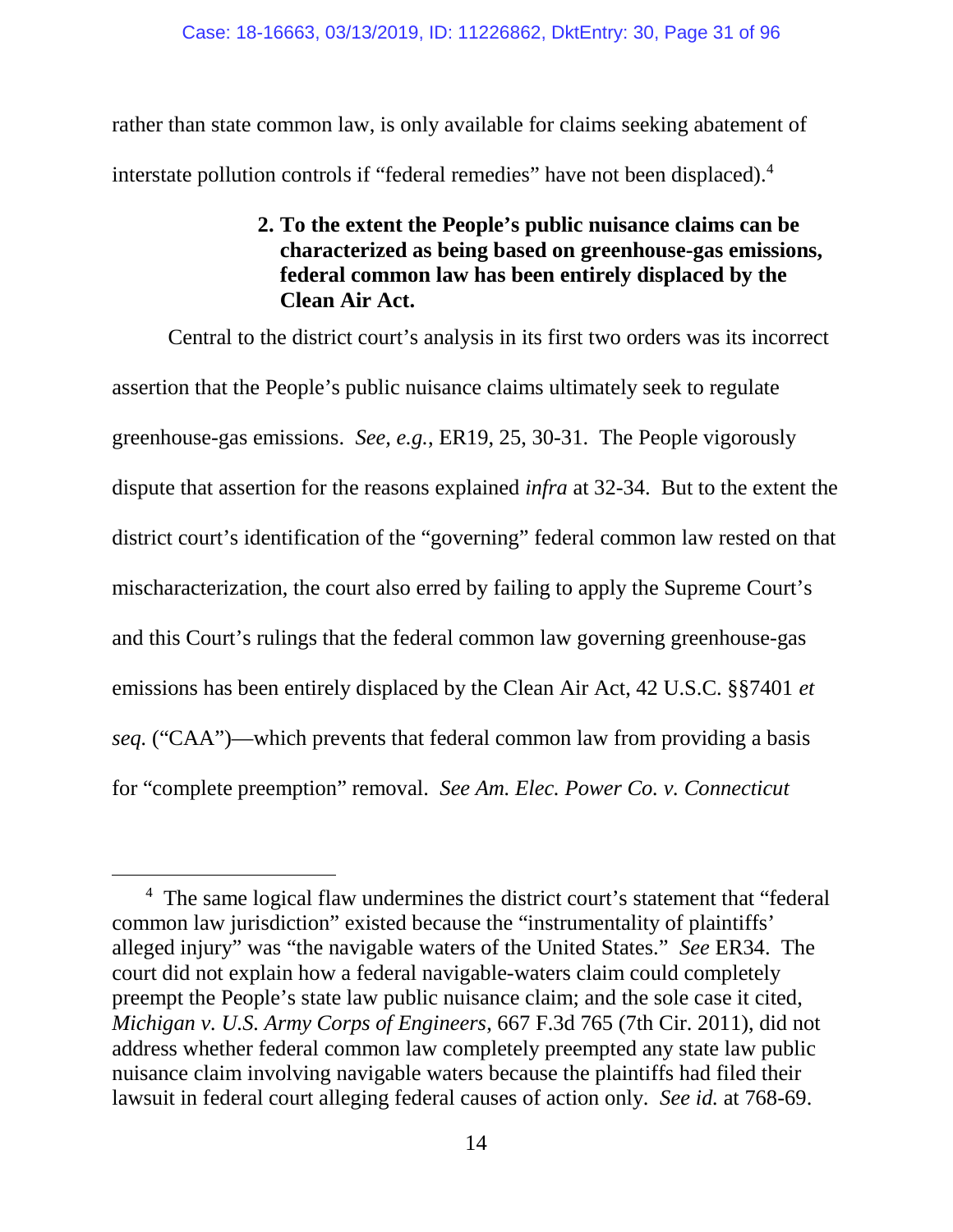("*AEP*"), 564 U.S. 410, 423 (2011) ("federal common law claim[s] for curtailment of greenhouse gas emissions because of their contribution to global warming" have been "displaced by the federal legislation authorizing EPA to regulate carbondioxide emissions" under the CAA).

In *AEP*, eight states sued several major electric power companies in federal court, alleging that the companies' greenhouse-gas emissions violated the federal common law or, in the alternative, state tort law. *Id.* at 418. The Supreme Court concluded that the federal common law underlying the states' claims had been displaced by the CAA. *Id.* at 423. Because Congress, through the CAA, had spoken directly "to emissions of carbon dioxide," the Court concluded that the CAA "displace[d] any federal common law right to seek abatement of carbondioxide emissions." *Id.* at 424.

The Supreme Court in *AEP* expressly chose *not* to invalidate the plaintiffs' *state-law* nuisance claims, even after concluding that the plaintiffs' federal common law nuisance claims were displaced by the CAA, explaining that "[i]n light of our holding that the Clean Air Act displaces federal common law, the availability *vel non* of a state lawsuit depends, *inter alia*, on the preemptive effect of the federal Act." *Id.* at 429 (citing *Int'l Paper Co. v. Ouellette*, 479 U.S. 481, 489, 491, 497 (1987)). As the Court made clear, a far more specific expression of congressional intent is required to "preempt" state law than to "displace" any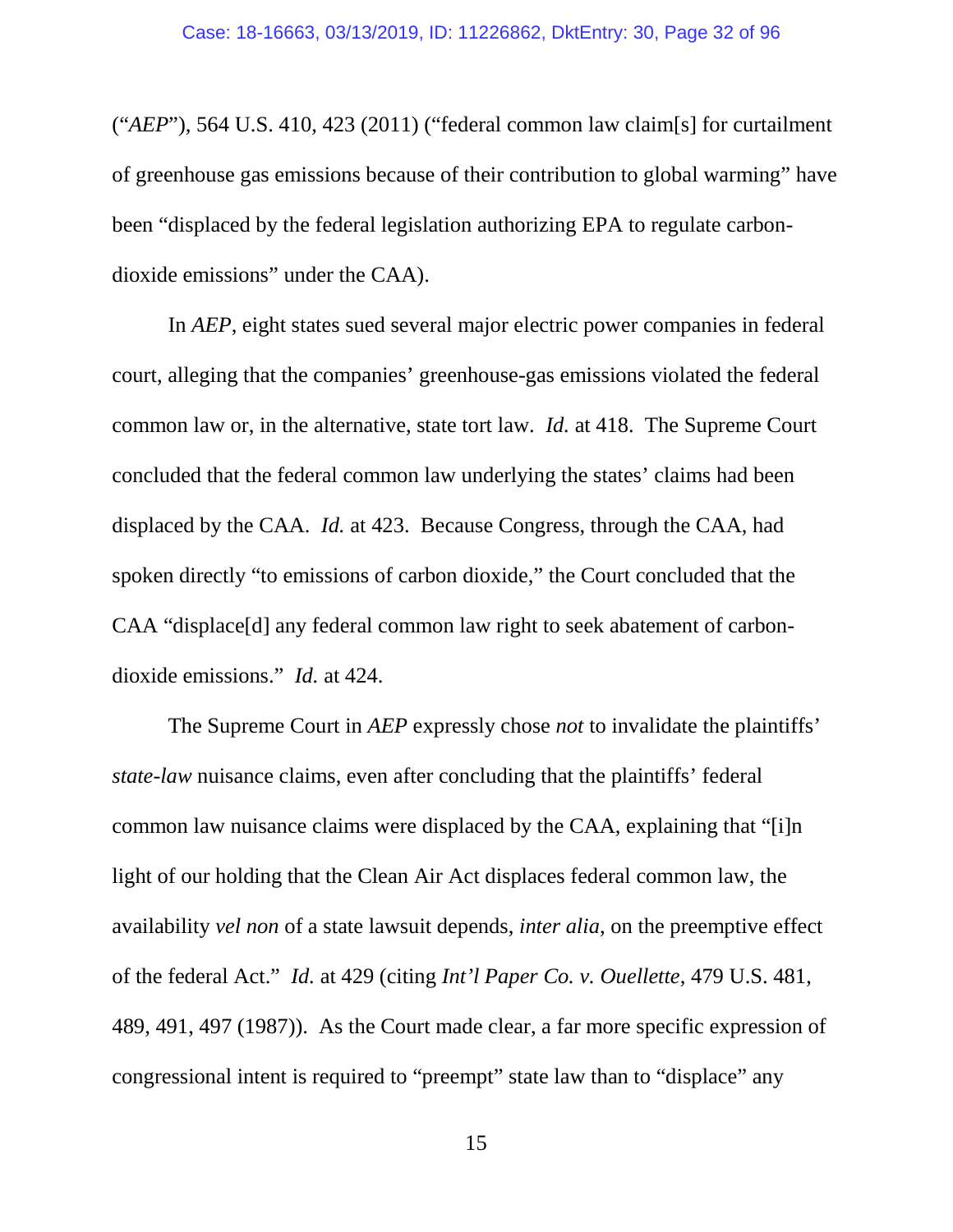federal common law (which is a judicial construct created to regulate federal interests in the absence of federal statutory authority). *See AEP*, 564 U.S. at 423 (citing *City of Milwaukee v. Illinois* ("*Milwaukee II*"), 451 U.S. 304, 314 (1981)).

In *Native Village of Kivalina v. ExxonMobil Corp*., 696 F.3d 849 (9th Cir. 2012), *cert. denied*, 133 S.Ct. 2390 (2013), this Court followed *AEP* in holding that the CAA entirely displaced the plaintiffs' federal common law claim for abatement of the localized effects of climate change. In *Kivalina*, two public entities asserted state and federal common law public nuisance claims against various oil and gas companies. The district court dismissed the state law claims without prejudice, eliminating those state law claims as an issue on appeal. *Id.* at 853. Consistent with *AEP*, this Court concluded that the public entities' remaining *federal* public nuisance claims (alleging that the oil and gas company defendants had emitted "massive amounts of greenhouse gases that contribute to global warming which, in turn, has severely eroded the land where the [public entities] sit[]," thereby "threaten[ing them] with imminent destruction") had been displaced by the CAA and thus could not support plaintiffs' federal common law claim for relief. *Id.* at 853, 856-58; *id.* at 858 (Pro, J., concurring).

While that holding fully disposed of the *Kivalina* plaintiffs' *federal* common law claims (because the scope of CAA displacement was co-extensive with the scope of the otherwise applicable federal common law), it left plaintiffs' *state-law*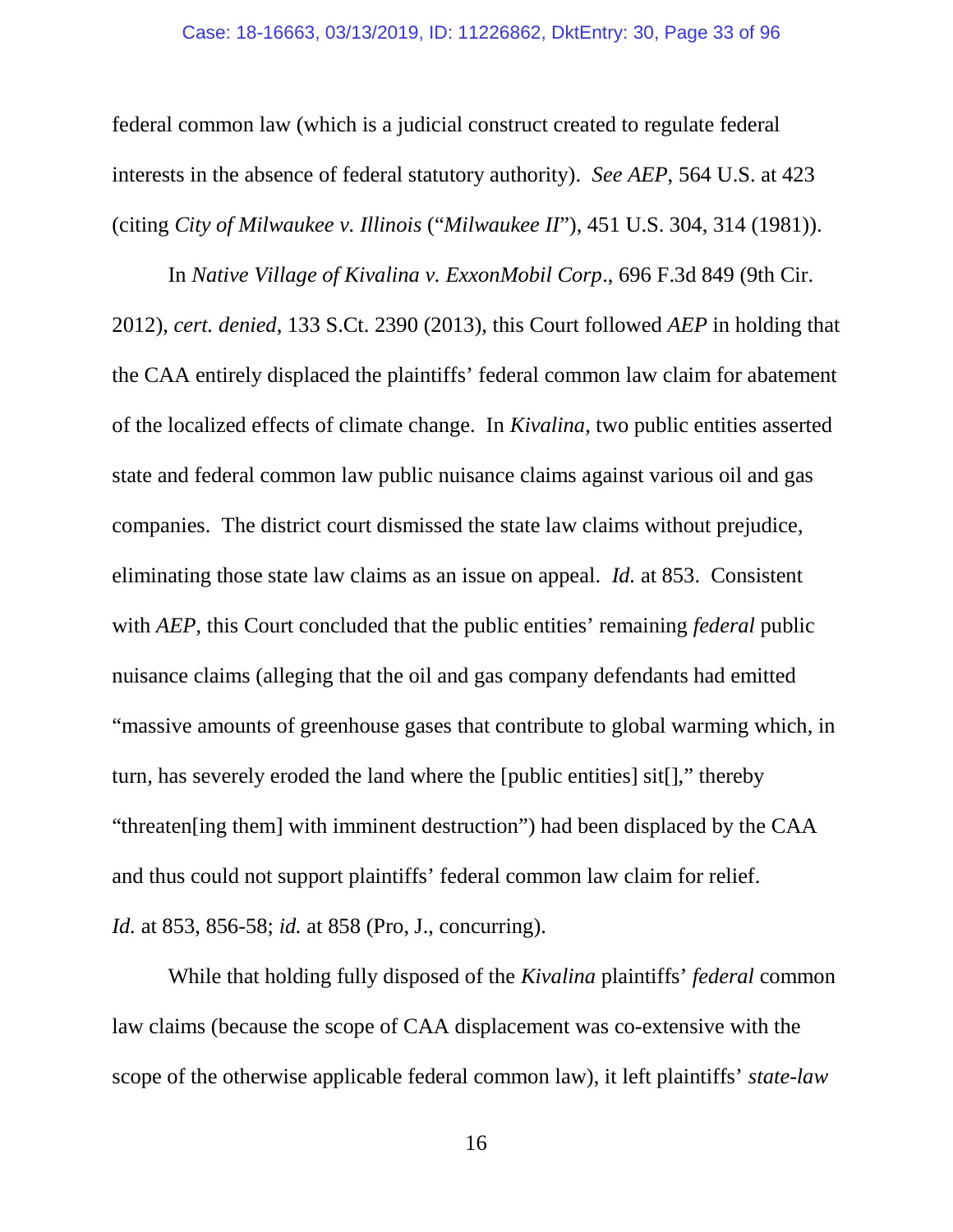### Case: 18-16663, 03/13/2019, ID: 11226862, DktEntry: 30, Page 34 of 96

claims untouched, for as the concurring judge noted, *AEP* provides that "[o]nce federal common law is displaced, state nuisance law becomes an available option to the extent it is not preempted by federal law." *Id.* at 866 (Pro, J., concurring); *see AEP*, 564 U.S. at 424.

Thus, even under the district court's mistaken belief that these cases seek to regulate emissions, *AEP* and *Kivalina* preclude any finding of complete preemption: the federal common law concerning regulation of emissions cannot be completely preemptive, because it has been displaced by statute.

The district court sought to distinguish *Kivalina* on the ground that the People's "claims here attack behavior worldwide," while the claims in *Kivalina* allegedly "sought only to reach domestic conduct." ER33. That mischaracterizes the facts of *Kivalina* and this Court's analysis, which did not distinguish between the defendants' foreign and domestic practices. Plaintiffs in *Kivalina* "attribute[d] the impending destruction of [their] land to the effects of global warming, which [they] allege[d] results in part from emissions of large quantities of greenhouse gases by the Energy Producers" and that in turn caused global-warming induced "sea level[] rise," without regard to where the fossil fuels were extracted or burned. 696 F.3d at 853-54. Those plaintiffs further alleged that defendants, "as substantial contributors to global warming, [were] responsible for [the entities'] injuries,"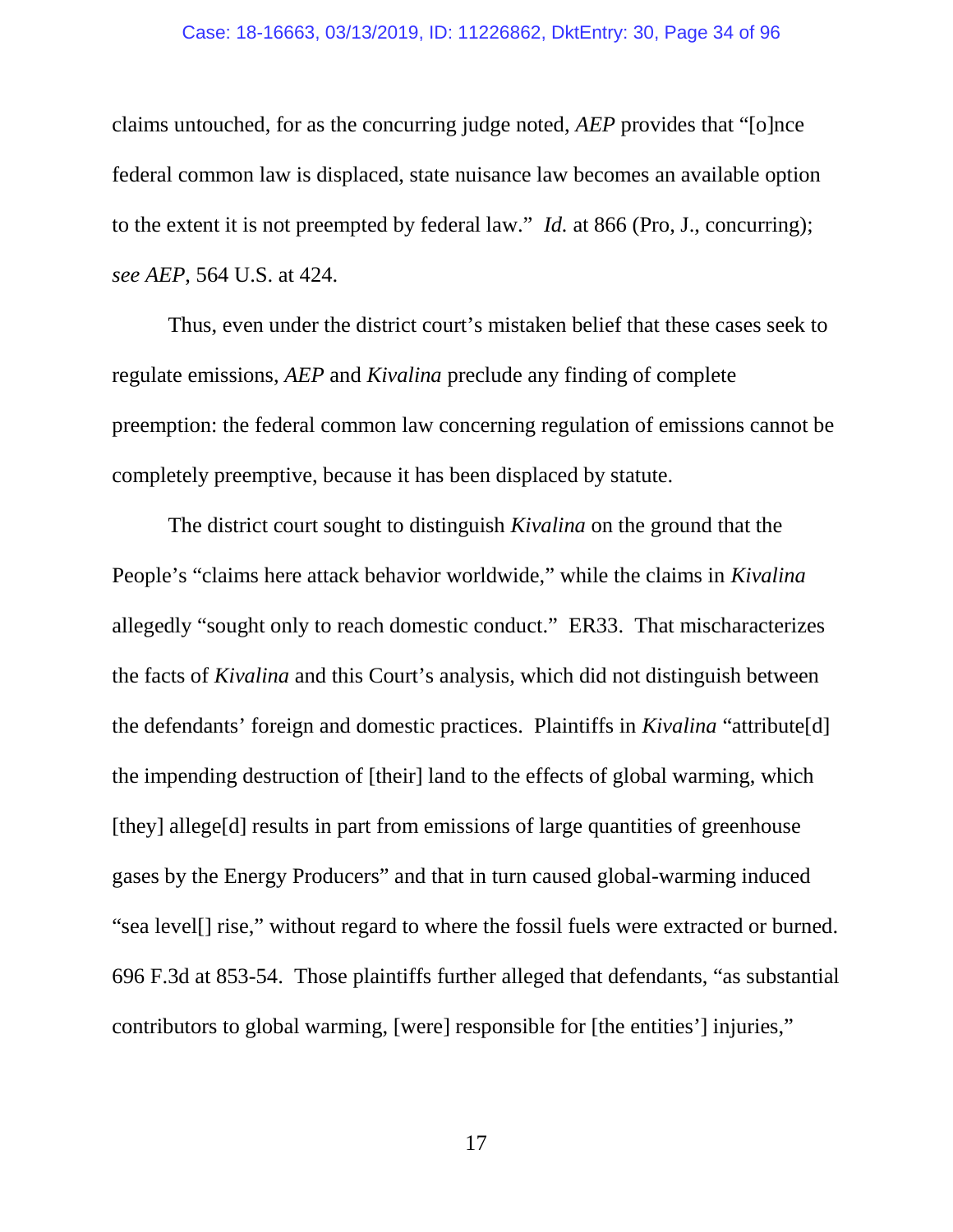because their "emissions of carbon dioxide and other greenhouse gases, by contributing to global warming," had created a public nuisance. *Id.* at 854.

In *Kivalina*, then, the public entity plaintiffs sought to abate the localized consequences of the defendants' *worldwide* contributions to climate change. Accordingly, this Court's conclusion in *Kivalina*—that the CAA (in which Congress decided which emissions to regulate, and how) displaced any federal common law that might otherwise be applicable to those emissions—should have precluded the district court's conclusion here that, to the extent these are "emissions" cases, they "arise" under federal common law.<sup>5</sup>

## **B. Defendants' other asserted grounds for removal jurisdiction are meritless.**

The district court's denial of the People's motions to remand rested upon its erroneous conclusion that the People's state public nuisance claims were "governed by federal common law." ER34. The court did not reach any of the Defendants' other asserted grounds for removal. However, for the reasons stated by the Plaintiffs-Appellants in *County of San Mateo, et al. v. Chevron Corp., et al.*, 9th Cir. Nos. 18-15499, 18-15502, and 18-15503 (AOB, Jan. 22, 2019) ("Dkt.

<sup>5</sup> *See also infra* at 32-42 (explaining why, because these are *not* "emissions" cases, no federal common law has *ever* applied to the types of public nuisance claims alleged by the People and why, even if any such federal common law existed, it would not preempt those claims).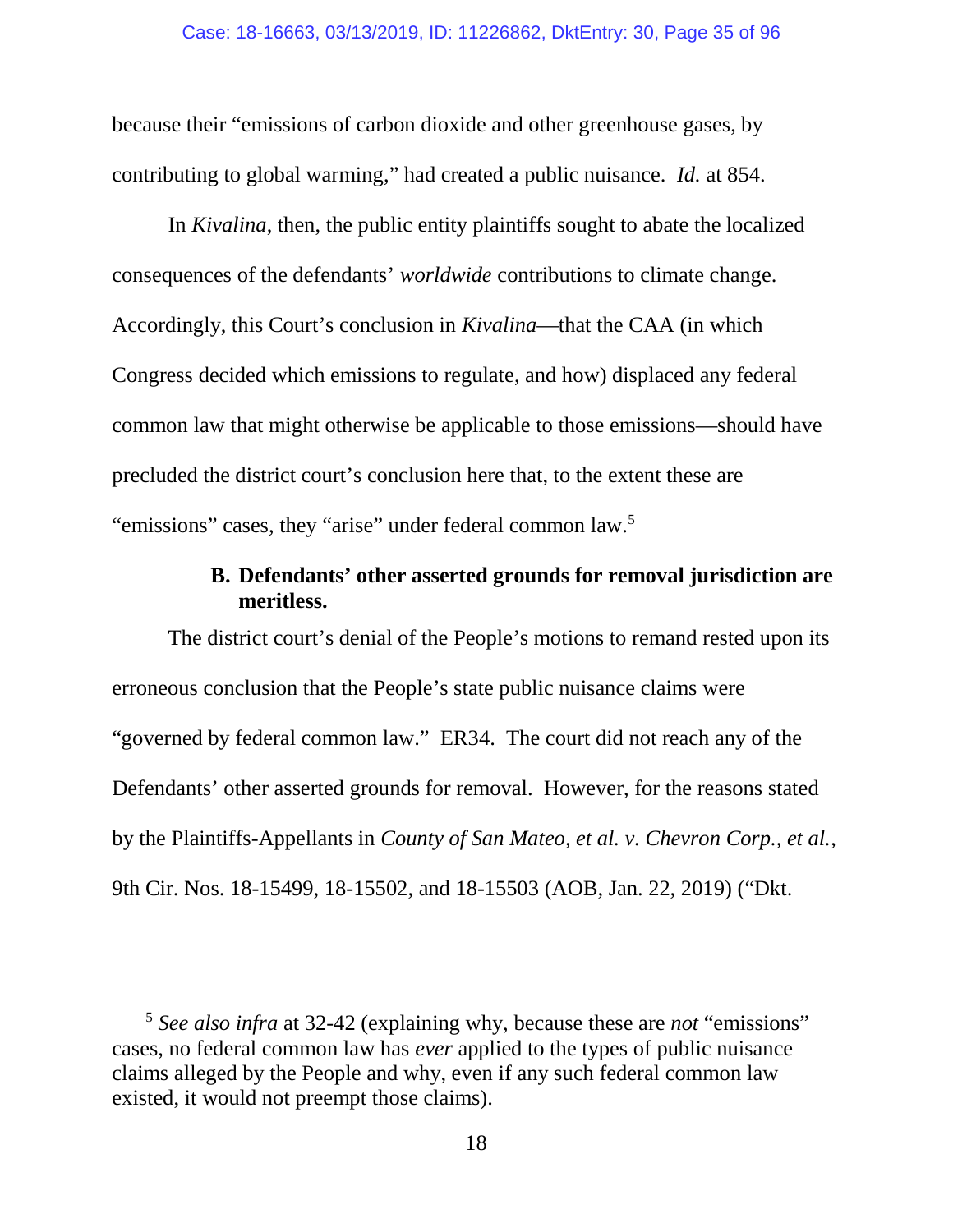88")—which arguments the People hereby incorporate by reference<sup>6</sup>—none of those additional grounds permits the exercise of federal subject matter jurisdiction either.

## **1. The CAA does not completely preempt the People's California public nuisance claims.**

Defendants contended in their Notices of Removal that the CAA "provide[s] an exclusive federal remedy for plaintiffs seeking stricter regulation of the nationwide and worldwide greenhouse gas emissions put at issue in the Complaint." ER207, 243. The People do *not* seek any such regulatory remedy in these actions and, indeed, lack statutory authority to seek any remedy that extends beyond their jurisdictions. *See* Cal. Civ. P. Code §731; Cal. Const. art. XI, §7; *City of Lodi v. Randtron*, 118 Cal.App.4th 337, 352 (2004). For removal jurisdiction, though, it makes no difference. Even if Defendants' characterization were accurate, the CAA expressly *preserves* the states' traditional police power to regulate air pollution, *see Oxygenated Fuels Ass'n v. Davis*, 331 F.3d 665, 670-71 (9th Cir. 2003), and its saving clause plainly states that "nothing in" the chapter

 $6$  Fed. R. App. P. 28(i) expressly permits incorporation of arguments in "consolidated" cases, while Circuit Rule 28-1(b) prohibits incorporation of arguments from "prior appeals." Neither rule addresses the present situation, in which one set of California public entities seek to incorporate by reference legal arguments made by other California public entities in a pending appeal that raises identical subject matter jurisdiction challenges involving substantially similar complaints. To avoid unnecessary duplication of briefing or a request to exceed the applicable word limits, the People therefore request this incorporation.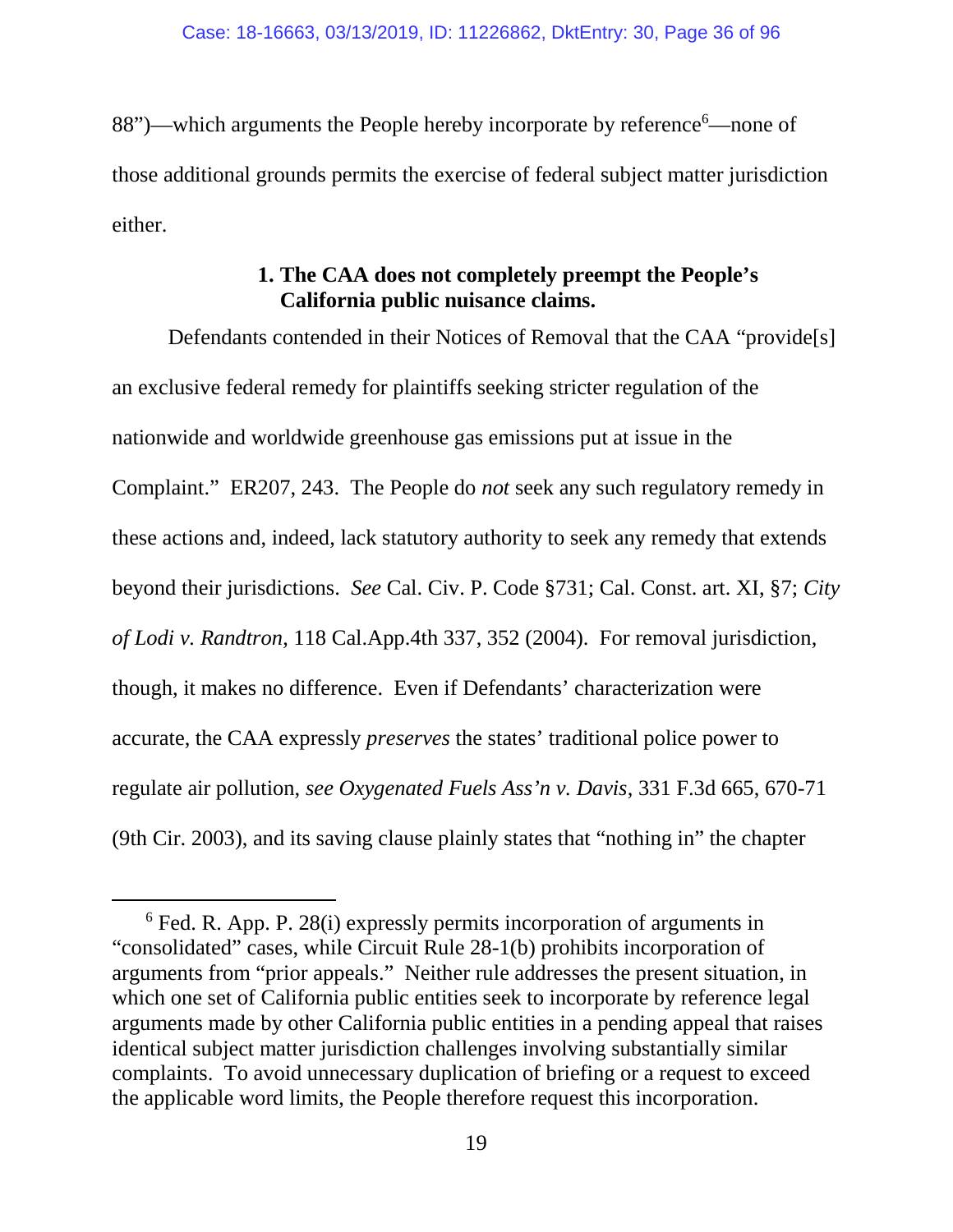governing citizen suits "shall restrict any right which any person (or class of persons) may have under any statute or common law to seek enforcement of any emission standard or limitation or to seek any other relief." 42 U.S.C. §7604(e). There can be no "complete preemption" by a federal statute that preserves existing state law claims and does not replace them with an available federal cause of action. *See supra* at 10-14; *see also* Dkt. 88 at 33-38; *In re NOS Comm'ns, MDL No. 1357*, 495 F.3d 1052, 1058 (9th Cir. 2007).

## **2. The People's state law claims do not present any embedded federal questions within the meaning of** *Grable***.**

Defendants next asserted that the People's public nuisance claims implicate federal questions concerning "national energy, economic development, and federal environmental protection and regulatory policies" and that any remedy should be limited to those provided by "other federal statutes and the United States Constitution" under *Grable & Sons Metal Products, Inc. v. Darue Engineering & Manufacturing*, 545 U.S. 308 (2005). ER207, ER213-214 ¶¶7, 22, 24; ER243, ER250-251 ¶¶7, 22, 24. None of these assertions of embedded federal law justifies removal. *See* Dkt. 88 at 38-47.

Only in a "'special and small' category of cases" may federal question jurisdiction be exercised over a state law claim on the theory that the claim "really and substantially involv[es] a dispute or controversy respecting the validity, construction or effect of [federal] law" under *Grable. Gunn v. Minton*, 568 U.S.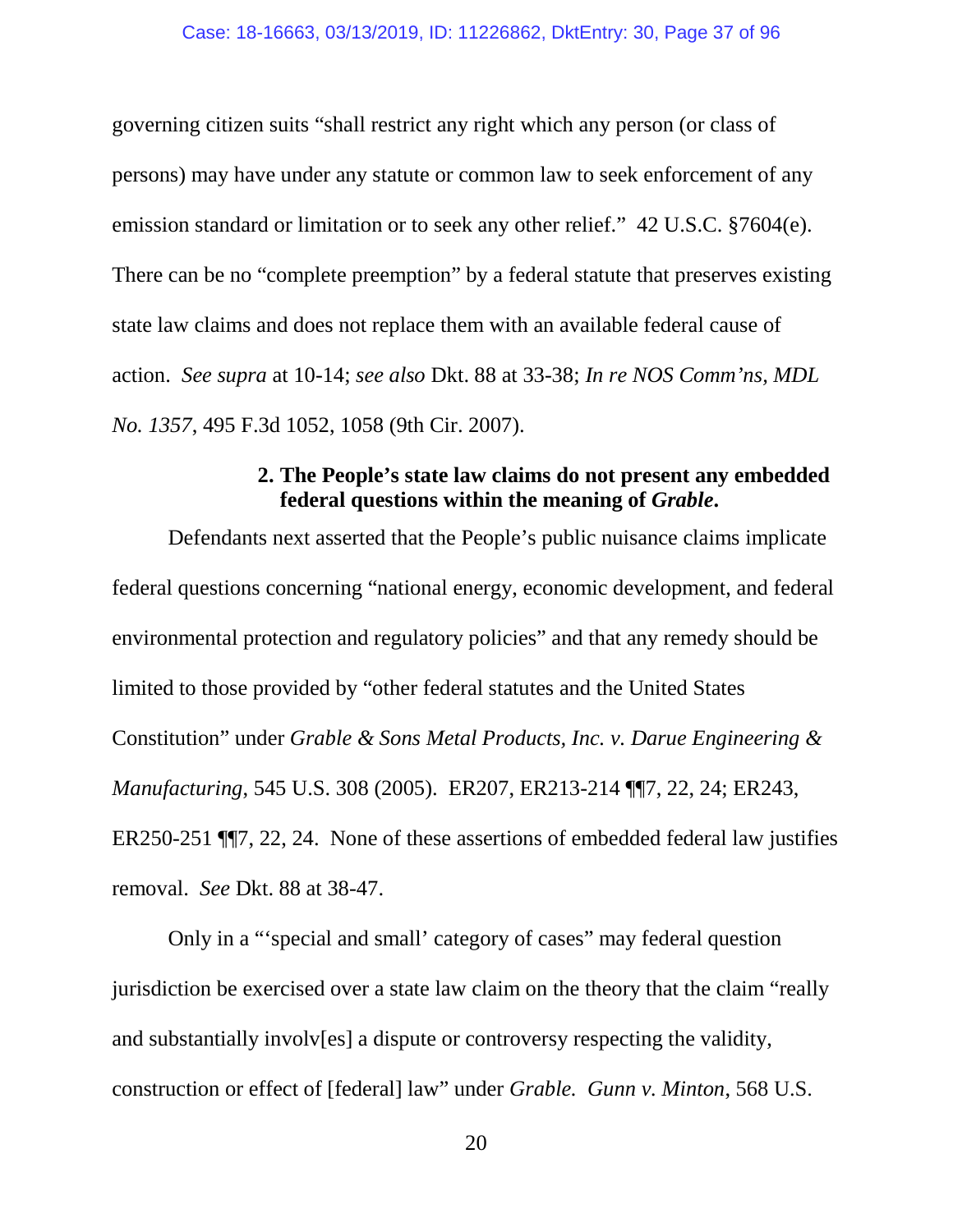251, 258 (2013) (quoting *Empire Healthchoice Assurance v. McVeigh*, 547 U.S. 677, 699 (2006)); *Grable*, 545 U.S. at 313 (quoting *Shulthis v. McDougal*, 225 U.S. 561, 569 (1912)). To establish *Grable* jurisdiction, a defendant must show that a federal issue is: "(1) necessarily raised, (2) actually disputed, (3) substantial, and (4) capable of resolution in federal court without disrupting the federal-state balance approved by Congress." *Gunn*, 568 U.S. at 258 (2013); *Grable*, 545 U.S. at 313-14.

A federal question is only "necessarily" raised under *Grable* if that "question of federal law is a necessary element of one of the well-pleaded state claims." *Franchise Tax Bd.*, 463 U.S. at 13. That is why a "state-law claim will present a justiciable federal question only if it satisfies *both* the well-pleaded complaint rule *and*" the four elements of *Grable*. *Cal. Shock Trauma Air Rescue v. State Comp. Ins. Fund*, 636 F.3d 538, 542 (2011) (emphasis in original).

Nothing in the People's public nuisance claims "require[s] resolution of a substantial question of federal law," or even interpreting federal law. *Franchise Tax Bd.*, 463 U.S. at 13. Defendants' embedded "federal questions" are, at best, federal *defenses* to state law claims. Although those defenses might overlap at some high level of generality with "national energy, economic development, and federal environmental protection and regulatory polic[y]" concerns, ER215 ¶24; ER251 ¶24, those concerns could, at most, support a preemption *defense* (although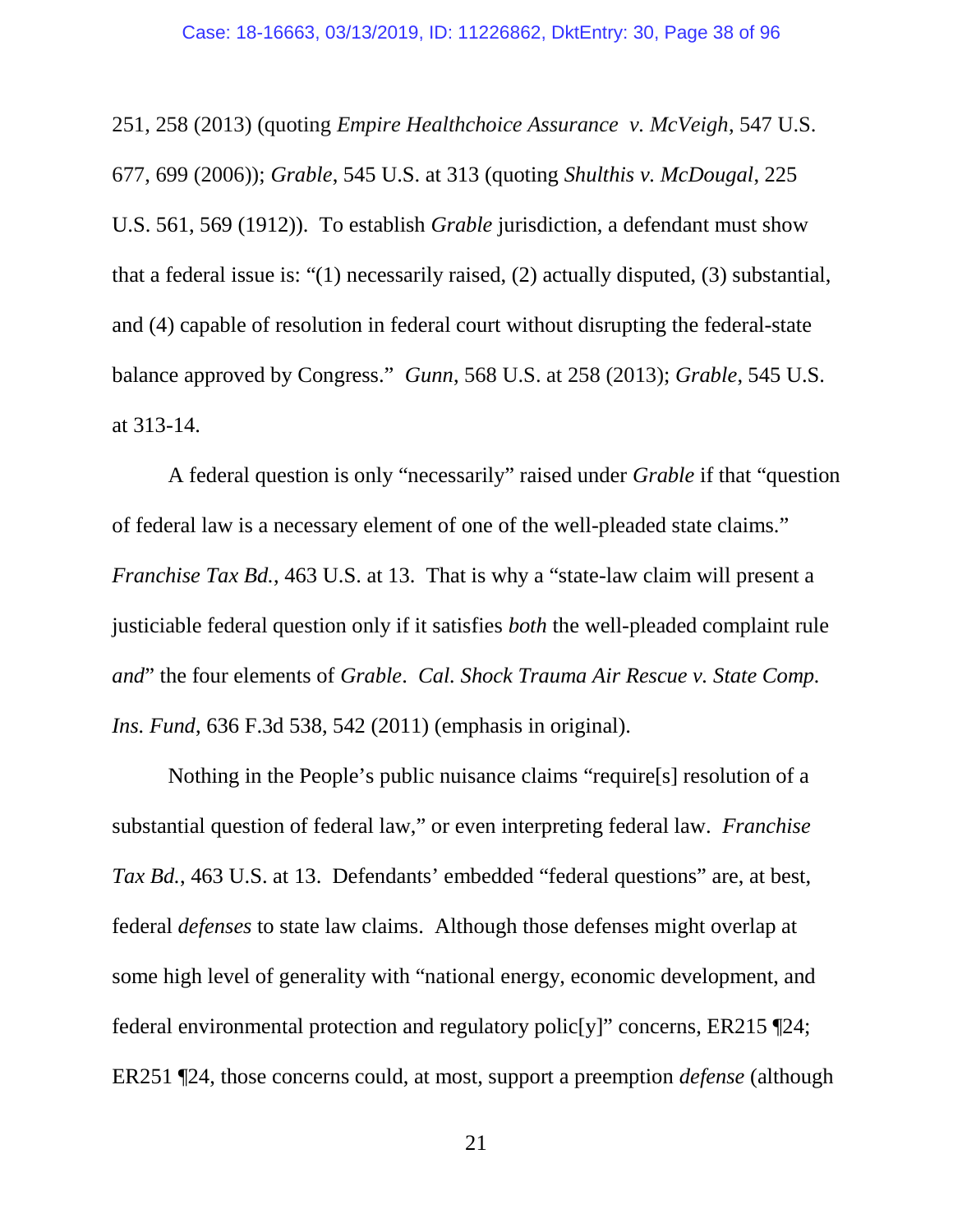### Case: 18-16663, 03/13/2019, ID: 11226862, DktEntry: 30, Page 39 of 96

they do not, for the reasons explained in the next section). But again, ordinary "preemption, without more, does not convert a state claim into an action arising under federal law." *Metro. Life Ins. v. Taylor*, 481 U.S. 58, 65 (1987); *see Caterpillar, Inc.*, 482 U.S. at 391-92.

Likewise, Defendants' argument that their First Amendment, Due Process Clause, and Commerce Clause rights are threatened by the People's public nuisance claims, ER218 ¶33; ER254 ¶33, simply identifies additional defenses, none of which are necessary elements of the People's state law claims. *See, e.g.*, *Nevada v. Culverwell*, 890 F.Supp. 933, 937 (D. Nev. 1995) (no removal based on First Amendment defense); *Caterpillar, Inc.*, 482 U.S. at 391-92.

Nor is there any merit to Defendants' assertion that the People's claims present an embedded federal question concerning the "foreign affairs doctrine." ER219-220 ¶¶33-34; ER255-56 ¶¶33-34. Even if Defendants had a factual basis for this assertion, the foreign affairs doctrine at most provides another preemption defense. *Gingery v. City of Glendale*, 831 F.3d 1222, 1228 (9th Cir. 2016). Because none of Defendants' asserted "federal questions" are essential elements of the People's public nuisance claims as required by *Grable*, Defendants have failed to establish this ground for federal subject matter jurisdiction.<sup>7</sup>

<sup>7</sup> Defendants also failed to satisfy any of the other elements of the *Grable* test, for the reasons set forth in Dkt. 88 at 45-47.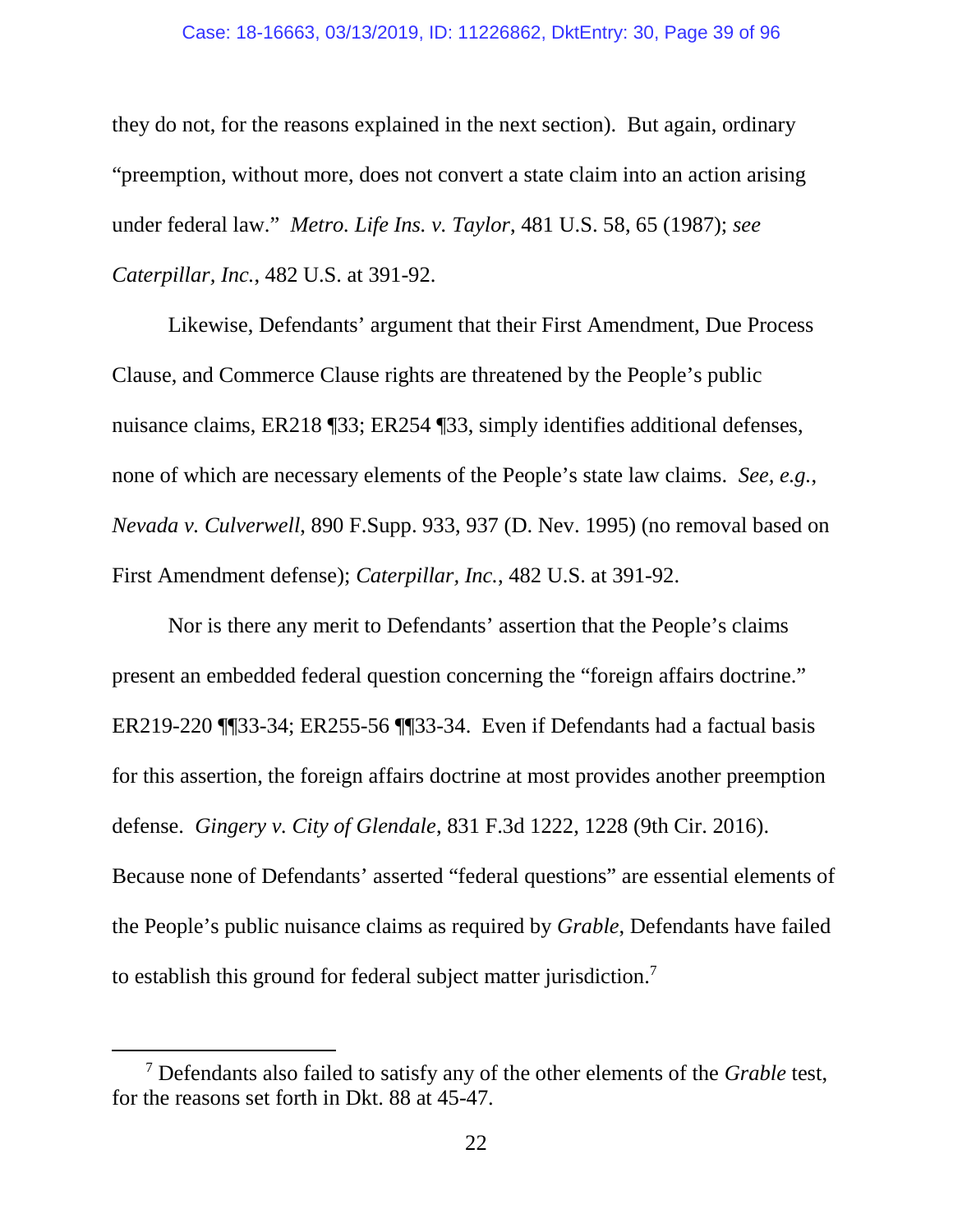### **3. There is no basis for federal officer removal.**

Defendants next asserted that removal was proper under 28 U.S.C. §1442(a)(1) because "a causal nexus exists between their actions, taken pursuant to a federal officer's directions." This is the ground that Judge Chhabria in the San Mateo cases characterized as "dubious," and which is the principal focus of the San Mateo Plaintiff-Appellants' brief. *See San Mateo Cty. v. Chevron Corp.*, 294 F.Supp.3d 934, 939 (N.D. Cal. 2018); *see also* Dkt. 88 at 12-23. Because the only relationships between Defendants and the federal government (1) involve ordinary contractual obligations that do not establish "unusually close" federal oversight "involving detailed regulation, monitoring, or supervision," *Watson v. Philip Morris Cos., Inc.*, 551 U.S. 142, 153 (2007), or (2) mere compliance with federal law in extracting fossil fuels, there is no federal officer jurisdiction.

## **4. There is no basis for OCSLA removal.**

Defendants also asserted that original jurisdiction existed "pursuant to the Outer Continental Shelf Lands Act." ER207 ¶8, ER242 ¶8. This contention is meritless, because the People's claims do not "aris[e] out of, or in connection with ... any operation conducted on the outer Continental Shelf" within the meaning of the statute. *See also* Dkt. 88 at 48-50.

The OCSLA provides, in relevant part:

[T]he district courts of the United States shall have jurisdiction of cases and controversies arising out of, or in connection with (A) any operation conducted on the outer Continental Shelf which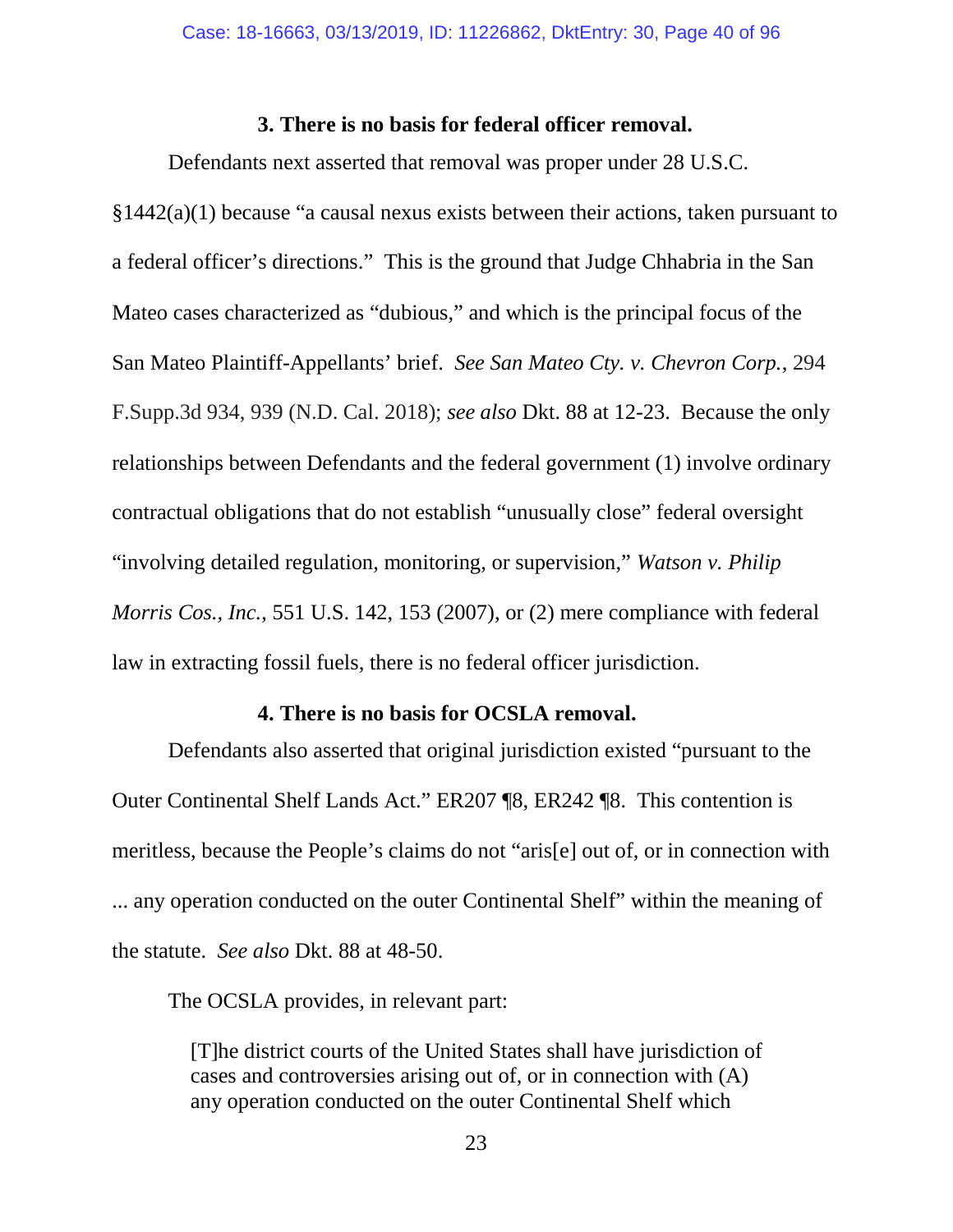involves exploration, development, or production of the minerals, of the subsoil and seabed of the outer Continental Shelf, or which involves rights to such minerals….

43 U.S.C. §1349(b)(1). To establish OCSLA jurisdiction, Defendants had to show not only that they conducted operations on the Outer Continental Shelf ("OCS"), but that those operations were sufficiently connected to the elements of the People's public nuisance claims to support federal jurisdiction—which they are not.

The People's public nuisance claims do not require any showing of where Defendants' fossil-fuel products originated or which companies extracted or produced those products. Under California law, a company that lawfully sells a product whose use or disposition causes substantial and unreasonable harms can only be held liable for contributing to a public nuisance if it wrongfully promoted that product—for example, by failing to disclose known hazards or misleading the public about those hazards. *See ConAgra*, 17 Cal.App.5th at 83-84 (citing *Cty. of Santa Clara v. Atlantic Richfield Co.*, 137 Cal.App.4th 292, 309-10 (2006)). Where the product was extracted or by whom makes no difference at all.

The fact that some of Defendants' products may have originated on the OCS is thus far too tenuous a connection to support OSCLA "arising out of, or in connection with" jurisdiction. *See Par. of Plaquemines v. Total Petrochem. & Ref. USA*, Inc., 64 F.Supp.3d 872, 894-98 (E.D. La. 2014) (no OCSLA jurisdiction over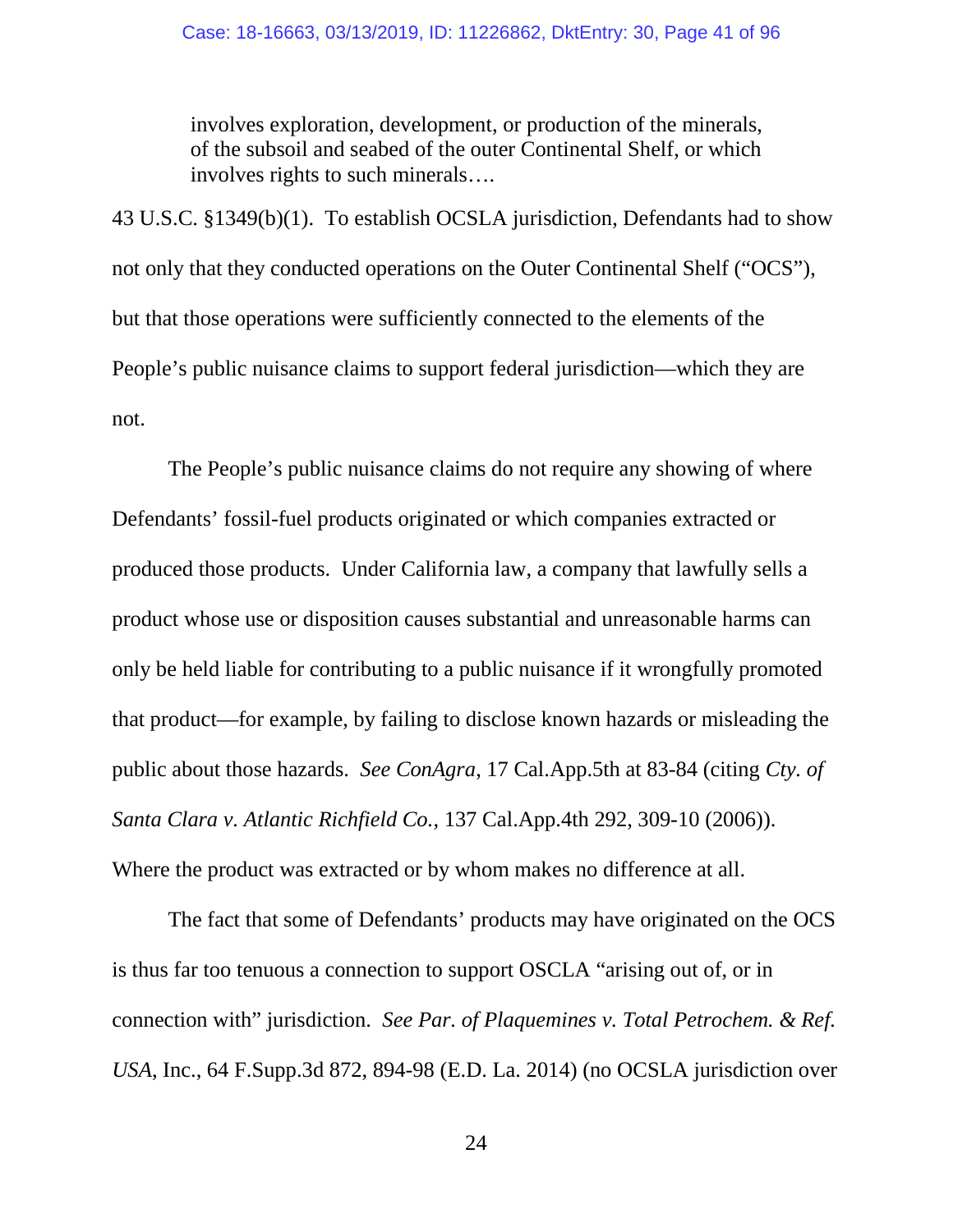pollution claims from oil and gas exploration and production in Louisiana waters, even though some claims "involved pipelines that ultimately stretch to the OCS," because "'mere connection' between the claims asserted and an OCS operation is 'too remote' to establish federal jurisdiction") (quoting *In re Deepwater Horizon*, 745 F.3d 157, 163 (5th Cir. 2014)).<sup>8</sup> Under Defendants' theory of OCSLA jurisdiction, federal courts would have jurisdiction over every product-defect and related claim in which there may be some connection, however attenuated, between the substance of the claim and the raw components of the injury causing product. That pushes OCSLA jurisdiction too far. Because the People's claims (and Defendants' liability) would be the same whether or not Defendants were in the fossil-fuel extraction business, and whether or not their extractions were based on any OCS operations, there is no basis for federal OCSLA jurisdiction.

## **5. There is no basis for federal enclave jurisdiction.**

Defendants also sought removal under 28 U.S.C. §1441(a) and 28 U.S.C. §1331 because the People's claims "arise[] on federal enclaves." ER207, 243. That theory does not work, either. *See* Dkt. 88 at 50-52.

<sup>8</sup> *See also Stutes v. Gulfport Energy Corp.*, No. 6:16-cv-01253, 2017 WL 4286846, at \*12 (W.D. La. June 30, 2017), *rep. & rec. adopted*, 2017 WL 4274353 (W.D. La. Sept. 26, 2017); *Plains Gas Sols., LLC v. Tennessee Gas Pipeline Co., LLC*, 46 F.Supp.3d 701, 704-05 (S.D. Tex. 2014) (cautioning that "a blind application of this test would result in federal court jurisdiction over all state law claims even tangentially related to offshore oil production on the OCS" and lead to "absurd results").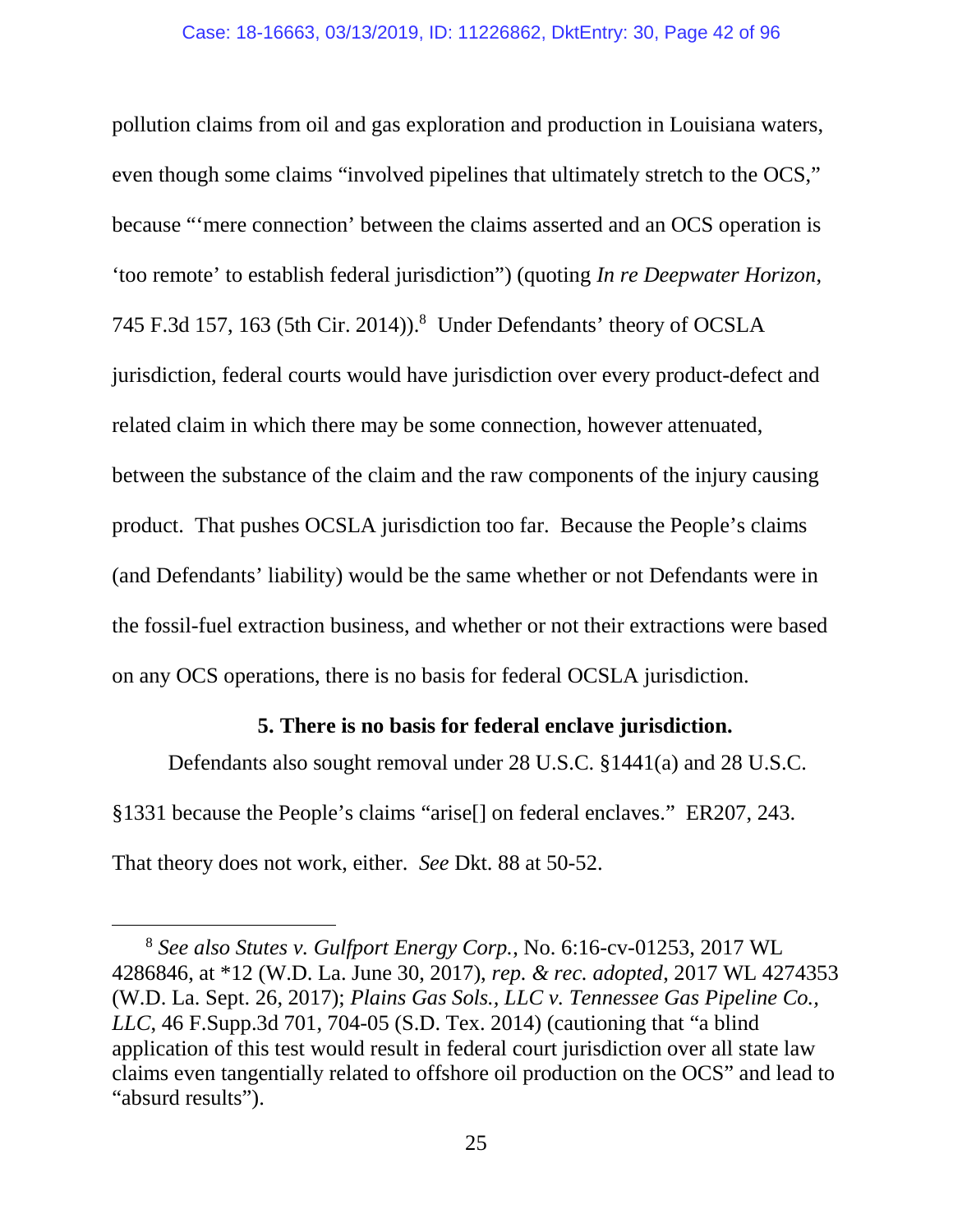Federal enclave jurisdiction exists only "over tort claims that *arise* on 'federal enclaves.'" *Durham v. Lockheed Martin Corp.*, 445 F.3d 1247, 1250 (9th Cir. 2006) (emphasis added); *see Alvares v. Erickson*, 514 F.2d 156, 160 (9th Cir. 1975) (federal enclave jurisdiction "depends upon ... the locus in which the claim arose"), *disapp'd on other grounds by Local 144 Nursing Home Pension Fund v. Demisay*, 508 U.S. 581 (1993). But public nuisance claims "arise" *where the injury occurred*, here, in San Francisco and Oakland. *See* Cal. Civ. P. Code §731 (abatement for public nuisance may be sought by district attorney, county counsel, or city attorney only in county, town, or city "in which the nuisance exists"); *ConAgra*, 17 Cal.App.5th at 124, 167 (abatement remedy appropriate only where "defendants' public nuisance exists"); *In re High-Tech Empl. Antitrust Litig.*, 856 F.Supp.2d 1103, 1125 (N.D. Cal. 2012) (rejecting argument that "federal enclave doctrine applies as long as some of the alleged events occurred on the federal enclave," and applying the "locus" standard). The People's claims "arise" within their jurisdictions, not on federal enclaves—and the complaints expressly disavow any intent to "seek abatement with respect to any federal land." ER116 n.154, 118 n.155, 181 n.82, 183 n.83.

## **6. There is no basis for bankruptcy jurisdiction.**

Defendants next sought removal under 28 U.S.C. §1452(a) and 28 U.S.C. §1334(b) "because Plaintiff's state-law claim is related to cases under Title 11 of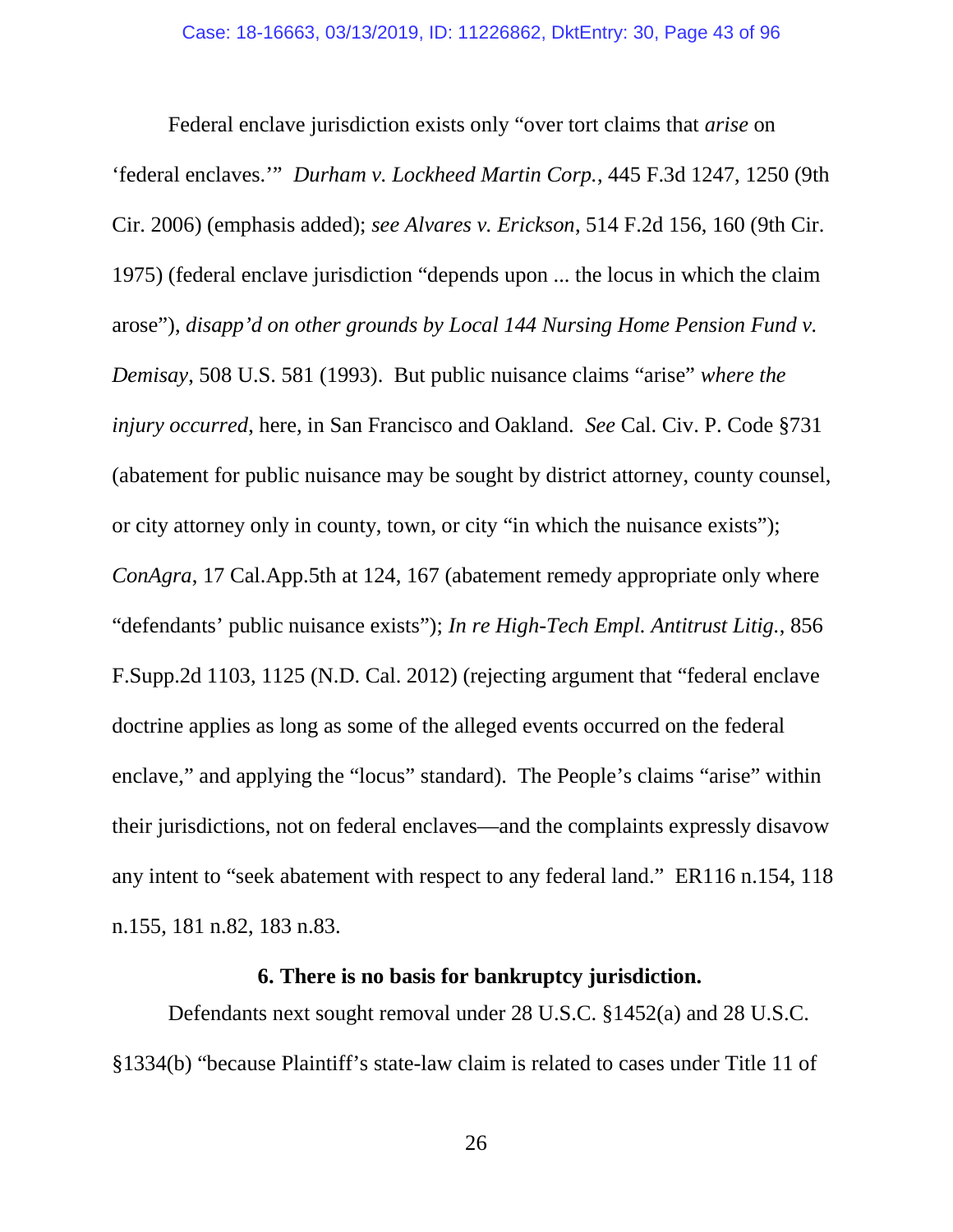the United States Code" (although Defendants do not identify any particular bankruptcy proceeding or which of them, if any, were involved in it). ER208 ¶11, ER244 ¶11.

Defendants' invocation of bankruptcy jurisdiction is frivolous. *See* Dkt. 88 at 52-55. Although Section 1452(a) authorizes removal of claims arising "under section 1334 of this title," it *exempts* from removal any "action by ... governmental unit[s] to enforce ... police or regulatory power." The People's public nuisance lawsuits are clearly within that police or regulatory power exemption because these lawsuits primarily "seek[] to effectuate public policy" rather than primarily to "adjudicate private rights." *Lockyer v. Mirant Corp.*, 398 F.3d 1098, 1109 (9th Cir. 2005); *ConAgra*, 17 Cal.App.5th at 136; *Acuna*, 14 Cal.4th at 1103.

The fact that "[m]ost government actions ... have some pecuniary component … "does not abrogate their police power function." *In re Universal Life Church*, 128 F.3d 1294, 1299 (9th Cir. 1997); *see City & Cty. of S.F. v. PG&E Corp.*, 433 F.3d 1115, 1123-26 (9th Cir. 2006). The People's lawsuits are therefore exempted from bankruptcy jurisdiction by Section 1452(a)'s police power exception.

## **7. There is no basis for Defendants' untimely assertions of federal admiralty jurisdiction.**

Despite the exhaustive list of grounds for removal in Defendants' Notices of Removal, Defendants did not raise federal admiralty jurisdiction under 28 U.S.C. §1333(1) until after remand briefing was completed, when they filed a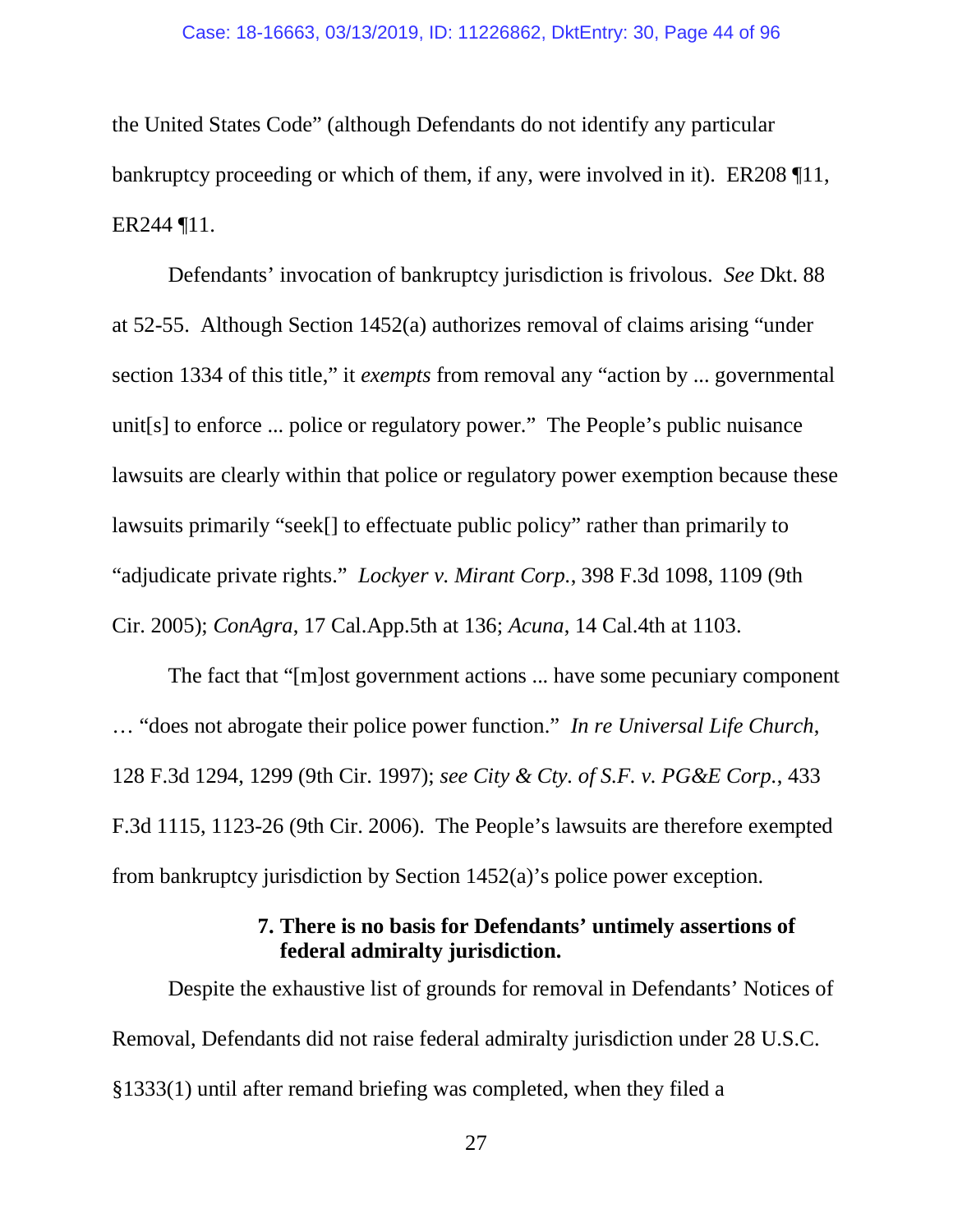supplemental brief in response to the court's inquiry. ER202, 193-198. Courts may only consider the grounds asserted in the notice of removal, however; "alternative bases for removal jurisdiction" are waived and cannot be considered. *ARCO Envtl. Remediation, LLC v. Dept. of Health & Envtl. Quality*, 213 F.3d 1108, 1117 (9th Cir. 2000). Defendants' untimely assertions, nearly four months after their Notices of Removal, were too late. *See, e.g.*, *O'Halloran v. Univ. of Wash.*, 856 F.2d 1375, 1381 (9th Cir. 1988); *Wood v. Crane Co.*, 764 F.3d 316, 323 (4th Cir. 2014).<sup>9</sup>

Even without waiver, there is no admiralty jurisdiction. *See* Dkt. 88 at 55- 58. Section 1333(a) provides that "[t]he district courts shall have original jurisdiction, exclusive of the courts of the States, of: (1) Any civil case of admiralty or maritime jurisdiction, *saving to suitors in all cases all other remedies to which they are otherwise entitled*." (Emphasis added). This "saving to suitors" clause has consistently been construed to mean that admiralty and maritime claims brought in state court "are not removable under 28 U.S.C. §1441 *absent some*

<sup>&</sup>lt;sup>9</sup> The district court's conclusion that Defendants did not waive federal admiralty jurisdiction because the Notices of Removal "invoked federal common law as a grounds [sic] for removal," ER34, is foreclosed by this Court's precedent. Besides, Defendants' failure to invoke admiralty jurisdiction in their Notices of Removal is not a mere "technical" mistake that the district court would have discretion to allow Defendants to correct; it is a wholly independent theory of removal not timely asserted, which the district court had no power to recognize. *Wood*, 764 F.3d at 323.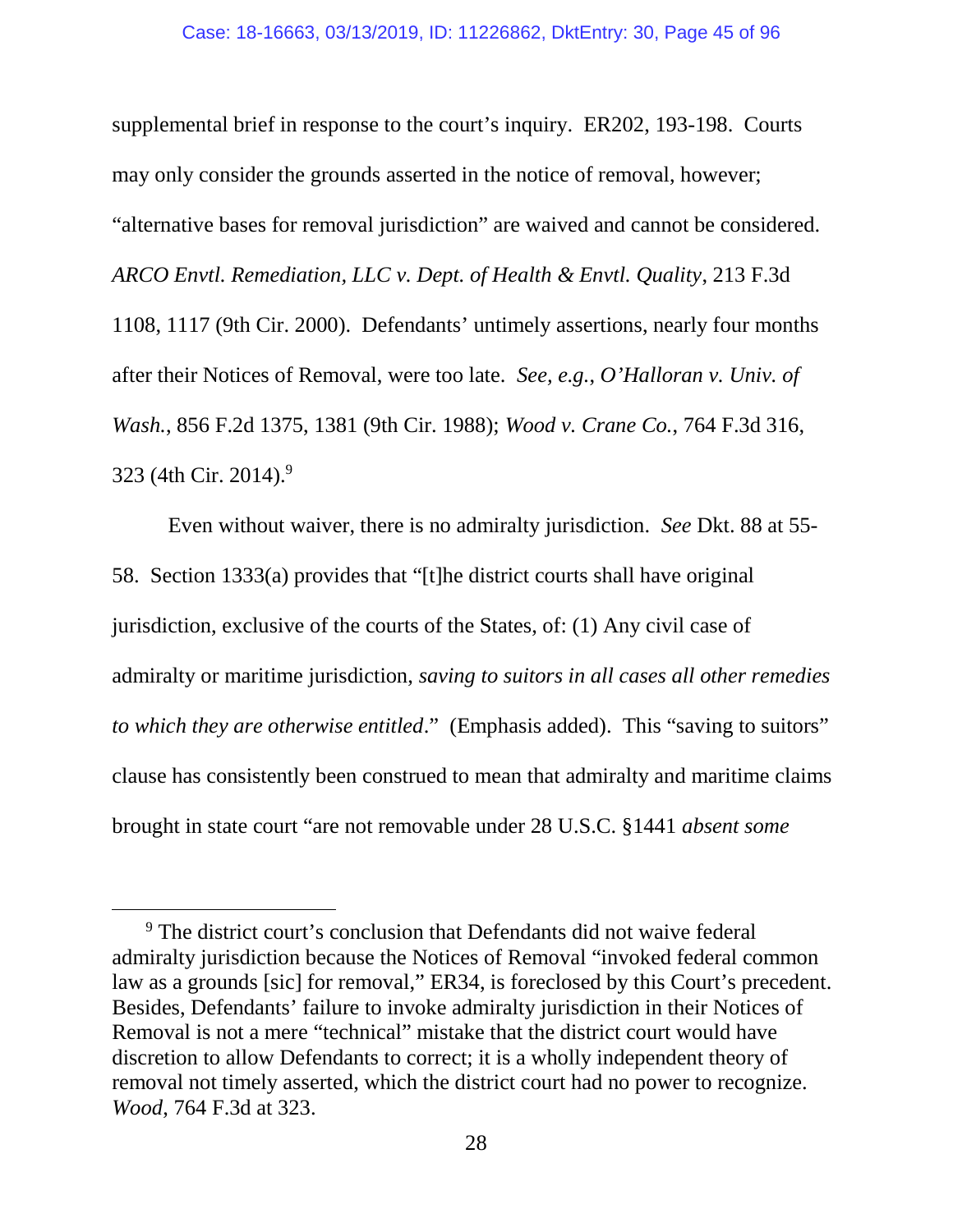*other jurisdictional basis*." *Morris v. Princess Cruises, Inc.*, 236 F.3d 1061, 1069 (9th Cir. 2001) (emphasis added); *Coronel v. AK Victory*, 1 F.Supp.3d 1175, 1178- 89 (W.D. Wash. 2014) (same). Because there is no other jurisdictional basis for removing the People's claims, there is no admiralty jurisdiction.

Besides, a tort claim only comes within the district court's original admiralty jurisdiction where, inter alia, "the general character of the activity giving rise to the incident shows a substantial relationship to traditional maritime activity." *Jerome B. Grubart, Inc. v. Great Lakes Dredge & Dock Co.*, 513 U.S. 527, 533-34 (1995). Defendants cannot plausibly claim that the "general character" of the activities giving rise to their public nuisance liability (their wrongful promotion of known dangerous products while actively concealing those dangers) has any "substantial relationship to traditional maritime activity." Nor can Defendants show that the People's injuries were "caused by a *vessel* on navigable waters," as required by 46 U.S.C. §30101(a) (emphasis added). *See Myhran v. Johns-Manville Corp.*, 741 F.2d 1119, 1122 (9th Cir. 1984).

#### **The District Court Erred in Granting Defendants' Rule 12(b)(6)** II. **Motions to Dismiss.**

Because the district court lacked subject matter jurisdiction, it should have remanded these cases and not reached Defendants' Rule 12(b)(6) motions to dismiss. Even if the court had such jurisdiction, though, it erred in dismissing the People's public nuisance claims.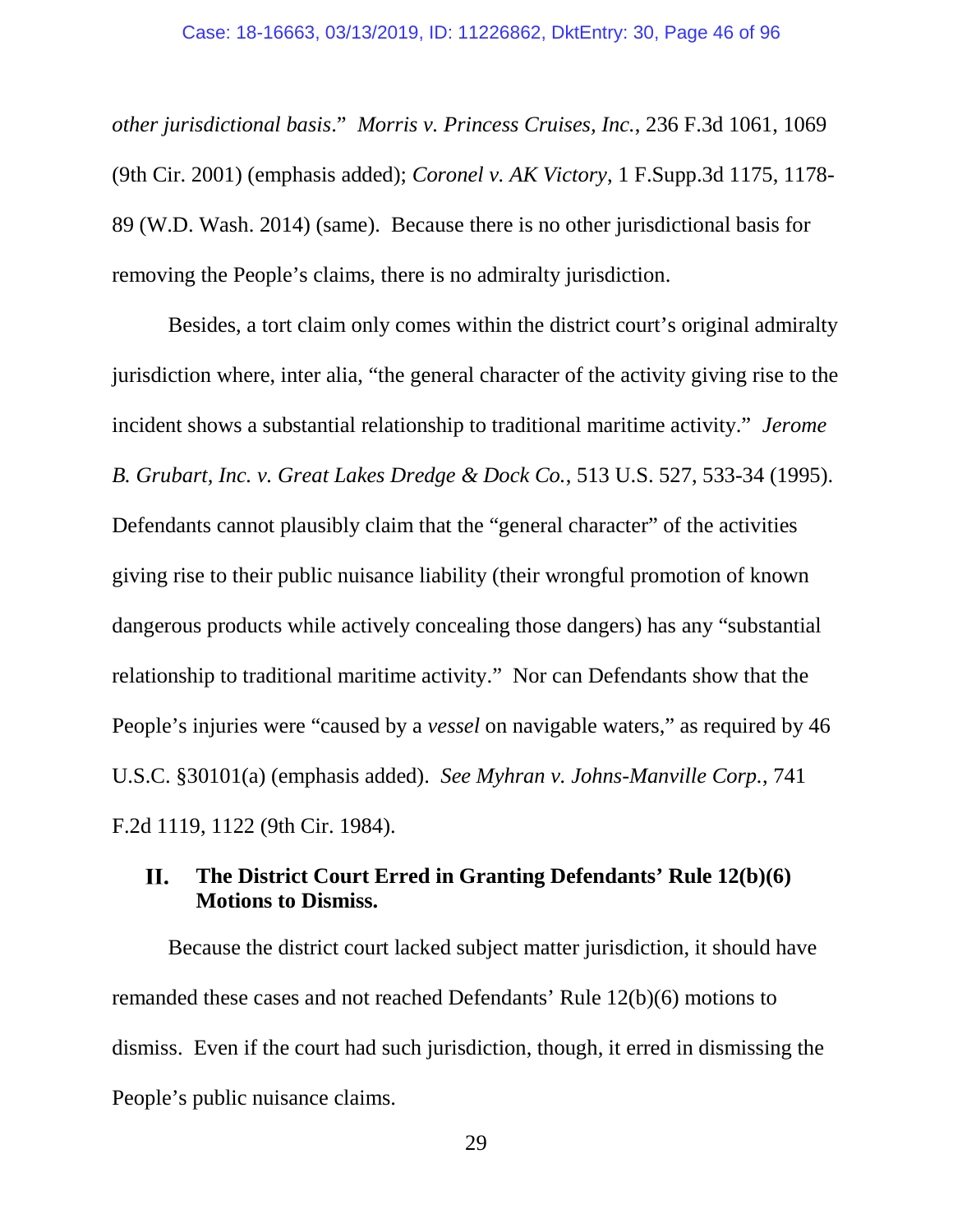# **A. The district court erred in finding no CAA displacement, given its characterization of the People's claims as seeking to regulate greenhouse-gas emissions.**

The court began its analysis of displacement by acknowledging that under *AEP* and *Kivalina*, the CAA displaced federal common law claims pertaining to domestic emissions of greenhouse gases. ER19. While the court recognized that complete displacement by the CAA would require dismissal of any federal common law claims, it sought to distinguish *AEP* and *Kivalina* as applying only to *domestic* greenhouse-gas emissions. The court concluded that because the People's allegations "centered on defendants' placement of fossil fuels into the flow of international commerce," there was no CAA displacement because "foreign emissions are out of the EPA and Clean Air Act's reach." *Id.*

The People demonstrated *supra* at 10-14 why the displaced federal common law governing greenhouse-gas emissions could not "completely preempt" the People's state public nuisance claims for purposes of removal jurisdiction, even assuming (as the district court did) that the People's complaints sought to regulate greenhouse-gas emissions. That same displacement analysis compels the conclusion that, if the court had some basis for exercising removal jurisdiction *other than* complete preemption (which it does not, *see supra* at 14-30), its Rule 12(b)(6) analysis should have been directed at the People's non-preempted state public nuisance claims, not the displaced federal common law claims that the court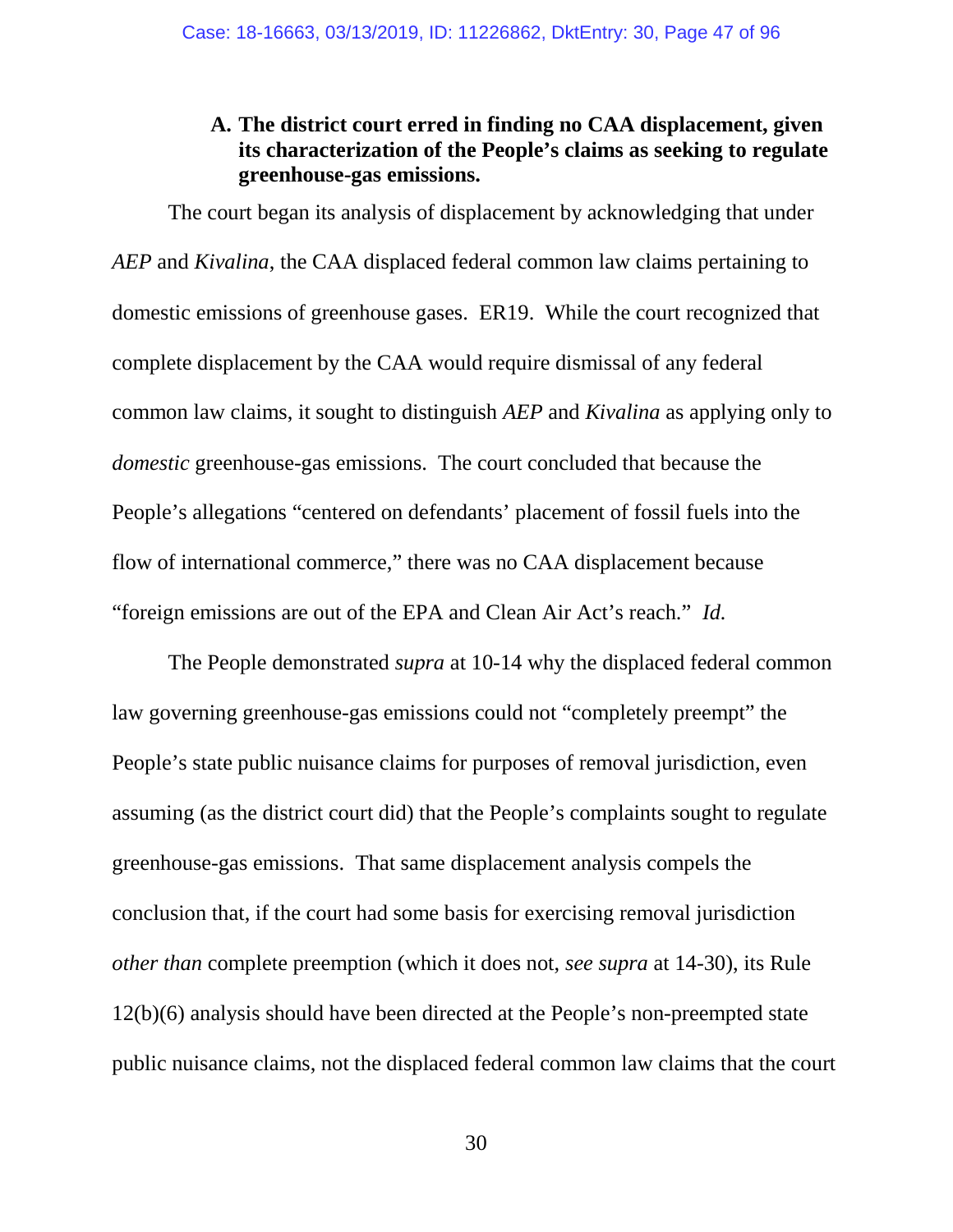declared should "govern[]" instead. *See* ER32 ("presum[ing]" "that once federal common law is displaced, state law once again governs") (citing *AEP*, 564 U.S. at 429; *Oullette*, 479 U.S. 481).

For the reasons demonstrated *supra* at 14-18, no federal common law of emissions survives CAA displacement. Consequently, *if* the district court had some basis for exercising subject matter jurisdiction other than complete preemption, *but see supra* at 18-29, and *if* the People's public nuisance claims actually sought to regulate greenhouse-gas emissions, *but see infra* at 32-34, the district court *should* have ruled that the federal common law relating to emissions has been displaced and that any Rule 12(b)(6) motion therefore had to be directed at the People's state law public nuisance claims only (to determine whether those state law claims were either preempted by the CAA or failed to state a claim for any other reason).

The district court never conducted that analysis. Accordingly, if this Court reaches the Rule 12(b)(6) issues in this appeal (*i.e.*, if it finds some legitimate jurisdictional ground for removal), it should remand for the district court to decide in the first instance whether to dismiss the People's *state law public nuisance claims*—an analysis the court skipped over entirely after erroneously concluding that federal common law "governed."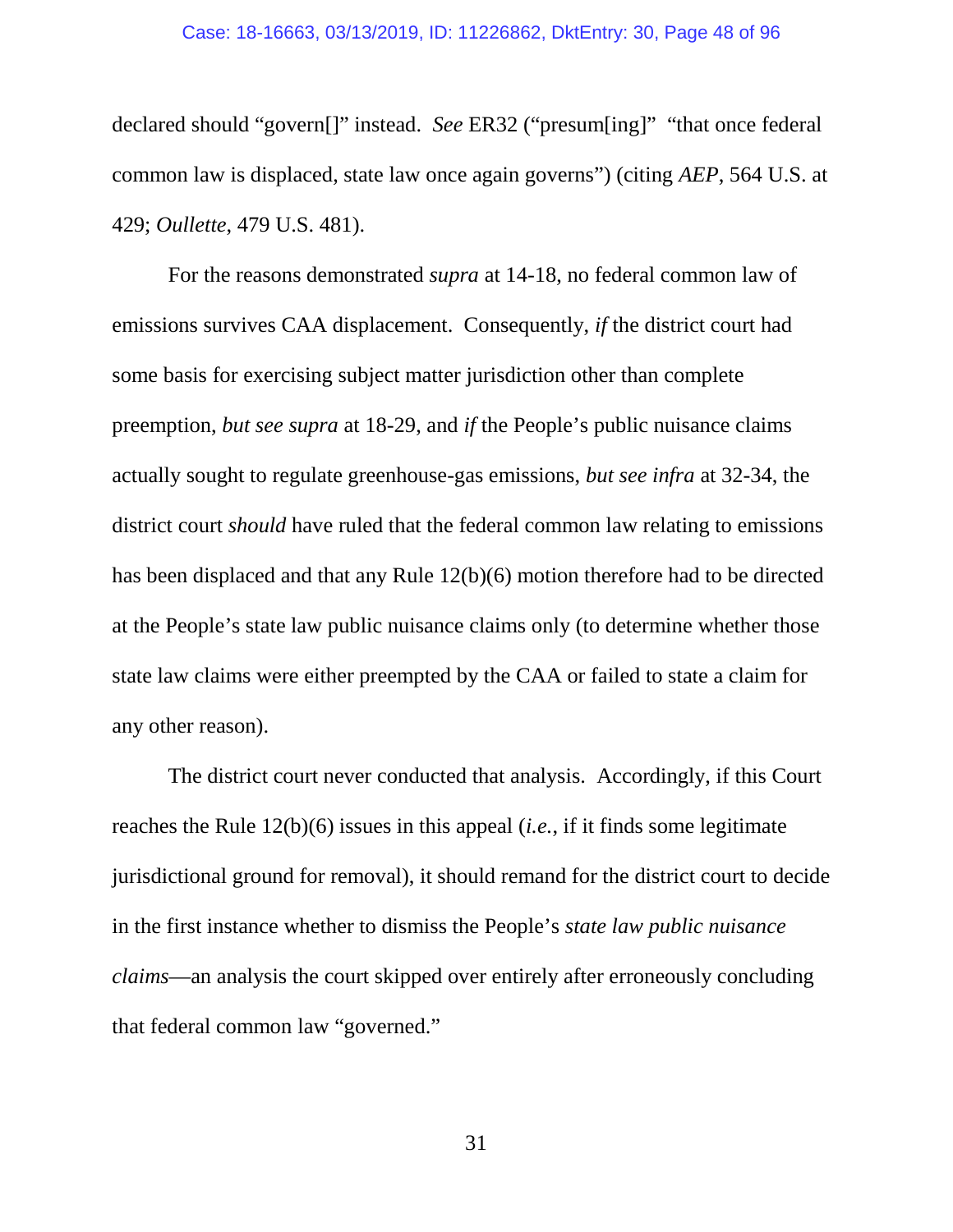# **B. The district** c**ourt erred in its repeated assertion that the People's public nuisance claims seek to regulate greenhouse-gas emissions.**

Central to the district court's analysis in its first two orders was its erroneous assumption that a federal common law applicable to greenhouse-gas emissions governs the People's claims. But the People are not seeking to regulate or to hold Defendants liable for their, or anyone else's, emissions. To be sure, the rising sea levels and unprecedented storms ravaging coastal communities like Oakland and San Francisco are triggered by a cumulative sequence of events, beginning with the extraction of fossil fuels and continuing with their production, sale, and combustion. But whatever role Defendants played at the various stages of the production process, none of that conduct would be sufficient by itself to subject Defendants to liability under California law for contributing to a public nuisance.

The People are only able to seek an equitable abatement remedy under California public nuisance law because each Defendant wrongfully promoted the use of its fossil-fuel products while intentionally failing to disclose material information and/or affirmatively making misleading statements about the inevitable, devastating impacts on coastal communities it knew would result from the expanded use of its otherwise lawful products. *See, e.g.*, *Santa Clara*, 137 Cal.App.4th at 309-10. The People are not seeking to enjoin greenhouse-gas emissions by Defendants or anyone else. They are seeking to require Defendants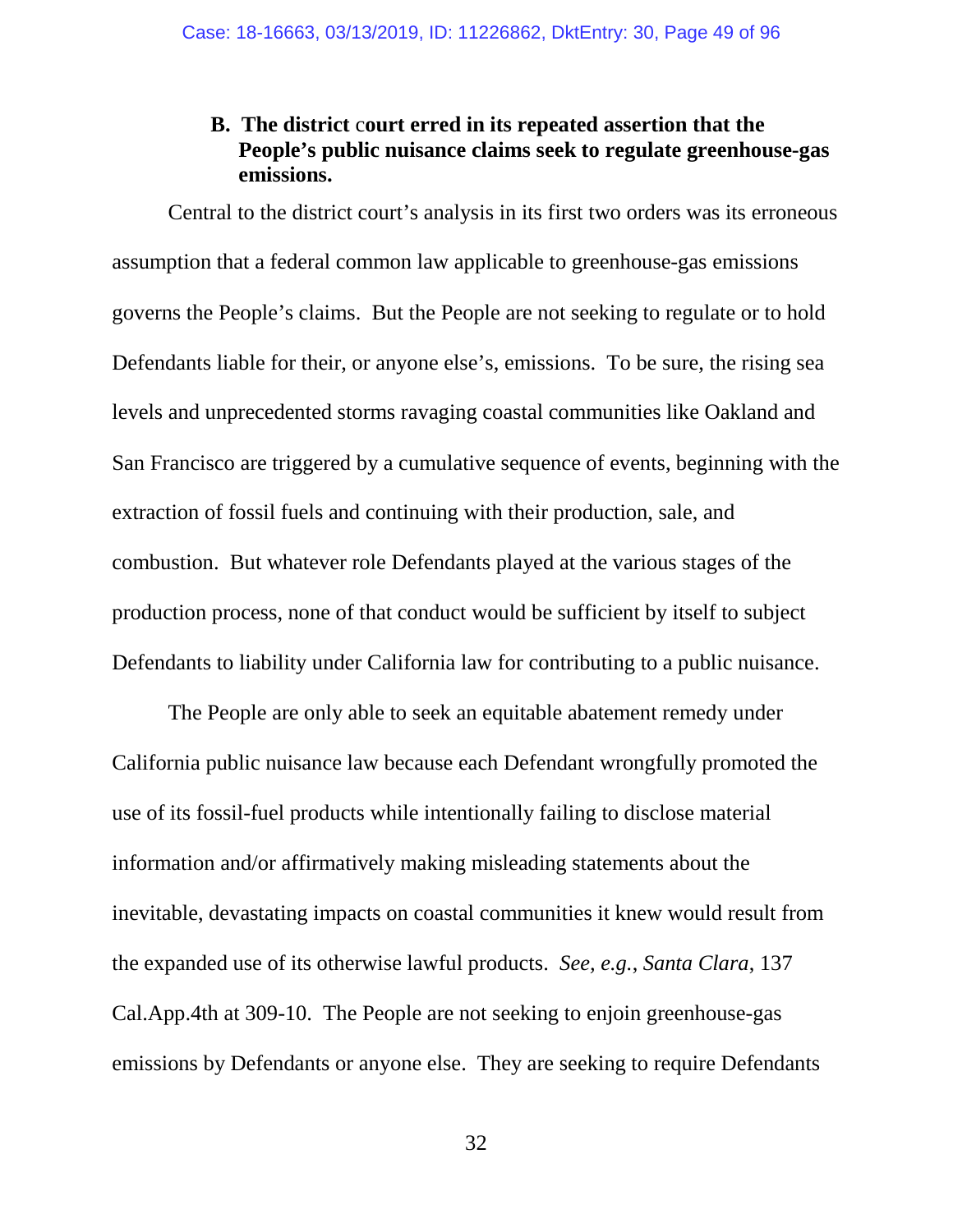to bear the costs of remediating the localized public nuisance that Defendants contributed to creating, and thereby exacerbated, through their wrongful conduct.

The People's public nuisance claims thus differ materially from the emissions-related claims in *AEP* and *Kivalina*. In *AEP*, the plaintiffs filed "federal common law public nuisance claims against carbon-dioxide emitters" and sought "a decree setting carbon-dioxide emissions for each defendant at an initial cap, to be further reduced annually." 564 U.S. at 415. The Supreme Court was asked to decide whether federal courts could issue an injunction to regulate the defendants' greenhouse-gas emissions under federal common law. *Id.* at 424. In *Kivalina*, the plaintiffs sought damages under federal common law for harms arising from the defendants' emissions of greenhouse gas. *Kivalina*, 696 F.3d at 853. In both cases, defendant's emissions were the central focus of the plaintiffs' claims and requested relief. The Courts had to analyze the extent of CAA displacement, because the CAA regulates emissions and permits enforcement of the EPA's emissions regulations. *AEP*, 564 U.S. at 424-25; *Kivalina*, 696 F.3d at 856.

In sharp contrast, the People's state law public nuisance claims do not seek to interfere with any rights, remedies, or obligations created by the CAA, and Congress has never regulated the wrongful promotion or marketing of fossil fuels through the CAA or any other statute. Because the People do not seek to regulate or enjoin any greenhouse-gas emissions, there is no basis for applying any federal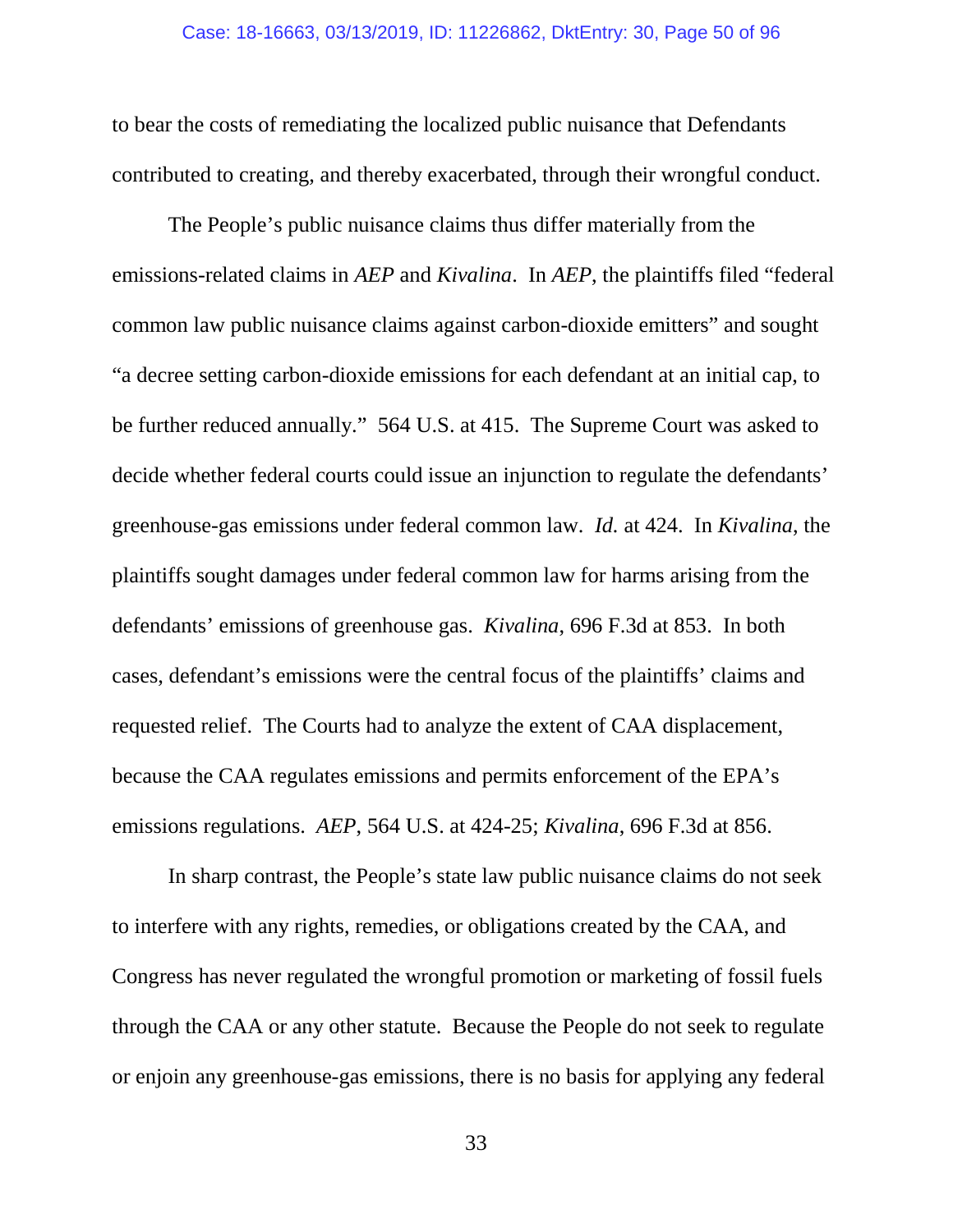common law to those claims, displaced or otherwise; and because the People's state law claims do not intrude on the domain Congress created through the CAA, there is also no need to determine the extent, if any, to which the CAA displaced federal common law.

## **C. The People's state law claims are not preempted by federal common law or the CAA.**

Before demonstrating why the district court's concerns about extraterritoriality and foreign policy were misplaced, the People reiterate why their state law nuisance claims easily survive any federal preemption defense.

"States are independent sovereigns in our federal system," *Medtronic, Inc. v. Lohr*, 518 U.S. 470, 485 (1996), and have always been empowered to exercise their "traditional authority to provide tort remedies" for wrongful conduct causing harm to themselves and their residents, pursuant to their police powers. *Silkwood v. Kerr-McGee Corp.*, 464 U.S. 238, 248 (1984); *see United Haulers Ass'n, Inc. v. Oneida-Herkimer Solid Waste Mgmt. Auth.*, 550 U.S. 330, 342-43 (2007). That is why the Supreme Court has held that "solicitude for state interests, particularly in the field[s where states have historically strong regulatory interests], should be overridden … only where clear and substantial interests of the National Government, which cannot be served consistently with respect for such state interests, will suffer major damage if the state law is applied." *United States v. Yazell*, 382 U.S. 341, 352 (1966).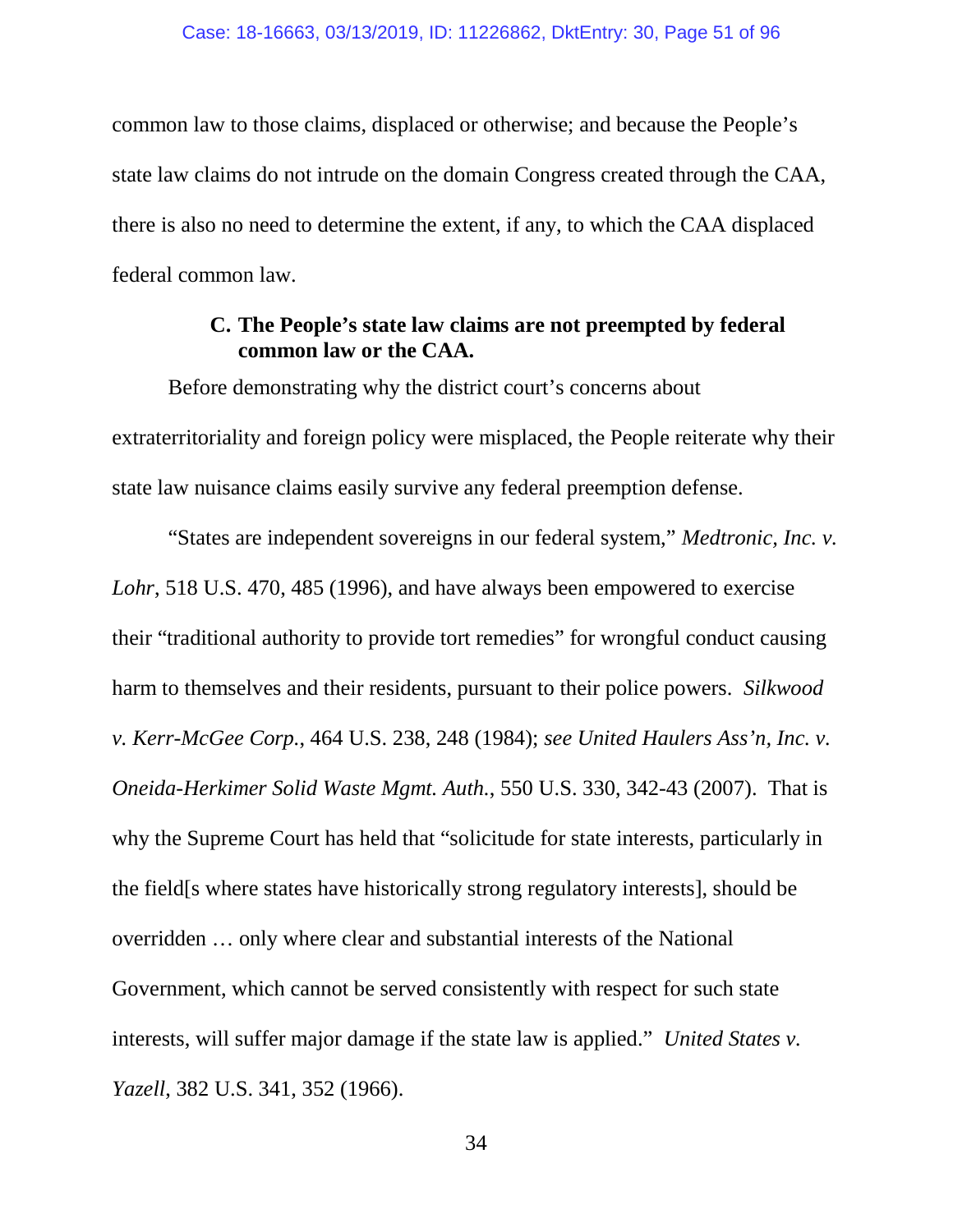For well over a century, California public entities have been authorized to pursue representative public nuisance actions to obtain abatement of "substantial and unreasonable" obstructions of public rights that are causing "significant harm" to "an entire community or neighborhood, or any considerable number of persons." *See supra* at 3 n.1. California courts have frequently applied these principles to remediate the in-state effects of environmental contamination, even when not all sources of that contamination were identifiable and even when federal regulatory schemes may have allowed the contamination to occur.

For example, California courts have held manufacturers of lead-based paint responsible for abating lead contamination in residential housing that resulted in part from those manufacturers' wrongful promotional activity, even though lead paint was not banned in this country until 1978. *See ConAgra*, 17 Cal.App.5th at 169. California courts have also required producers of dry-cleaning chemicals leaching into California groundwater to abate the resulting hazard because those producers wrongfully encouraged local dry cleaning establishments to dispose of those solvents unsafely. *See City of Modesto v. Dow Chem. Co.*, 19 Cal.App.5th 130, 135 (2018).<sup>10</sup>

<sup>&</sup>lt;sup>10</sup> While the defendants in those cases manufactured the nuisance-causing products, the underlying legal principles apply to any entity that participated at any point in the chain of causation whose conduct substantially contributed to the creation or expansion of the public nuisance. *See Acuna*, 14 Cal.4th at 1100 (neighborhood disturbances caused by gang members); *Eaton v. Klimm*, 217 Cal.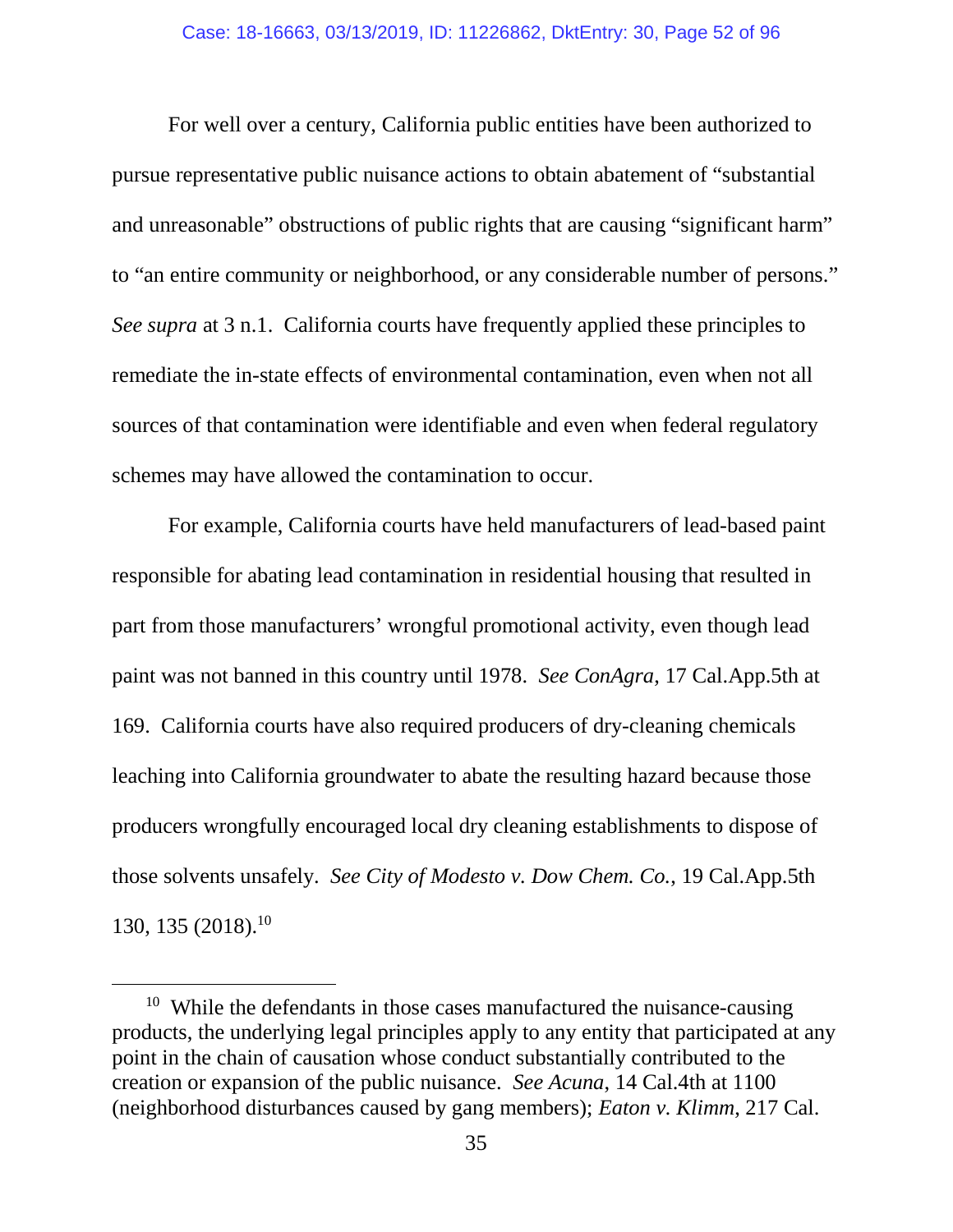Any inquiry into the appropriateness of creating new federal common law to replace a longstanding state law doctrine must start with the recognition that the creation of new federal common law is highly disfavored and is reserved for "extraordinary cases." *O'Melveny & Myers v. FDIC*, 512 U.S. 79, 89 (1994). Federal common law exists only in "few and restricted" areas, *Wheeldin v. Wheeler*, 373 U.S. 647, 651 (1963), and can only replace state law in those rare instances where (1) a "uniquely federal interest" or policy is concretely identified, *and* (2) there is "'significant conflict' ... between [that] identifiable 'federal policy

<sup>362, 368-70 (1933) (</sup>public nuisance caused by smoke that prevented neighbors from ventilating homes or using yards); *People v. Gold Run Ditch & Mining Co.,* 66 Cal. 138, 146-52 (1884) (contamination of river by mining debris); *Birke v. Oakwood Worldwide*, 169 Cal.App.4th 1540, 1548 (2009) (secondhand smoke in private common areas of condominium complex); *People v. Mason*, 124 Cal.App.3d 348, 352-53 (1981) (public nuisance that affected multiple homes in subdivision); *City of Modesto Redev. Agency v. Superior Ct.*, 119 Cal.App.4th 28, 37-43 (2004) (discharge of toxic solvent with the encouragement of defendant solvent manufacturers); *Newhall Land & Farming Co. v. Superior Ct.*, 19 Cal.App.4th 334, 342 (1993) (contamination of water supply); *Venuto v. Owens-Corning Fiberglass Corp*., 22 Cal.App.3d 116, 123-29 (1971) (emissions interfering with enjoyment of private homes); *People v. City of Los Angeles*, 83 Cal.App.2d 627, 632-34 (1948) (ocean contamination); *see also* Restatement (Second) Torts §821B, com. g. Where multiple entities contributed to a nuisance, as here, it is their burden to prove the appropriateness of any apportionment of liability. *See* Restatement (Second) Torts §840E, com. b; *Fibreboard Paper Prods. Corp. v. East Bay Union of Machinists*, 227 Cal.App.2d 675, 704-705 (1964) ("[W]here it is clear that a defendant has been at fault and that he has caused some part of the plaintiff's damages, the burden of proof should rest on him to show the extent of his contribution, and that if he cannot sustain it he should be liable for the entire loss.").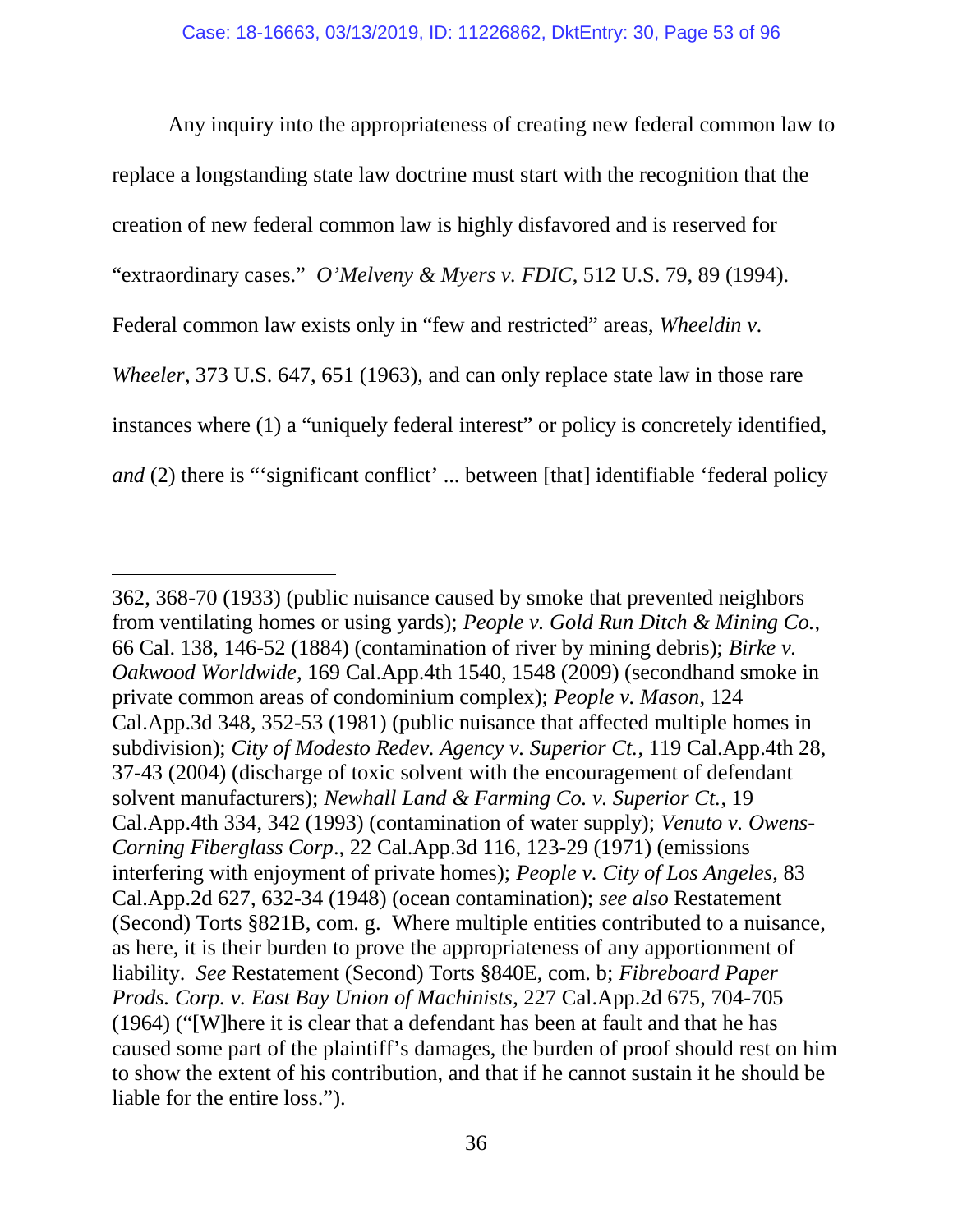or interest and the [operation] of state law.'" *Boyle v. United Techs. Corp.*, 487 U.S. 500, 507 (1988) (quoting *Wallis v. Pan Am. Petroleum Corp.*, 384 U.S. 63, 68 (1966) (alteration in original)); *accord, O'Melveny*, 512 U.S. at 87-88.<sup>11</sup> Other than the displaced federal common law regulating greenhouse-gas emissions, no other body of federal common law arguably applies to the People's public nuisance claims. Nor has any court ever purported to create a body of federal common law to govern claims against manufacturers or sellers that tortiously promote otherwise lawful products whose hazardous impacts are known but deliberately misrepresented or concealed.

The district court concluded (in the context of what it erroneously believed to be an emissions claim) that the People's claims raised uniquely federal interests and that application of California public nuisance law in these cases would significantly conflict with those interests. Neither part of that conclusion survives scrutiny outside of the emissions context.

First, the court's assertion that a "uniform" approach is required for all litigation addressing "the geophysical problem" of climate change, ER29, 30,

<sup>&</sup>lt;sup>11</sup> The Supreme Court has made clear that federal common law may only be created to address "such narrow areas as those concerned with the rights and obligations of the United States, interstate and international disputes implicating the conflicting rights of States or our relations with foreign nations, and admiralty cases." *Tex. Indus. v. Radcliff Materials*, 451 U.S. 630, 641 (1981).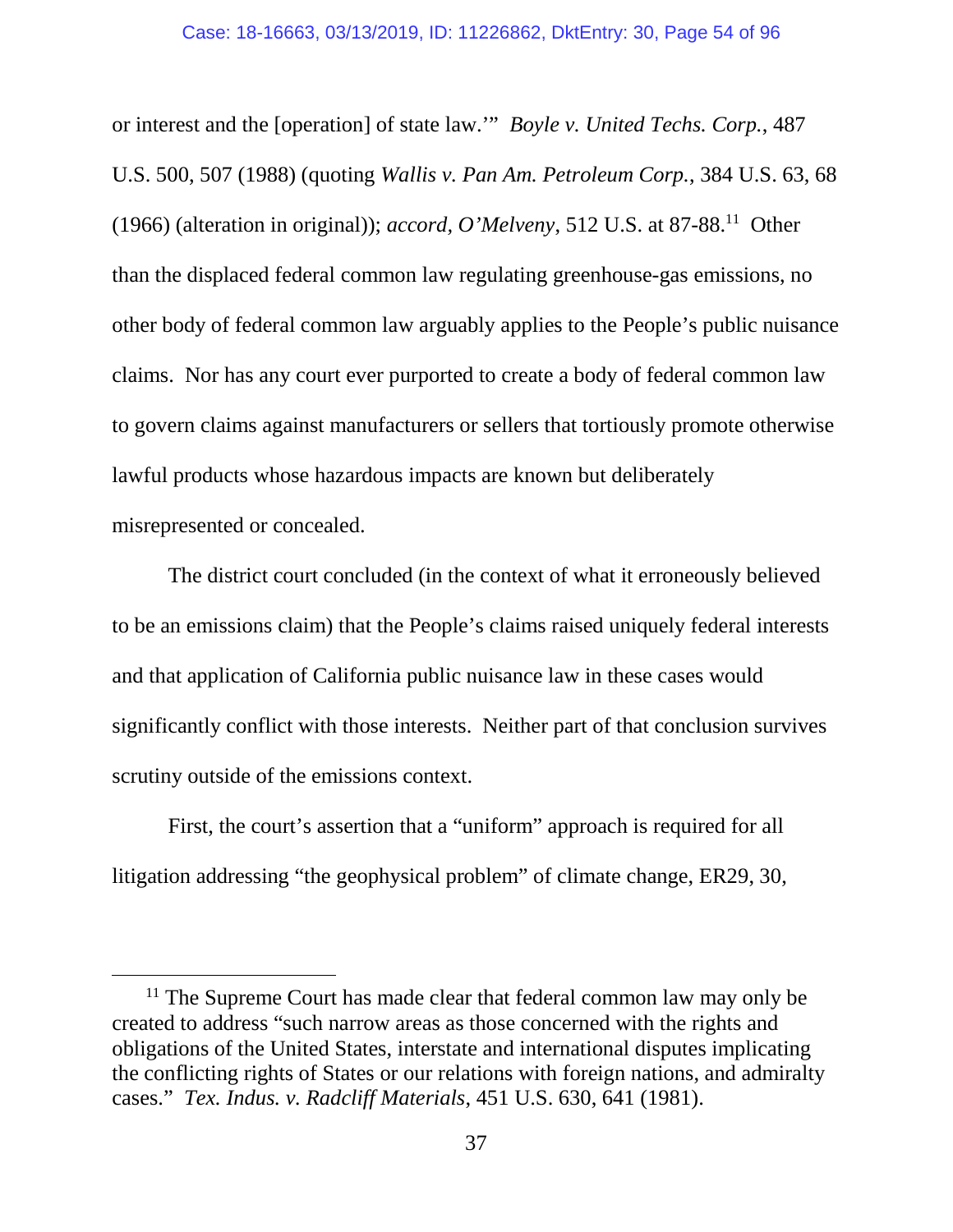ignores that the People expressly disclaim any intent to regulate emissions and do not seek any injunctive or other relief that would prevent any Defendant from continuing their existing business operations. ER62 ¶11; ER134 ¶11. Nor could the limited equitable abatement remedy authorized by California law conflict with any Defendant's ability to comply with whatever other legal obligations it may face.

The district court's asserted need for a "uniform standard of decision," ER30, is particularly weak on the facts of these cases. *See, e.g.*, *O'Melveny*, 512 U.S. at 88 (describing uniformity as "that most generic (and lightly invoked) of alleged federal interests"); *Marsh v. Rosenbloom*, 499 F.3d 165, 177, 182 (2d Cir. 2007) (rejecting uniformity as a cause to invoke federal common law). Public nuisance law is already mostly uniform, because "[a] majority of the states have adopted the Restatement's definition of public nuisance." *Connecticut v. Am. Elec. Power Co.*, 582 F.3d 309, 351 n.28 (2d Cir. 2009), *rev'd on other grounds by AEP*, 564 U.S. 410. As a result, the legal principles governing the People's state law claims are similar to those that most other states would apply to a case alleging comparable public nuisances in their jurisdictions. *See* ER17 (citing Restatement (Second) of Torts §821B)); *see also* Restatement Second, §826 & comm. A; *id.* §829A & comm. A; *id.* §821B.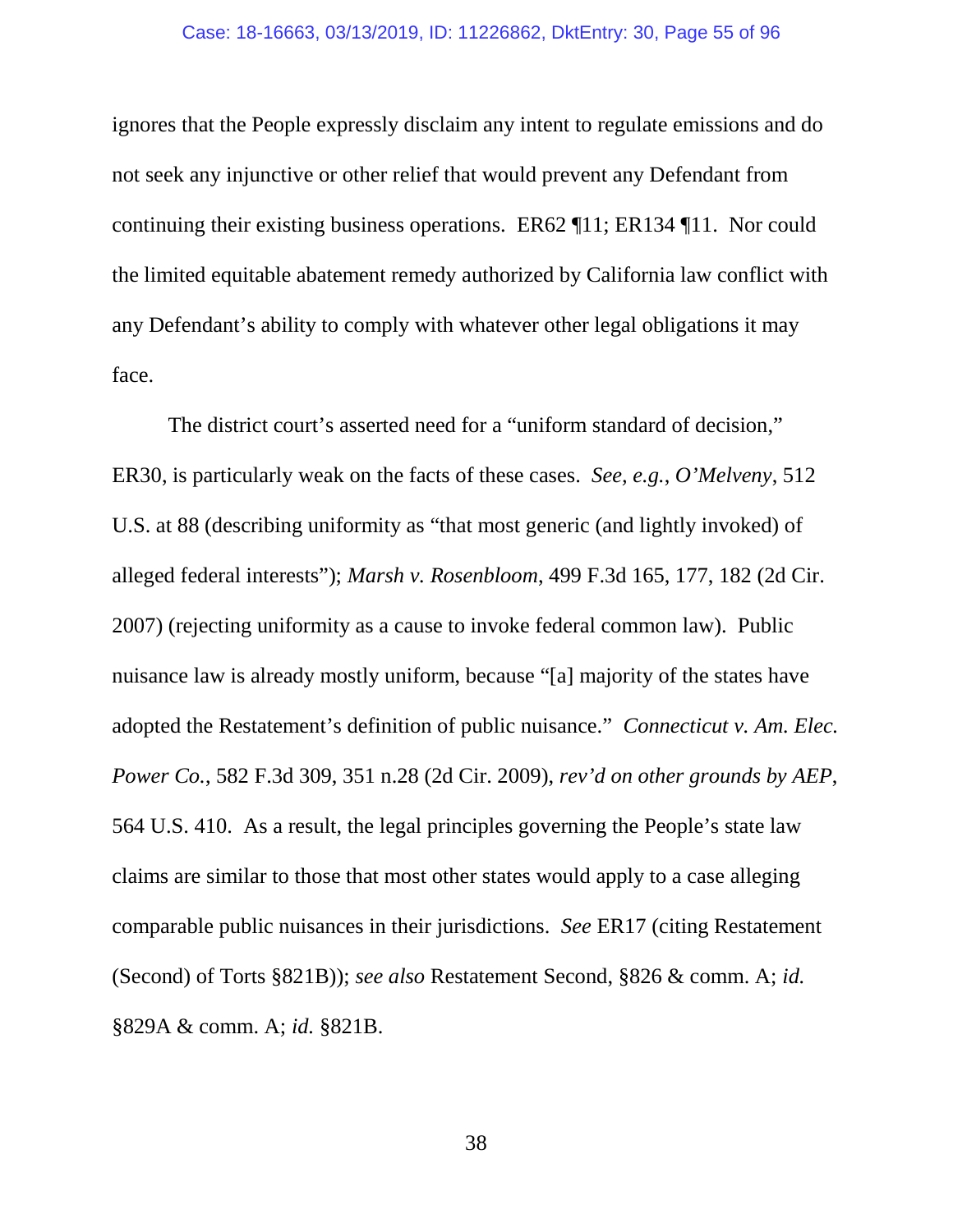Companies that sell goods across state or national boundaries frequently face different legal obligations in different jurisdictions. Creating new federal common law to regulate such interstate market transactions has never been necessary. Nor is it necessary now. *See, e.g.*, *In re Agent Orange Prod. Liab. Litig.*, 635 F.2d 987, 994-95 (2d Cir. 1980) (no need for uniform federal standard of decision for tort claims against herbicide manufacturers by Vietnam War veterans injured by overseas wartime use of herbicides); *Jackson v. Johns-Manville Sales Corp.*, 750 F.2d 1314, 1324 (5th Cir. 1985) (en banc) (federal common law does not govern claim against asbestos manufacturers). Because the People are not seeking to regulate Defendants' (or anyone else's) emissions, there is no significant risk that different states would be asked to regulate the same hazardous discharges or seek conflicting and irreconcilable injunctions pursuant to different state laws. *Cf. Ouellette*, 479 U.S. at 496-97; *AEP*, 564 U.S. at 415; *Milwaukee I*, 406 U.S. at 93.

Second, although the district court purported to find a "significant conflict" between the state and federal interests at issue in these cases, no such conflict actually exists.

"It is well settled that the states have a legitimate interest in combatting the adverse effects of climate change on their residents." *Am. Fuel & Petrochemical Mfrs. v. O'Keeffe*, 903 F.3d 903, 913 (9th Cir. 2018) (citing *Massachusetts v. EPA*, 549 U.S. 497, 522-23 (2007)); *cf. Nat'l Audubon Soc. v. Dep't of Water*, 869 F.2d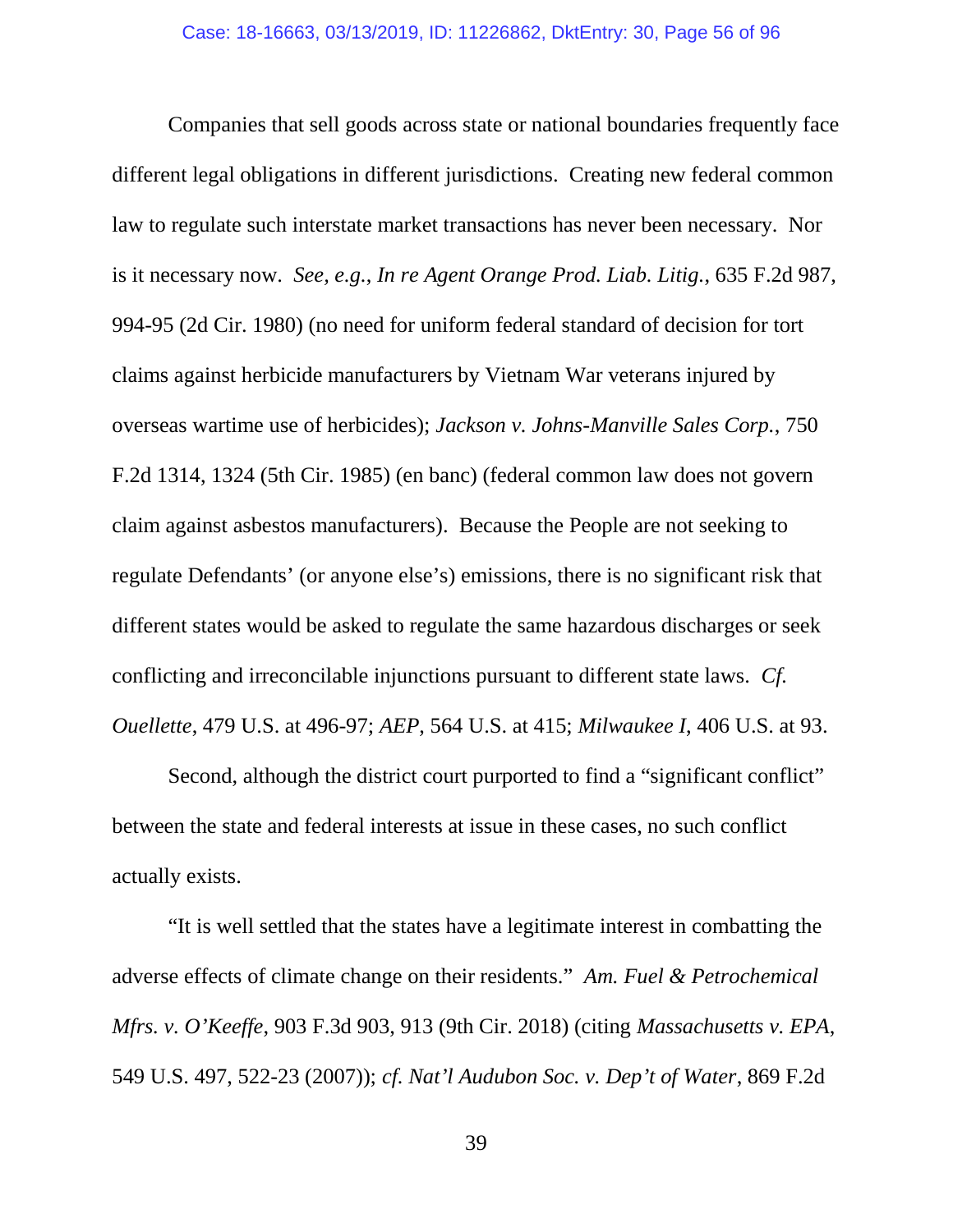1196, 1203 (9th Cir. 1988) ("[T]he primary responsibility for maintaining the air quality [under the CAA] rests on the states."). Indeed, many states and cities have passed laws, regulations, and policies, upheld by the courts, that directly bear on elements of the climate change crisis. *See, e.g.*, *Rocky Mtn. Farmers Union v. Corey*, 730 F.3d 1070, 1106-07 (9th Cir. 2013) (state law regulating carbon intensity of ethanol sold in interstate commerce); *Coal. for Competitive Elec. v. Zibelman*, 272 F.Supp.3d 554, 559 (S.D.N.Y. 2017) (state program promoting clean energy sources), *aff'd*, 906 F.3d 41 (2d Cir. 2018).

By erroneously characterizing the People's public nuisance claims as an attempt to regulate worldwide emissions rather than simply to abate the localized effects of Defendants' tortious conduct, the district court improperly stripped the People of their traditional sovereign authority to redress local harms to public infrastructure. Yet longstanding "[f]ederalism concerns require [federal courts to] ... permit state courts to decide whether and to what extent they will expand state common law" to apply to such problems within their borders. *City of Philadelphia v. Lead Indus. Ass'n, Inc.*, 994 F.2d 112, 123 (3d Cir. 1993).

In short, no federal policy or statute regulates the wrongful promotion of fossil fuels or provides an abatement remedy for public entities under the circumstances of these cases. Congress has never addressed the issues raised by Defendants' challenged conduct (in contrast, for example, to legislation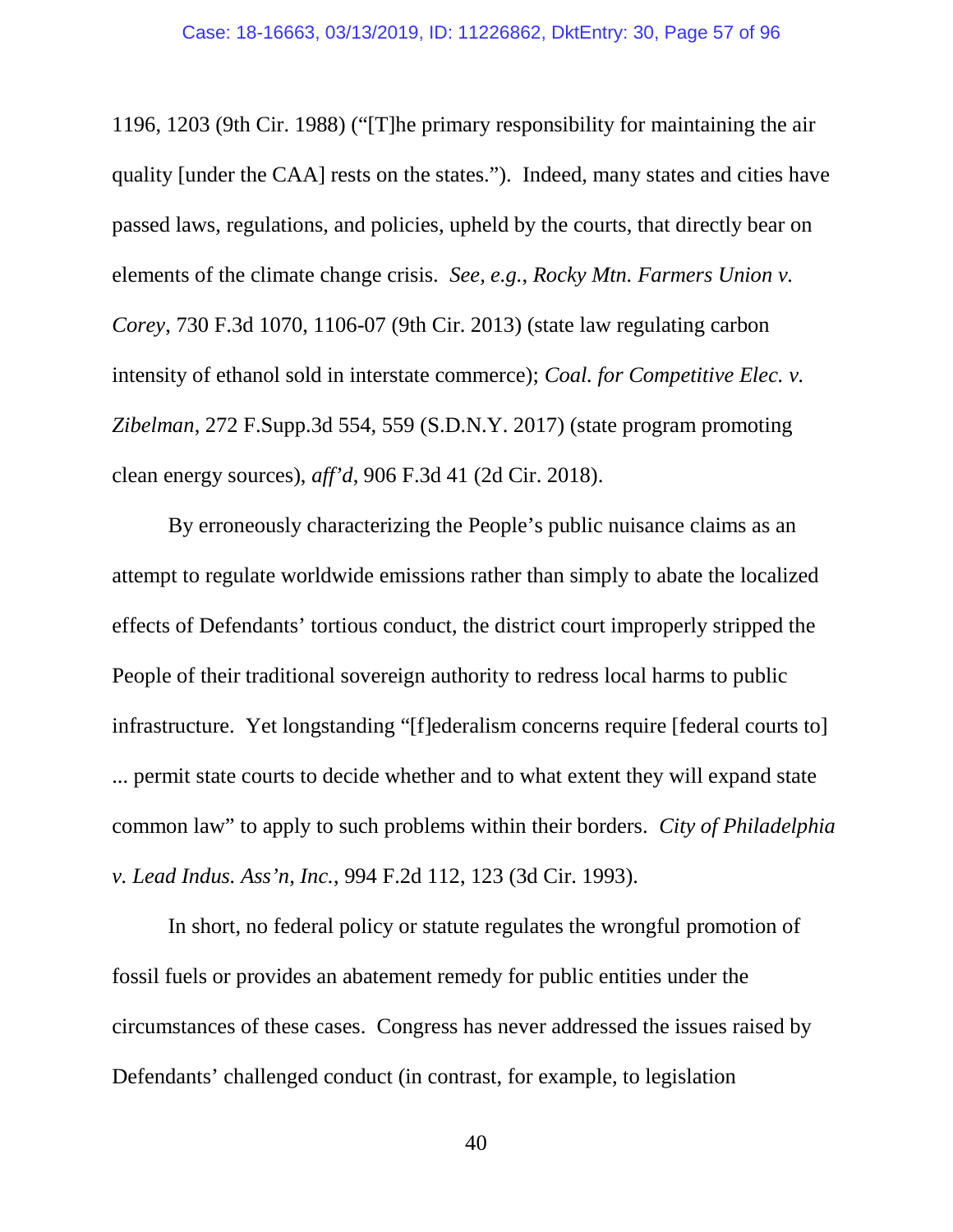immunizing firearms manufacturers and dealers from the unlawful use of their products, *see* 15 U.S.C. §§7901-7903).<sup>12</sup> Whatever the ultimate outcome of this litigation, Defendants will continue to have the right to produce, promote, and sell fossil fuels. The People simply seek to have Defendants pay to remediate the harms caused by their knowingly wrongful conduct, under traditional tort principles. No such order would significantly conflict with any uniquely federal interest.

Nor does the CAA preempt the People's state law claims. Although a federal statute like the CAA can displace federal common law, it cannot eliminate related state law claims—particularly claims based on a state's historic police powers—absent Congress's "clear and manifest" intent to preempt that state law. *See AEP*, 564 U.S. at 423. Congress did not intend the CAA to preempt nonconflicting state law claims for the reasons explained *supra* at 19-20. As a result, although the 1970 CAA amendments fully displaced whatever federal common law might apply to claims regarding greenhouse-gas emissions, nothing in the

<sup>&</sup>lt;sup>12</sup> "Congress's mere refusal to legislate ... falls far short of an expression of legislative intent to supplant the existing [federal] common law in that area." *United States v. Texas*, 507 U.S. 529, 535 (1993) (internal quotation marks and citation omitted). Where Congress expressly regulates in one domain (e.g., emissions) but not others (e.g., the creation of a public nuisance through the misleading promotion of fossil fuels for a known hazardous use), courts must presume that Congress made that choice deliberately. *See id.*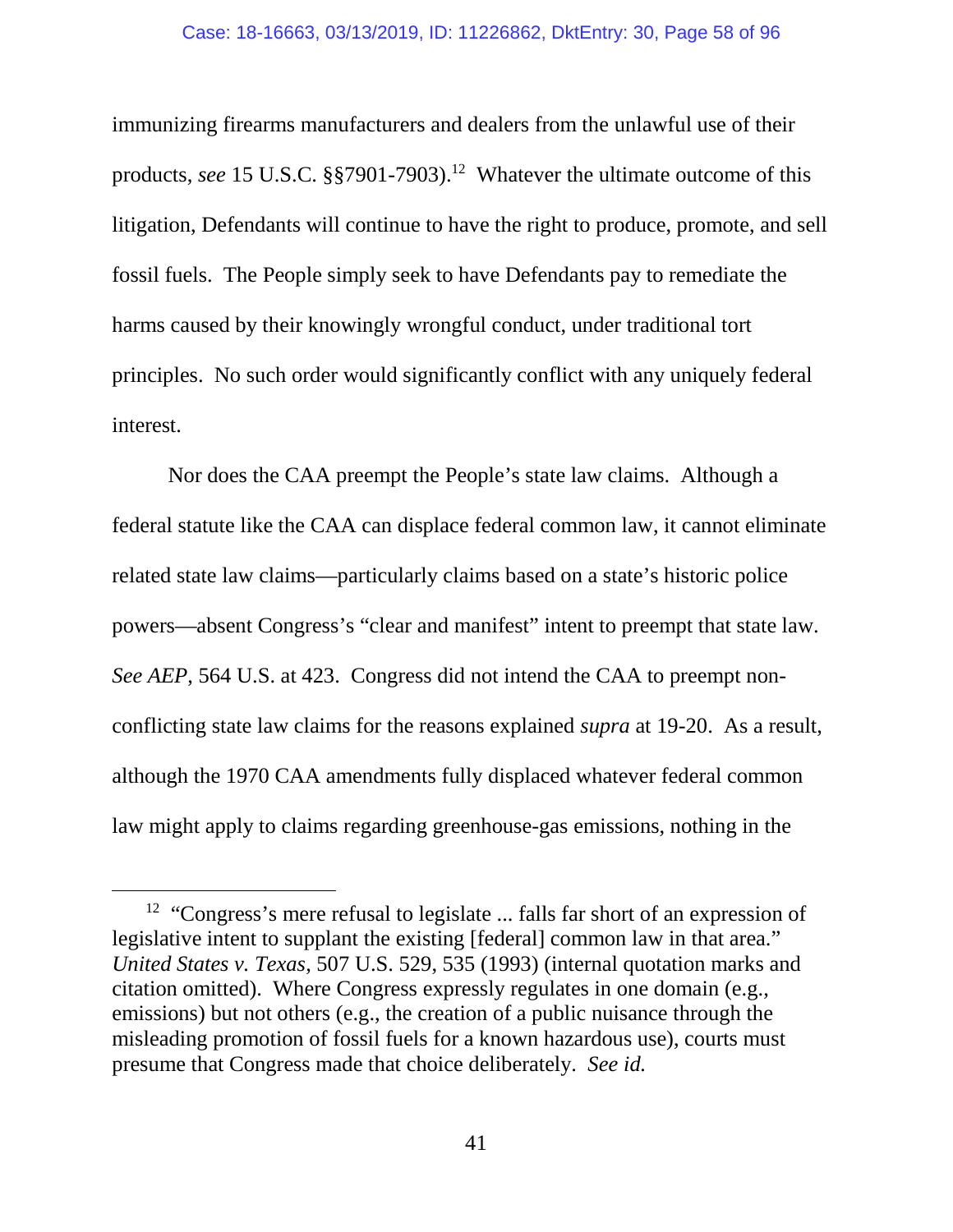CAA preempts the People's public nuisance claims, regardless of how they may be characterized.

## **D. The People's state law claims cannot be dismissed as extraterritorial or as unduly intruding upon foreign policy.**

The district court dismissed the People's public nuisance claims (as a matter of federal common law rather than state nuisance law), stating that those claims were "extraterritorial" and unduly interfered with "foreign policy." Both conclusions were wrong, regardless of the governing source of law.

Extraterritoriality. The district court concluded that although the People only seek an abatement remedy to remediate localized harms, their complaints more broadly "focus [on] ... sales of fossil fuels worldwide, beyond the reach of the EPA and the Clean Air Act," and thus "run[] counter to another cautionary restriction, the presumption against extraterritoriality." ER20-21 (citing *Kiobel v. Royal Dutch Petroleum Co.*, 569 U.S. 108 (2013); *Sosa v. Alvarez-Machain*, 542 U.S. 692, 727 (2004)).

Neither *Kiobel* nor *Sosa* has any application to the People's public nuisance claims. Both cases involved non-U.S. plaintiffs who sued for monetary damages under the Alien Tort Statute, 28 U.S.C. §1350, for injuries occurring outside the United States. In these cases, by contrast, plaintiffs are California public entities seeking equitable relief on behalf of their residents for in-state harms resulting from conduct that occurred in California as well as elsewhere. *Compare ConAgra*,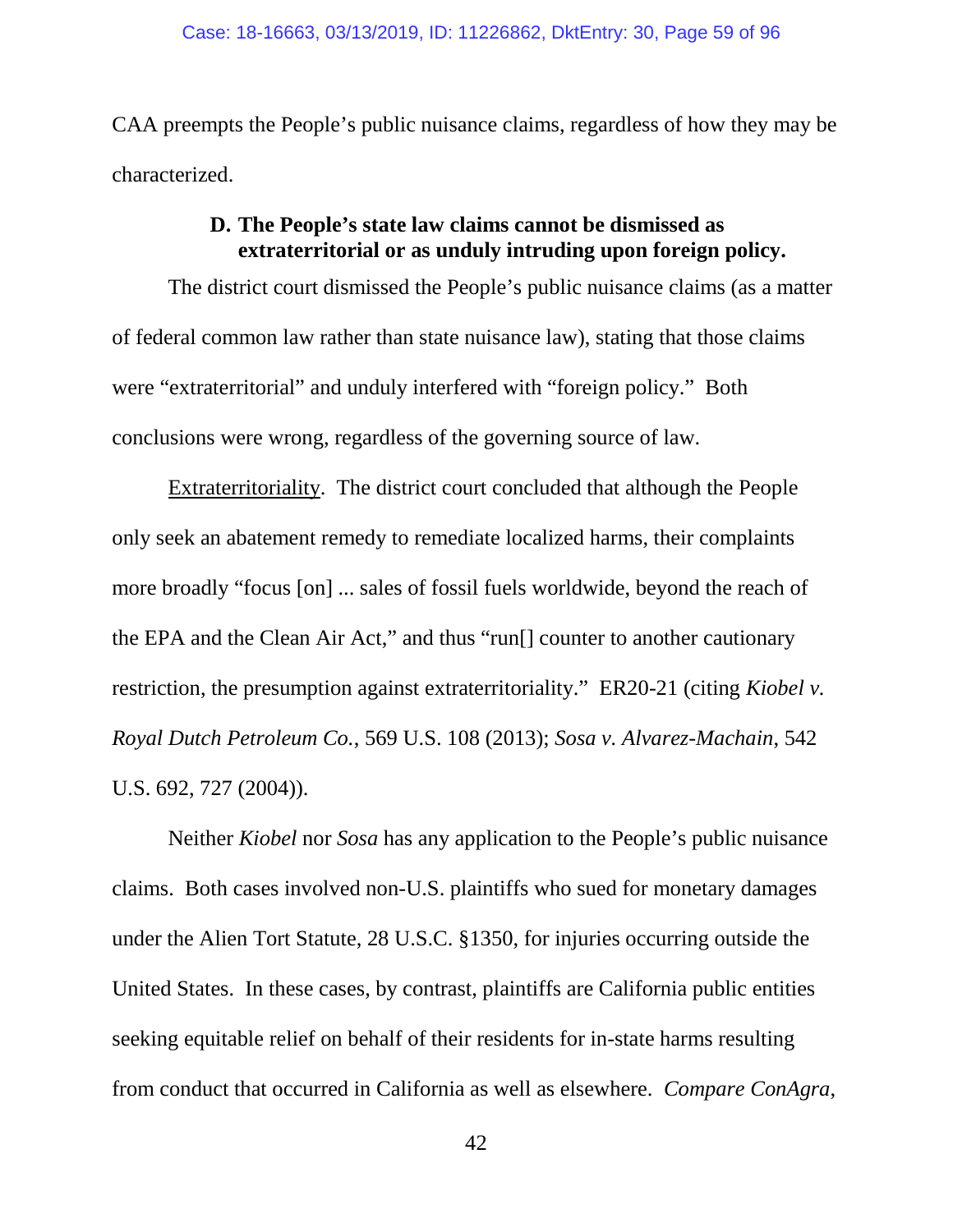17 Cal.App.5th at 124, 167 (abatement remedy for public nuisance allowed only where harm is incurred); *with Kiobel*, 569 U.S. at 115, 124 ("[*A*]*ll* the relevant conduct took place outside the United States" and plaintiffs were seeking relief for ill-defined "violations of the law of nations occurring *outside* the United States.") (emphases added).

The presumption against extraterritoriality, a canon of federal *statutory* construction, has never been applied to state common law torts.<sup>13</sup> Instead, state and federal courts routinely look to conflict-of-laws rules and traditional common law principles to determine the source and content of the legal rights and obligations implicated by overseas conduct that causes domestic harm to U.S. residents. *See, e.g.*, *Ajuba Int'l, L.L.C. v. Saharia*, 871 F.Supp.2d 671, 681 (E.D. Mich. 2012) (tortious conduct committed in foreign country caused harm in Michigan and was actionable under Michigan tort law); *In re Agent Orange*, 635 F.2d at 994-95 (state tort law applies to claims brought by Vietnam War veterans injured by wartime use of chemical herbicides).

<sup>&</sup>lt;sup>13</sup> Although California codified much of its common law in 1872, including the common law of public nuisance, the underlying common law categories are "still applicable," *Acuna*, 14 Cal.4th at 1104, and common law principles still apply in determining the scope and application of that law. *See Li v. Yellow Cab Co.*, 13 Cal.3d 804, 814-17 (1975) (emphasis in original) ("[t]he provisions of this Code, so far as they are substantially the same as existing statutes or the common law, must be construed as *continuations* thereof, and not as new enactments") (citing Cal. Civ. Code 1872 §5).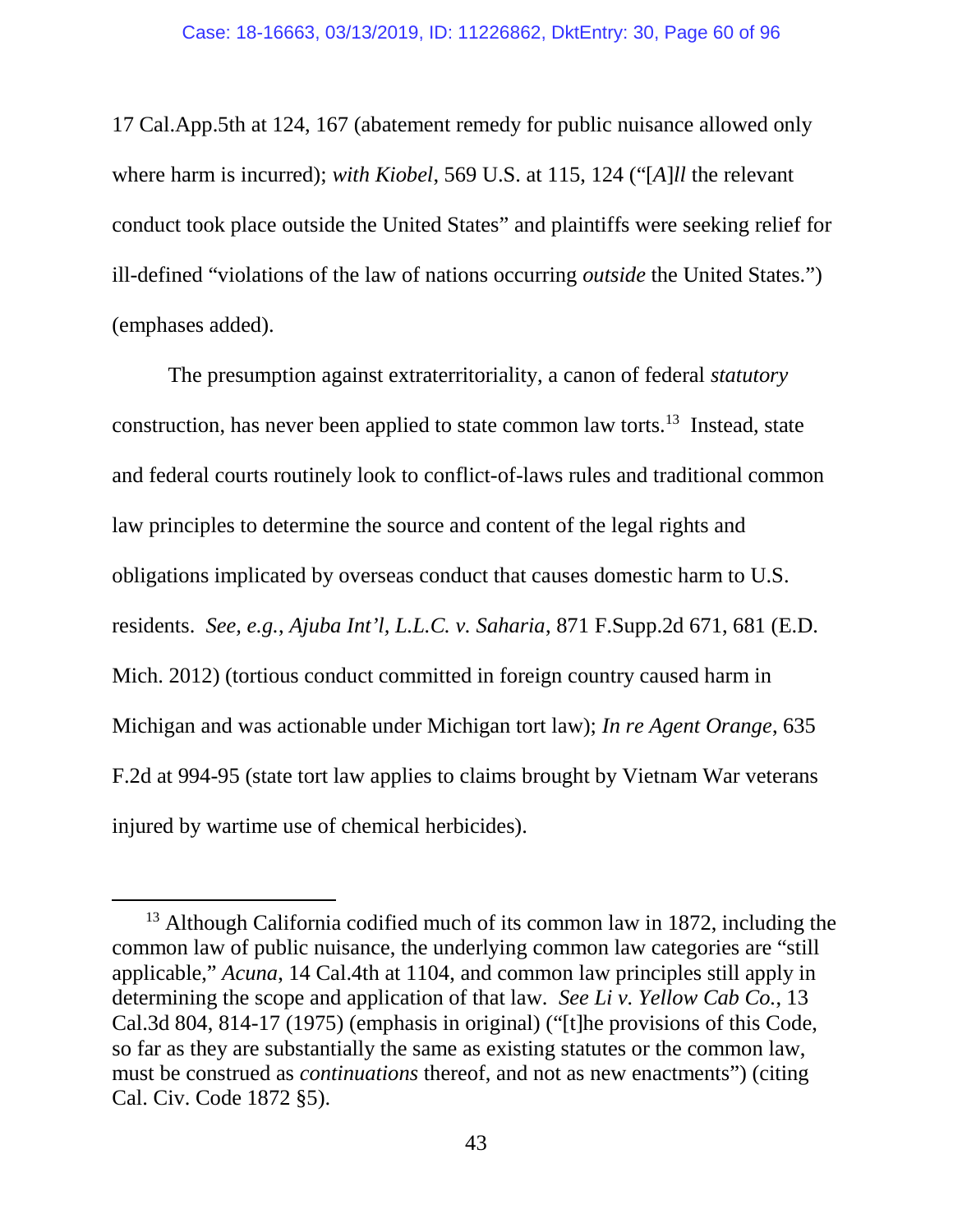Even if this were a federal statutory case in which the presumption against extraterritoriality applied, that presumption would be overcome by the fact that at least some of Defendants' challenged conduct and all of the People's claimed injury occurred within the United States. The relevant inquiry is "'whether the case involves a domestic application of the statute,'" which in turn requires consideration of the statute's "'focus,'" or the "'object of its solicitude' … which can include the conduct it 'seeks to regulate,' *as well as the parties and interests it 'seeks to protect' or vindicate*." *WesternGeco LLC v. ION Geophysical Corp*., 138 S.Ct. 2129, 2136-37 (2018) (emphasis added) (alterations omitted) (quoting *RJR Nabisco, Inc. v. European Cmty*, 136 S.Ct. 2090, 2101 (2016), *and Morrison v. Nat'l Australia Bank Ltd*., 561 U.S. 247, 267 (2010)). In a public nuisance case, like any other case involving injury to property, the focus of concern is where that injury occurred. *See, e.g.*, *New Jersey v. City of New York*, 283 U.S. 473, 482 (1931) ("The situs of the acts creating the nuisance, whether within or without the United Sates, is of no importance."); *Harris v. Polskie Linie Lotnicze*, 820 F.2d 1000, 1003-04 (9th Cir. 1987) (applying Restatement (Second) Conflict of Laws §175, which "creates a presumption that the law of the place where the injury occurred applies")); *cf. RJR Nabisco, Inc. v. European Community*, 136 S.Ct. 2090, 2111 (2016) (focus of RICO claim is where the injury to business or property occurred); *OBB Personenverkehr AG v. Sachs*, 136 S.Ct. 390, 396 (2015) (no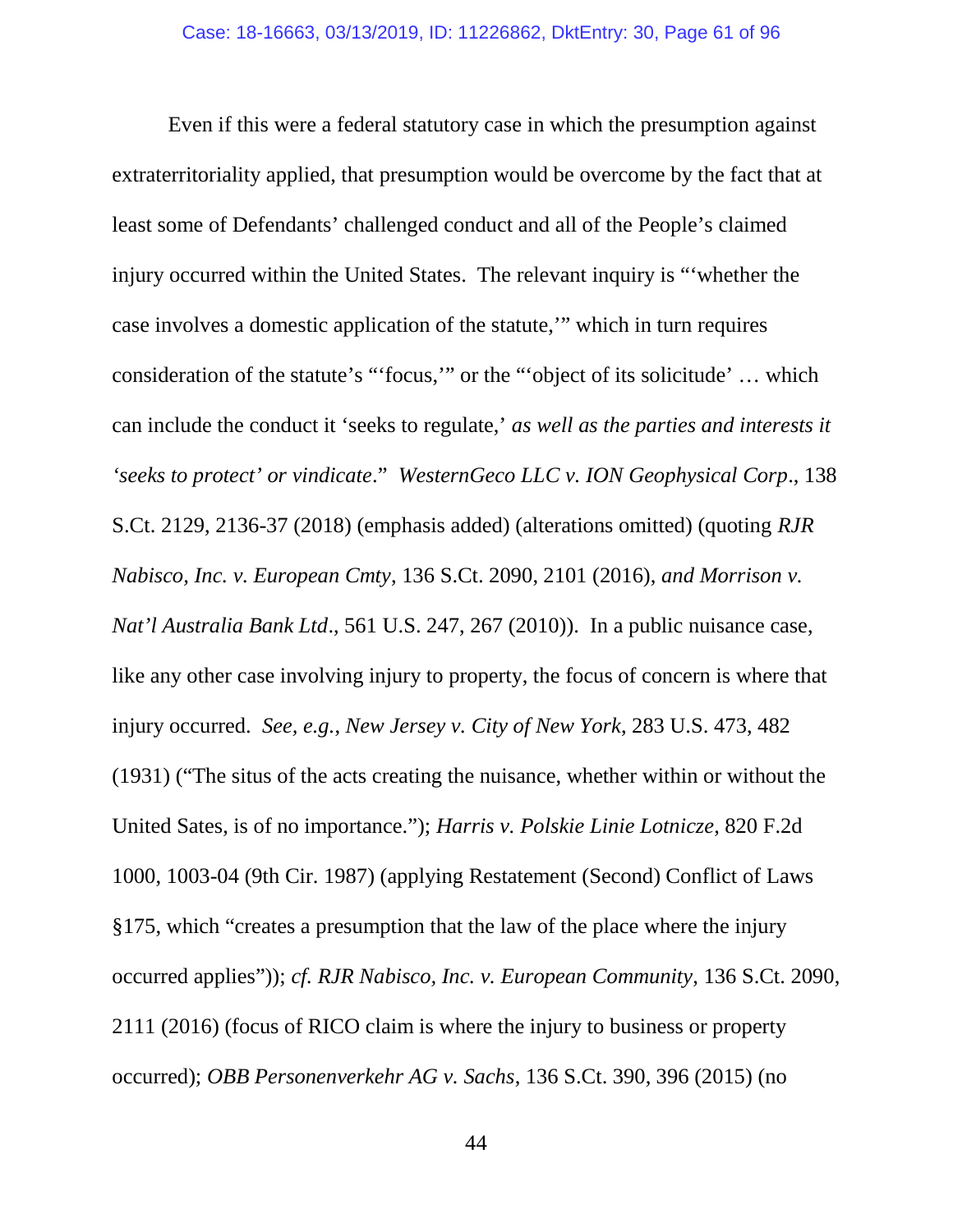claim under commercial conduct exception to Foreign Sovereign Immunities Act where plaintiffs' "injuries [were] suffered in Austria").

The district court's overly broad focus on the historical causes of climate change caused it to give insufficient weight to the narrow, localized focus of the People's pleadings. It may be true that some of "the conduct and emissions contributing to the nuisance arise outside the United States." ER19. But it is equally true that much of the conduct alleged in these cases occurred *within* the United States, and that *all* of the harm for which abatement is sought has occurred and is continuing to occur in San Francisco and Oakland. *See, e.g.*, ER67-83, 92- 95, 101-102, 103-104 ¶¶32-73, 96-100, 113-15, 118; ER139-154, 161-164, 170- 173 ¶¶32-73, 96-100, 113-15, 118. Thus, because "at least some of the conduct relevant to [the People's] claims occurred in the United States," *Mujica v. AirScan, Inc.*, 771 F.3d 580, 595 (9th Cir. 2014), any presumption against extraterritoriality would be overcome *if* that presumption applied. *See also Doe v. Nestle, S.A.*, 906 F.3d 1120, 1125-26 (9th Cir. 2018).

Foreign Policy. The district court's vague invocation of foreign policy fares no better, for largely the same reasons. The court stated that to hold Defendants liable based in part on conduct they engaged in outside the United States could "affect foreign relations." ER21. The court also expressed concern that "[t]he problem [of climate change] deserves a solution on a more vast scale than can be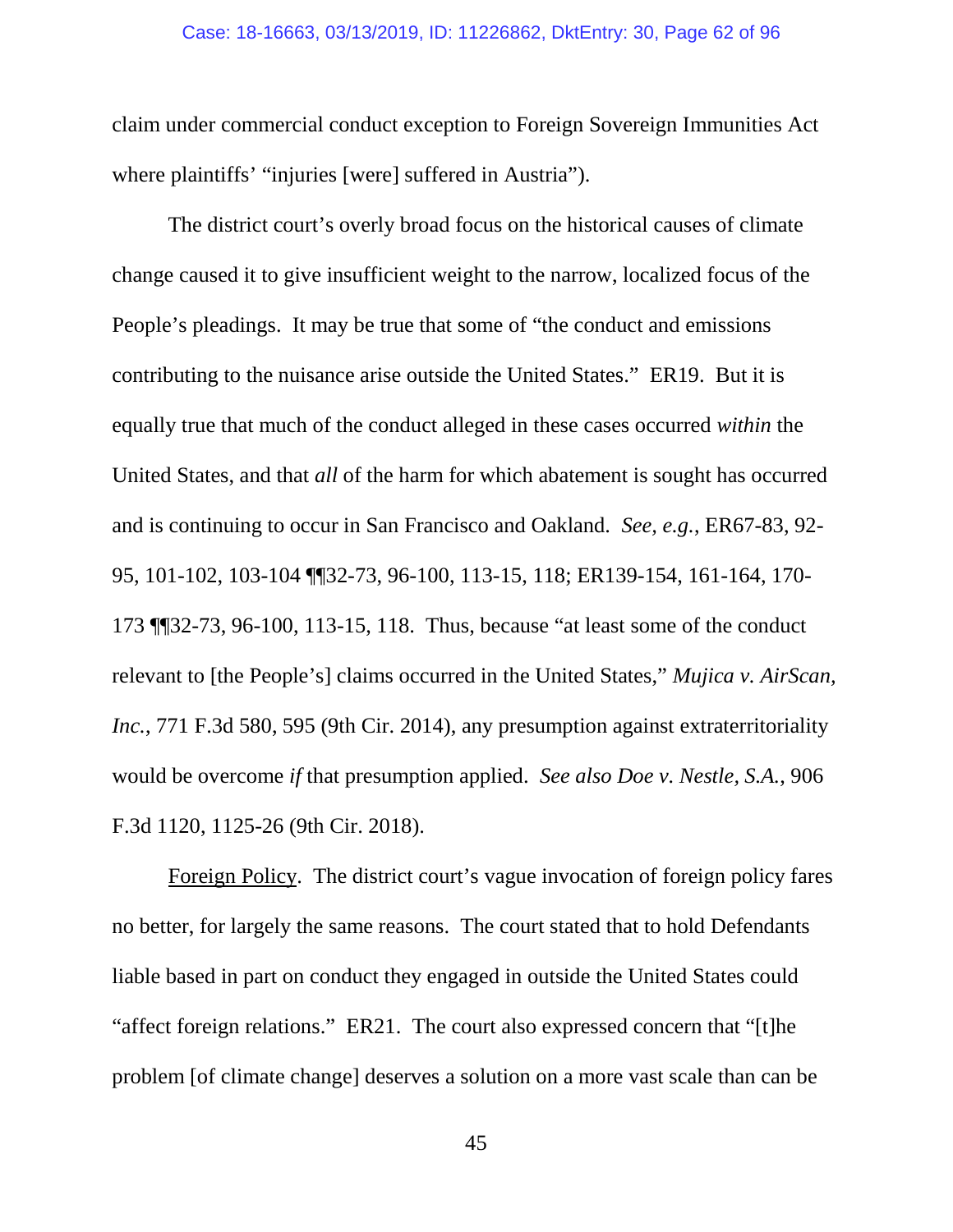supplied by a district judge or jury in a public nuisance case," and that such a solution could only be supplied by the political branches. ER25.

If the district court were right, no public entity could ever bring any civil claim in the United States, in any court or under any body of law, that related in any way to harms caused by climate change (or any other global problem, such as human trafficking), given its worldwide scope and effects. But global issues, like state and national issues, can be addressed incrementally, using well-established, narrowly focused legal doctrines that address specific types of wrongful conduct; and state and federal judges are fully competent to apply established legal principles in such circumstances. *See, e.g.*, *Harbor Fumigation, Inc. v. Cty. of San Diego Air Pollution Control Dist.*, 43 Cal.App.4th 854, 858 (1996) (affirming state legislature's authority to regulate "'toxic air contaminant[s]'"—such as pesticide "[m]ethyl bromide"—which contribute to "depletion of the earth's ozone layer").

The People's complaints do not seek to regulate conduct on foreign soil, or to interfere with this or any other country's treaty-making power, or to "solve" the problem of global warming. These lawsuits do not conflict with any existing international agreements or any delegation of authority to the Executive branch. No foreign government or state-owned company is a defendant, and no such entity is being asked to do, or refrain from doing, anything. Nor did the district court identify any specific foreign policy or other federal interest sufficient to overcome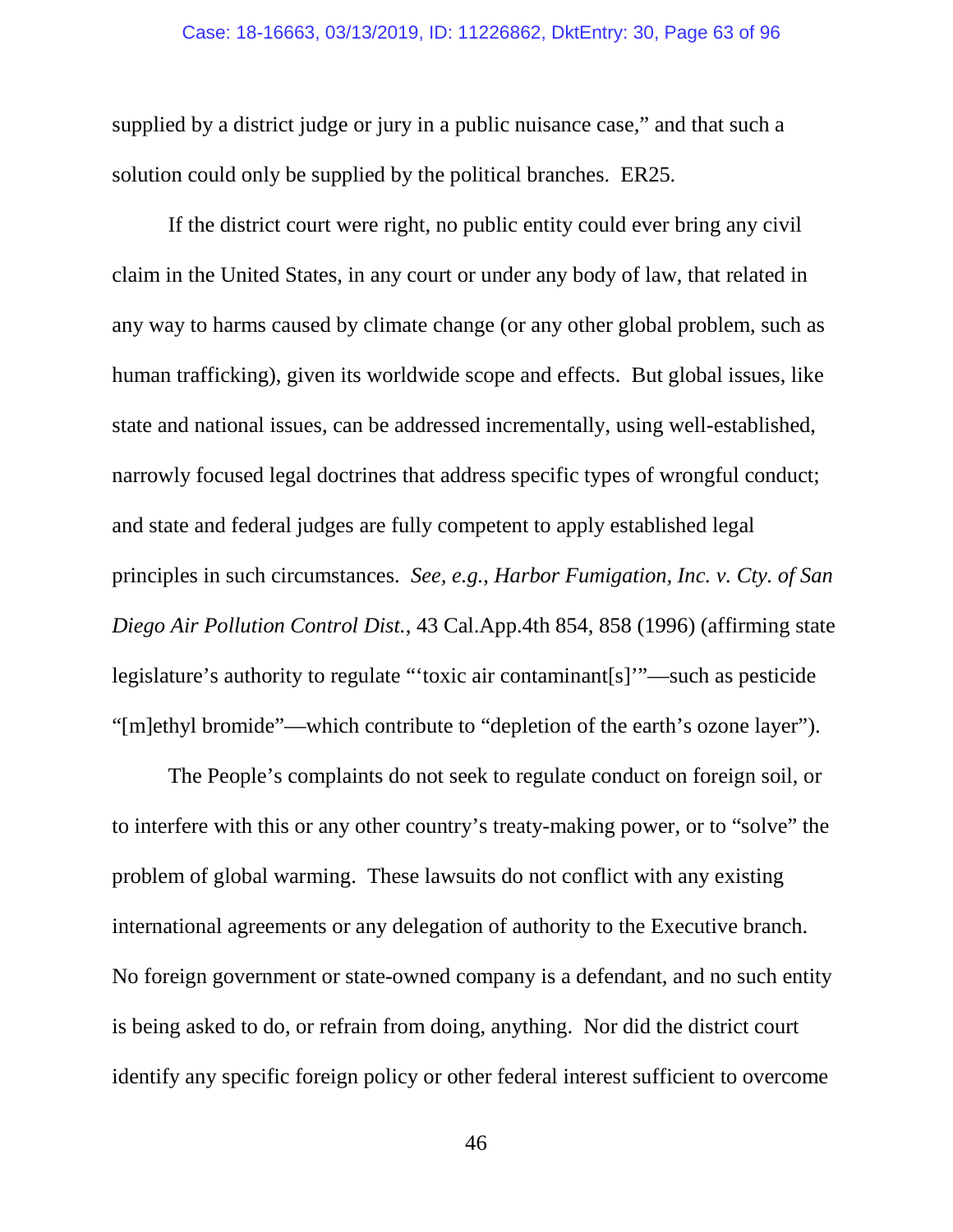### Case: 18-16663, 03/13/2019, ID: 11226862, DktEntry: 30, Page 64 of 96

the states' longstanding authority to regulate wrongful promotional activities causing harms within their borders. *Compare Am. Ins. Ass'n v. Garamendi*, 539 U.S. 396, 421 (2003); *Medellin v. Texas*, 552 U.S. 491, 498-99 (2008).

The elements of the People's representative public nuisance claims (which under California law can *only* be brought by a public entity and can only seek equitable abatement and not damages) are straightforward, well-settled, and as experience has shown, judicially manageable. *See supra* at 3 n.1. Because the facts alleged in the People's complaint fit squarely within California's public nuisance paradigm, *see, e.g.*, cases cited *supra* at 36 n.10), these claims are justiciable and can be adjudicated without any interference with any foreign policy concerns.

For all these reasons, the district court erred in dismissing the People's public nuisance claims.

#### **The District Court Erred in Declining to Exercise Specific Personal** III. **Jurisdiction Over Defendants ExxonMobil, BP, Royal Dutch Shell, and ConocoPhillips.**

After dismissing all claims under Rule 12(b)(6), the district court dismissed ExxonMobil, BP, Royal Dutch Shell, and ConocoPhillips under Rule 12(b)(2) as well, concluding that those Defendants lacked sufficient minimum contacts with California to support personal jurisdiction. ER6-10. This, too, was error (although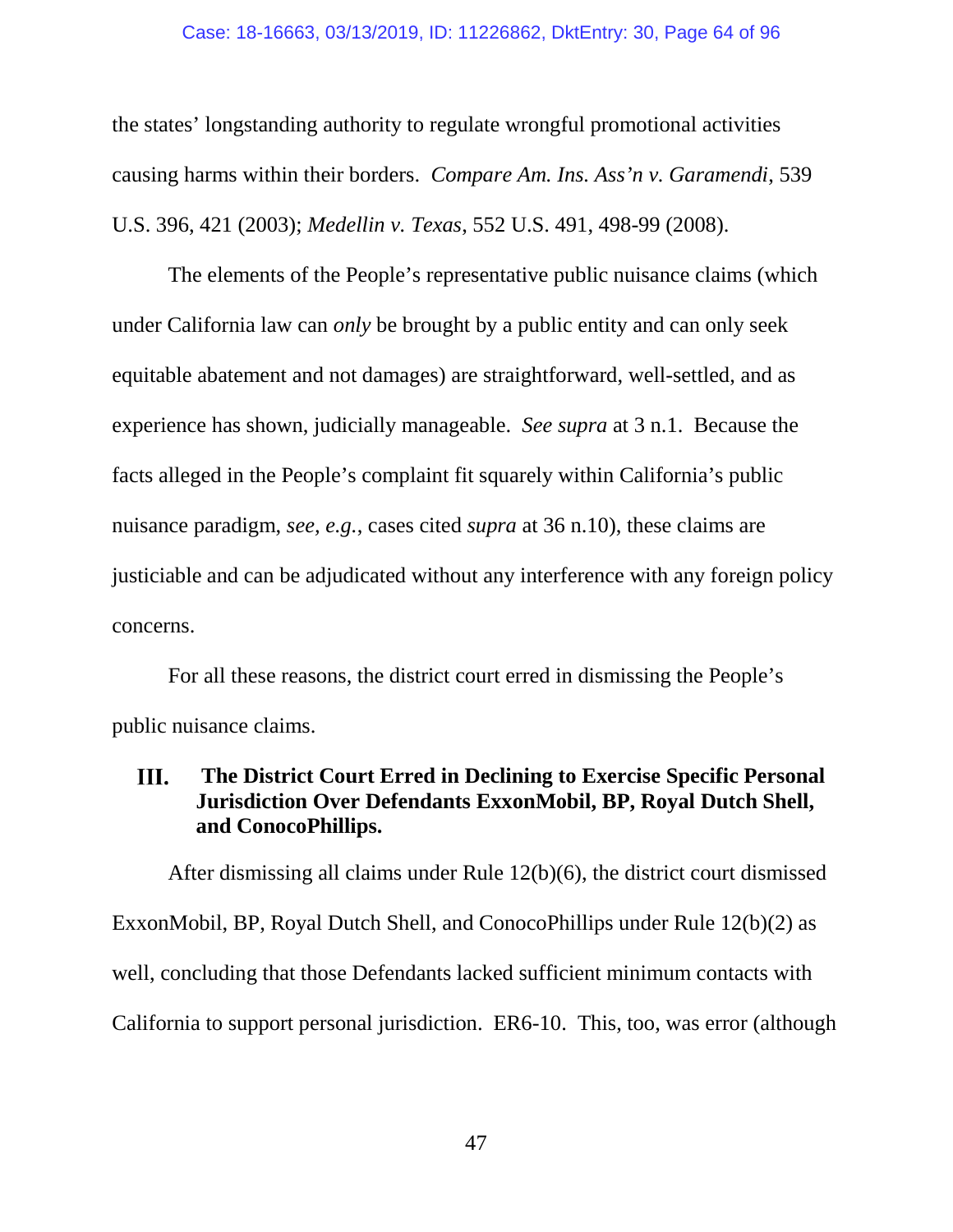if this Court concludes that the district court had no subject matter jurisdiction over the case as a whole, it should not reach this issue either).

The legal principles governing specific personal jurisdiction are wellestablished. Where, as here, Defendants chose not to contest the People's jurisdictional allegations, those allegations must be accepted as true and "only … a prima facie showing" is needed to establish jurisdiction. *See* ER6, 7; *Schwarzenegger v. Fred Martin Motor Co.*, 374 F.3d 797, 800 (9th Cir. 2004); *Washington Shoe Co. v. A-Z Sporting Goods Inc.*, 704 F.3d 668, 671 (9th Cir. 2012); *Brayton Purcell LLP v. Recordon & Recordon*, 606 F.3d 1124, 1127 (9th Cir. 2010). Jurisdiction in these cases extends to the full extent due process permits, because there is no controlling federal statute and because California's long-arm statute is co-extensive with the Due Process Clause. *See* Fed. R. Civ. P. 4(k)(1)(A); Cal. Civ. P. Code §410.10; *Yahoo! Inc. v. La Ligue Contre Le Racisme et L'Antisemitisme*, 433 F.3d 1199, 1205 (9th Cir. 2006) (en banc).

The Ninth Circuit applies a three-pronged "minimum contacts" test to disputes over specific personal jurisdiction. In tort cases like these, the first prong asks whether the non-resident defendant purposefully directed its activities toward the forum. *Yahoo!*, 433 F.3d at 1206.<sup>14</sup> Defendants conceded in the district court,

<sup>&</sup>lt;sup>14</sup> In contract cases, this Court applies the "purposeful availment" test, which asks whether the defendant purposefully availed itself of the privilege of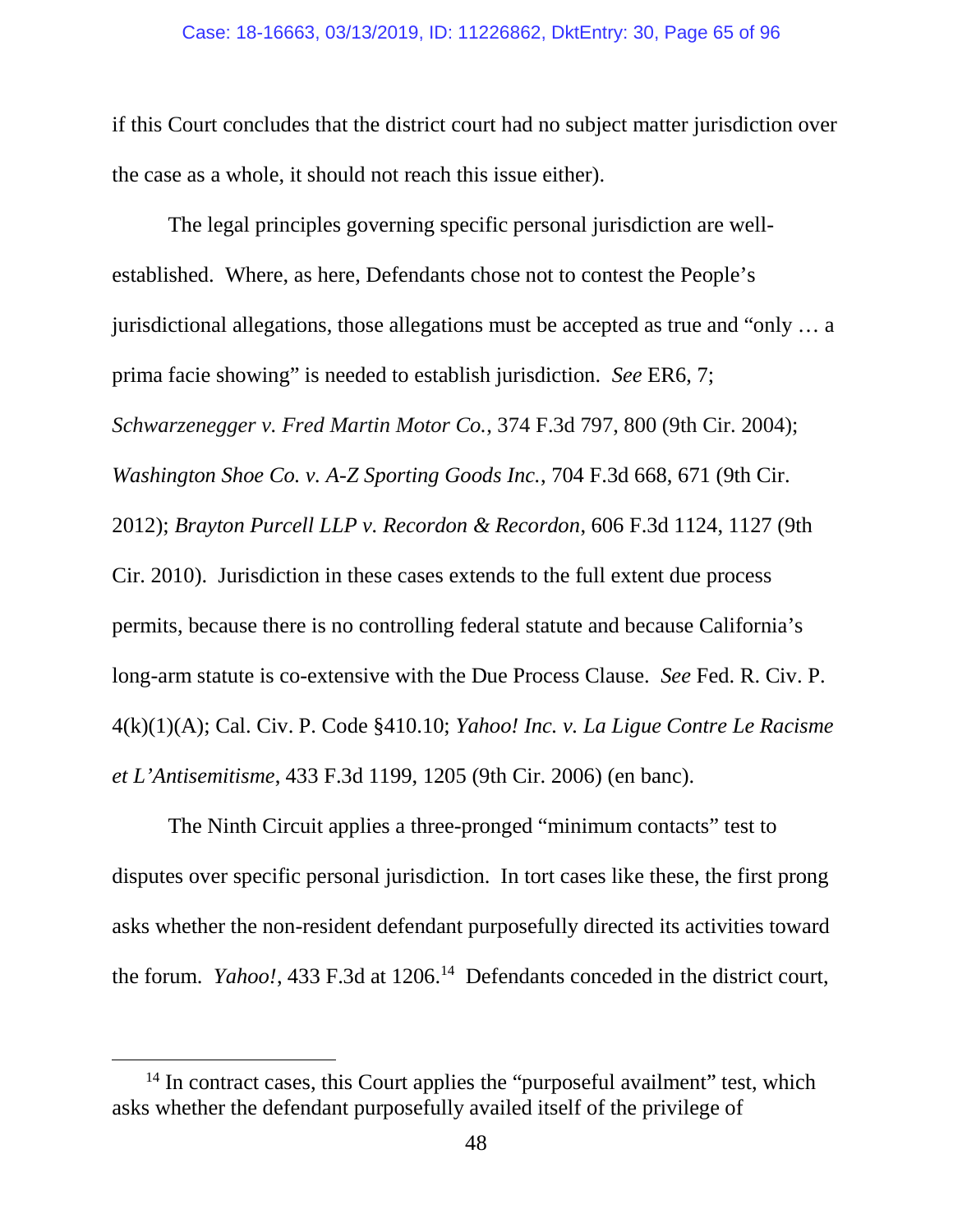for purposes of their Rule 12(b)(2) motion, that the People's allegations satisfied this first-prong test, *see* ER6-7; and the allegations in the amended complaints fully support that concession. *See generally* ER67-83 ¶¶32-73; ER138-154 ¶¶32-73.

The second prong of the test asks whether a plaintiff's claim "arises out of or relates to the defendant's forum-related activities." *Yahoo!*, 433 F.3d at 1205-06; *see Bristol-Myers Squibb Co. v. Superior Ct.*, 137 S.Ct. 1773, 1780 (2017). That prong requires plaintiffs to demonstrate a nexus between their claims and the defendants' forum-related activities sufficient to satisfy minimum-contacts concerns. *See Shute v. Carnival Cruise Lines*, 897 F.2d 377, 385 (9th Cir. 1990), *rev'd on other grounds*, 499 U.S. 585 (1991); *In re W. States Wholesale Nat. Gas Antitrust Litig*., 715 F.3d 716, 742 (9th Cir. 2013) ("*In re W. States*"). The district court erred in applying this second prong, failing to recognize that the first and second prongs are effectively the same when a defendant is alleged to have intentionally directed its tortious conduct against the in-state plaintiff who claims resulting injury (because the purposeful-direction and resulting-causation requirements combine in those circumstances). Instead, the court erroneously created an entirely new second-prong standard, requiring plaintiffs in a multipledefendant public nuisance case to establish that *each* Defendant's conduct, *in*

conducting activities in the forum, thereby invoking the benefits and protections of its laws. *Yahoo!*, 433 F.3d at 1206.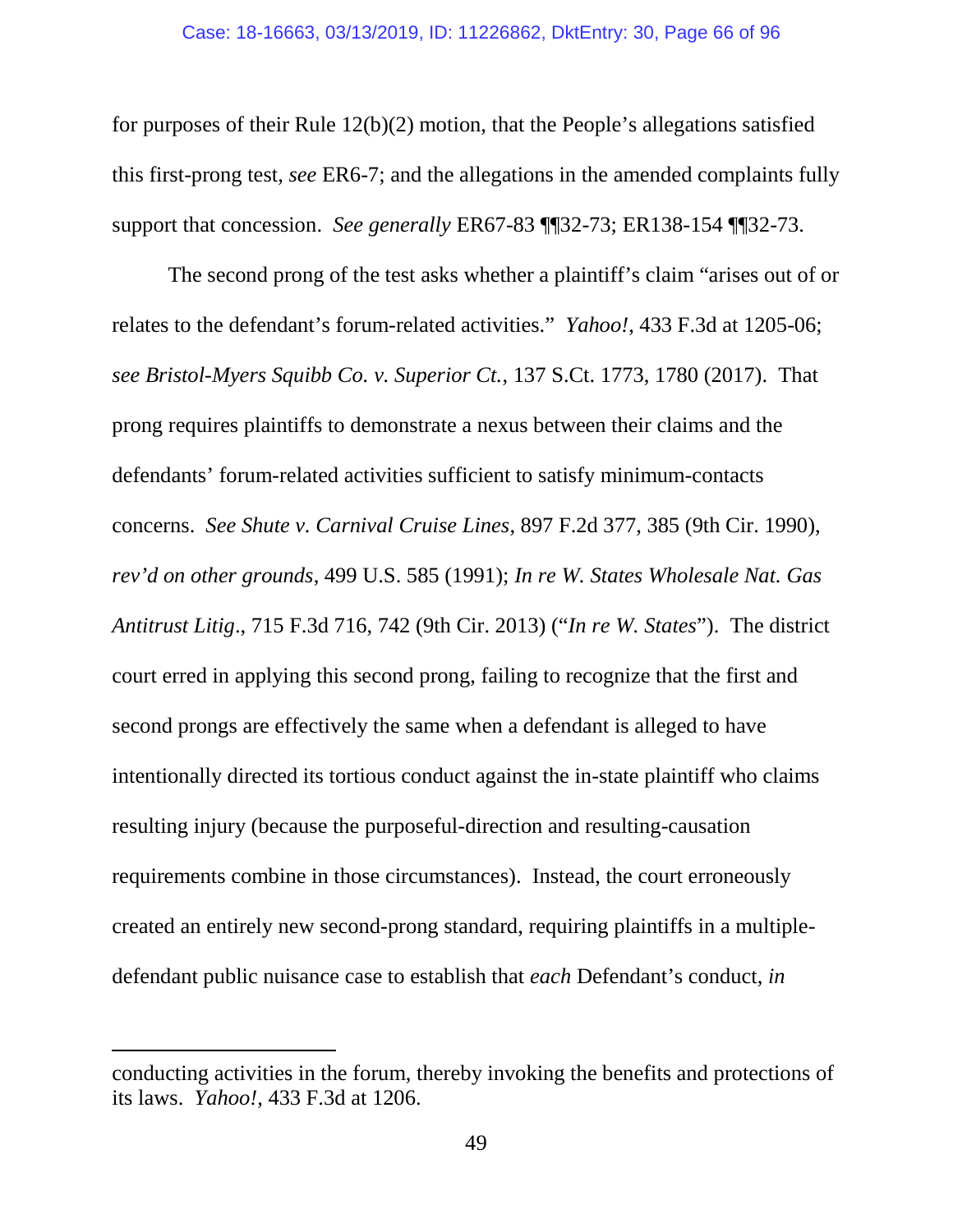*California*, was an *independent* cause of the *full* extent of the People's claimed injuries. *See* ER7-10.<sup>15</sup>

## **A. The People satisfied the first and second prongs.**

In this circuit, the first prong's "purposeful direction" or "effects" test is satisfied where "(1) the defendant committed an intentional act; (2) the act was expressly aimed at the forum state; and (3) the act caused harm that the defendant knew was likely to be suffered in the forum state." *Yahoo!*, 433 F.3d at 1206. Defendants conceded for purposes of their Rule 12(b)(2) motions that the People's allegations satisfied this purposeful-direction prong. *See* ER6-7; *see also* ER64-67 ¶¶17-18, 22-30; ER135-138 ¶¶17-18, 22-30 (allegations of Defendants' pervasive control over subsidiaries with extensive California operations and promotions); *Williams v. Yamaha Motor Co*., 851 F.3d 1015, 1024-25 (9th Cir. 2017) (where a principal controls a subsidiary, the subsidiary's actions may be attributed to the principal for personal jurisdiction purposes).

<sup>&</sup>lt;sup>15</sup> Once a plaintiff satisfies the first two prongs of specific personal jurisdiction analysis, the burden shifts to defendants to present a "compelling case" that the exercise of personal jurisdiction would nonetheless not "comport with fair play and substantial justice." *Schwarzenegger*, 374 F.3d at 802 (9th Cir. 2004) (quoting *Burger King Corp. v. Rudzewicz*, 471 U.S. 462, 476-78 (1985)); *see also Walden v. Fiore*, 571 U.S. 277, 285 (2014). The district court never reached this third prong, which is rarely satisfied if the first two prongs have been established. *Asahi Metal Industry Co. v. Superior Ct.*, 480 U.S. 102, 116 (1987) (quoting *Burger King*, 471 U.S. at 477-78) (Brennan, J., concurring in part and in the judgment).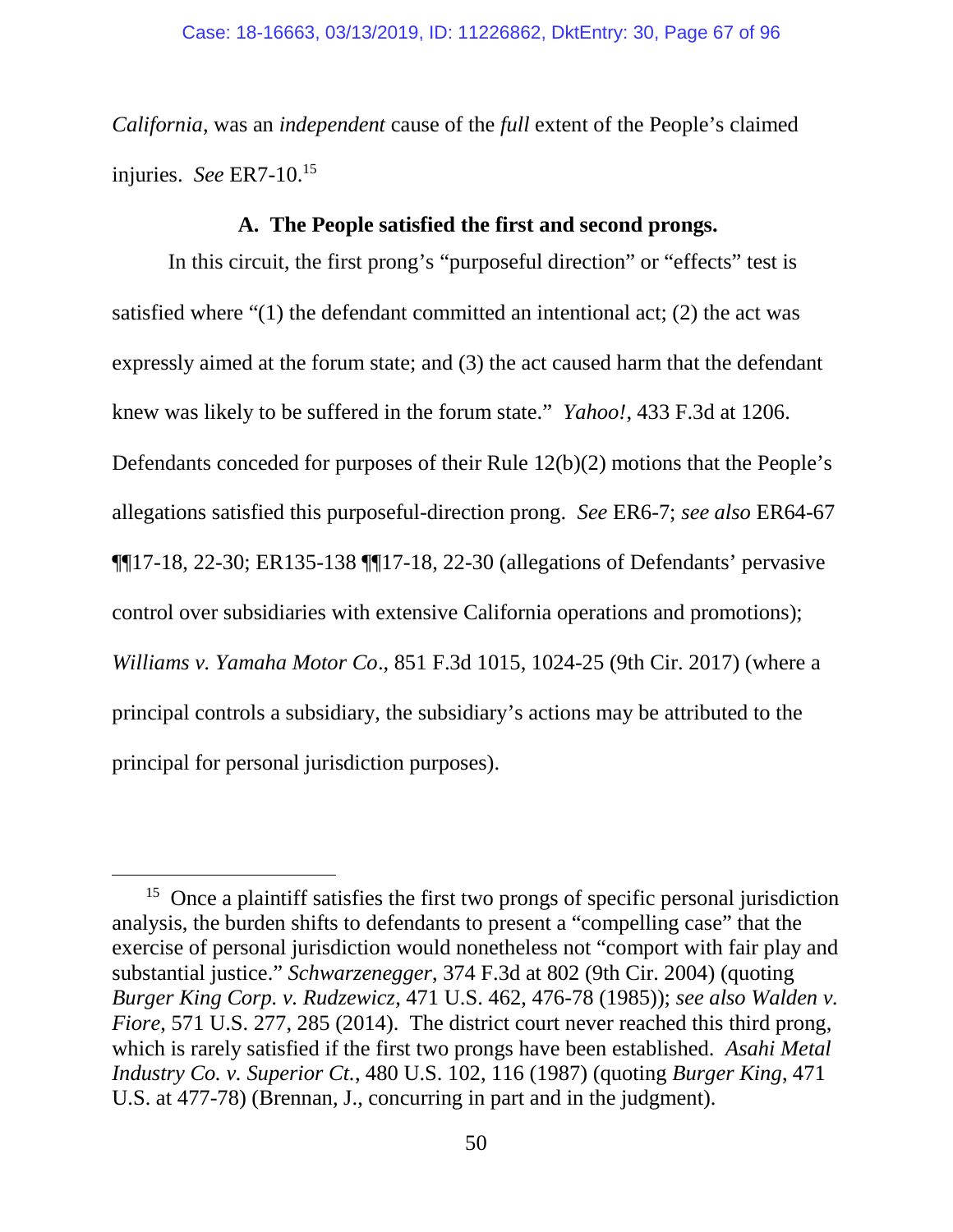Because Defendants conceded the sufficiency of the connection between their conduct *and the forum*, the district court focused exclusively on the connection between Defendants' conduct and the People's *public nuisance claims*. *Compare, e.g*., *Goodyear Dunlop Tires Ops. v. Brown*, 564 U.S 915, 919-20 (2011) (tire manufacturer's sale of tires in North Carolina does not support personal jurisdiction over claim that manufacturer was responsible for North Carolina residents injured by bus accident in France). But by focusing on that second prong in a vacuum, the court failed to recognize that in an intentional tort case, there is no meaningful difference between the first two prongs. Once a court finds that a defendant intentionally "aimed at" at a targeted plaintiff under the first "purposeful direction" prong, it logically follows that plaintiff's resulting lawsuit "arises out of or relates to" that intentional conduct (although the ultimate causation determination should be left for trial). *See Washington Shoe*, 704 F.3d at 675 ("[W]hen we have determined that the tort is an intentional one, …. the 'acts are performed for the very purpose of having their consequences felt in the forum state.'") (quoting *Brainerd v. Governors of the Univ. of Alta*., 873 F.2d 1257, 1260 (9th Cir. 1989)); *Columbia Pictures Television v. Krypton Broad.*, 106 F.3d 284, 289 (1997) (conduct was expressly aimed at California because defendant knew that conduct directed at the southeastern United States would have effects in California), *rev'd on other grounds*, 523 U.S. 340 (1998).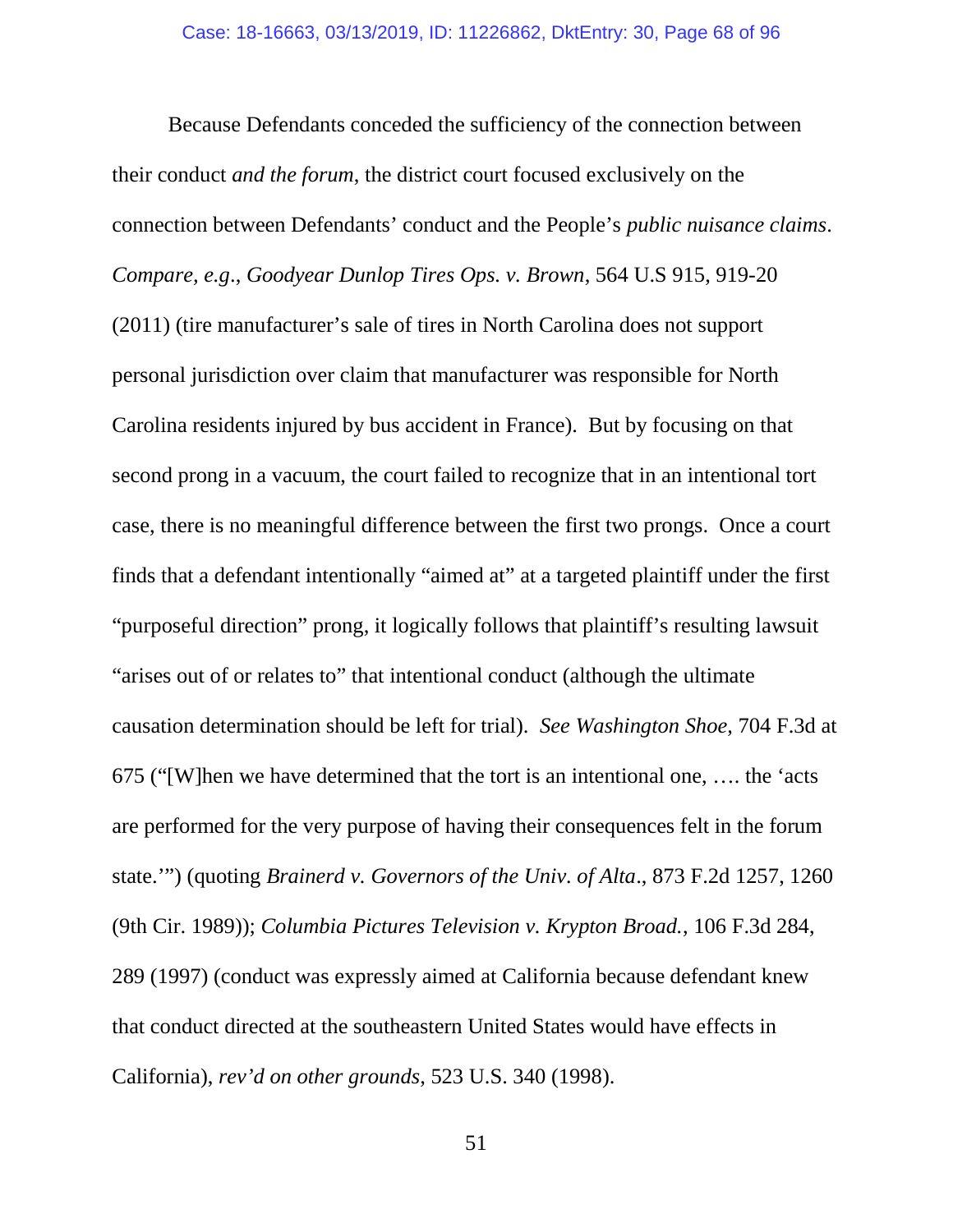The only time aiming an intentional tort at an in-state resident would *not* satisfy the first and second prongs together would be if plaintiffs' complaint for some reason failed to allege that defendants' tortious, intentional acts were a causein-fact of plaintiffs' in-state harms. But here the People expressly alleged (and for purposes of specific personal jurisdiction Defendants did not dispute) that Defendants aimed their conduct at the California public entities—including by wrongfully promoting the expanded use of their fossil-fuel products by California residents and others. *See* ER67-106 ¶¶32-123; ER138-174 ¶¶32-123.<sup>16</sup>

The district court's approach to the second prong imposed a novel and unprecedented burden that no public entity could ever satisfy in a public nuisance case against multiple out-of-state defendants. Applying a unique form of "but-for" causation (even though the merits of the People's public nuisance claims only require the far-more-lenient "substantial factor" proof set forth in the Restatement (Second) Torts §435, *see ConAgra*, 17 Cal.App.5th at 101-02; *South Coast Framing, Inc. v. Workers' Comp. Appeals Bd*., 61 Cal.4th 291, 298 (2015); *Rutherford v. Owens-Illinois, Inc*., 16 Cal.4th 953, 968-69 (1997)), the court required the People to prove that *each* Defendant's out-of-state conduct was the

<sup>&</sup>lt;sup>16</sup> In evaluating a defendant's "intent" for purposes of the first prong, courts merely require an "act ... denot [ing] an external manifestation of an actor's will" rather than "an intent to accomplish a result or consequence of that act," *Washington Shoe*, 704 F.3d at 673-74 (quoting *Schwarzenegger*, 374 F.3d at 806).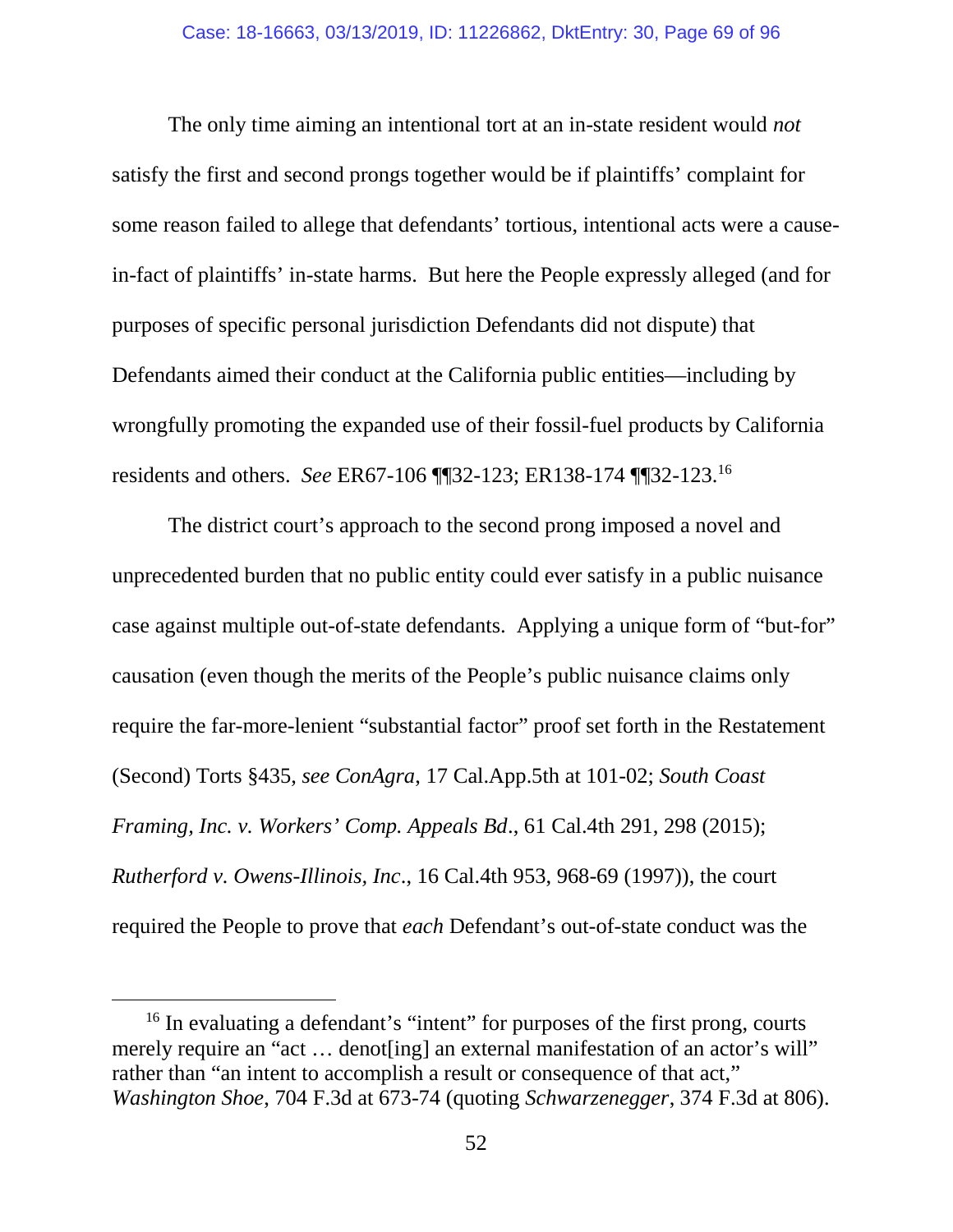independent, but-for cause of the *entirety* of the harms to public infrastructure

alleged in the First Amended Complaint:

The question is therefore *whether or not plaintiffs' alleged harm*—namely, *the effects of global warming-induced sea level rise*—*would have occurred even absent each defendant's respective California-related activities*. It is manifest that *global warming would have continued in the absence of all Californiarelated activities of defendants*. Plaintiffs have therefore failed to adequately link each defendants' [sic] alleged California activities to plaintiffs' harm.

ER7 (citing *Doe v. Am. Nat. Red Cross*, 112 F.3d 1048, 1051-52 (9th Cir. 1977) (emphasis modified); *see also id.* at ER8 ("[N]owhere do plaintiffs contend that sea level rise would not occur absent defendants' California contacts.").

That is not and cannot be the proper inquiry. *See, e.g*., *In re W. States*, 715 F.3d at 742 (defendants' *collective* conduct underlying alleged price-fixing conspiracy was sufficiently connected to the higher gas prices plaintiffs paid to satisfy personal jurisdiction). Only when *none* of the injuries alleged by plaintiffs could possibly have resulted from the defendants' purposeful contacts should personal jurisdiction be denied under the second prong. *See, e.g.*, *Doe*, 112 F.3d at 1051-52; *Omeluk v. Langsten Slip & Batbyggeri A/S*, 52 F.3d 267, 272 (9th Cir. 1995).

The district court's second-prong analysis thus rested on three independently reversible errors.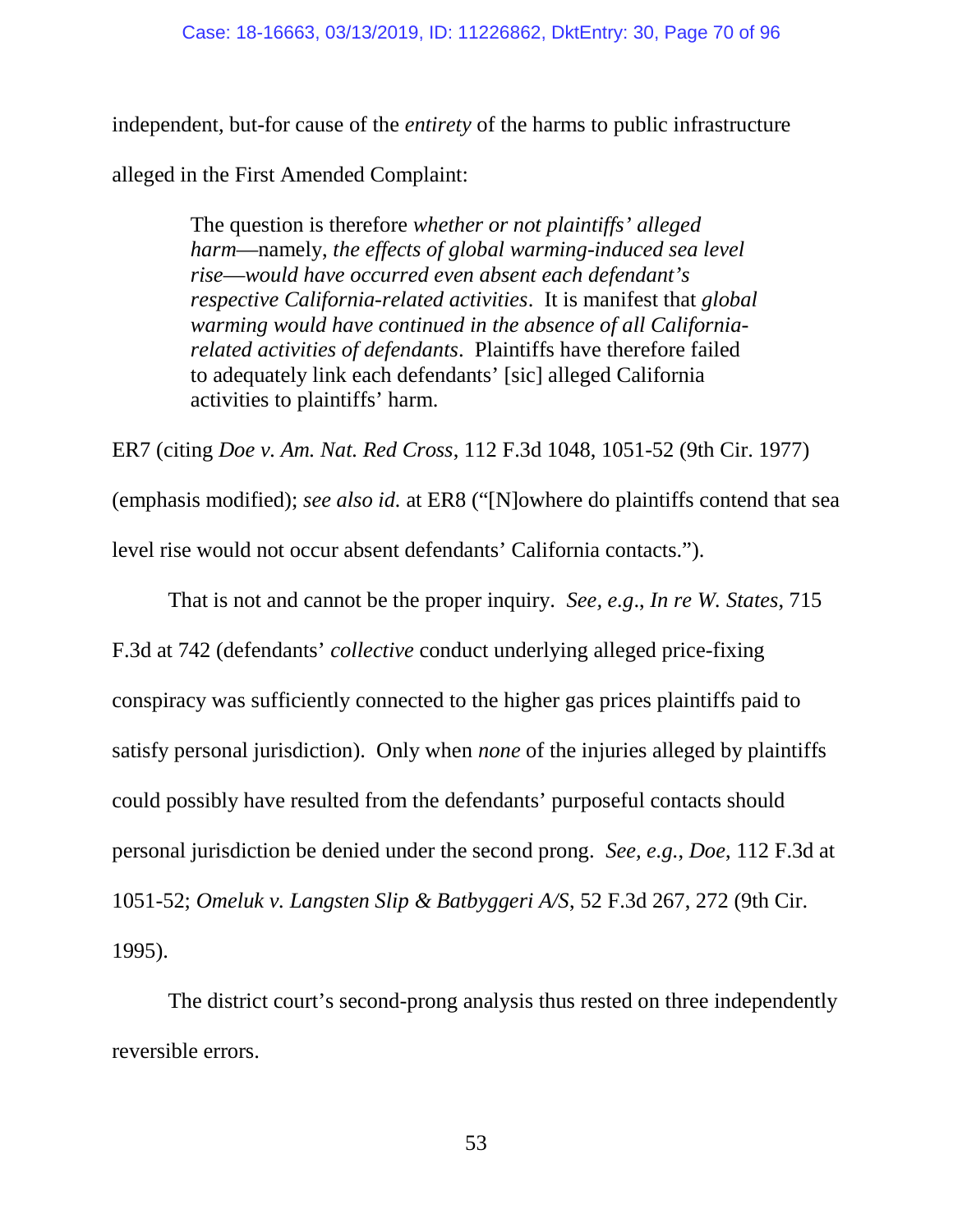First, the court erred in limiting its inquiry to the activities performed by Defendants and their agents and subsidiaries "in California." ER7. The cases uniformly hold that a defendant can direct its purposeful activity at a state from afar, and that a defendant's out-of-state activities count as much as its in-state activities if they are purposefully directed at the state or state residents.<sup>17</sup>

A claim arises from or relates to a defendant's forum-directed activities if that conduct "connects [defendants] to the forum in a meaningful way." *Walden*, 571 U.S. at 290. There is no requirement that the conduct physically occur in the forum (rather than being directed at the forum from elsewhere, as often occurs with respect to intentional torts). *See Burger King*, 471 U.S. at 476; *Schwarzenegger*, 374 F.3d at 803; *Ballard v. Savage*, 65 F.3d 1495, 1498 (9th Cir. 1995) (personal jurisdiction over Austrian bank that allegedly hid money for co-defendant in Vienna in furtherance of fraudulent Ponzi scheme directed against investors in California and elsewhere).

In *Pakootas v. Teck Cominco Metals, Ltd*., 905 F.3d 565 (9th Cir. 2018), for example, this Court affirmed the exercise of personal jurisdiction in the Eastern District of Washington over a Canadian lead and zinc smelter that discharged slag

<sup>&</sup>lt;sup>17</sup> Nonetheless, the People's complaints are replete with allegations about Defendants' in-state conduct as well (including extracting oil and natural gas in California, refining oil in California, and transporting, marketing, and selling fuel and other refined products in California). ER67-83 ¶¶32-73; ER138-154 ¶¶32-73.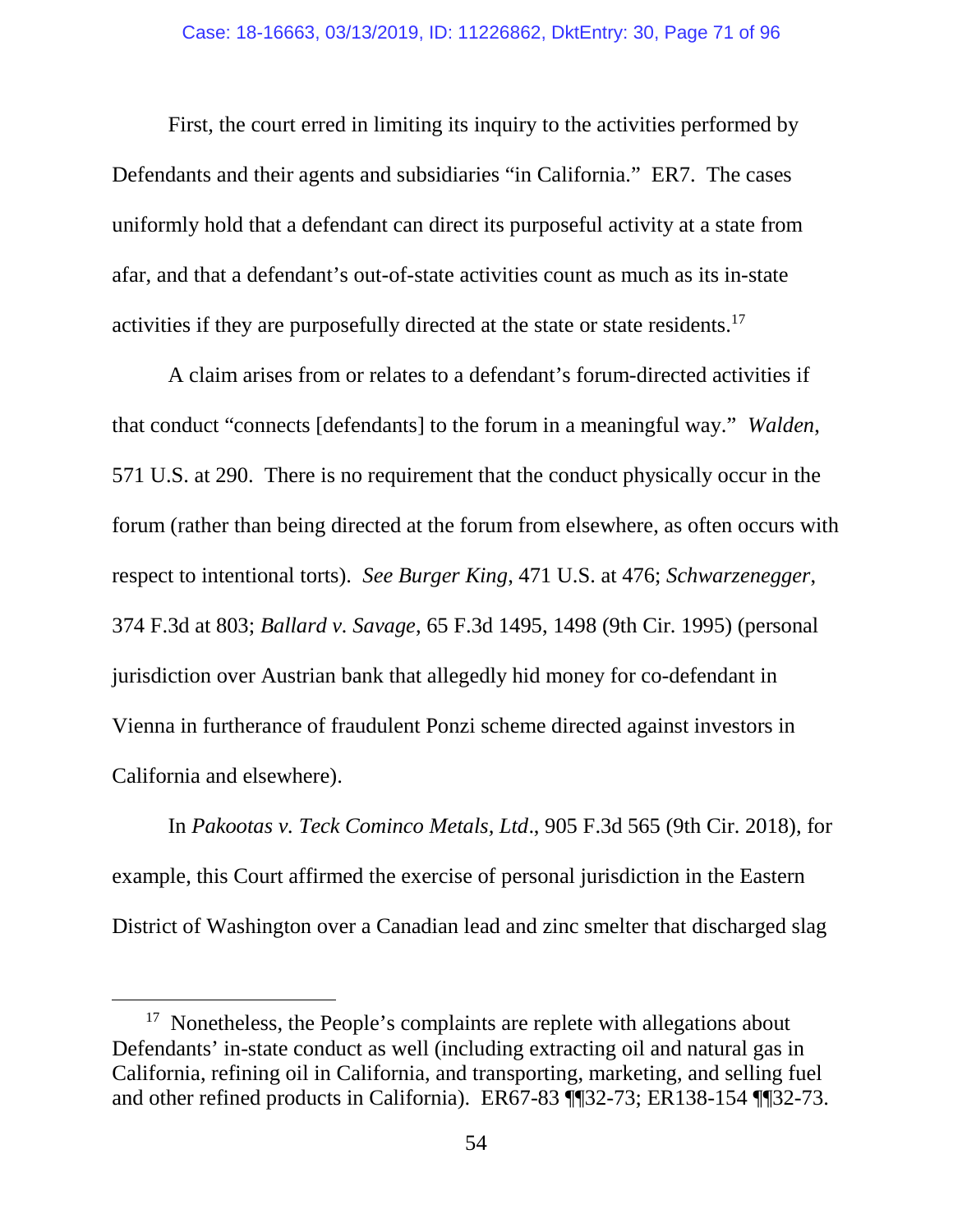into the Columbia River, which eventually traveled to the State of Washington. *Id.* at 572. Rejecting the smelter's argument that its waste-disposal activities were "expressly aimed" only at Canada and not at Washington, the Court concluded that the smelter should have anticipated being sued in Washington because it "knew the Columbia River carried waste away from the smelter, and that much of this waste travelled downstream into Washington, yet [it] continued to discharge hundreds of tons of waste into the river every day." *Id.* at 577-78. The smelter's immediate aim may have been the Columbia River, but the inevitable down-river impacts on Washington were neither "random," "fortuitous," nor "attenuated." *Id.* at 578 (quoting *Burger King*, 471 U.S. at 475).

So too here. Defendants' conduct may have occurred in many places (as well as California), but Defendants *knew* their intentional acts, domestic and foreign, would inevitably harm California coastal communities including Oakland and San Francisco. That is what the People's Complaints allege, *see, e.g.*, ER98- 102 ¶¶103-16; ER167-171 ¶¶103-16, and that is all the People need to satisfy the second prong.<sup>18</sup>

<sup>18</sup> *See also Calder v. Jones*, 465 U.S. 783, 789-90 (1984) (allegedly defamatory story written, edited, and published in Florida was "expressly aimed" at California where the subject lived and suffered reputational harm, and where many copies of the story circulated); *Haisten v. Grass Valley Med. Reimbursement Fund, Ltd*., 784 F.2d 1392, 1397 (9th Cir. 1986) ("[The Supreme] Court has allowed the exercise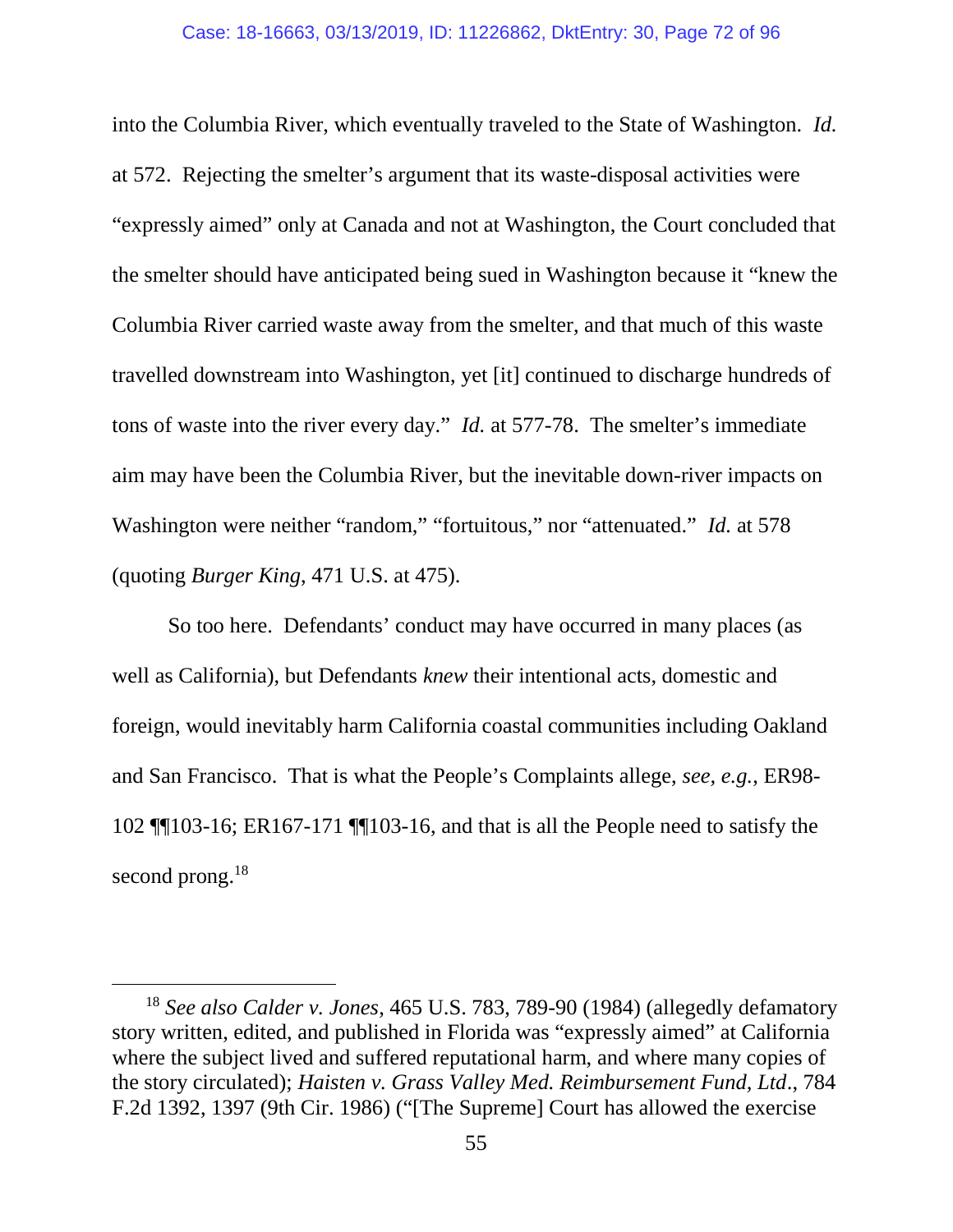Second, the district court erred in requiring the People to prove that the instate harms they suffered were materially greater than the harms suffered by any other jurisdiction. The district court concluded that "whatever sales or events occurred in California were causally insignificant in the context of the worldwide conduct leading to the international problem of global warming." ER8. But for purposes of specific personal jurisdiction, what matters is whether a sufficient connection exists between Plaintiffs' claims and Defendants' conduct (which Defendants conceded, for purpose of this motion, they expressly aimed at California). *See Dubose v. Bristol-Myers Squibb Co.*, No. 17-cv-00244-JST, 2017 WL 2775034 at \*4 (N.D. Cal. June 27, 2017) ("[T]he relevant inquiry is whether the plaintiff's choice of forum is a *proper* place for personal jurisdiction, not whether it is the best one.").

Defendants relied below on *Bristol-Myers Squibb Co. v. Superior Court*, in which the Supreme Court held there was no specific personal jurisdiction in California over a drug manufacturer where none of the injured plaintiffs resided in California or claimed to have suffered injury in California. 137 S.Ct. at 1782. But here, *all* of the People's alleged harms are being suffered in California.<sup>19</sup>

of jurisdiction over a defendant whose only 'contact' with the forum state is the 'purposeful direction' of a *foreign* act having *effect* in the forum state.").

<sup>19</sup> The Court in *Bristol-Myers* contrasted the facts in that case with those in cases like *Keeton v. Hustler Magazine, Inc.*, 465 U.S. 770 (1984), which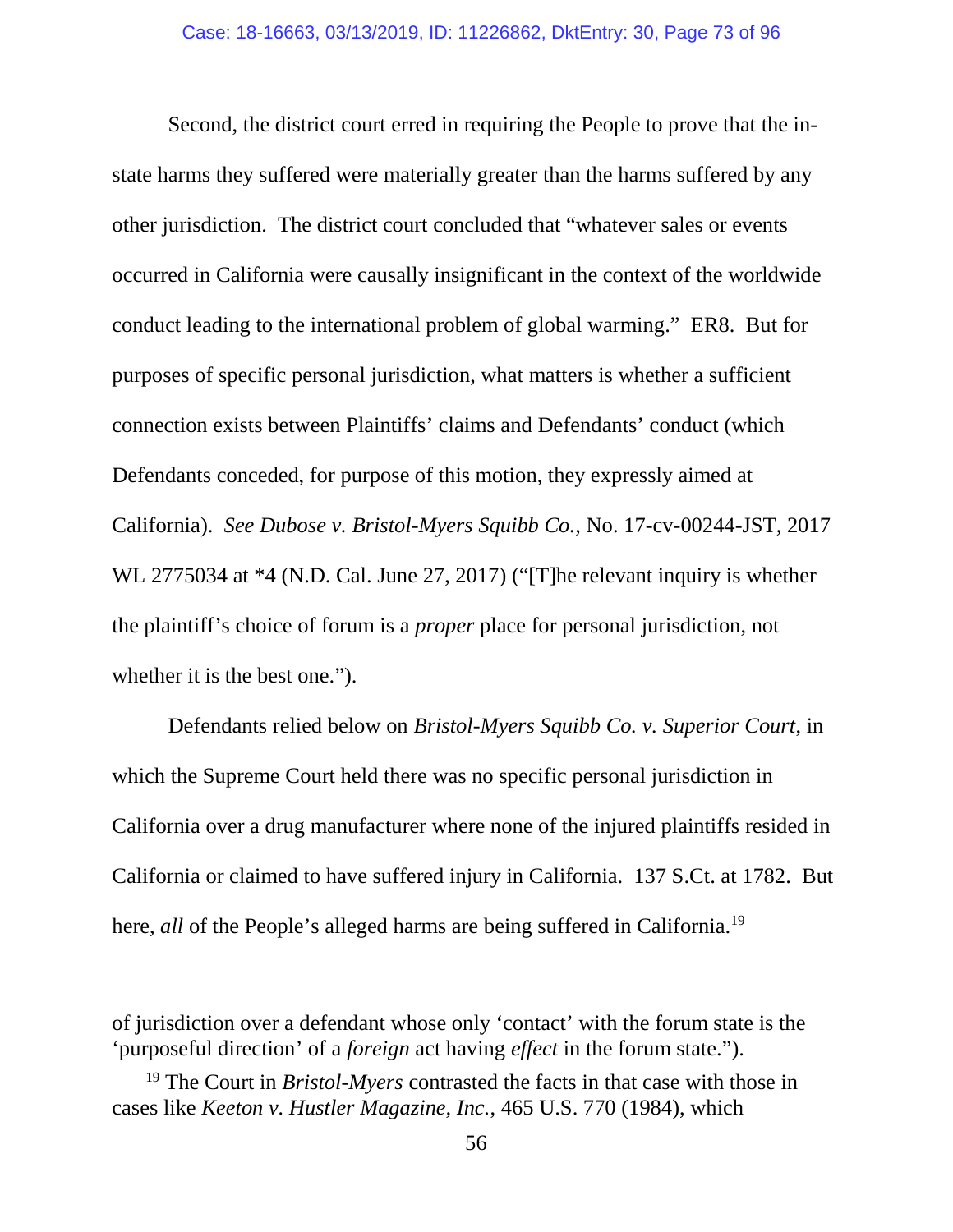Third, the district court erred in requiring the People to show that *each* Defendant's activities caused the *entirety* of the in-state harms. *See* ER8 (People needed to demonstrate that "sea level rise would not occur absent defendants' California contacts"). That unprecedented standard could never be satisfied where there are multiple tortfeasors. *See, e.g.*, *State ex rel Wilson v. Superior Ct.*, 227 Cal.App.4th 579, 606 (2014). The proper inquiry should have been whether Defendants' purposefully directed conduct led to *increased* sea-level rise and *increased* harms to the local environment and public infrastructure, which is precisely what the People alleged. ER116 ¶141; ER181 ¶141.

#### **B. Defendants cannot satisfy the third prong.**

In district court, Defendants made only a half-hearted attempt to identify unique, case-specific factors sufficient to meet their "compelling" burden of

authorized personal jurisdiction in a New Hampshire libel action against a magazine publisher whose magazine "was distributed throughout the country" (and presumably beyond). The fact that most of the harm from that libel occurred outside New Hampshire made no difference, because the number of copies sold in New Hampshire (10,000-15,000), while comparatively low, established a sufficient connection between the circulation of the magazine in New Hampshire and "damage allegedly caused within the State," even though the overwhelming proportion of those damages were "suffered outside the State." 137 S.Ct. at 1782 (citing *Keeton*, 465 U.S. at 774, 776); *see also Yahoo!*, 433 F.3d at 1207 ("We take this opportunity to clarify our law and to state that the "brunt" of the harm need not be suffered in the forum state. If a jurisdictionally sufficient amount of harm is suffered in the forum state, it does not matter that even more harm might have been suffered in another state."); *Mavrix Photo, Inc. v. Brand Techs., Inc.,* 647 F.3d 1218 (9th Cir. 2011); *In re W. States*, 715 F.3d at 744.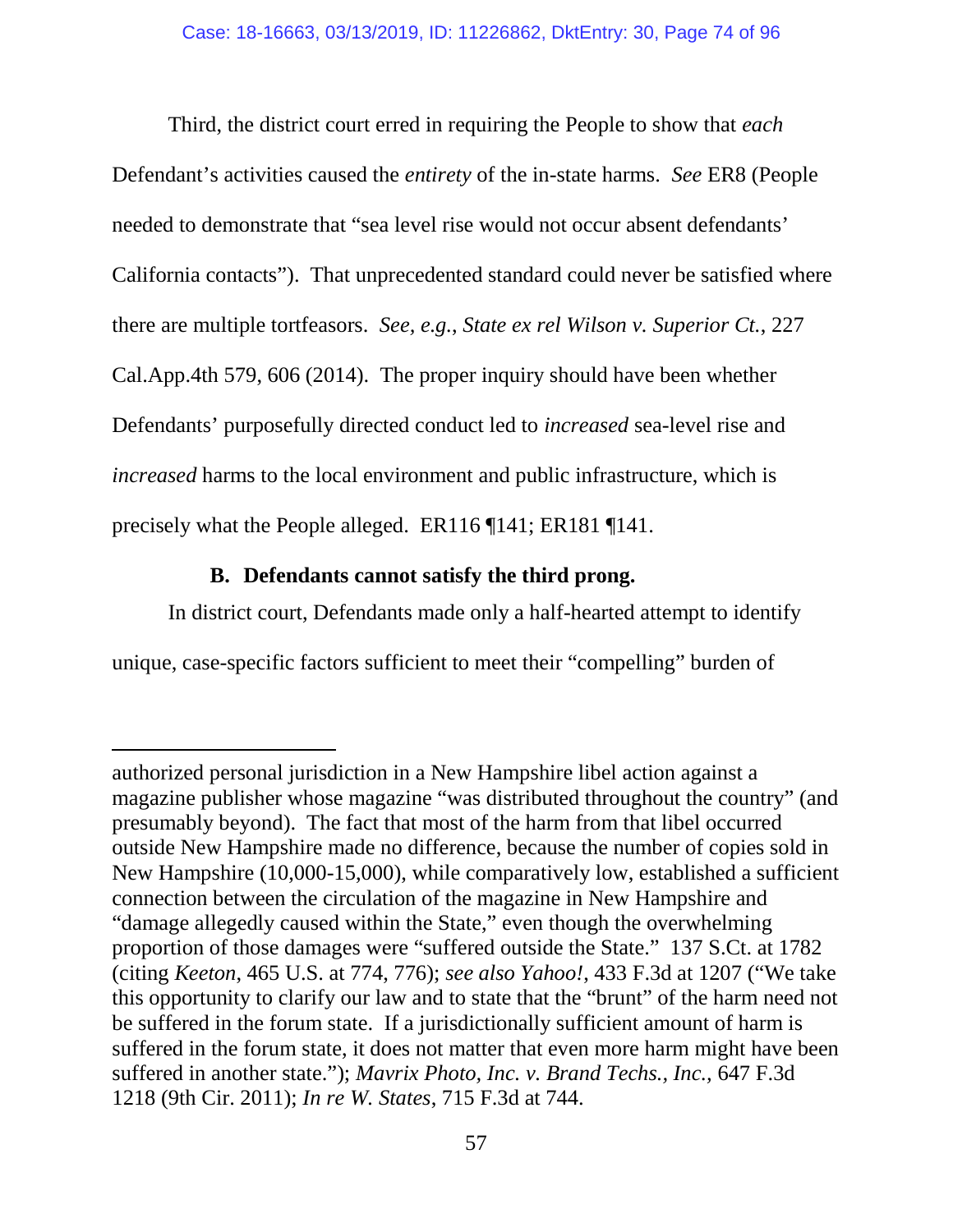#### Case: 18-16663, 03/13/2019, ID: 11226862, DktEntry: 30, Page 75 of 96

proving that due process would be violated under the third due-process prong if the first two prongs were satisfied. *See Ochoa v. J.B. Martin and Sons Farms, Inc*., 287 F.3d 1182, 1192 (9th Cir. 2002); *Haisten*, 784 F.2d at 1400.

The seven factors relevant to this prong are: (1) the extent of the defendant's purposeful interjection into the forum state's affairs; (2) the burden on the defendant of defending in the forum; (3) the extent of conflict with the sovereignty of the defendant's state; (4) the forum state's interest in adjudicating the dispute; (5) the most efficient judicial resolution of the controversy; (6) the importance of the forum to the plaintiff's interest in convenient and effective relief; and (7) the existence of any alternative forum." *Freestream Aircraft Ltd. v. Aero Law Group*, 905 F.3d 597, 607 (9th. Cir. 2018). Based on Defendants' concession about the first prong, the allegations in the amended complaints showing Defendants' and their agents' and subsidiaries' frequent and continuous presence in this state and the well-developed California law governing representative public nuisance claims, Defendants cannot meet their third-prong burden—although, as with the entire personal jurisdiction inquiry, that determination should be made in the first instance by the state courts on remand.

#### **C. Personal jurisdiction may, in the alternative, be based on Defendants' nationwide contacts.**

Finally, the People asserted that the court could exercise personal jurisdiction over the two foreign-headquartered defendants, BP and Royal Dutch

58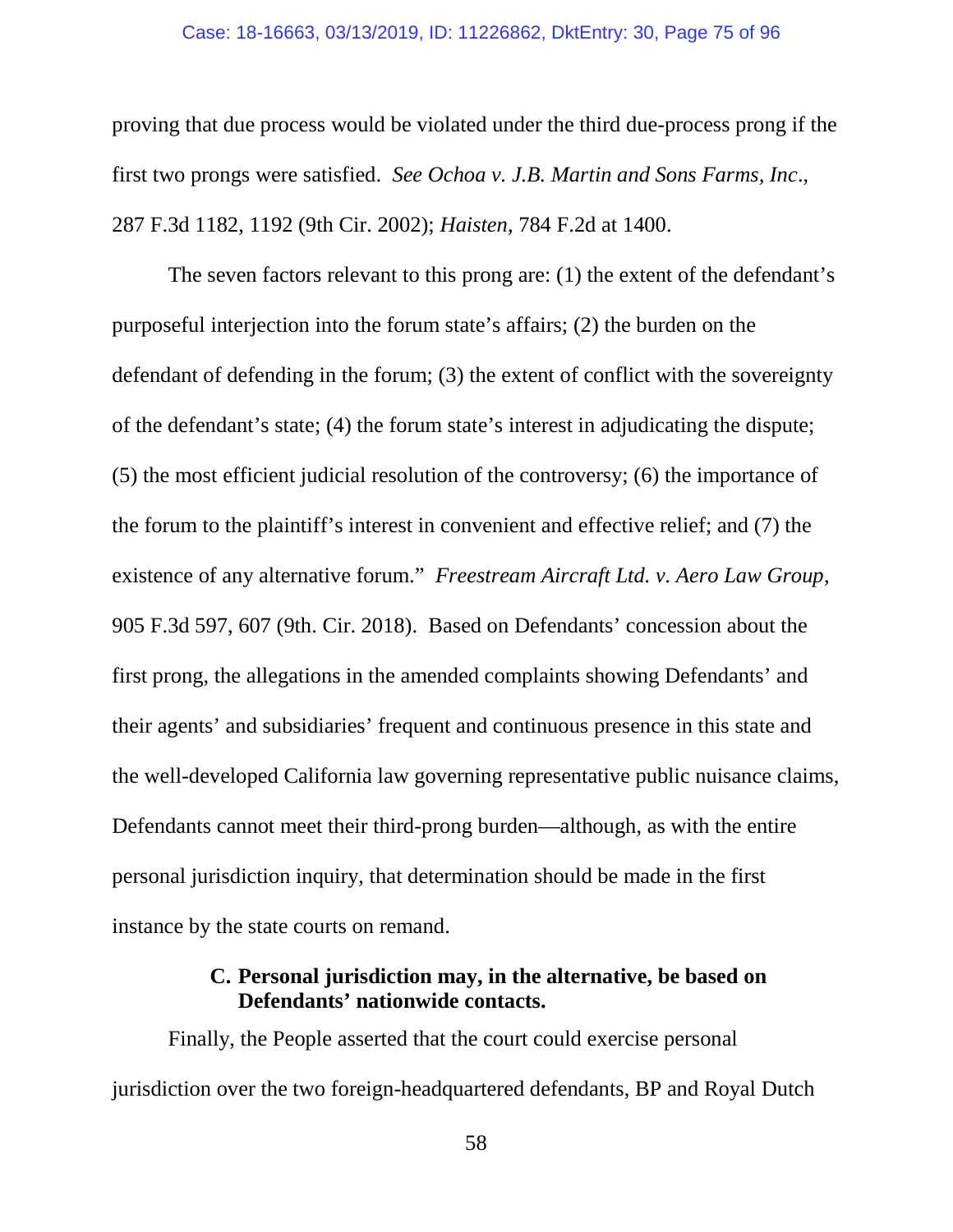Shell, pursuant to Fed. R. Civ. P. 4(k)(2), which allows personal jurisdiction over a defendant that "is not subject to jurisdiction in any state's courts of general jurisdiction" (because they are headquartered outside the country) if "exercising jurisdiction is consistent with the United States Constitution and laws." The district court rejected this alternative jurisdictional ground (which would apply if this Court concluded that the People have viable federal common law claims, *see Pebble Beach Co. v. Caddy*, 453 F.3d 1151, 1158-59 (9th Cir. 2006), based on the same erroneous causation analysis it relied upon earlier. *See* ER10.

This ruling simply highlights the underlying flaws with the court's analysis. Under that analysis, no court, state or federal, could exercise specific personal jurisdiction over Defendants even if their conduct in *and* out of the United States directly caused climate change harms to public entities in jurisdictions throughout the country. That could not be right.

#### **CONCLUSION**

For the foregoing reasons, the People respectfully request that the Court reverse the district court's judgment and remand with instructions to further remand these cases to state court.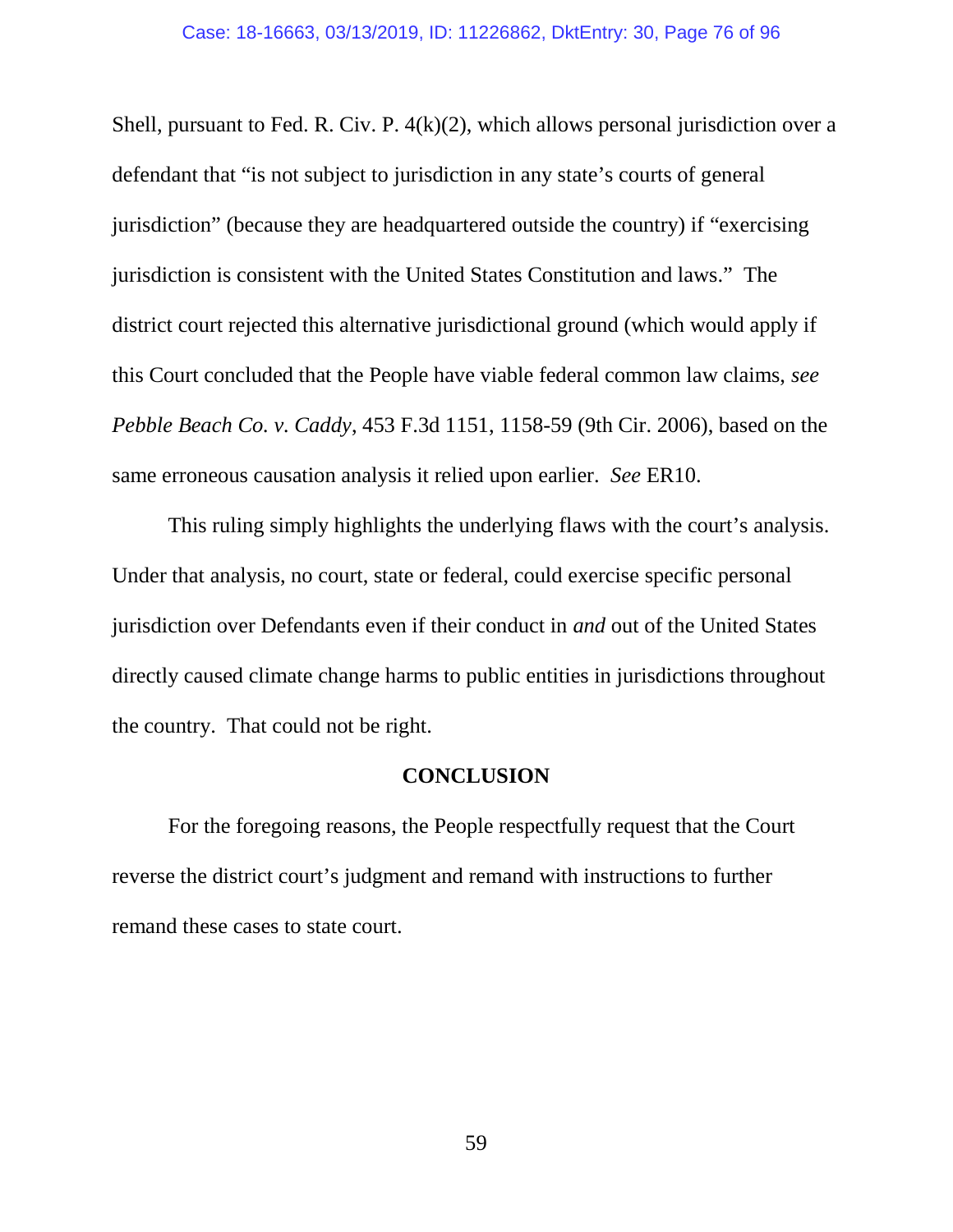Dated: March 13, 2019 Respectfully submitted,

Oakland Office of the City Attorney San Francisco City Attorney's Office Altshuler Berzon LLP Sher Edling LLP

*/s/ Michael Rubin* Michael Rubin

*Attorneys for Plaintiffs-Appellants*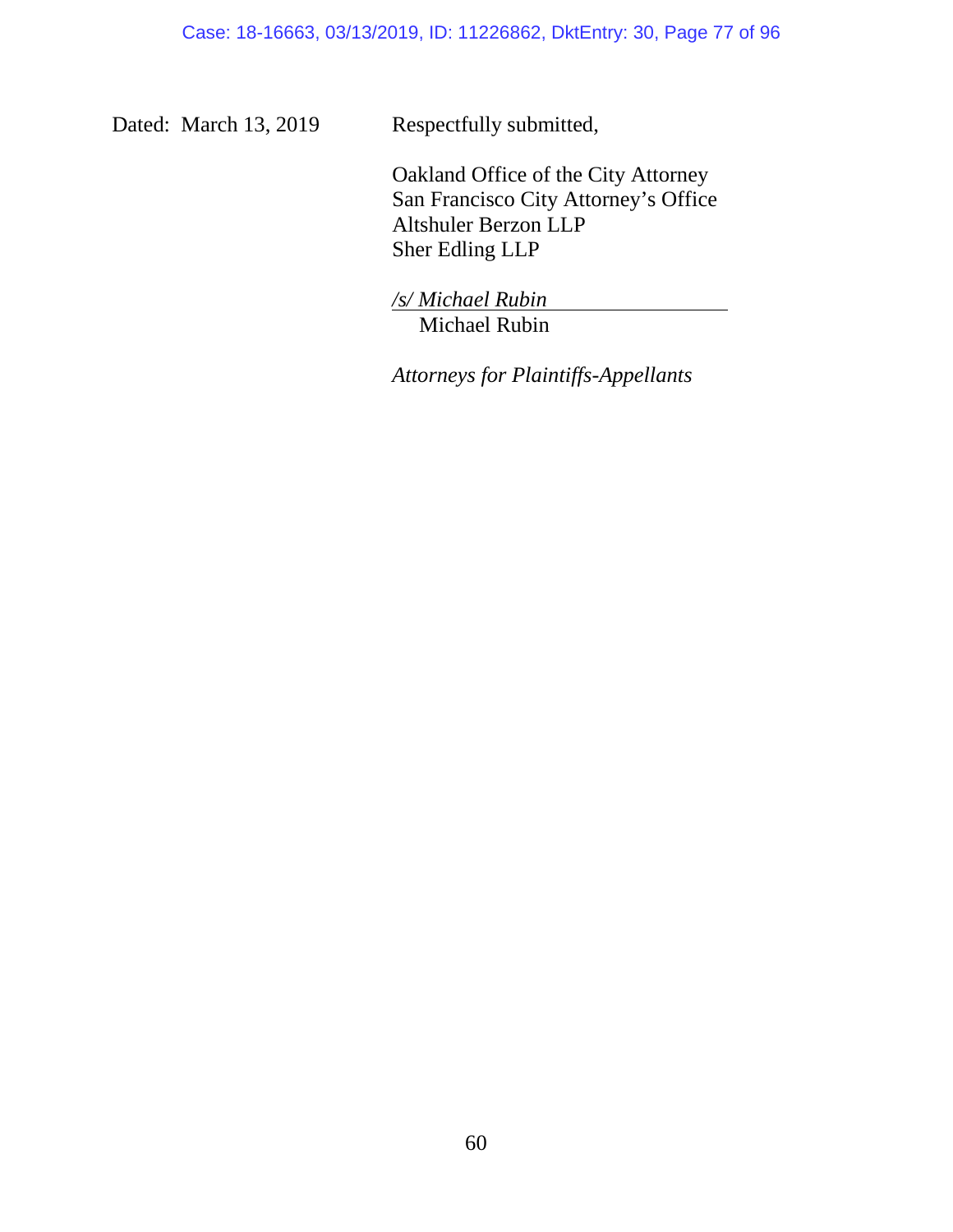# **STATUTORY ADDENDUM**

# Table of Contents

| Cal. Const. art. XI, §7. Counties and cities; ordinances and regulations; authority62     |
|-------------------------------------------------------------------------------------------|
|                                                                                           |
|                                                                                           |
|                                                                                           |
|                                                                                           |
|                                                                                           |
| Cal. Civ. Proc. Code §731. Nuisance; action to abate, damages; parties authorized to sue; |
|                                                                                           |
|                                                                                           |
|                                                                                           |
|                                                                                           |
|                                                                                           |
|                                                                                           |
|                                                                                           |
|                                                                                           |
|                                                                                           |
|                                                                                           |
| 46 U.S.C. §30101. Extension of jurisdiction to cases of damage or                         |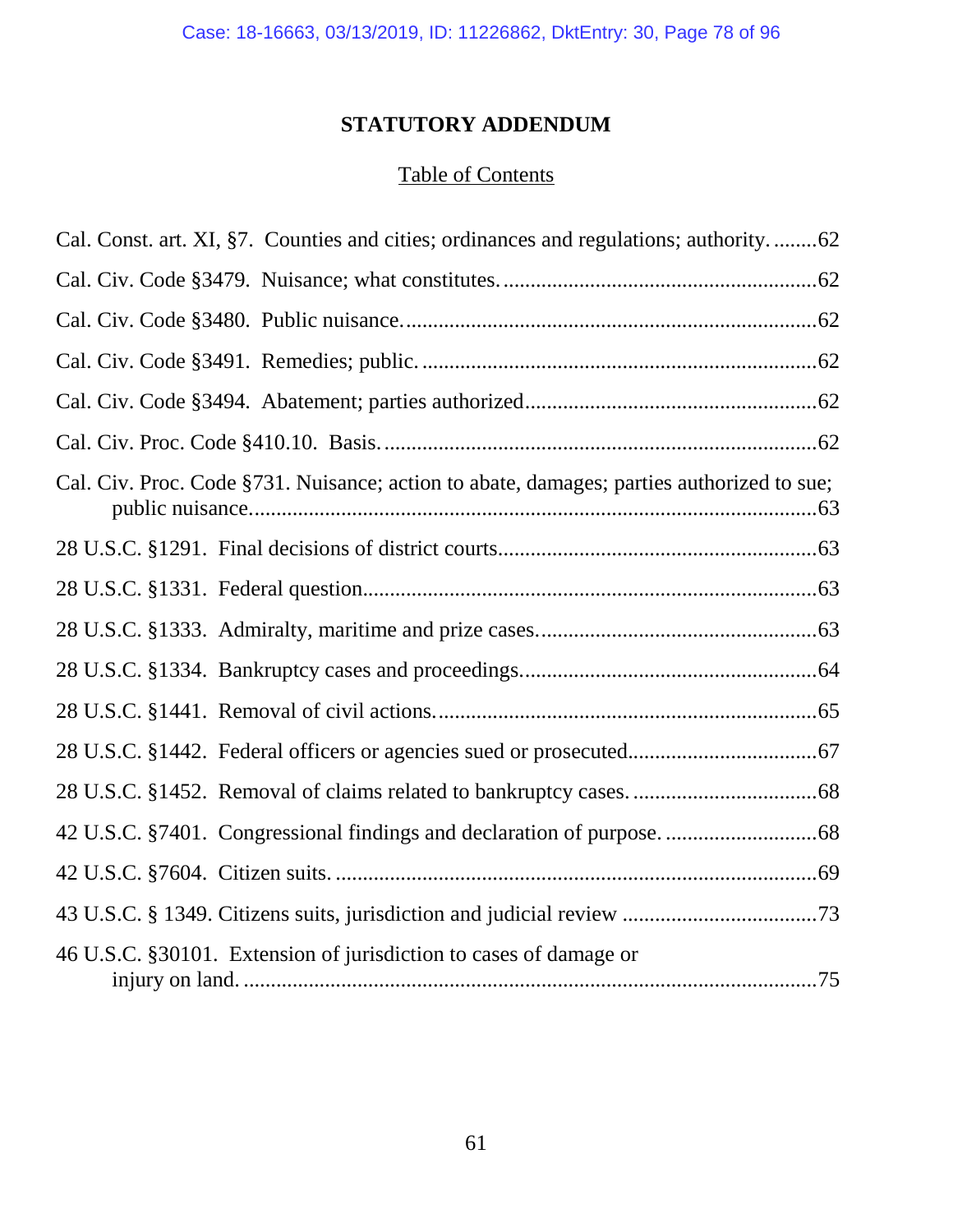# **STATUTORY ADDENDUM**

### **Cal. Const. art. XI, §7. Counties and cities; ordinances and regulations; authority.**

A county or city may make and enforce within its limits all local, police, sanitary, and other ordinances and regulations not in conflict with general laws.

#### **Cal. Civ. Code §3479. Nuisance; what constitutes.**

Anything which is injurious to health, including, but not limited to, the illegal sale of controlled substances, or is indecent or offensive to the senses, or an obstruction to the free use of property, so as to interfere with the comfortable enjoyment of life or property, or unlawfully obstructs the free passage or use, in the customary manner, of any navigable lake, or river, bay, stream, canal, or basin, or any public park, square, street, or highway, is a nuisance.

#### **Cal. Civ. Code §3480. Public nuisance.**

A public nuisance is one which affects at the same time an entire community or neighborhood, or any considerable number of persons, although the extent of the annoyance or damage inflicted upon individuals may be unequal.

#### **Cal. Civ. Code §3491. Remedies; public.**

The remedies against a public nuisance are:

- 1. Indictment or information;
- 2. A civil action; or,
- 3. Abatement.

#### **Cal. Civ. Code §3494. Abatement; parties authorized**

A public nuisance may be abated by any public body or officer authorized thereto by law.

#### **Cal. Civ. Proc. Code §410.10. Basis.**

A court of this state may exercise jurisdiction on any basis not inconsistent with the Constitution of this state or of the United States.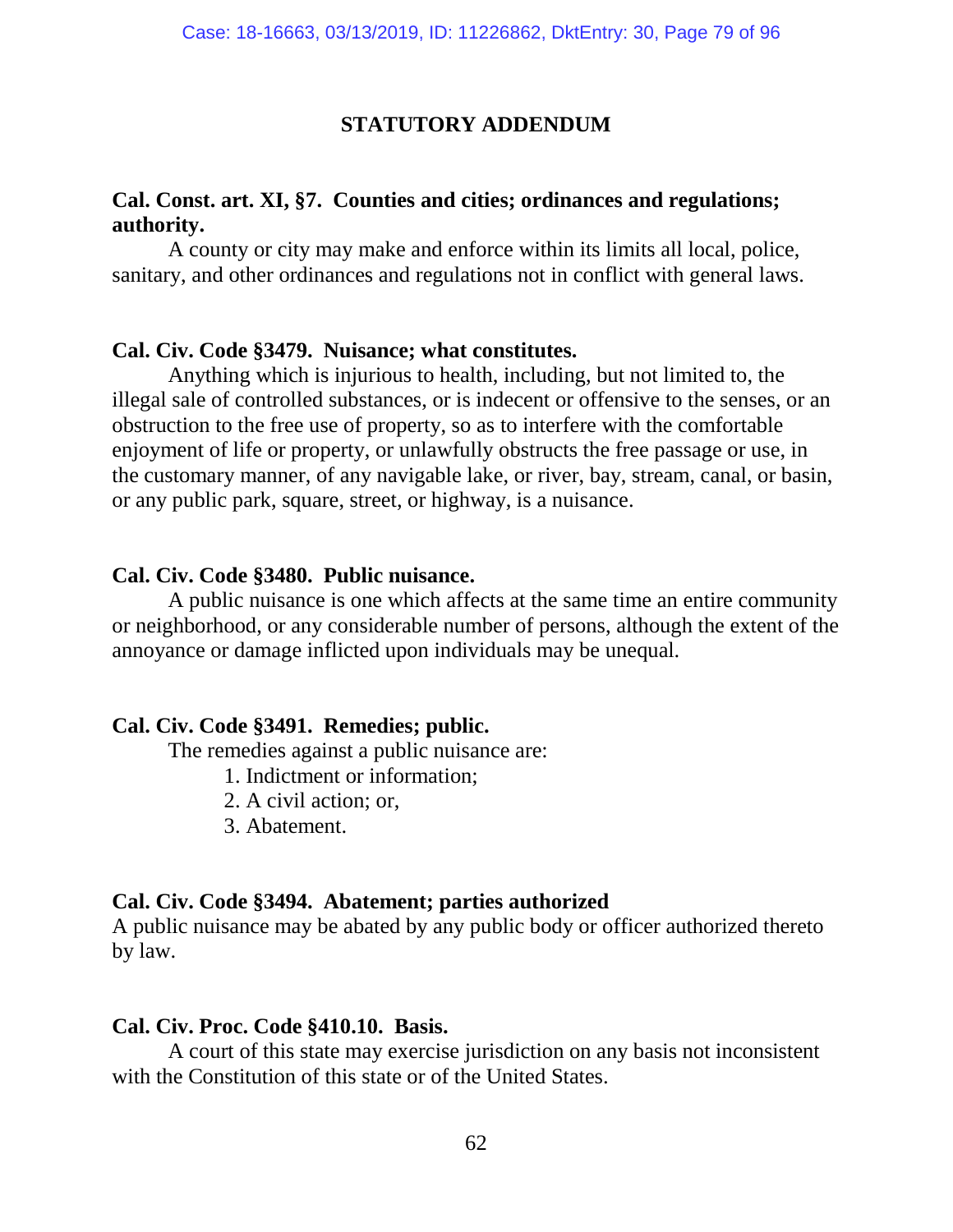#### **Cal. Civ. Proc. Code §731. Nuisance; action to abate, damages; parties authorized to sue; public nuisance.**

An action may be brought by any person whose property is injuriously affected, or whose personal enjoyment is lessened by a nuisance, as defined in Section 3479 of the Civil Code, and by the judgment in that action the nuisance may be enjoined or abated as well as damages recovered therefor. A civil action may be brought in the name of the people of the State of California to abate a public nuisance, as defined in Section 3480 of the Civil Code, by the district attorney or county counsel of any county in which the nuisance exists, or by the city attorney of any town or city in which the nuisance exists. Each of those officers shall have concurrent right to bring an action for a public nuisance existing within a town or city. The district attorney, county counsel, or city attorney of any county or city in which the nuisance exists shall bring an action whenever directed by the board of supervisors of the county, or whenever directed by the legislative authority of the town or city.

#### **28 U.S.C. §1291. Final decisions of district courts.**

The courts of appeals (other than the United States Court of Appeals for the Federal Circuit) shall have jurisdiction of appeals from all final decisions of the district courts of the United States, the United States District Court for the District of the Canal Zone, the District Court of Guam, and the District Court of the Virgin Islands, except where a direct review may be had in the Supreme Court. The jurisdiction of the United States Court of Appeals for the Federal Circuit shall be limited to the jurisdiction described in sections 1292(c) and (d) and 1295 of this title.

#### **28 U.S.C. §1331. Federal question.**

The district courts shall have original jurisdiction of all civil actions arising under the Constitution, laws, or treaties of the United States.

#### **28 U.S.C. §1333. Admiralty, maritime and prize cases.**

The district courts shall have original jurisdiction, exclusive of the courts of the States, of:

(1) Any civil case of admiralty or maritime jurisdiction, saving to suitors in all cases all other remedies to which they are otherwise entitled.

(2) Any prize brought into the United States and all proceedings for the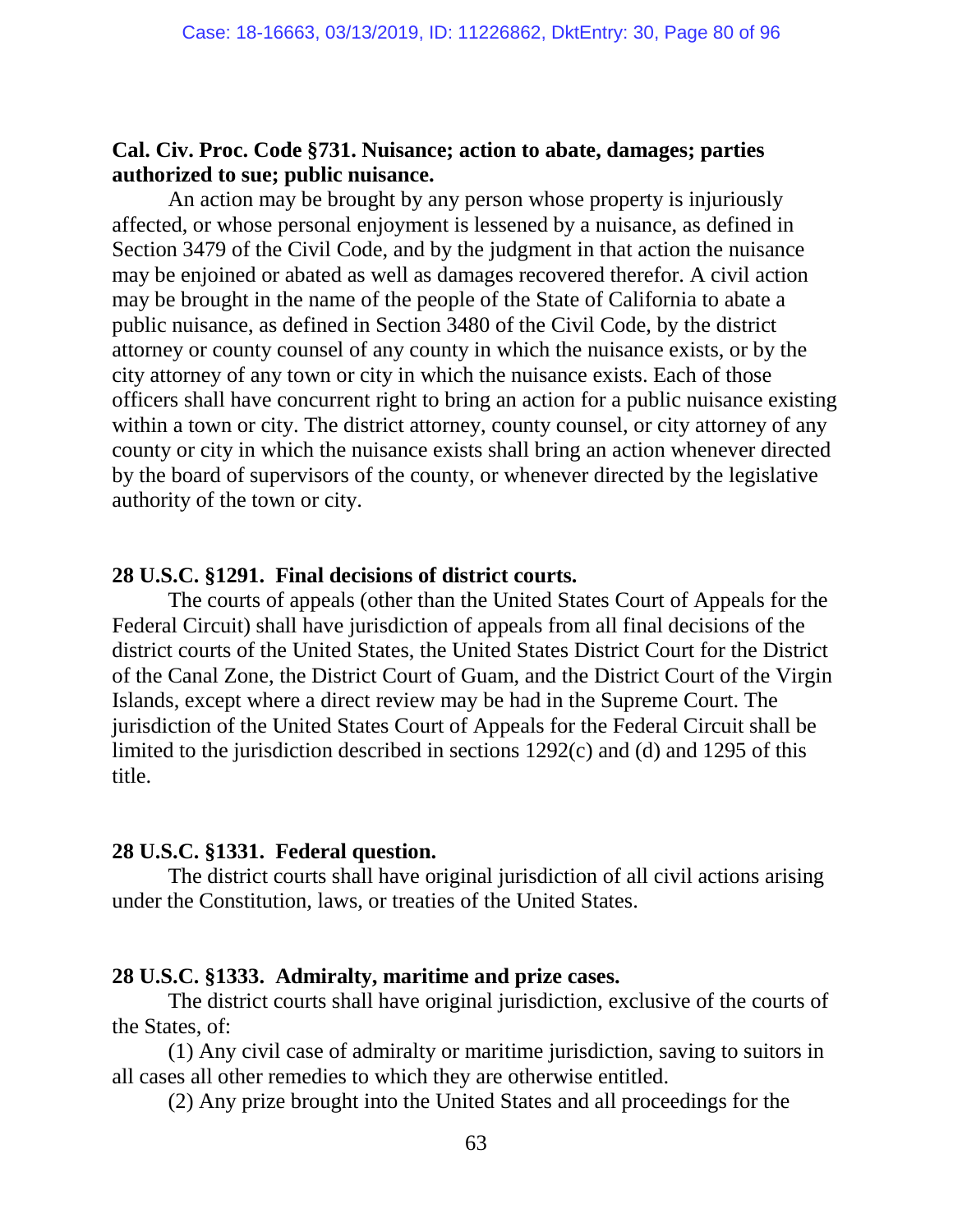condemnation of property taken as prize.

# **28 U.S.C. §1334. Bankruptcy cases and proceedings.**

(a) Except as provided in subsection (b) of this section, the district courts shall have original and exclusive jurisdiction of all cases under title 11.

(b) Except as provided in subsection (e)(2), and notwithstanding any Act of Congress that confers exclusive jurisdiction on a court or courts other than the district courts, the district courts shall have original but not exclusive jurisdiction of all civil proceedings arising under title 11, or arising in or related to cases under title 11.

(c)(1) Except with respect to a case under chapter 15 of title 11, nothing in this section prevents a district court in the interest of justice, or in the interest of comity with State courts or respect for State law, from abstaining from hearing a particular proceeding arising under title 11 or arising in or related to a case under title 11.

(2) Upon timely motion of a party in a proceeding based upon a State law claim or State law cause of action, related to a case under title 11 but not arising under title 11 or arising in a case under title 11, with respect to which an action could not have been commenced in a court of the United States absent jurisdiction under this section, the district court shall abstain from hearing such proceeding if an action is commenced, and can be timely adjudicated, in a State forum of appropriate jurisdiction.

(d) Any decision to abstain or not to abstain made under subsection (c) (other than a decision not to abstain in a proceeding described in subsection  $(c)(2)$ ) is not reviewable by appeal or otherwise by the court of appeals under section 158(d), 1291, or 1292 of this title or by the Supreme Court of the United States under section 1254 of this title. Subsection (c) and this subsection shall not be construed to limit the applicability of the stay provided for by section 362 of title 11, United States Code, as such section applies to an action affecting the property of the estate in bankruptcy.

(e) The district court in which a case under title 11 is commenced or is pending shall have exclusive jurisdiction—

(1) of all the property, wherever located, of the debtor as of the commencement of such case, and of property of the estate; and

(2) over all claims or causes of action that involve construction of section 327 of title 11, United States Code, or rules relating to disclosure requirements under section 327.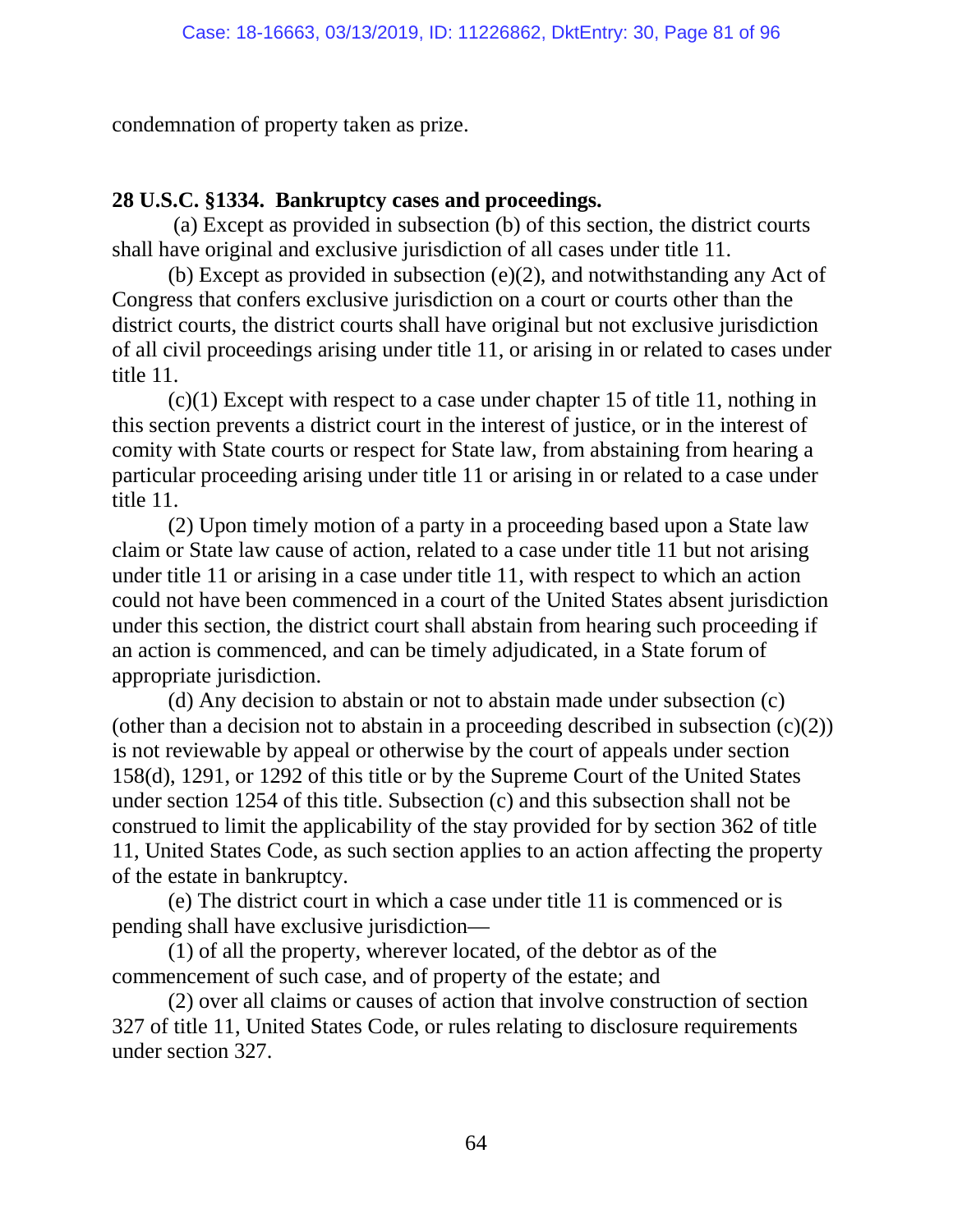# **28 U.S.C. §1441. Removal of civil actions.**

(a) Generally.—Except as otherwise expressly provided by Act of Congress, any civil action brought in a State court of which the district courts of the United States have original jurisdiction, may be removed by the defendant or the defendants, to the district court of the United States for the district and division embracing the place where such action is pending.

(b) Removal based on diversity of citizenship.—(1) In determining whether a civil action is removable on the basis of the jurisdiction under section 1332(a) of this title, the citizenship of defendants sued under fictitious names shall be disregarded.

(2) A civil action otherwise removable solely on the basis of the jurisdiction under section 1332(a) of this title may not be removed if any of the parties in interest properly joined and served as defendants is a citizen of the State in which such action is brought.

(c) Joinder of Federal law claims and State law claims.—(1) If a civil action includes—

(A) a claim arising under the Constitution, laws, or treaties of the United States (within the meaning of section 1331 of this title), and

(B) a claim not within the original or supplemental jurisdiction of the district court or a claim that has been made nonremovable by statute, the entire action may be removed if the action would be removable without the inclusion of the claim described in subparagraph (B).

(2) Upon removal of an action described in paragraph (1), the district court shall sever from the action all claims described in paragraph (1)(B) and shall remand the severed claims to the State court from which the action was removed. Only defendants against whom a claim described in paragraph (1)(A) has been asserted are required to join in or consent to the removal under paragraph (1).

(d) Actions against foreign States.—Any civil action brought in a State court against a foreign state as defined in section 1603(a) of this title may be removed by the foreign state to the district court of the United States for the district and division embracing the place where such action is pending. Upon removal the action shall be tried by the court without jury. Where removal is based upon this subsection, the time limitations of section 1446(b) of this chapter may be enlarged at any time for cause shown.

(e) Multiparty, multiforum jurisdiction.—(1) Notwithstanding the provisions of subsection (b) of this section, a defendant in a civil action in a State court may remove the action to the district court of the United States for the district and division embracing the place where the action is pending if—

(A) the action could have been brought in a United States district court under section 1369 of this title; or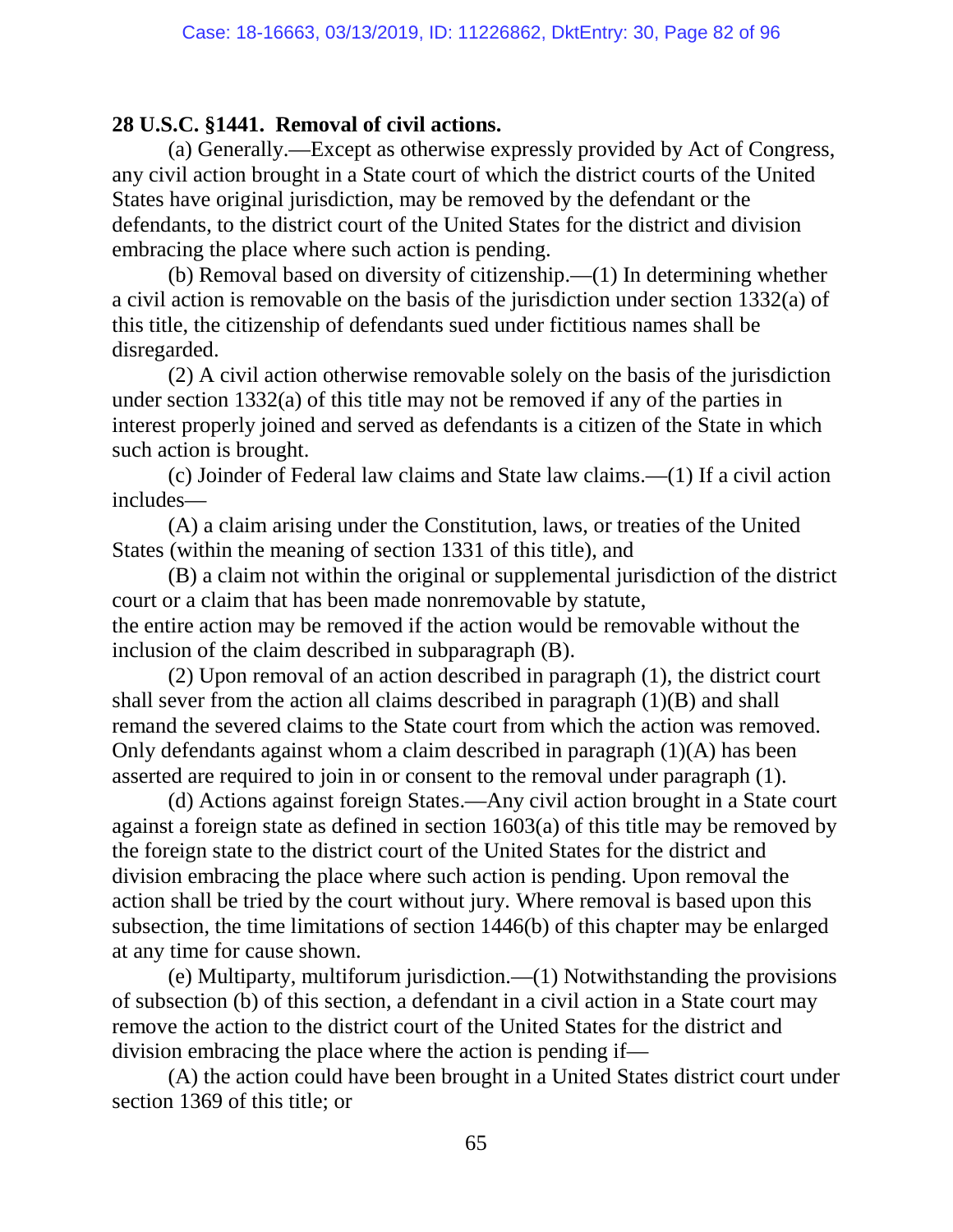(B) the defendant is a party to an action which is or could have been brought, in whole or in part, under section 1369 in a United States district court and arises from the same accident as the action in State court, even if the action to be removed could not have been brought in a district court as an original matter.

The removal of an action under this subsection shall be made in accordance with section 1446 of this title, except that a notice of removal may also be filed before trial of the action in State court within 30 days after the date on which the defendant first becomes a party to an action under section 1369 in a United States district court that arises from the same accident as the action in State court, or at a later time with leave of the district court.

(2) Whenever an action is removed under this subsection and the district court to which it is removed or transferred under section 1407(j)1 has made a liability determination requiring further proceedings as to damages, the district court shall remand the action to the State court from which it had been removed for the determination of damages, unless the court finds that, for the convenience of parties and witnesses and in the interest of justice, the action should be retained for the determination of damages.

(3) Any remand under paragraph (2) shall not be effective until 60 days after the district court has issued an order determining liability and has certified its intention to remand the removed action for the determination of damages. An appeal with respect to the liability determination of the district court may be taken during that 60-day period to the court of appeals with appellate jurisdiction over the district court. In the event a party files such an appeal, the remand shall not be effective until the appeal has been finally disposed of. Once the remand has become effective, the liability determination shall not be subject to further review by appeal or otherwise.

(4) Any decision under this subsection concerning remand for the determination of damages shall not be reviewable by appeal or otherwise.

(5) An action removed under this subsection shall be deemed to be an action under section 1369 and an action in which jurisdiction is based on section 1369 of this title for purposes of this section and sections 1407, 1697, and 1785 of this title.

(6) Nothing in this subsection shall restrict the authority of the district court to transfer or dismiss an action on the ground of inconvenient forum.

(f) Derivative removal jurisdiction.—The court to which a civil action is removed under this section is not precluded from hearing and determining any claim in such civil action because the State court from which such civil action is removed did not have jurisdiction over that claim.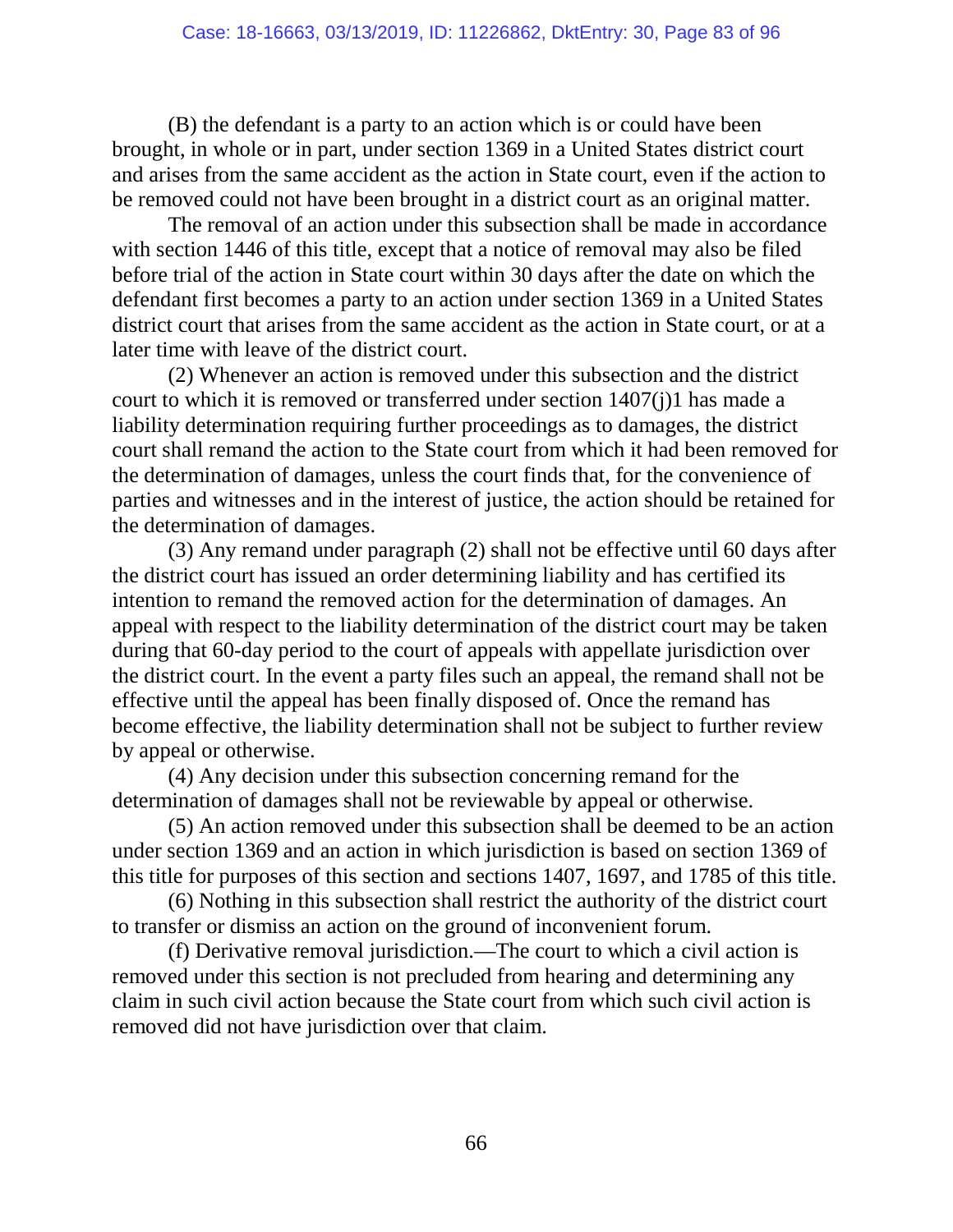### **28 U.S.C. §1442. Federal officers or agencies sued or prosecuted.**

(a) A civil action or criminal prosecution that is commenced in a State court and that is against or directed to any of the following may be removed by them to the district court of the United States for the district and division embracing the place wherein it is pending:

(1) The United States or any agency thereof or any officer (or any person acting under that officer) of the United States or of any agency thereof, in an official or individual capacity, for or relating to any act under color of such office or on account of any right, title or authority claimed under any Act of Congress for the apprehension or punishment of criminals or the collection of the revenue.

(2) A property holder whose title is derived from any such officer, where such action or prosecution affects the validity of any law of the United States.

(3) Any officer of the courts of the United States, for or relating to any act under color of office or in the performance of his duties;

(4) Any officer of either House of Congress, for or relating to any act in the discharge of his official duty under an order of such House.

(b) A personal action commenced in any State court by an alien against any citizen of a State who is, or at the time the alleged action accrued was, a civil officer of the United States and is a nonresident of such State, wherein jurisdiction is obtained by the State court by personal service of process, may be removed by the defendant to the district court of the United States for the district and division in which the defendant was served with process.

(c) Solely for purposes of determining the propriety of removal under subsection (a), a law enforcement officer, who is the defendant in a criminal prosecution, shall be deemed to have been acting under the color of his office if the officer—

(1) protected an individual in the presence of the officer from a crime of violence;

(2) provided immediate assistance to an individual who suffered, or who was threatened with, bodily harm; or

(3) prevented the escape of any individual who the officer reasonably believed to have committed, or was about to commit, in the presence of the officer, a crime of violence that resulted in, or was likely to result in, death or serious bodily injury.

(d) In this section, the following definitions apply:

(1) The terms "civil action" and "criminal prosecution" include any proceeding (whether or not ancillary to another proceeding) to the extent that in such proceeding a judicial order, including a subpoena for testimony or documents, is sought or issued. If removal is sought for a proceeding described in the previous sentence, and there is no other basis for removal, only that proceeding may be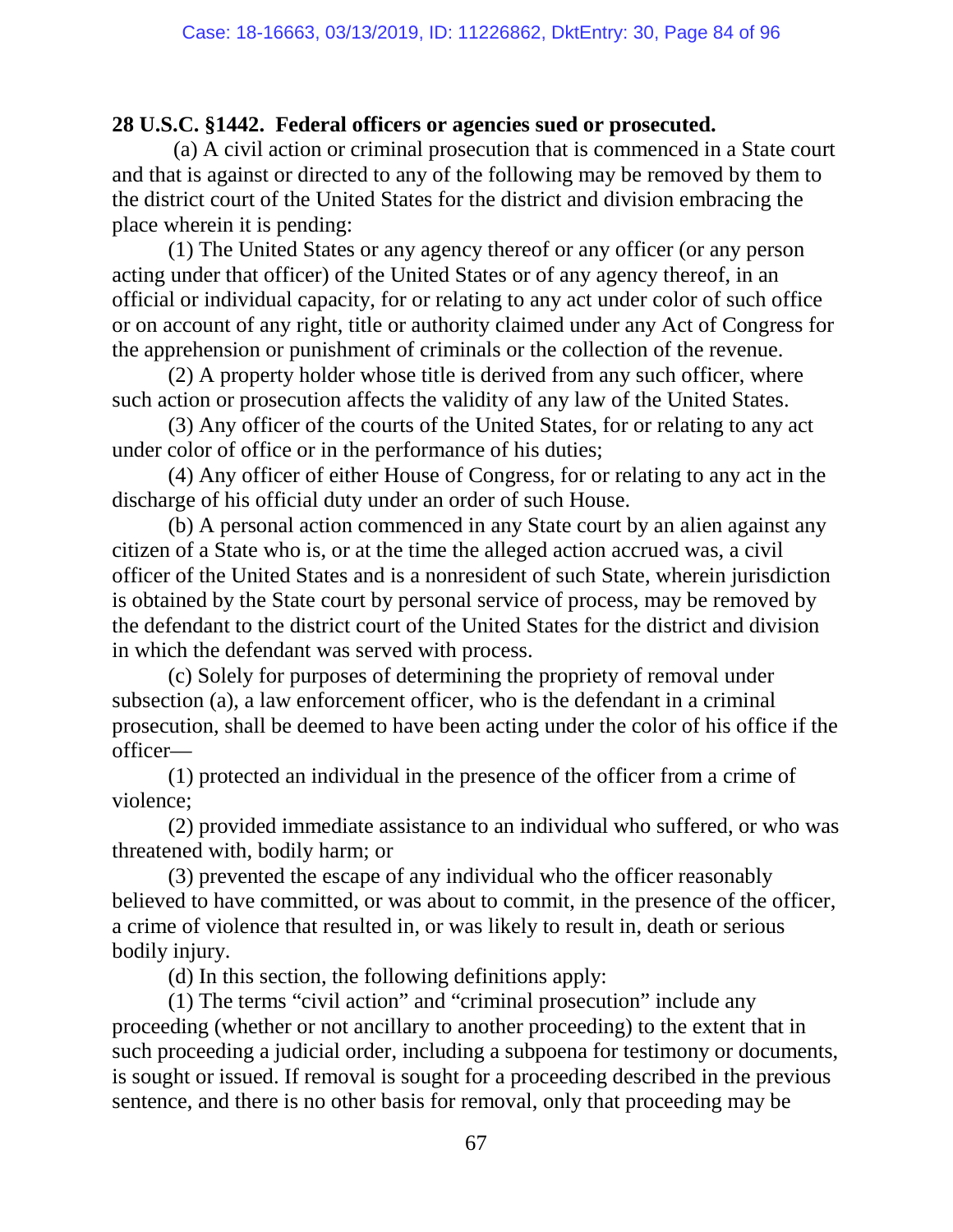removed to the district court.

(2) The term "crime of violence" has the meaning given that term in section 16 of title 18.

(3) The term "law enforcement officer" means any employee described in subparagraph  $(A)$ ,  $(B)$ , or  $(C)$  of section 8401(17) of title 5 and any special agent in the Diplomatic Security Service of the Department of State.

(4) The term "serious bodily injury" has the meaning given that term in section 1365 of title 18.

(5) The term "State" includes the District of Columbia, United States territories and insular possessions, and Indian country (as defined in section 1151 of title 18).

(6) The term "State court" includes the Superior Court of the District of Columbia, a court of a United States territory or insular possession, and a tribal court.

# **28 U.S.C. §1452. Removal of claims related to bankruptcy cases.**

(a) A party may remove any claim or cause of action in a civil action other than a proceeding before the United States Tax Court or a civil action by a governmental unit to enforce such governmental unit's police or regulatory power, to the district court for the district where such civil action is pending, if such district court has jurisdiction of such claim or cause of action under section 1334 of this title.

(b) The court to which such claim or cause of action is removed may remand such claim or cause of action on any equitable ground. An order entered under this subsection remanding a claim or cause of action, or a decision to not remand, is not reviewable by appeal or otherwise by the court of appeals under section 158(d), 1291, or 1292 of this title or by the Supreme Court of the United States under section 1254 of this title.

#### **42 U.S.C. §7401. Congressional findings and declaration of purpose.**

(a) Findings

The Congress finds—

(1) that the predominant part of the Nation's population is located in its rapidly expanding metropolitan and other urban areas, which generally cross the boundary lines of local jurisdictions and often extend into two or more States;

(2) that the growth in the amount and complexity of air pollution brought about by urbanization, industrial development, and the increasing use of motor vehicles, has resulted in mounting dangers to the public health and welfare,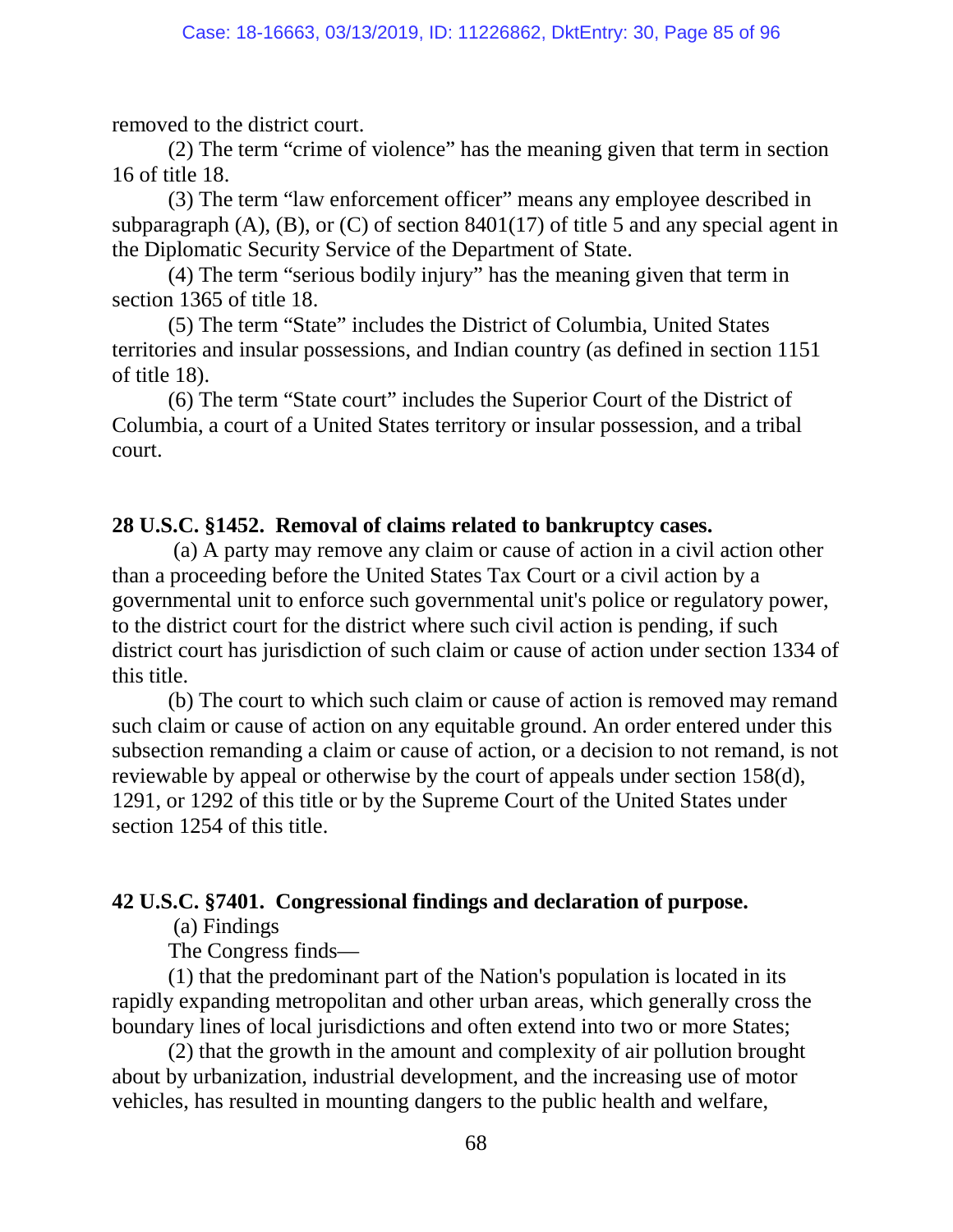including injury to agricultural crops and livestock, damage to and the deterioration of property, and hazards to air and ground transportation;

(3) that air pollution prevention (that is, the reduction or elimination, through any measures, of the amount of pollutants produced or created at the source) and air pollution control at its source is the primary responsibility of States and local governments; and

(4) that Federal financial assistance and leadership is essential for the development of cooperative Federal, State, regional, and local programs to prevent and control air pollution.

(b) Declaration

The purposes of this subchapter are—

(1) to protect and enhance the quality of the Nation's air resources so as to promote the public health and welfare and the productive capacity of its population;

(2) to initiate and accelerate a national research and development program to achieve the prevention and control of air pollution;

(3) to provide technical and financial assistance to State and local governments in connection with the development and execution of their air pollution prevention and control programs; and

(4) to encourage and assist the development and operation of regional air pollution prevention and control programs.

(c) Pollution prevention

A primary goal of this chapter is to encourage or otherwise promote reasonable Federal, State, and local governmental actions, consistent with the provisions of this chapter, for pollution prevention.

# **42 U.S.C. §7604. Citizen suits.**

(a) Authority to bring civil action; jurisdiction

Except as provided in subsection (b) of this section, any person may commence a civil action on his own behalf—

(1) against any person (including (i) the United States, and (ii) any other governmental instrumentality or agency to the extent permitted by the Eleventh Amendment to the Constitution) who is alleged to have violated (if there is evidence that the alleged violation has been repeated) or to be in violation of (A) an emission standard or limitation under this chapter or (B) an order issued by the Administrator or a State with respect to such a standard or limitation,

(2) against the Administrator where there is alleged a failure of the Administrator to perform any act or duty under this chapter which is not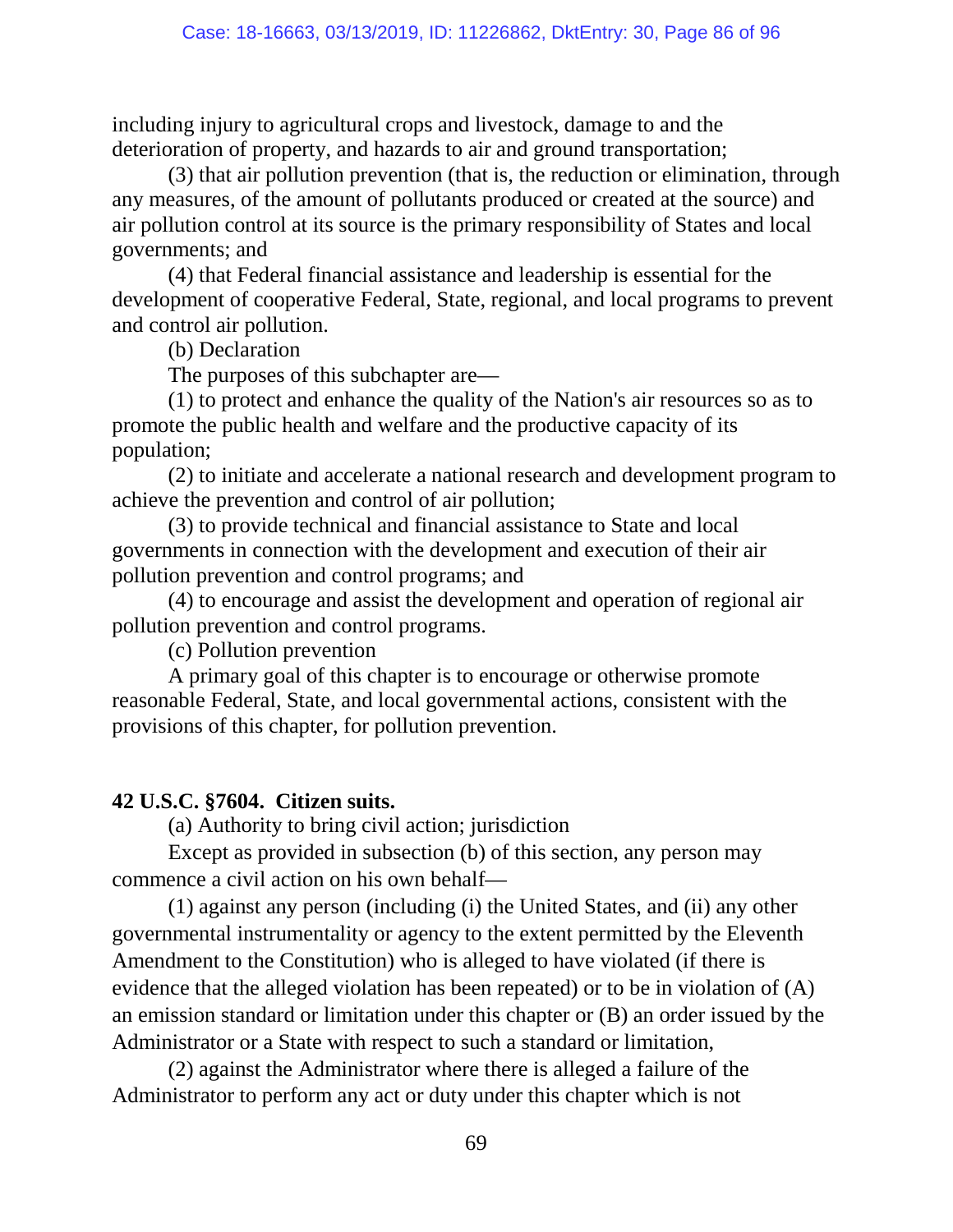discretionary with the Administrator, or

(3) against any person who proposes to construct or constructs any new or modified major emitting facility without a permit required under part C of subchapter I of this chapter (relating to significant deterioration of air quality) or part D of subchapter I of this chapter (relating to nonattainment) or who is alleged to have violated (if there is evidence that the alleged violation has been repeated) or to be in violation of any condition of such permit.

The district courts shall have jurisdiction, without regard to the amount in controversy or the citizenship of the parties, to enforce such an emission standard or limitation, or such an order, or to order the Administrator to perform such act or duty, as the case may be, and to apply any appropriate civil penalties (except for actions under paragraph (2)). The district courts of the United States shall have jurisdiction to compel (consistent with paragraph (2) of this subsection) agency action unreasonably delayed, except that an action to compel agency action referred to in section 7607(b) of this title which is unreasonably delayed may only be filed in a United States District Court within the circuit in which such action would be reviewable under section 7607(b) of this title. In any such action for unreasonable delay, notice to the entities referred to in subsection  $(b)(1)(A)$  of this section shall be provided 180 days before commencing such action.

(b) Notice

No action may be commenced—

(1) under subsection  $(a)(1)$  of this section—

(A) prior to 60 days after the plaintiff has given notice of the violation (i) to the Administrator, (ii) to the State in which the violation occurs, and (iii) to any alleged violator of the standard, limitation, or order, or

(B) if the Administrator or State has commenced and is diligently prosecuting a civil action in a court of the United States or a State to require compliance with the standard, limitation, or order, but in any such action in a court of the United States any person may intervene as a matter of right.

(2) under subsection (a)(2) of this section prior to 60 days after the plaintiff has given notice of such action to the Administrator, except that such action may be brought immediately after such notification in the case of an action under this section respecting a violation of section  $7412(i)(3)(A)$  or  $(f)(4)$  of this title or an order issued by the Administrator pursuant to section 7413(a) of this title. Notice under this subsection shall be given in such manner as the Administrator shall prescribe by regulation.

(c) Venue; intervention by Administrator; service of complaint; consent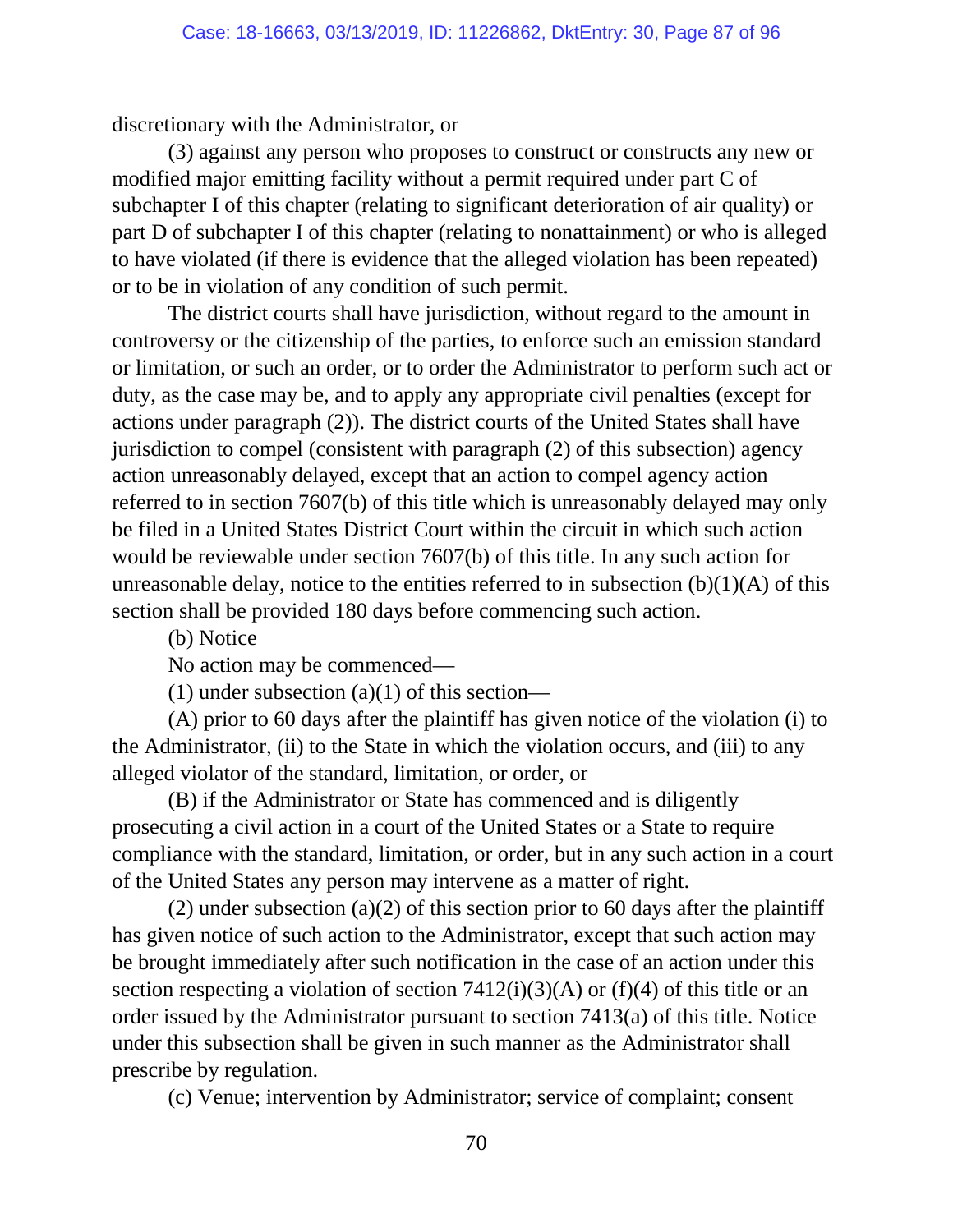# judgment

(1) Any action respecting a violation by a stationary source of an emission standard or limitation or an order respecting such standard or limitation may be brought only in the judicial district in which such source is located.

(2) In any action under this section, the Administrator, if not a party, may intervene as a matter of right at any time in the proceeding. A judgment in an action under this section to which the United States is not a party shall not, however, have any binding effect upon the United States.

(3) Whenever any action is brought under this section the plaintiff shall serve a copy of the complaint on the Attorney General of the United States and on the Administrator. No consent judgment shall be entered in an action brought under this section in which the United States is not a party prior to 45 days following the receipt of a copy of the proposed consent judgment by the Attorney General and the Administrator during which time the Government may submit its comments on the proposed consent judgment to the court and parties or may intervene as a matter of right.

(d) Award of costs; security

The court, in issuing any final order in any action brought pursuant to subsection (a) of this section, may award costs of litigation (including reasonable attorney and expert witness fees) to any party, whenever the court determines such award is appropriate. The court may, if a temporary restraining order or preliminary injunction is sought, require the filing of a bond or equivalent security in accordance with the Federal Rules of Civil Procedure.

(e) Nonrestriction of other rights

Nothing in this section shall restrict any right which any person (or class of persons) may have under any statute or common law to seek enforcement of any emission standard or limitation or to seek any other relief (including relief against the Administrator or a State agency). Nothing in this section or in any other law of the United States shall be construed to prohibit, exclude, or restrict any State, local, or interstate authority from—

(1) bringing any enforcement action or obtaining any judicial remedy or sanction in any State or local court, or

(2) bringing any administrative enforcement action or obtaining any administrative remedy or sanction in any State or local administrative agency, department or instrumentality, against the United States, any department, agency, or instrumentality thereof, or any officer, agent, or employee thereof under State or local law respecting control and abatement of air pollution. For provisions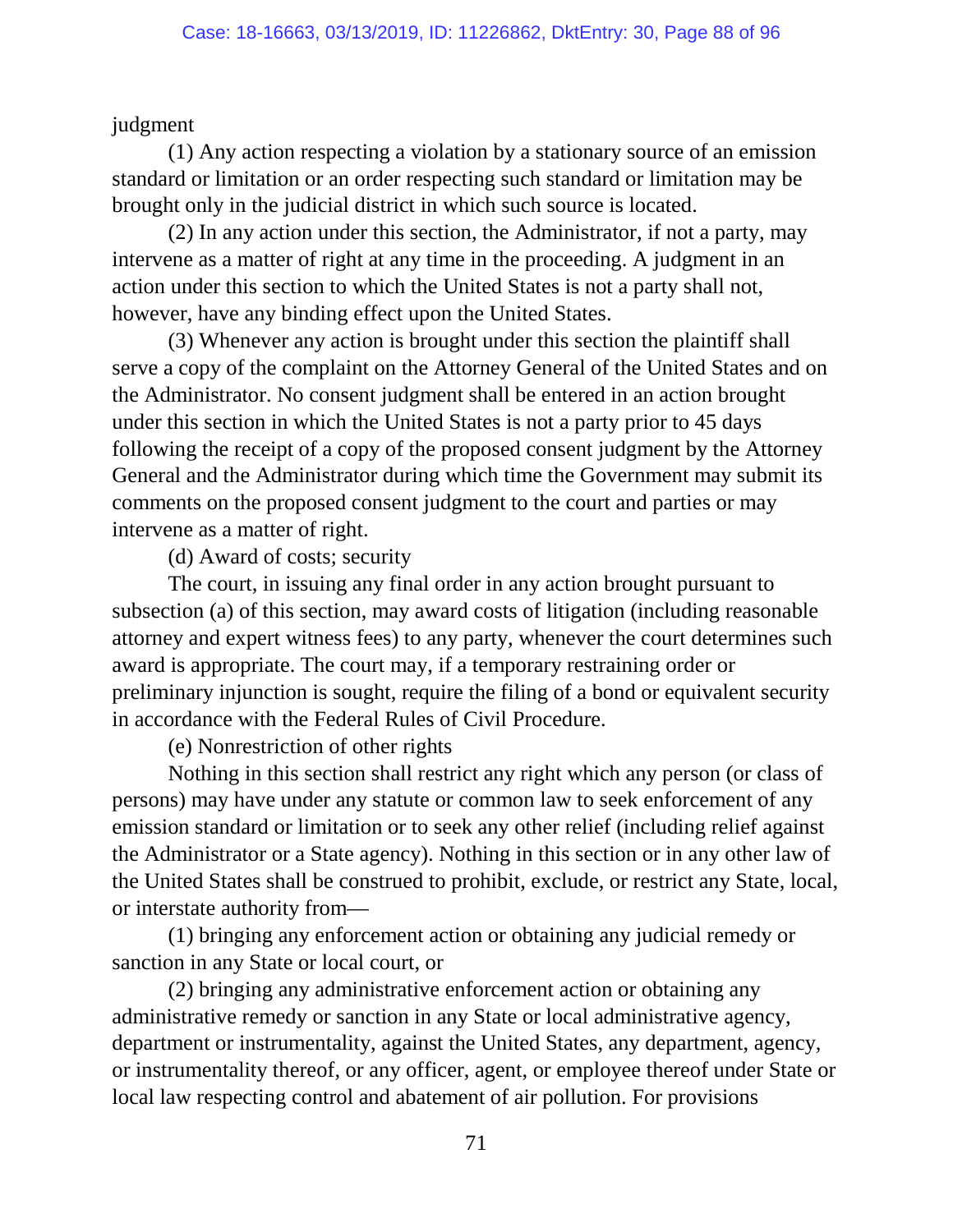requiring compliance by the United States, departments, agencies, instrumentalities, officers, agents, and employees in the same manner as nongovernmental entities, *see* section 7418 of this title.

(f) "Emission standard or limitation under this chapter" defined

For purposes of this section, the term "emission standard or limitation under this chapter" means—

(1) a schedule or timetable of compliance, emission limitation, standard of performance or emission standard,

(2) a control or prohibition respecting a motor vehicle fuel or fuel additive, or

(3) any condition or requirement of a permit under part C of subchapter I of this chapter (relating to significant deterioration of air quality) or part D of subchapter I of this chapter (relating to nonattainment),, [sic] section 7419 of this title (relating to primary nonferrous smelter orders), any condition or requirement under an applicable implementation plan relating to transportation control measures, air quality maintenance plans, vehicle inspection and maintenance programs or vapor recovery requirements, section 7545(e) and (f) of this title (relating to fuels and fuel additives), section 7491 of this title (relating to visibility protection), any condition or requirement under subchapter VI of this chapter (relating to ozone protection), or any requirement under section 7411 or 7412 of this title (without regard to whether such requirement is expressed as an emission standard or otherwise); or

(4) any other standard, limitation, or schedule established under any permit issued pursuant to subchapter V of this chapter or under any applicable State implementation plan approved by the Administrator, any permit term or condition, and any requirement to obtain a permit as a condition of operations. [sic] which is in effect under this chapter (including a requirement applicable by reason of section 7418 of this title) or under an applicable implementation plan.

(g) Penalty fund

(1) Penalties received under subsection (a) of this section shall be deposited in a special fund in the United States Treasury for licensing and other services. Amounts in such fund are authorized to be appropriated and shall remain available until expended, for use by the Administrator to finance air compliance and enforcement activities. The Administrator shall annually report to the Congress about the sums deposited into the fund, the sources thereof, and the actual and proposed uses thereof.

(2) Notwithstanding paragraph (1) the court in any action under this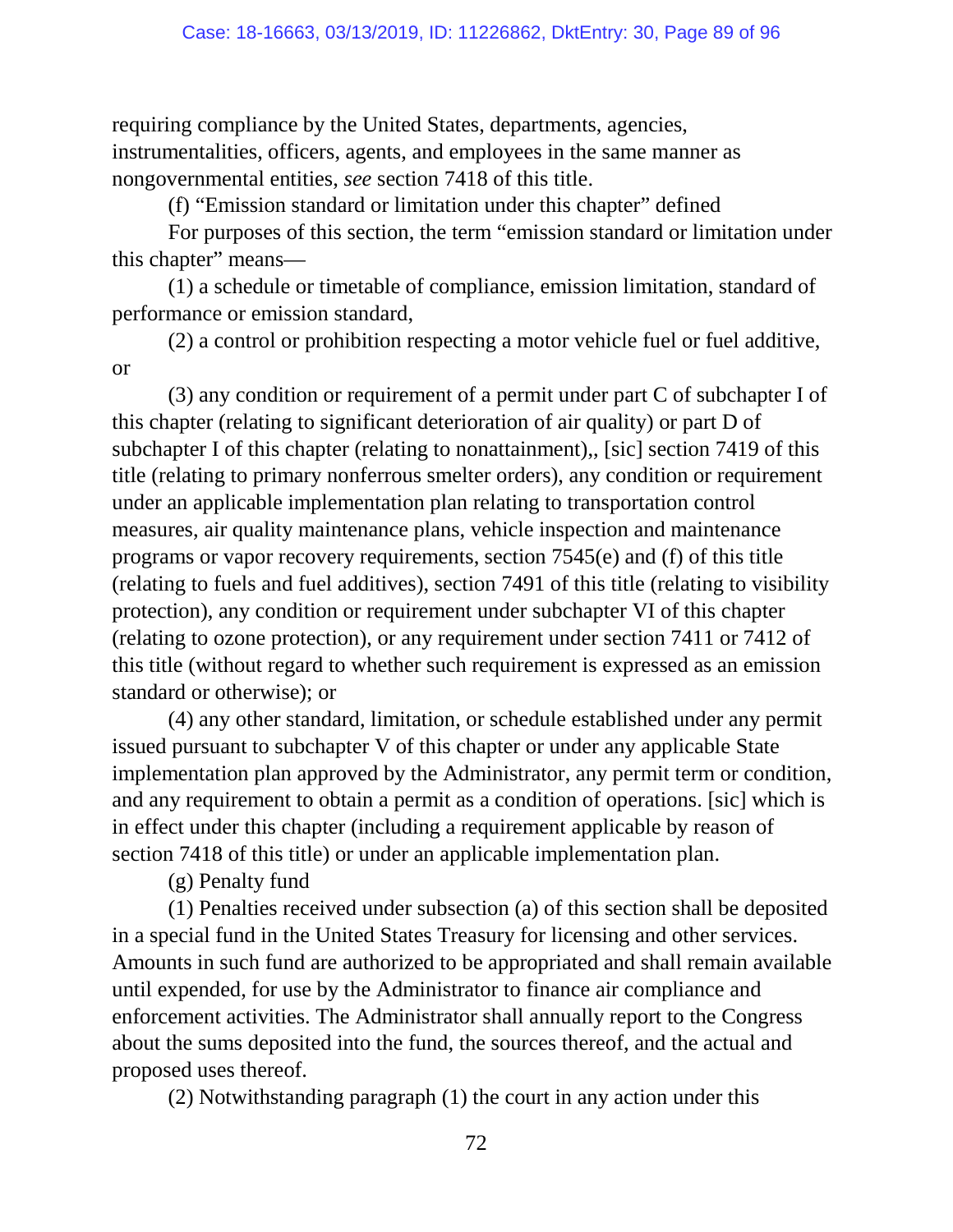subsection to apply civil penalties shall have discretion to order that such civil penalties, in lieu of being deposited in the fund referred to in paragraph (1), be used in beneficial mitigation projects which are consistent with this chapter and enhance the public health or the environment. The court shall obtain the view of the Administrator in exercising such discretion and selecting any such projects. The amount of any such payment in any such action shall not exceed \$100,000.

# **43 U.S.C. § 1349. Citizens suits, jurisdiction and judicial review**

(a) Persons who may bring actions; persons against whom action may be brought; time of action; intervention by Attorney General; costs and fees; security

(1) Except as provided in this section, any person having a valid legal interest which is or may be adversely affected may commence a civil action on his own behalf to compel compliance with this subchapter against any person, including the United States, and any other government instrumentality or agency (to the extent permitted by the eleventh amendment to the Constitution) for any alleged violation of any provision of this subchapter or any regulation promulgated under this subchapter, or of the terms of any permit or lease issued by the Secretary under this subchapter.

(2) Except as provided in paragraph (3) of this subsection, no action may be commenced under subsection (a)(1) of this section—

(A) prior to sixty days after the plaintiff has given notice of the alleged violation, in writing under oath, to the Secretary and any other appropriate Federal official, to the State in which the violation allegedly occurred or is occurring, and to any alleged violator; or

(B) if the Attorney General has commenced and is diligently prosecuting a civil action in a court of the United States or a State with respect to such matter, but in any such action in a court of the United States any person having a legal interest which is or may be adversely affected may intervene as a matter of right.

(3) An action may be brought under this subsection immediately after notification of the alleged violation in any case in which the alleged violation constitutes an imminent threat to the public health or safety or would immediately affect a legal interest of the plaintiff.

(4) In any action commenced pursuant to this section, the Attorney General, upon the request of the Secretary or any other appropriate Federal official, may intervene as a matter of right.

(5) A court, in issuing any final order in any action brought pursuant to subsection (a)(1) or subsection (c) of this section, may award costs of litigation, including reasonable attorney and expert witness fees, to any party, whenever such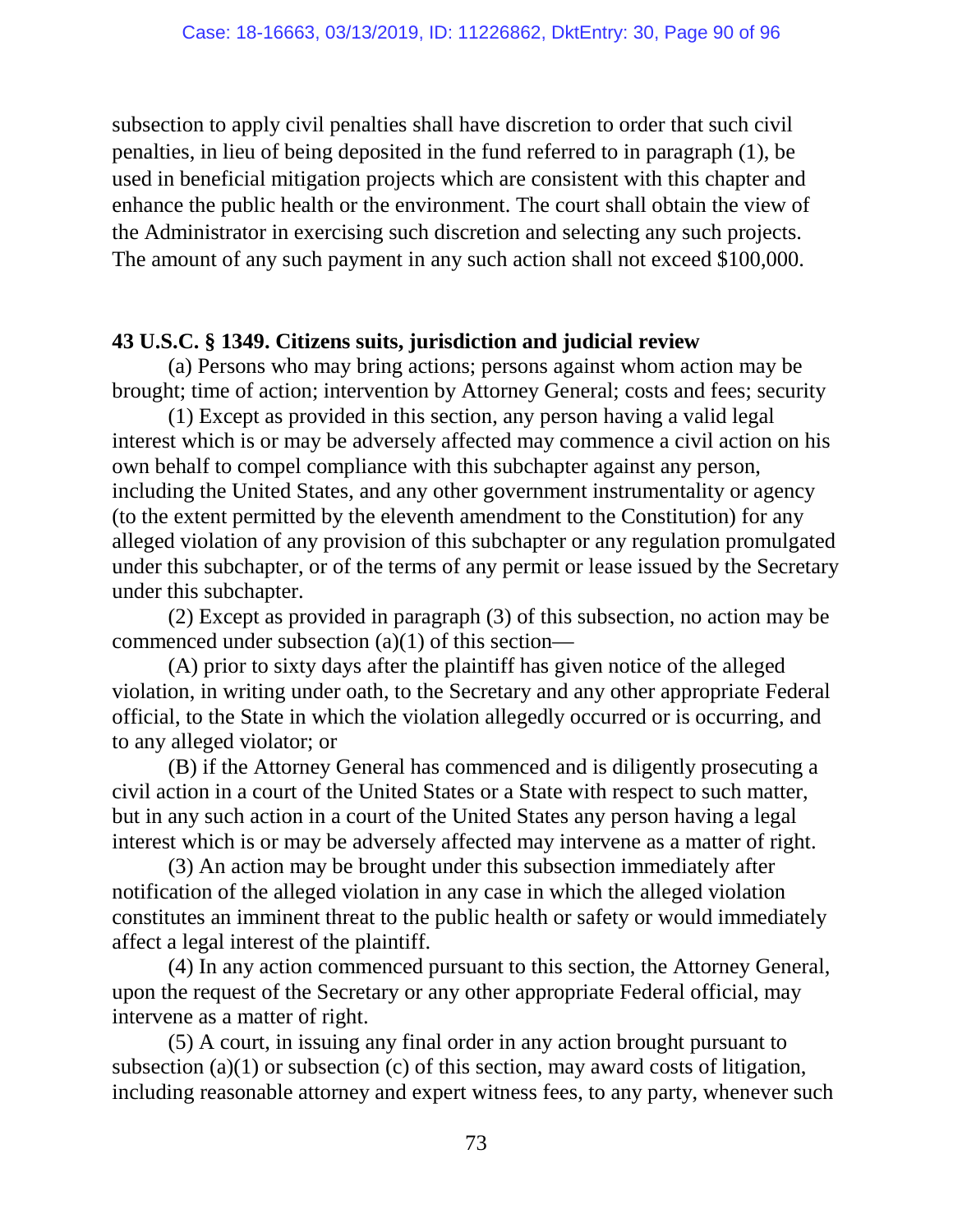court determines such award is appropriate. The court may, if a temporary restraining order or preliminary injunction is sought, require the filing of a bond or equivalent security in a sufficient amount to compensate for any loss or damage suffered, in accordance with the Federal Rules of Civil Procedure.

(6) Except as provided in subsection (c) of this section, all suits challenging actions or decisions allegedly in violation of, or seeking enforcement of, the provisions of this subchapter, or any regulation promulgated under this subchapter, or the terms of any permit or lease issued by the Secretary under this subchapter, shall be undertaken in accordance with the procedures described in this subsection. Nothing in this section shall restrict any right which any person or class of persons may have under any other Act or common law to seek appropriate relief.

(b) Jurisdiction and venue of actions

(1) Except as provided in subsection (c) of this section, the district courts of the United States shall have jurisdiction of cases and controversies arising out of, or in connection with (A) any operation conducted on the outer Continental Shelf which involves exploration, development, or production of the minerals, of the subsoil and seabed of the outer Continental Shelf, or which involves rights to such minerals, or (B) the cancellation, suspension, or termination of a lease or permit under this subchapter. Proceedings with respect to any such case or controversy may be instituted in the judicial district in which any defendant resides or may be found, or in the judicial district of the State nearest the place the cause of action arose.

(2) Any resident of the United States who is injured in any manner through the failure of any operator to comply with any rule, regulation, order, or permit issued pursuant to this subchapter may bring an action for damages (including reasonable attorney and expert witness fees) only in the judicial district having jurisdiction under paragraph (1) of this subsection.

(c) Review of Secretary's approval of leasing program; review of approval, modification or disapproval of exploration or production plan; persons who may seek review; scope of review; certiorari to Supreme Court

(1) Any action of the Secretary to approve a leasing program pursuant to section 1344 of this title shall be subject to judicial review only in the United States Court of Appeal1 for the District of Columbia.

(2) Any action of the Secretary to approve, require modification of, or disapprove any exploration plan or any development and production plan under this subchapter shall be subject to judicial review only in a United States court of appeals for a circuit in which an affected State is located.

(3) The judicial review specified in paragraphs (1) and (2) of this subsection shall be available only to a person who (A) participated in the administrative proceedings related to the actions specified in such paragraphs, (B) is adversely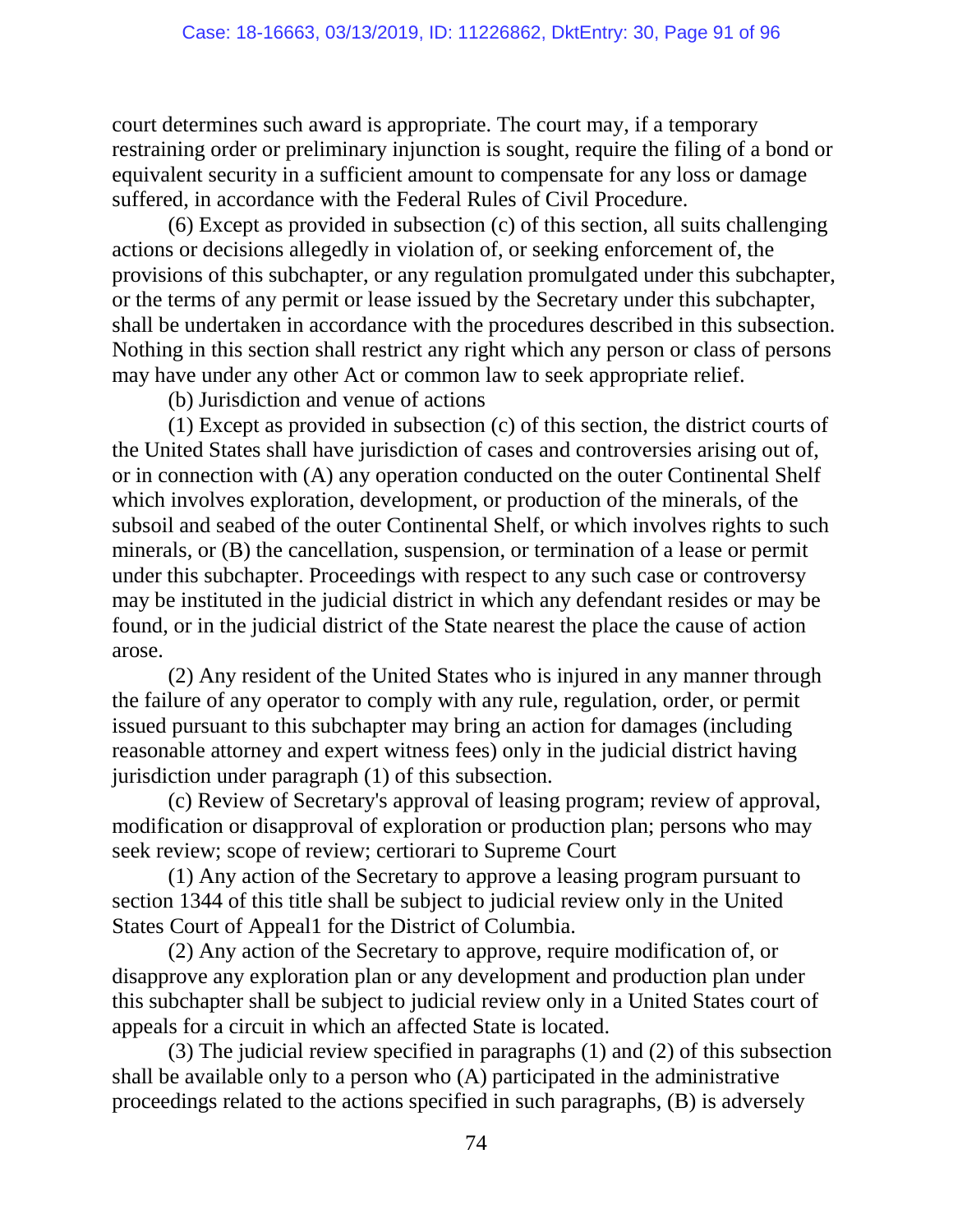affected or aggrieved by such action, (C) files a petition for review of the Secretary's action within sixty days after the date of such action, and (D) promptly transmits copies of the petition to the Secretary and to the Attorney General.

(4) Any action of the Secretary specified in paragraph (1) or (2) shall only be subject to review pursuant to the provisions of this subsection, and shall be specifically excluded from citizen suits which are permitted pursuant to subsection (a) of this section.

(5) The Secretary shall file in the appropriate court the record of any public hearings required by this subchapter and any additional information upon which the Secretary based his decision, as required by section 2112 of Title 28. Specific objections to the action of the Secretary shall be considered by the court only if the issues upon which such objections are based have been submitted to the Secretary during the administrative proceedings related to the actions involved.

(6) The court of appeals conducting a proceeding pursuant to this subsection shall consider the matter under review solely on the record made before the Secretary. The findings of the Secretary, if supported by substantial evidence on the record considered as a whole, shall be conclusive. The court may affirm, vacate, or modify any order or decision or may remand the proceedings to the Secretary for such further action as it may direct.

(7) Upon the filing of the record with the court, pursuant to paragraph (5), the jurisdiction of the court shall be exclusive and its judgment shall be final, except that such judgment shall be subject to review by the Supreme Court of the United States upon writ of certiorari.

# **46 U.S.C. §30101. Extension of jurisdiction to cases of damage or injury on land.**

(a) In general.—The admiralty and maritime jurisdiction of the United States extends to and includes cases of injury or damage, to person or property, caused by a vessel on navigable waters, even though the injury or damage is done or consummated on land.

(b) Procedure.—A civil action in a case under subsection (a) may be brought in rem or in personam according to the principles of law and the rules of practice applicable in cases where the injury or damage has been done and consummated on navigable waters.

(c) Actions against United States.—

(1) Exclusive remedy.—In a civil action against the United States for injury or damage done or consummated on land by a vessel on navigable waters, chapter 309 or 311 of this title, as appropriate, provides the exclusive remedy.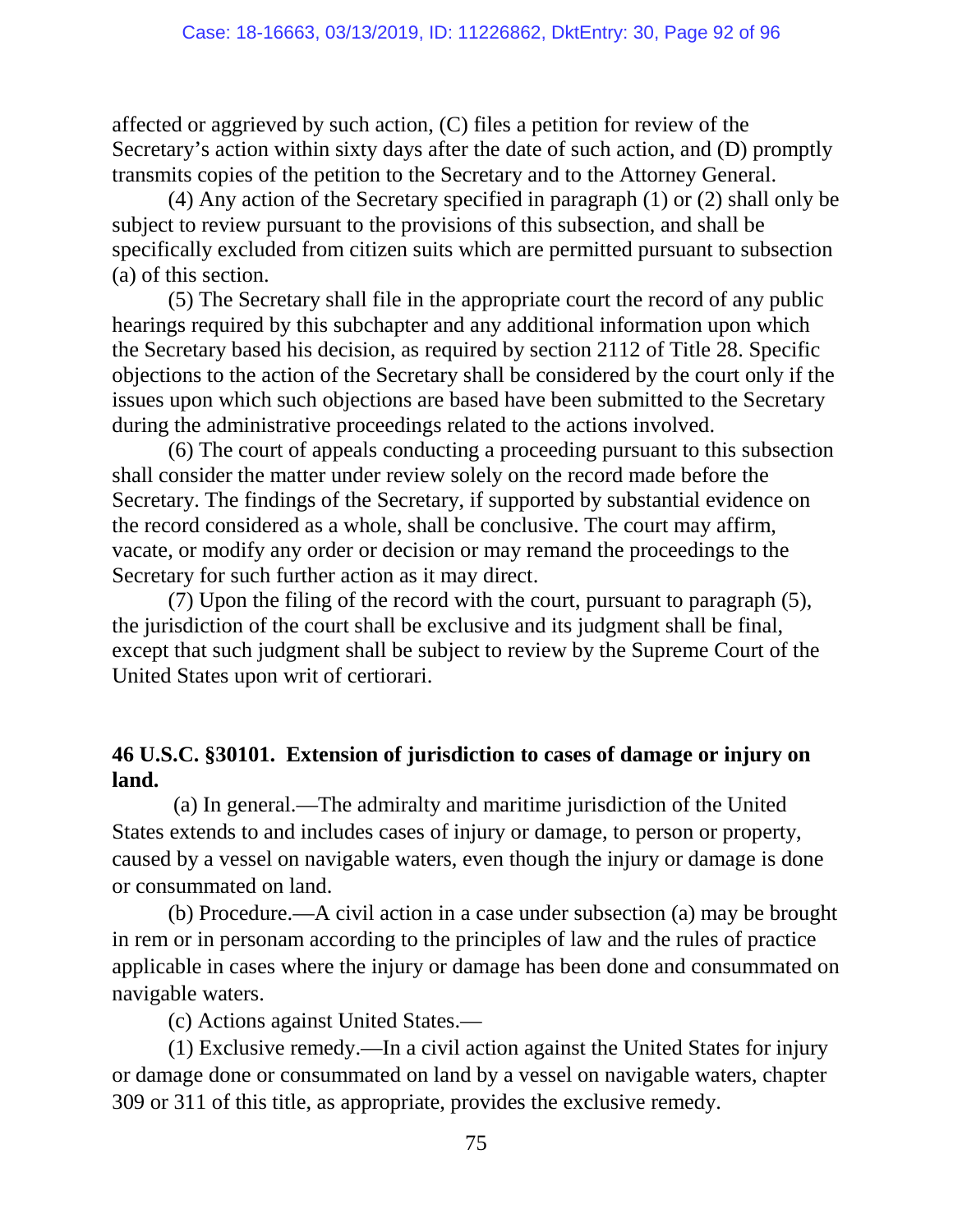(2) Administrative claim.—A civil action described in paragraph (1) may not be brought until the expiration of the 6-month period after the claim has been presented in writing to the agency owning or operating the vessel causing the injury or damage.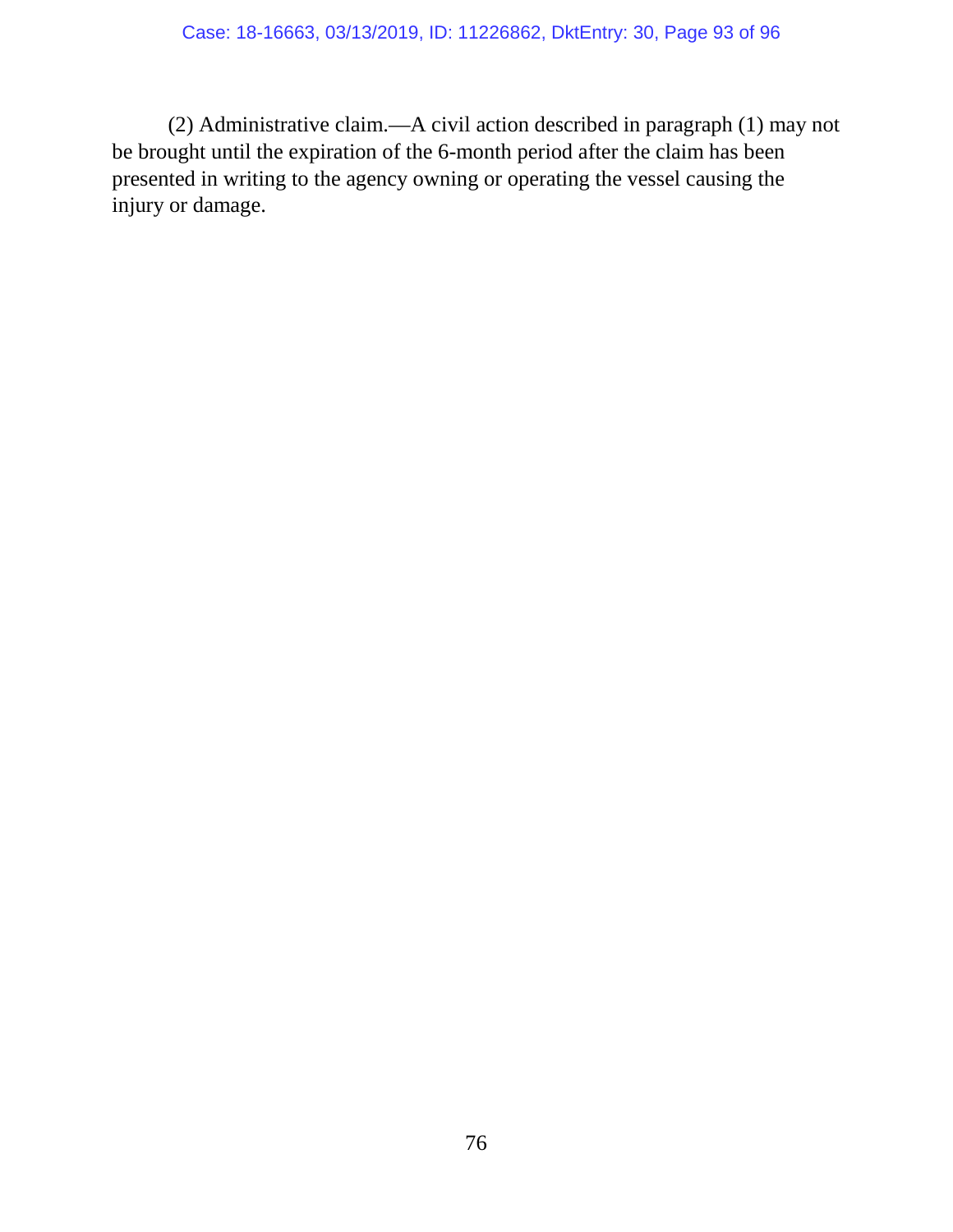### **STATEMENT OF RELATED CASES**

Pursuant to Local Rule 28-2.6(c), the People identify the following related appeal, which raises the same or closely related issues of subject matter jurisdiction: *County of San Mateo, et al. v. Chevron Corp., et al.*, 9th Cir. Nos. 18- 15499, 18-15502, and 18-15503, which are appeals by defendant oil and gas companies from orders of the district court (Chhabria, J.) remanding the plaintiff California cities and counties' state law public nuisance and other claims.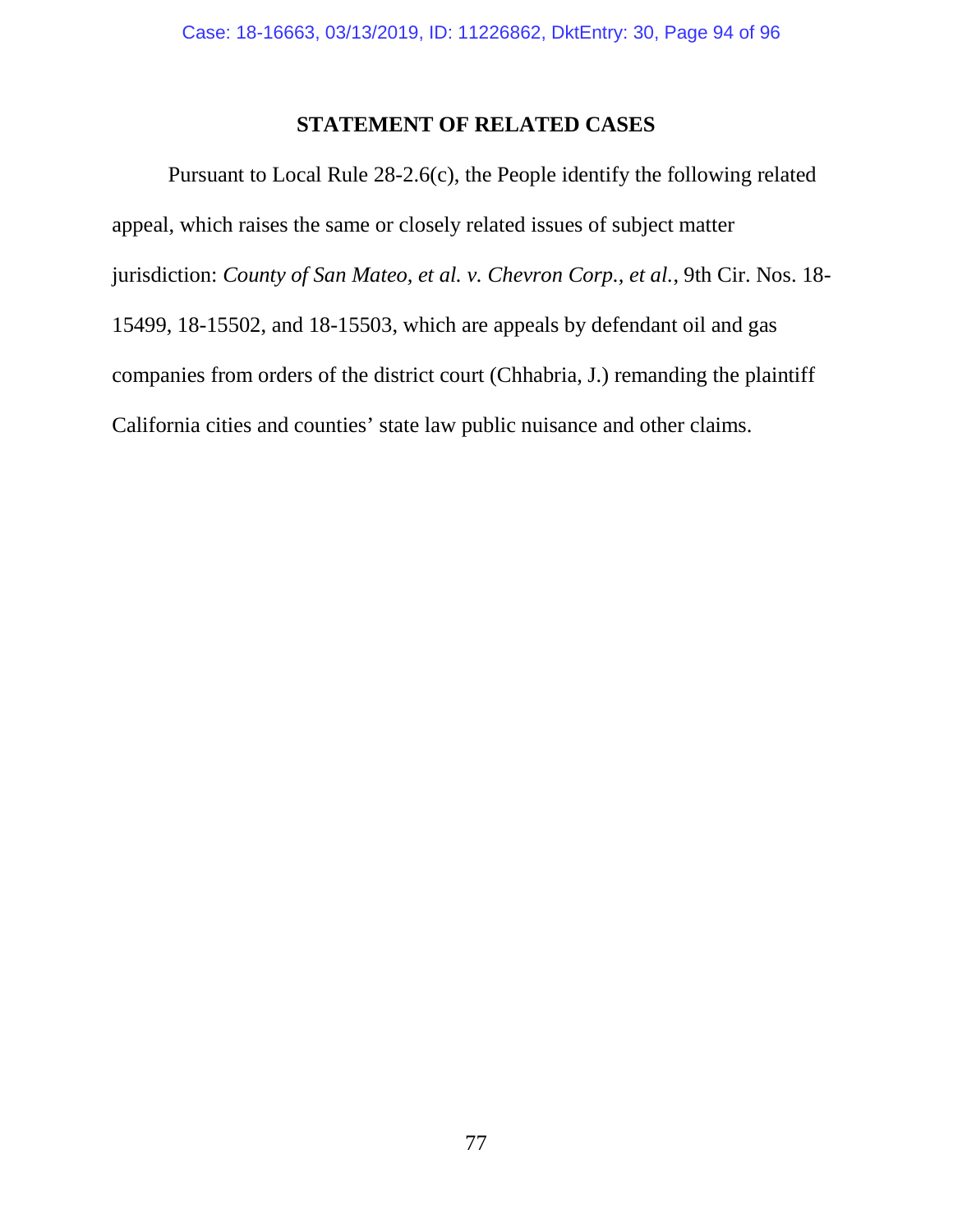# **UNITED STATES COURT OF APPEALS FOR THE NINTH CIRCUIT**

# **Form 8. Certificate of Compliance for Briefs**

*Instructions for this form: http://www.ca9.uscourts.gov/forms/form08instructions.pdf*

# **9th Cir. Case Number(s)** 18-16663

I am the attorney or self-represented party.

# **This brief contains 13,997 words,** excluding the items exempted by Fed. R.

App. P. 32(f). The brief's type size and typeface comply with Fed. R. App. P.

 $32(a)(5)$  and (6).

I certify that this brief *(select only one)*:

- [X] complies with the word limit of Cir. R. 32-1.
- [ ] is a **cross-appeal** brief and complies with the word limit of Cir. R. 28.1-1.
- [ ] is an **amicus** brief and complies with the word limit of Fed. R. App. P. 29(a)(5), Cir. R. 29-2(c)(2), or Cir. R. 29-2(c)(3).
- [ ] is for a **death penalty** case and complies with the word limit of Cir. R. 32-4.
- [ ] complies with the longer length limit permitted by Cir. R. 32-2(b) because *(select only one)*:
	- [ ] it is a joint brief submitted by separately represented parties;
	- [ ] a party or parties are filing a single brief in response to multiple briefs; or
	- [ ] a party or parties are filing a single brief in response to a longer joint brief.
- [ ] complies with the length limit designated by court order dated \_\_\_\_\_\_\_\_\_\_\_\_\_.
- $\lceil$  1 is accompanied by a motion to file a longer brief pursuant to Cir. R. 32-2(a).

**Signature** /s/*Michael Rubin* **Date** March 13, 2019 *(use "*s/[typed name]*" to sign electronically-filed documents)*

*Feedback or questions about this form? Email us at forms@ca9.uscourts.gov*